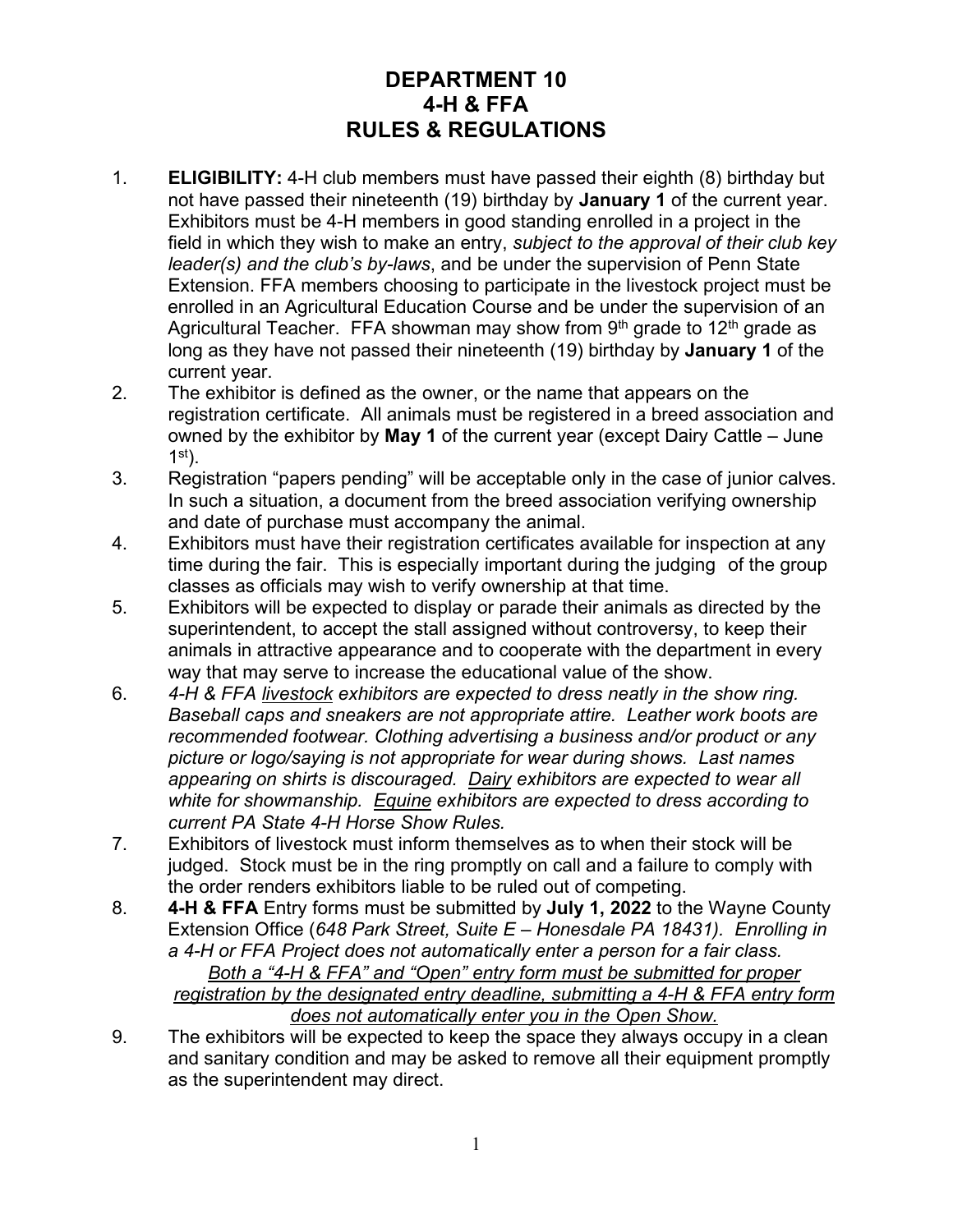**NOTE: 4-H & FFA Market Livestock Exhibitors are responsible to pick up after themselves and their animals after the livestock sale. Speak with your barn superintendent about the cleaning schedule for each barn.** 

- 10. All animals must have health certificates unless stated otherwise in the health section of this premium book.
- 11. 4-H & FFA exhibitors are expected to care for, groom, and show their animals while at fairs or livestock shows. In the event that an exhibitor cannot be present to care for, groom, show, or sell their animal, they must get prior approval from the barn superintendent and an appropriate extension agent. Substitute showman must be a 4-H member of the same age or younger (in market or type classes only)
- 12. All dairy, livestock, and horse exhibitors are required to participate in their respective showmanship classes*. In the case of livestock, members not exhibiting in showmanship will not be eligible to enter that species in the 4-H & FFA Livestock Sale.*
- 13. **All members participating in a 4-H or FFA Animal Science project (livestock, dairy, horse, rabbit, vet science, poultry, small animals, etc.) MUST complete the current Quality Animal Management Training or YQCA certification in order to enter/exhibit an Animal Science project at the fair or project roundup.**
- 14. ALL 4-H & FFA ENTRIES must be accompanied by an *appropriate* and up to date 4-H & FFA Project record book *including supplements before check-in,* in order for fair passes to be extended or entries to be judged. THERE WILL BE NO EXCEPTIONS!
- 15. The "Wayne County 4-H & FFA Livestock Sale Committee" has agreed to sponsor the "Good Housekeeping Awards" for 4-H & FFA Market Beef Steer, 4-H & FFA Market Goat, 4-H & FFA Market Lamb, and 4-H & FFA Market Hog exhibitors only.
- 16. **Poster size is 14"h x 22"w (1/2 of standard poster board). Orientation can be landscape or portrait. Full size poster board (22"h x 28"w) will be accepted for Photography exhibits ONLY.** All individual 4-H projects must be a reasonable size. Obtain approval with the 4-H educator for any oversized exhibit before registering it. Poster size applies to all 4-H sections unless otherwise noted. Disqualification or a minimum of 20 points may be automatically deducted for improperly sized or improper orientation; subject to the judge's discretion.
- 17. Member name should not appear anywhere on the "face" of the exhibit.
- 18. Members can enter multiple classes per project level BUT can NOT enter more than one (1) entry per class.
- 19. **Posters and educational exhibits will be judged on: Originality 15 points Creativity 15 points Educational content 15 points General knowledge (of the topic) 15 points Eye-catching, eye-appealing, easy to read 10 points Conveys one main message 10 points Easy for viewer to understand 10 points Neat, correct spelling TOTAL POINTS 100 points**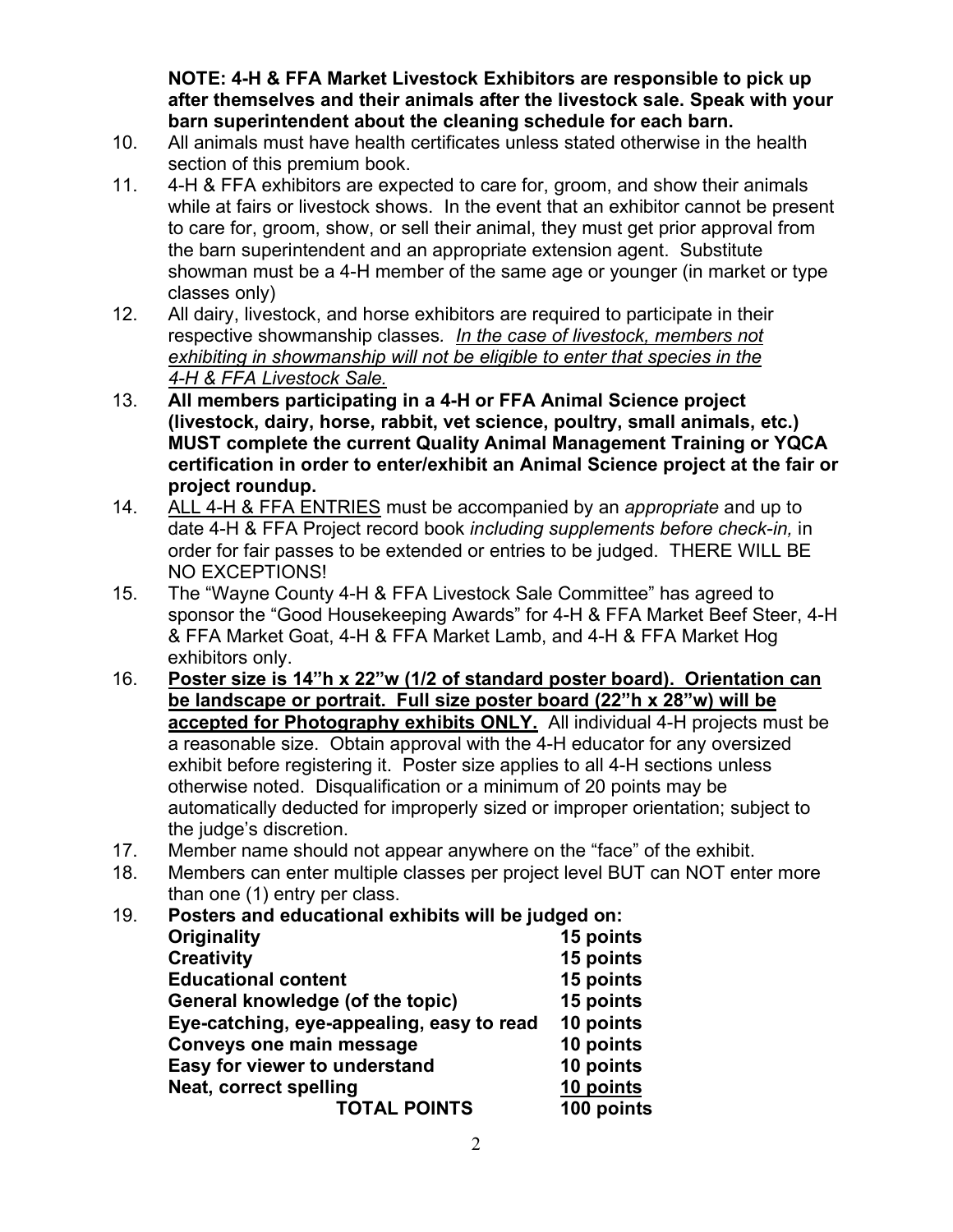- 20. All non-livestock entries must be picked up between **9am and noon on Sunday, August 14, 2022.** Any items remaining after that time may be disposed of at the management's discretion.
- 21. Horns (greater than one (1) inch) are NOT permitted on any dairy cattle.
- 22. NO HORNS will be permitted on any dairy goats or beef cattle.
- 23. There will be an "Ultimate Showmanship Contest" held on the second Friday of the fair, in the livestock arena. This is a competition between the champion showman of each species. The guidelines for this contest are found below.

The Ultimate Showmanship Contest Guidelines

- 1. To be an exhibitor, you must have received the Grand Champion showmanship award from one of the showmanship contests earlier in the week.
- 2. There will be two representatives for the dairy and one for dairy goat, beef, sheep, market goat, and swine.
- 3. The contest will be scored by a panel of judges.
- 4. A point system will be used to select the winner.
- 5. The contest will take place on the last Friday of the fair beginning approximately at 10am.
- 6. Each exhibitor will be expected to show each species of the represented animals from which the showmen were selected.
- 7. The animals that will be used for this contest will not belong to any of the exhibitors.
- 8. If for some reason a person chooses not to compete in this competition, they are to notify a barn superintendent no later than 9:00pm the night before. At this time the Reserve Champion of the species they were representing will be asked to participate.
- 9. In the case a person wins in more than one species, the person is going to be asked what species he/she wished to represent. Then the person who was Reserve Champion in the other species will be asked to represent that species.
- 24. Any livestock exhibitor who is caught bringing animals for weigh-in and tagging on Monday, August 8<sup>th</sup> that are different animals than those indicated on their entry form during preliminary registration will forfeit all premiums.
- 25. Homebred/Owner-Breeder the 4-H or FFA member or a member of your immediate family (legal guardian, parents, grandparents, sibling, aunt, uncle) owned the dam(mother) at the time of breeding and the 4-H or FFA member actively participated throughout the breeding, gestation, birthing, and rearing of the market animal on the 4-H or FFA members farm or the immediate family's farm.

# **4-H & FFA Market Homebred Show**

4-H members must be a member of an organized Wayne County 4-H Club and be under the supervision of a club leader and Penn State Extension – Wayne County Office. FFA members must be a member of an organized Wayne County FFA Chapter and be under the supervision of an Agricultural Teacher. Any entry must meet the requirements for the definition of a "Homebred" entry and must register as a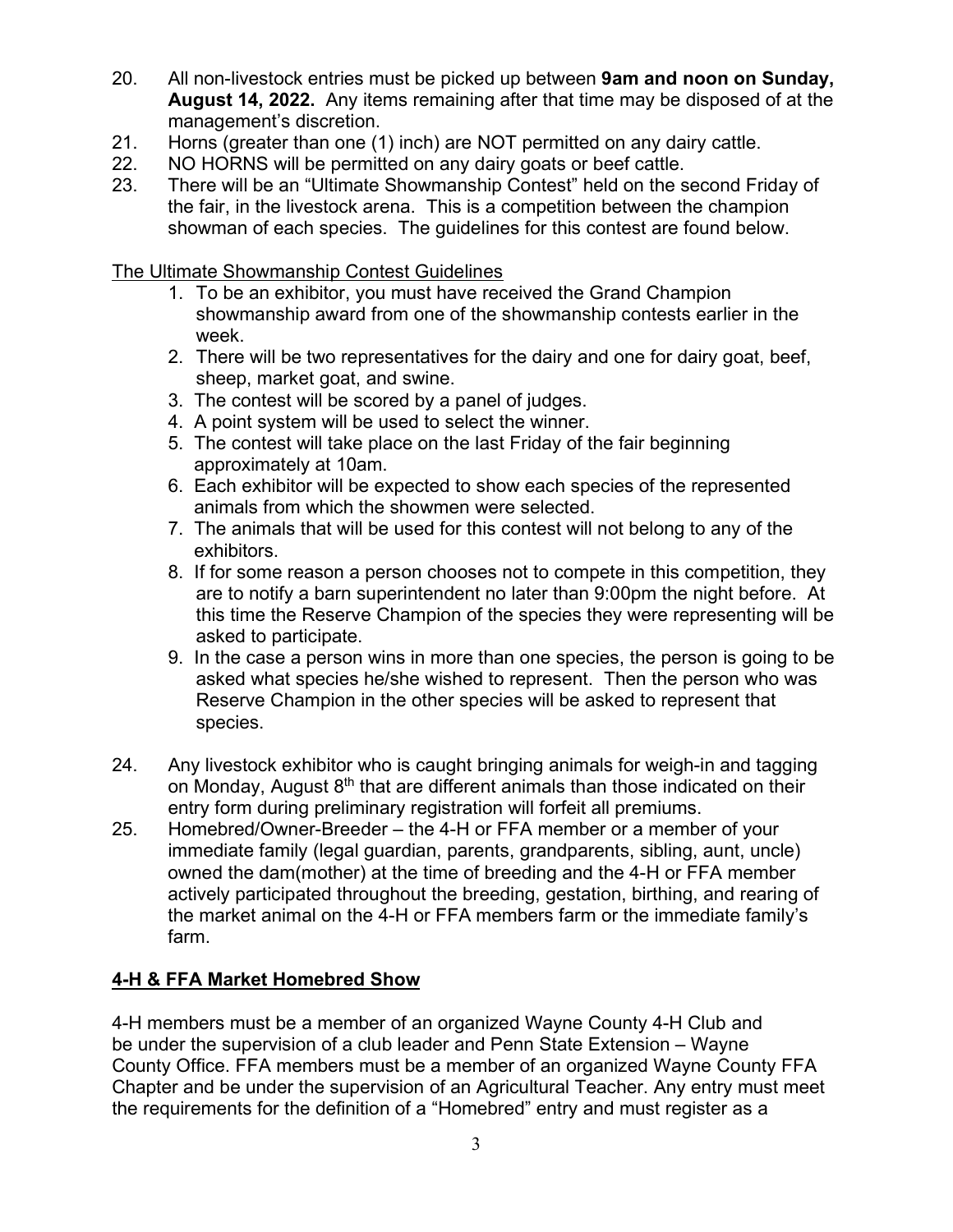"Homebred" market animal on the species-specific entry form and Homebred Entry form by May 15<sup>th</sup> of the current year:

In order to qualify for "Homebred (Owner/Breeder)" status, you, the 4-H or FFA member or a member of your immediate family (legal guardian, parents, grandparents, sibling, aunt, uncle) owned the dam (mother) at the time of breeding and the 4-H or FFA member actively participated throughout the breeding, gestation, birthing, and rearing of the market animal on the 4-H or FFA members farm or the immediate family's farm.

1. A 4-H or FFA member may identify (Register with the species specific fair entry form of the project year), up to 3 Market Meat Goats, 3 Market Lambs, 2 Market Hogs, and up to 1 Market Steer per project year (following the Wayne County 4- H & FFA Livestock Sale, 4-H, & FFA rules).

 a. **NOTE**- 4-H and FFA members must choose at the time of entry on the designated forms whether a species will be shown under 4-H or FFA. One species cannot be shown under both 4-H and FFA (ex. Members may not choose to designate 1 market lamb for 4-H and 1 for FFA, they must designate both lambs as either 4-H OR FFA.

b. NOTE – If a 4-H or FFA member has two animals in one class, they are responsible to find a "helper" to show the second entry. This "helper" must be another 4-H or FFA member in the same year or younger.

- 2. Entries for the "Homebred" show may only be chosen from entries participating in the Wayne County 4-H & FFA Livestock Sale or from the 4-H & FFA feeder calf project.
- 3. Each species will have their own individual competition and classes will be divided between lightweight and heavyweight at the discretion of the barn superintendent(s) and/or the Wayne County 4-H Extension Educator and/or the FFA Agricultural Teacher.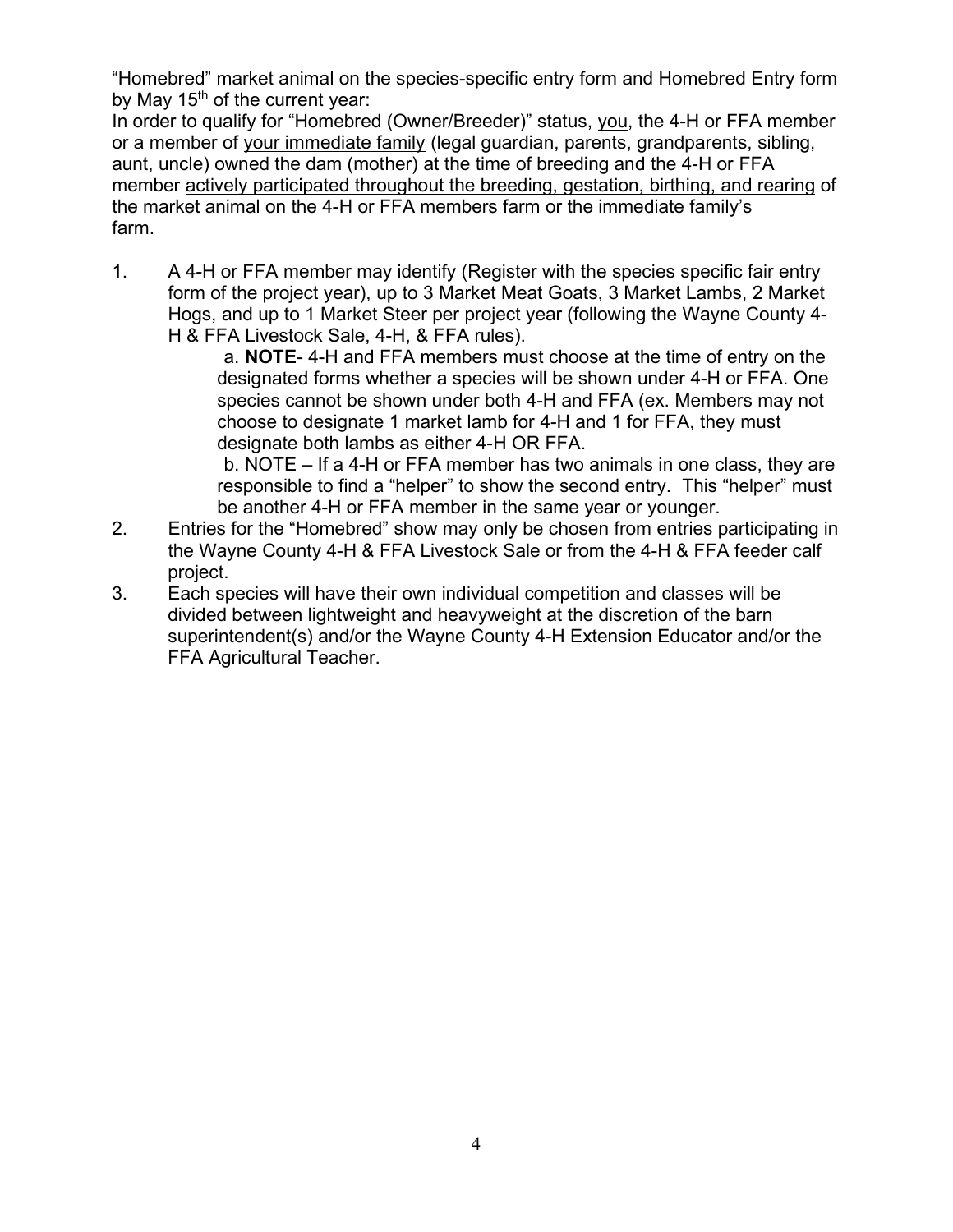# SECTION 1 4-H HORSES

### **SPECIAL NOTES:**

- 1. The exhibitor must be an enrolled 4-H member in good standing and is defined as the owner, lessee, or family member thereof, of the project animal as of **March 31** of the current year. Junior exhibitors must be at least eight (8) years of age as of **January 1** of the current year. Senior exhibitors must be at least fourteen (14) years of age as of **January 1** of the current year and have not passed their nineteenth (19) birthday as of **January 1** of the current year.
- 2. **ALL** 4-H members must wear an approved helmet as prescribed by the current PA State 4-H Horse Show Rule Book while mounted at *any time* on the show grounds. Boots and/or shoes with a definable heel are also required while mounted.
- 3. All exhibitors will be **required** to participate in their respective Grooming and Showmanship class. It is a required part of the 4-H Performance Horse Project. Participation in any other classes will be prohibited without a showmanship score.
- 4. Open Trail and Grooming & Showmanship classes may be shown outside the main show arena. Please refer to entry packets distributed from the Wayne County Extension Office or contact your 4-H Key Leader for more specific information.
- 5. A *4-H Project Record Book* **MUST** be completed to date as per Extension Office directions and reviewed and approved by appointed individuals BEFORE a 4-H member can participate in the Wayne County 4-H Horse and Pony Round-Up.
- 6. All 4-H Horse Project/Show Participants must have a **Coggins Certificate** (dated up to one year before the show), a valid and current **Certificate of Rabies Vaccine** (signed by a veterinarian), and a current **Health Certificate** (CVI – dated after **May 1**) on file with the Extension Office **PRIOR** to the date of the show.
- 7. **REGARDING the Coggins Certificate** all equine over six (6) months of age **MUST** have proof of current negative Equine Infectious Anemia (EIA) status for all Pennsylvania 4-H horse shows and events. This rule includes all brood mares taken to production events. Any federal or Pennsylvania state recognized test results for EIA (ELISA and AGID) will be acceptable to document negative EIA status. Test must be dated within one year of the show date.
- 8. **REGARDING Rabies -** Certifications must be dated at least 30 days prior to the 4-H Horse show or event if it is the animal's initial (first) inoculation. Revaccination is required annually. This includes all mares taken to production events.
- 9. *Exhibitors are expected to care for, groom, and show their animals while at fairs or shows with only appropriate assistance from parents, leaders, or trainers.*
- 10. The show committee reserves the right to cancel, combine, postpone, or rearrange class order at its discretion when necessary for the betterment or safety of those involved.
- 11. Saddle Seat, Equestrians with Disabilities (EWD), Production, Futurity, and Driving classes will be shown at the discretion of the show committee/judge(s) in cooperation with the 4-H exhibitors. 4-H rules and guidelines will be followed.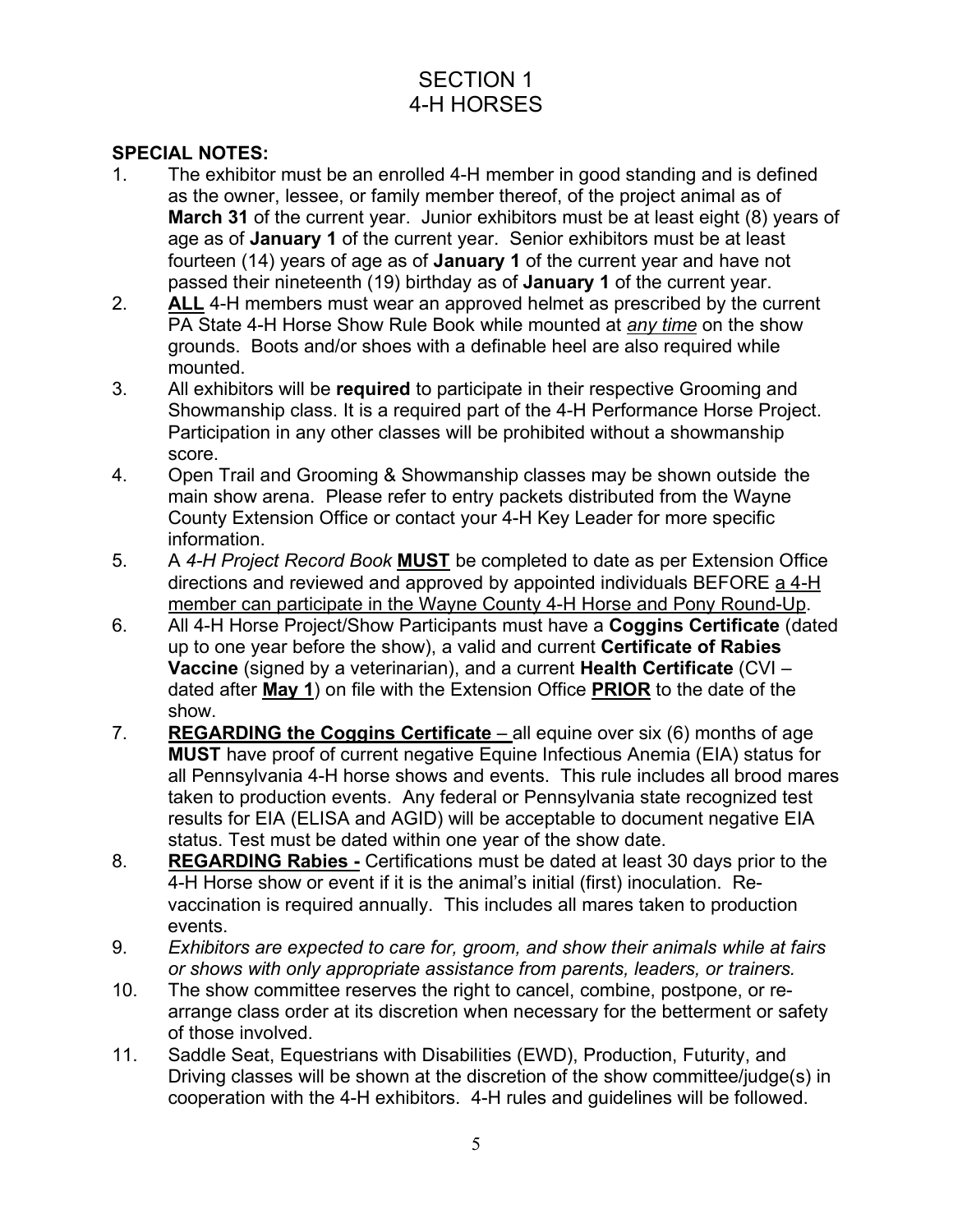- 12. Participation in the County Show, Production, or Futurity classes is not required in order to be eligible to participate in the Jr. Championship 4-H Production & Futurity Show.
- 13. As per the current PA State 4-H Horse Show Rule Book, an unsound animal, inhumane treatment of an animal, or unsportsmanlike conduct are grounds for disqualification and possible dismissal from the show grounds. Assistance or coaching from outside the ring may be penalized. **Alcohol and illegal drugs are specifically prohibited!!!**
- 14. Illegal, damaged, or improper equipment, as well as concerns for the safety of any participant or animal in any class may be grounds for disqualification or dismissal.
- 15. If you are eligible to participate in the District 4-H Horse Show, you must be sure to make any necessary entries **before leaving** the Wayne County 4-H Horse and Pony Show.
- 16. All Grooming & Showmanship classes will be judged by the Danish merit system with ribbons awarded accordingly. All other classes will be awarded ribbons 1<sup>st</sup> through 6<sup>th</sup>.
- 17. Please check the "Health Rules" section of this premium book for all health rules and regulations.

# GROOMING AND SHOWMANSHIP

1. Class participation for 4-H Showmanship is determined by 4-H exhibitor's age as of January 1 of the current year.

# **Premiums for Grooming and Showmanship Classes (1-6, 74) are: Blue - \$8.00 Red - \$6.00 White - \$4.00**

# **Class**

- 1. English Grooming & Showmanship (ages 8-11)
- 2. English Grooming & Showmanship (ages 12-14)
- 3. English Grooming & Showmanship (ages 15-18)
- 4. Western Grooming & Showmanship (ages 8-11)<br>5. Western Grooming & Showmanship (ages 12-14)
- Western Grooming & Showmanship (ages 12-14)
- 6. Western Grooming & Showmanship (ages 15-18)
- EWD = Equestrians with Disabilities
- 72. EWD Grooming & Showmanship Walk Only
- 73. EWD Grooming & Showmanship Assisted Walk/Trot/Jog
- 74. EWD Grooming & Showmanship Independent Walk/Trot/Jog

# PERFORMANCE CLASSES

#### **Premiums for the following classes (except where indicated) are:**  $1^{\text{st}}$  - \$10.00  $2^{\text{nd}}$  - \$8.00  $3^{\text{rd}}$  - \$6.00

- 7. Open Trail Ponies (14.2h & under)
- 8. Open Trail Horses (ages 8-13)
- 9. Open Trail Horses (ages 14-18)
- 10. Beginner Trail
- 11. Beginner Western Horsemanship W/J
- 12. Beginner Western Pleasure W/J
- 13. Beginner English Equitation W/T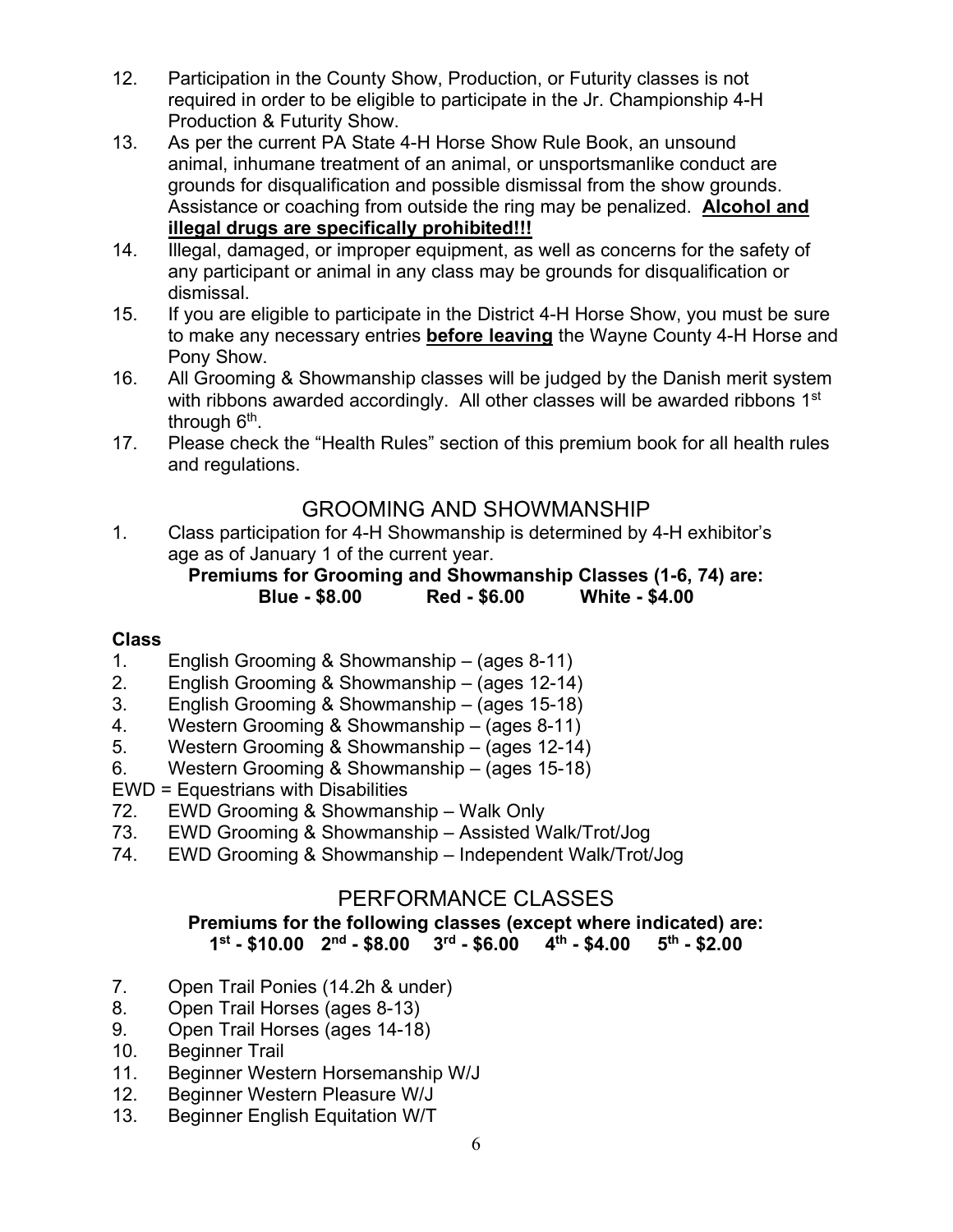- 14. Beginner English Pleasure W/T
- 15. Western Horsemanship (ages 8-11)
- 16. Western Horsemanship (ages 12-14)
- 17. Western Horsemanship (ages 15-18)
- 18. Western Pleasure Ponies (14.2 hands and under)
- 19. Western Pleasure Horses (ages 8-13)
- 20. Western Pleasure Horses (ages 14-18)
- 21. Ranch Pleasure<br>22. Ranch Riding (a)
- Ranch Riding (ages 8-13)
- 23. Ranch Riding (ages 14-18)
- 24. Novice Reining
- 25. Pole Bending Ponies (ages 8-13) (14.2h & under)
- 26. Pole Bending Ponies (ages 14-18) (14.2h & under)
- 27. Pole Bending Horses (ages 8-13)
- 28. Pole Bending Horses (ages 14-18)
- 29. Barrel Race Ponies (ages 8-13) (14.2h & under)
- 30. Barrel Race Ponies (ages 14-18) (14.2h & under)
- 31. Barrel Race Horses (ages 8-13)
- 32. Barrel Race Horses (ages 14-18)
- 33. Raised Box Keyhole Ponies (ages 8-13) (14.2h & under)
- 34. Raised Box Keyhole Ponies (ages 14-18) (14.2h & under)
- 35. Raised Box Keyhole Horses (ages 8-13)
- 36. Raised Box Keyhole Horses (ages 14-18)
- 37. Cutback Ponies (ages 8-13) (14.2h & under)
- 38. Cutback Ponies (ages 14-18) (14.2h & under)
- 39. Cutback Horses (ages 8-13)
- 40. Cutback Horses (ages 14-18)
- 41. Saddle Seat Equitation (ages 8-13)
- 42. Saddle Seat Equitation (ages 14-18)
- 43. Saddle Seat Pleasure
- 44. Hunt Seat Equitation On the Flat (ages 8-11)
- 45. Hunt Seat Equitation On the Flat (ages 12-14)
- 46. Hunt Seat Equitation On the Flat (ages 15-18)
- 47. Low Equitation Over Fences (ages 8-13)
- 48. Low Equitation Over Fences (ages 14-18)
- 49. Equitation Over Fences (ages 8-13)
- 50. Equitation Over Fences (ages 14-18)
- 51. Hunter Under Saddle Ponies (13.2h & under)
- 52. Hunter Under Saddle Ponies (over 13.2h 14.2h)
- 53. Classic Hunter Under Saddle Horses (ages 8-13)
- 54. Classic Hunter Under Saddle Horses (ages 14-18)
- 55. Breed Type Hunter Under Saddle Horses (ages 8-13)
- 56. Breed Type Hunter Under Saddle Horses (ages 14-18)
- 57. Low Working Hunter Ponies
- 58. Low Working Hunter Horses
- 59. Working Hunter Ponies (14.2h & under)
- 60. Working Hunter Horses
- 61. Hunter Hack, Ponies (14.2h & under)
- 62. Hunter Hack Horses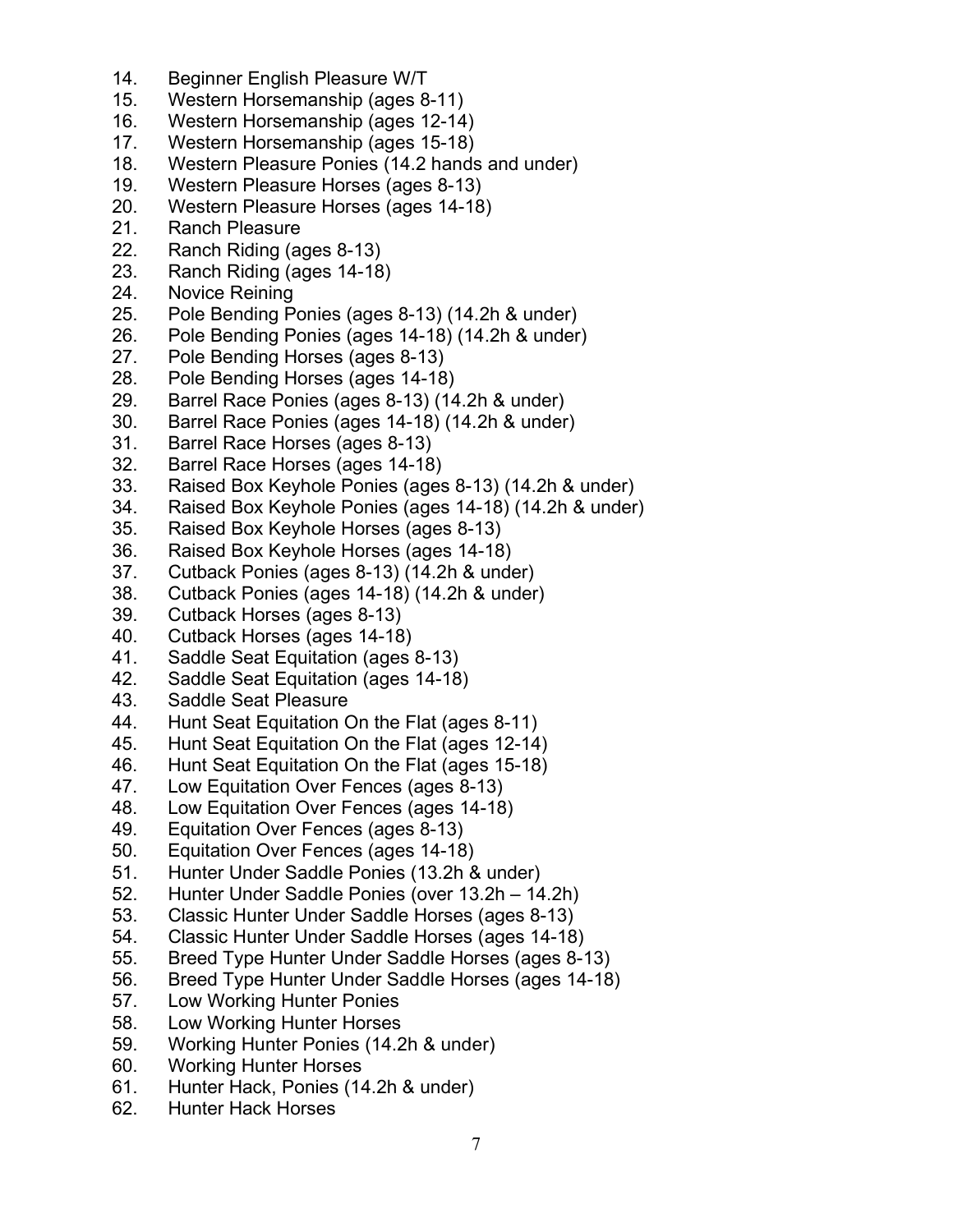- 63. Pleasure Pony Driving (14.2h & under)
- 64. Pleasure Horse Driving
- 65. Draft Horse Driving
- 66. Miniature Horse Driving (40" & under) (ages 8-13)
- 67. Miniature Horse Driving (40" & under) (ages 14-18)
- 68. Miniature Horse in Hand Trail (40" & under) (ages 8-13)
- 69. Miniature Horse in Hand Trail (40" & under) (ages 14-18)
- 70. Miniature Horse Jumping (ages 8-13)
- Miniature Horse Jumping (ages 14-18)
- EWD = Equestrians with Disabilities
- 75. EWD Obstacle Trail Max. Assist
- 76. EWD Obstacle Trail Min. Assist
- 77. EWD Obstacle Trail, Independent<br>78. EWD W/T Equitation Max. Assis
- EWD W/T Equitation Max. Assist
- 79. EWD W/T Equitation Min. Assist
- 80. EWD W/T Equitation, Independent

# PRODUCTION/FUTURITY

- 1. Fillies, jennets, colts, and geldings may be shown. Registered or unregistered animals may be shown. Yearlings through 5-year-old animals may be shown. No weanlings may be shown. A member may show up to 3 animals with, no more than one in each class. A member must be enrolled in the Production project to show an animal.
- 2. For the following classes, on your entry form please indicate both the main class number (heading in bold) along with the individual class number. EXAMPLE: Western Pleasure – 3-Year-old Western Pleasure Futurity would be entered as class # 8104.

#### **Premiums for all of the following classes are: 1st - \$10.00 2nd-\$8.00 3rd - \$6.00 4th - \$4.00 5th - \$2.00**

#### **\* Classes and Premiums apply to each of the following breeds or grade/unregistered categories\***

| Appaloosa        | Arabian/Half Arabian | Drum/Gypsy Vanner |
|------------------|----------------------|-------------------|
| Haflinger        | Miniature Horse      | Morgan            |
| Paint            | Palomino             | Pinto             |
| <b>POA</b>       | <b>Quarter Horse</b> | Saddlebred        |
| Standardbred     | <b>Shetland Pony</b> | Thoroughbred      |
| Welsh/Half Welsh | Warmblood            | <b>Belgian</b>    |
| Clydesdale       | Percheron            |                   |

#### REGISTERED

\*\* For more detailed information about Production/Futurity classes, please refer to the PA 4-H Horse Show Rule Book.

#### 79. **In-Hand Classes – Registered**

- 1. Yearling Geldings 6. Yearling Fillies
- 2. Two-Year-Old Geldings 7. Two-Year-Old Fillies
- -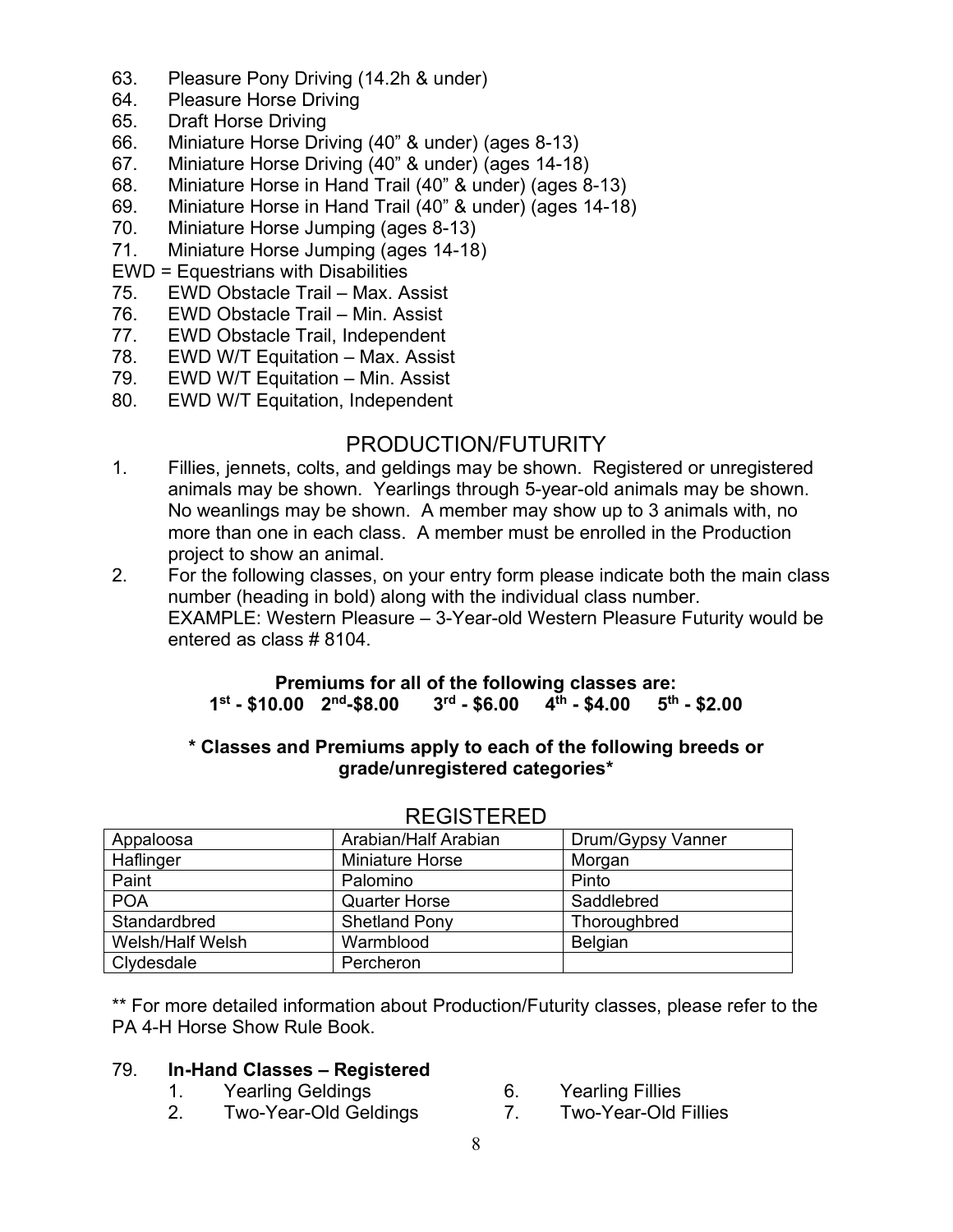- 3. Three-Year-Old Geldings 8. Three-Year-Old Fillies
- 4. Four-Year-Old Geldings 9. Four-Year-Old Fillies
- 5. Five-Year-Old Geldings 10. Five-Year-Old Fillies
- 
- -

# GRADE/UNREGISTERED

Stock Type Horse **Draft Type Horse** Stock Type Pony Draft Type Pony Hunter Type Horse **Donkey/Mule Horse** Hunter Type Pony **Donkey/Mule Pony** Saddle Type Pony

Saddle Type Horse Miniature Type Horse

# 80. **In-Hand Classes – Grade/Unregistered**

- 1. Yearling Geldings 6. Yearling Fillies
- 2. Two-Year-Old Geldings 7. Two-Year-Old Fillies
- 3. Three-Year-Old Geldings 8. Three-Year-Old Fillies
- 4. Four-Year-Old Geldings 9. Four-Year-Old Fillies
- 5. Five-Year-Old Geldings 10. Five-Year-Old Fillies

# **FUTURITY**

# 81. **Western Pleasure**

- 1. 2-year-old Western Pleasure Futurity (W/J only)
- 2. 3-year-old Western Pleasure Futurity (W/J only)
- 3. 2 & 3-year-old Western Pleasure Futurity **Pony** (W/J only)
- 4. 3-year-old Western Pleasure Futurity
- 5. 4-year-old Western Pleasure Futurity
- 6. 5-year-old Western Pleasure Futurity
- 7. 3, 4, 5-year-old Western Pleasure Futurity **Pony**

# 82. **English Pleasure**

- 
- 1. 2-year-old English Pleasure Futurity (W/J only)<br>2. 3-year-old English Pleasure Futurity (W/J only) 2. 3-year-old English Pleasure Futurity (W/J only)
- 3. 2 & 3-year-old English Pleasure Futurity **Pony** (W/J only)
- 4. 3-year-old English Pleasure Futurity
- 5. 4-year-old English Pleasure Futurity
- 6. 5-year-old English Pleasure Futurity
- 7. 3, 4, 5-year-old English Pleasure Futurity **Pony**

# 83. **Western Performance Skills**

- 1. 2-year-old W/J
- 2. 3-year-old W/J
- 3. 3-year-old
- 4. 4-year-old
- 5. 5-year-old

# 84. **English Performance Skills**

- 1. 2-year-old W/T
- 2. 3-year-old W/T
- 3. 3-year-old
- 4. 4-year-old
- 5. 5-year-old
- 
- 
- 
- 
- 
- 
- -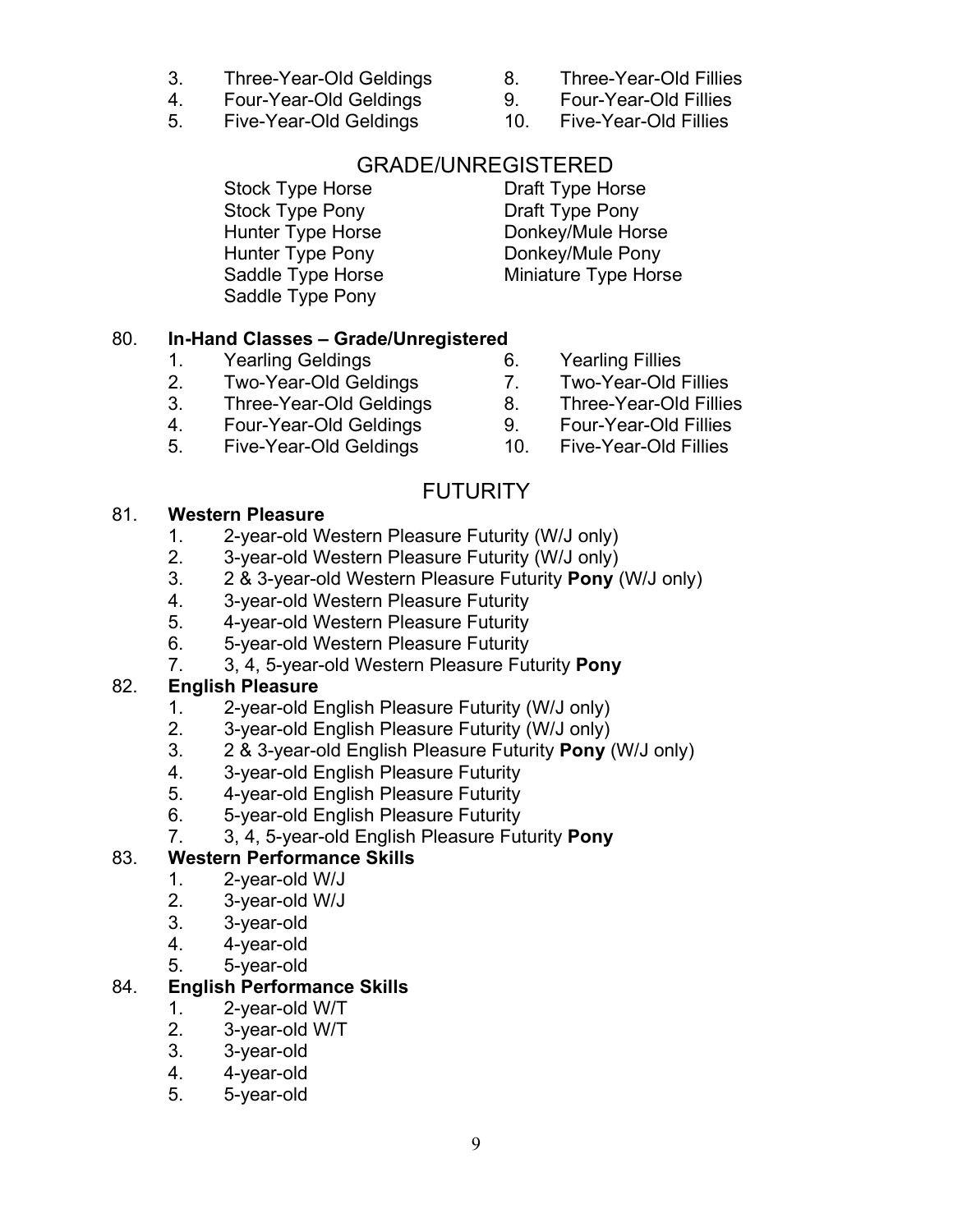# 85. **Barrel Race Futurity**

- 1. 4-year-old<br>2. 5-year-old
- 5-year-old

# 86. **Miniature In-Hand Trail**

- 
- 1. Yearling<br>2. 2-year-ol 2. 2-year-old<br>3. 3-year-old
- 3. 3-year-old
- 3. 4-year-old<br>4. 5-year-old
- 5-year-old

# 87. **In-hand Trail – Horse/Pony**

- Yearling
- 2. 2-year-old

# 88. **Miniature Driving Futurity**

- 1. 3-year-old<sup>1</sup><br>2. 4-year-old
- 4-year-old
- 3. 5-year-old

# 89. **Draft Driving Futurity**

- 1. 3-year-old<br>2. 4-year-old
- 2. 4-year-old
- 3. 5-year-old

# 90. **Miniature Horse Jumping**

- 1. 3-year-old
- 2. 4-year-old<br>3. 5-year-old
- 3. 5-year-old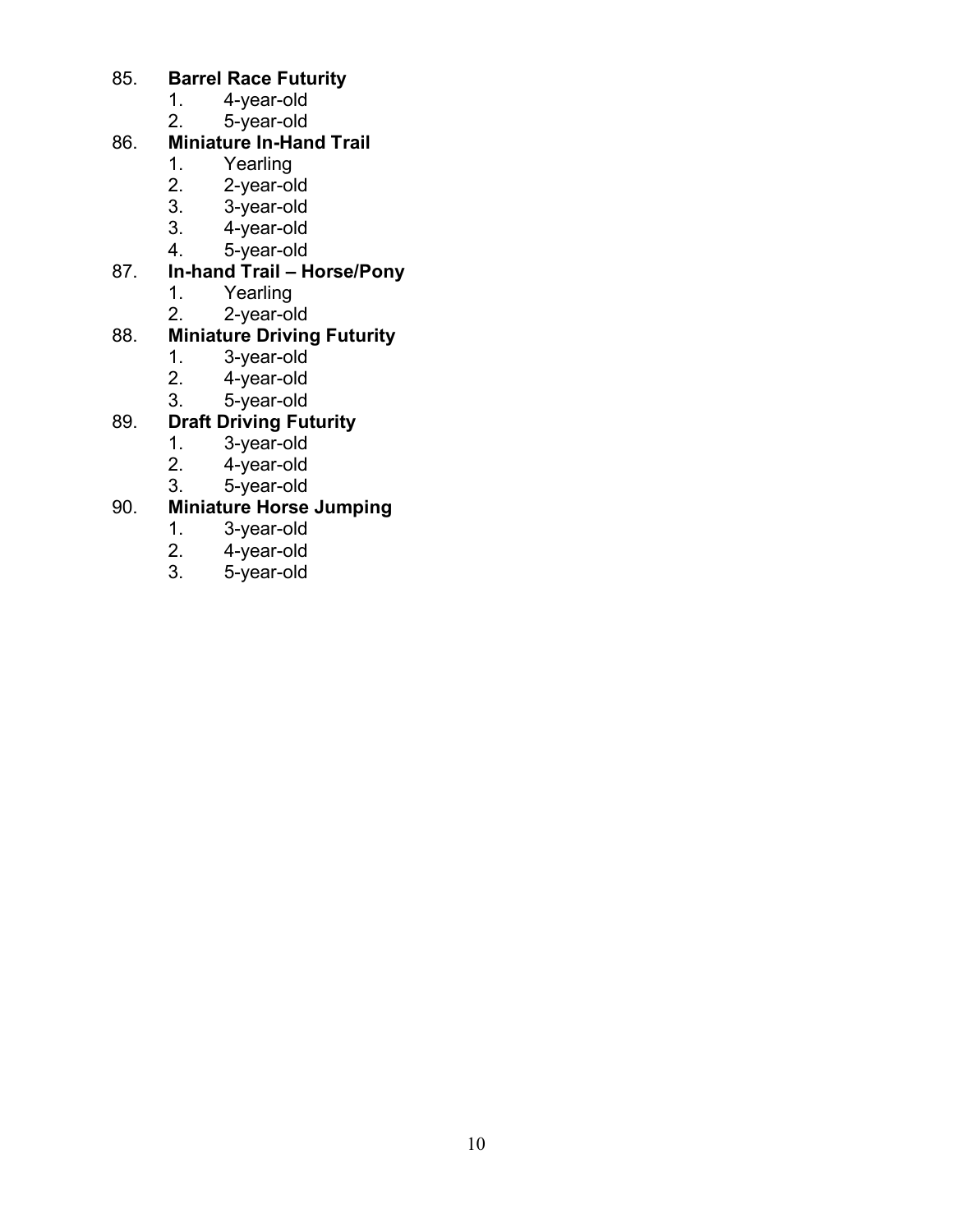#### SECTION 2 4-H & FFA DAIRY CATTLE **Superintendent : Ellis Dix Assistant Superintendents : Kathy Dix David Jonas**

- 1. Junior exhibitors are expected to care for, groom, and show their animals while at fairs or livestock shows. In the event that an exhibitor cannot be present to care for, groom, show, or sell their animal, they must get prior approval from the barn superintendent and an extension agent or agricultural advisor.
- 2. **\*\*Be sure to use only grooming products that are approved for use on meat and dairy animals when fitting your animals for show. Unapproved products may contain ingredients that result in unacceptable residues in the meat or milk. If you are not certain that a product is residue safe and approved for use on meat or dairy animals, DO NOT USE IT!! \*\*Important\*\* If upon slaughter, treatment with drugs, biologics, or any chemical from fitting products, is the cause of condemnation of a carcass, the loss of the carcass and any other damages will be borne by the exhibitor.\*\***
- 3. 4-H & FFA Protein Breeds (Ayrshire, Guernsey, Jersey, Milking Shorthorn, Brown Swiss) Entry Arrival – **Thursday, August 4, 2022, between 1:00 PM & 8:00 PM,** Release Time – **Sunday, August 7, 2022, 9:15 PM.** All 4-H & FFA Holstein Entry Arrival – **Monday, August 8, 2022, between 1:00 PM & 8:00 PM,**  Release Time – **Friday, August 12, 2022, 7:00 PM.**
- 4. 4-H & FFA exhibitors must wear white pants while showing. The exhibitor may wear a white shirt or farm shirt. Showmanship exhibitor must be in all white.
- 5. If an exhibitor is unable to show their 4-H or FFA Dairy animal in the type/breed class it must be shown by a 4-H or FFA member that is the same age or younger than the animal exhibitor.
- 6. **Ownership rules** for 4-H & FFA Dairy animals
	- A. Animals bred & owned by exhibitor must be registered in the exhibitor's name by show date.
	- B. Animals not bred by the exhibitor that are in the fall yearling class or younger must be owned by the exhibitor on or before June 1, 2022. This includes fall yearlings in milk. Animals with birthdates falling in the Jr. two year old class or older must be owned by the exhibitor on or before June 1, 2022. The date of sale shown on the registration certificate will be considered as the date of ownership.
	- C. Leased animals may be exhibited at the Wayne County Fair. The purpose of the leasing program is to provide opportunities to young people who lack facilities or resources necessary to own an animal. Existence of a lease must be verified by Wayne County Extension Office and a copy of project plans on file by June 1, 2022.
- 7. Horns (greater than one (1) inch) are not permitted on any dairy animal.
	- Show order for the Open, 4-H, & FFA Protein Breeds Show is: Ayrshire, Guernsey, Jersey, Milking Shorthorn, & Brown Swiss.
	- Show Order for the Open, 4-H, & FFA Holstein show Classes will follow numerical order as listed below, with breed order Black & White Holstein then Red & White Holstein. To clarify, the show will start with class 1 for the Black & White Holstein breed, then class 1 for the Red & White Holstein breed, etc.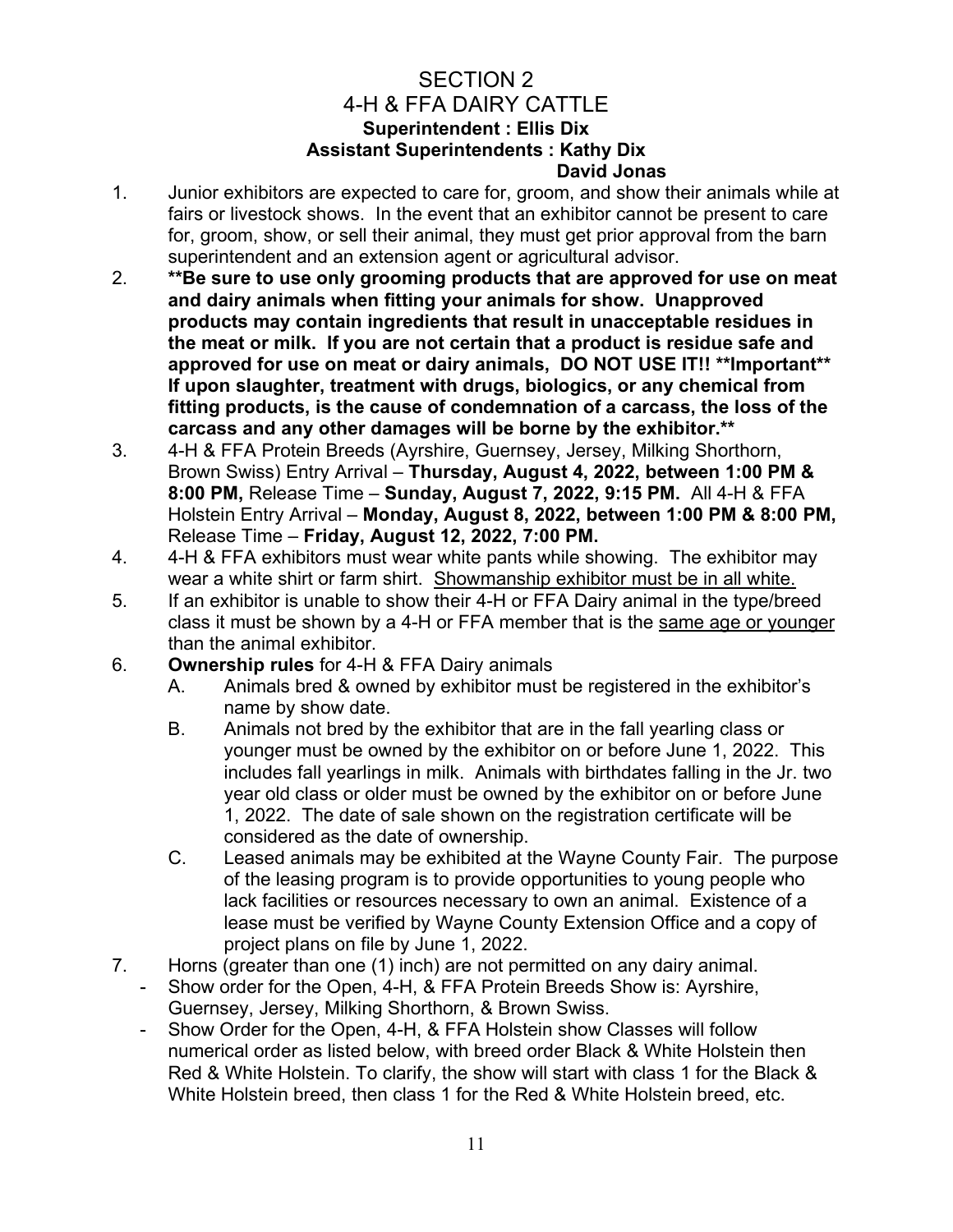During show, the 4-H & FFA champions will be chosen followed by the open class champion.

**Optional note for 4-H or FFA Dairy members planning to participate in the District 4-H & FFA Dairy Show and/or the PA State 4-H Dairy Show.** In order to avoid any possible 4-H or FFA Dairy Show health chart hassles during 2022, it is now an option to any 4-H or FFA Dairy Member planning to participate in the District 4-H & FFA Dairy Show and/or the PA State 4-H Dairy Show to have the additional testing done for Tuberculosis and Brucellosis. This additional testing plus the initial Respiratory Complex vaccination and a booster should allow any dairy animal to be exhibited in any part of Pennsylvania during the 2022 Dairy show season.

#### **THE FOLLOWING CLASSES APPLY TO EACH OF THE FOLLOWING BREEDS. PLEASE DESIGNATE BREED IN THE APPROPRIATE SPACE ON THE ENTRY FORM.**

- **1. Holstein (Black & White) 5. Jersey**
- **2. Holstein (Red & White) 6. Milking Shorthorn**
- **3 Ayrshire 7. Brown Swiss**
- **4. Guernsey**

# **Class**

| 6.  | Junior or Spring Heifer Calf – born between March 1, 2022 & May 31, 2022.    |    |    |    |    |                 |    |                |                          |                         |                |
|-----|------------------------------------------------------------------------------|----|----|----|----|-----------------|----|----------------|--------------------------|-------------------------|----------------|
|     |                                                                              | 15 | 13 | 11 | 10 | 9               | 8  | 7              | 6                        | 5                       | 4              |
| 7.  | Intermediate or Winter Heifer Calf - born between December 1, 2021 &         |    |    |    |    |                 |    |                |                          |                         |                |
|     | February 28, 2022                                                            |    |    |    |    |                 |    |                |                          |                         |                |
|     |                                                                              | 15 | 13 | 11 | 10 | 9               | 8  | $\overline{7}$ | 6                        | 5                       | 4              |
| 8.  | Senior or Fall Heifer Calf - born between Sept. 1, 2021 & Nov. 30, 2021.     |    |    |    |    |                 |    |                |                          |                         |                |
|     |                                                                              | 15 | 13 | 11 | 10 | 9               | 8  | 7              | 6                        | 5                       | 4              |
| 9.  | Summer Yearling Heifer-born between June 1, 2021 & Aug. 31, 2021             |    |    |    |    |                 |    |                |                          |                         |                |
|     |                                                                              | 20 | 18 | 16 | 14 | 12              | 10 | 8              | 6                        | $\overline{\mathbf{4}}$ | $\mathbf{2}$   |
| 10. | Junior or Spring Yearling Heifer- born between March 1, 2021 & May 31, 2021. |    |    |    |    |                 |    |                |                          |                         |                |
|     |                                                                              | 20 | 18 | 16 | 14 | 12 <sub>2</sub> | 10 | 8              | 6                        | $\overline{\mathbf{4}}$ | $\mathbf{2}$   |
| 11. | Intermediate or Winter Yearling Heifer- born between December 1, 2020 &      |    |    |    |    |                 |    |                |                          |                         |                |
|     | February 28, 2021                                                            |    |    |    |    |                 |    |                |                          |                         |                |
|     |                                                                              | 20 | 18 | 16 | 14 | 12 <sup>2</sup> | 10 | 8              | 6                        | 4                       | 2              |
| 12. | Senior or Fall Yearling Heifer (not in milk)-born between September 1, 2020  |    |    |    |    |                 |    |                |                          |                         |                |
|     | & November 30, 2020.                                                         |    |    |    |    |                 |    |                |                          |                         |                |
|     |                                                                              | 20 | 18 | 16 | 14 | 12 <sup>2</sup> | 10 | 8              | 6                        | 4                       | $\mathbf{2}$   |
| 13. | <b>Junior Champion Female</b>                                                |    |    |    |    |                 |    |                | <b>Ribbon or Rosette</b> |                         |                |
| 14. | Reserve Junior Champion Female                                               |    |    |    |    |                 |    |                | <b>Ribbon or Rosette</b> |                         |                |
| 17. | Senior or Fall Yearling Heifer (in milk)- born between September 1, 2020 &   |    |    |    |    |                 |    |                |                          |                         |                |
|     | November 30, 2020.                                                           |    |    |    |    |                 |    |                |                          |                         |                |
|     |                                                                              | 20 | 18 | 16 | 14 | 12              | 10 | 8              | 6                        | 4                       | $\mathbf{2}$   |
| 18. | Dry Cow-Senior 2 years old and older                                         |    |    |    |    |                 |    |                |                          |                         |                |
|     |                                                                              | 20 | 18 | 16 | 14 | 12 <sub>2</sub> | 10 | 8              | 6                        | 4                       | $\overline{2}$ |
| 21. | Junior 2 year old cow-born between March 1, 2020 & August 31, 2020           |    |    |    |    |                 |    |                |                          |                         |                |
|     |                                                                              | 30 | 27 | 24 | 21 | 18              | 15 | 12             | 9                        | 6                       | $\overline{3}$ |
|     |                                                                              |    |    |    |    |                 |    |                |                          |                         |                |
| 22. | Senior 2 year old cow-born between September 1, 2019 & February 28, 2020     |    |    |    |    |                 |    |                |                          |                         |                |
|     |                                                                              | 30 | 27 | 24 | 21 | 18              | 15 | 12             | 9                        | 6                       | 3              |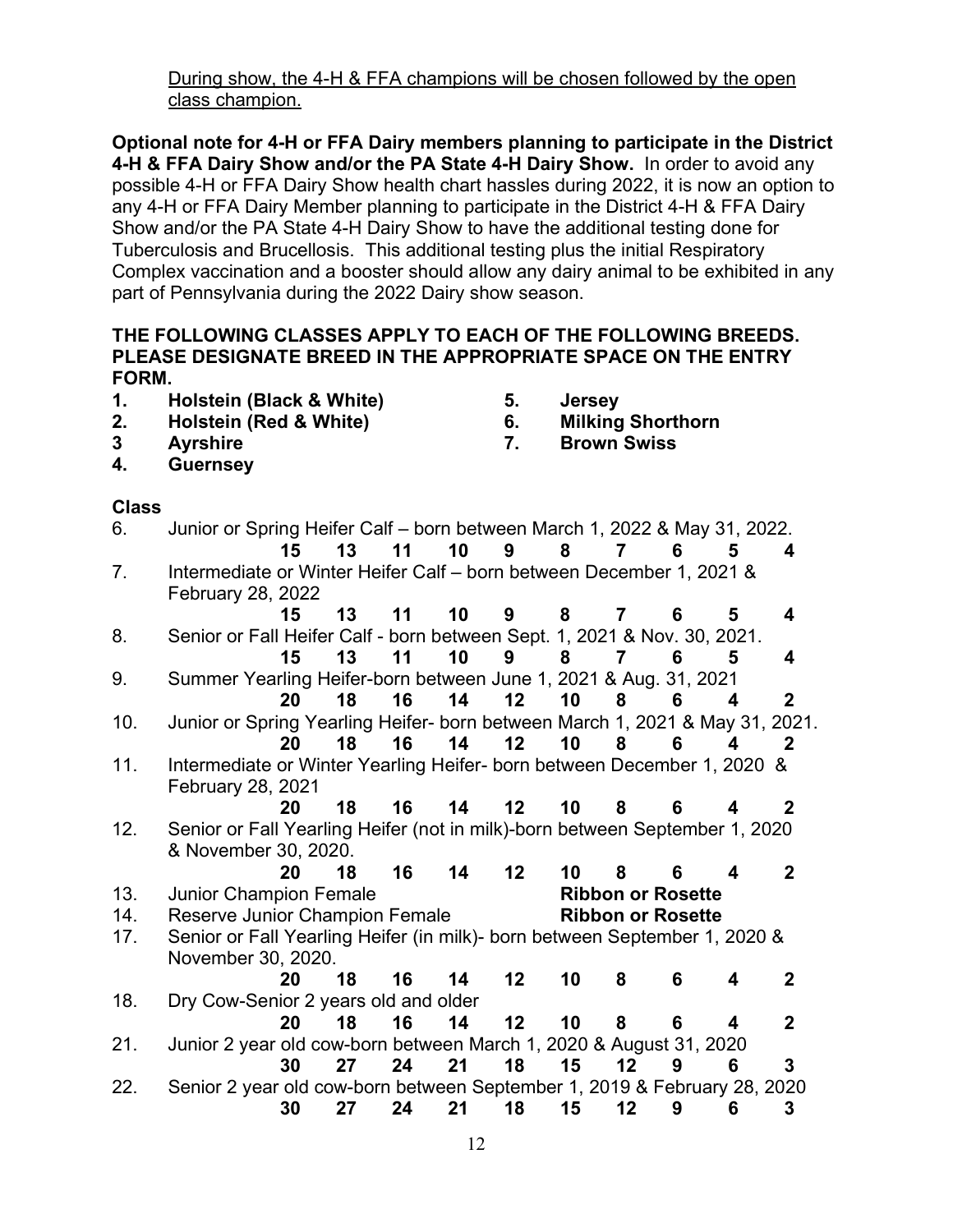| 23.                                                                                                                     | Junior 3 year old cow-born between March 1, 2019 & August 31, 2019                                  |    |    |    |    |                          |                 |                          |    |                |
|-------------------------------------------------------------------------------------------------------------------------|-----------------------------------------------------------------------------------------------------|----|----|----|----|--------------------------|-----------------|--------------------------|----|----------------|
|                                                                                                                         | 30                                                                                                  | 27 | 24 | 21 | 18 | 15                       | 12              | 9                        | 6  | $\overline{3}$ |
| 24.                                                                                                                     | Senior 3 year old cow-born between September 1, 2018 & February 28, 2019                            |    |    |    |    |                          |                 |                          |    |                |
|                                                                                                                         | 30                                                                                                  | 27 | 24 | 21 | 18 | 15                       | 12 <sup>°</sup> | 9                        | 6  | 3              |
| 25.                                                                                                                     | 4 year old cow-born between September 1, 2017 & August 31, 2018                                     |    |    |    |    |                          |                 |                          |    |                |
|                                                                                                                         | 30                                                                                                  | 27 | 24 | 21 | 18 | 15                       | 12              | 9                        | 6  | 3              |
| 26.                                                                                                                     | 5 year old cow-born between September 1, 2016 & August 31, 2017                                     |    |    |    |    |                          |                 |                          |    |                |
|                                                                                                                         | 30                                                                                                  | 27 | 24 | 21 | 18 | 15                       | 12              | 9                        | 6  | 3              |
| 27.                                                                                                                     | 6 year old cow & over-born before September 1, 2016                                                 |    |    |    |    |                          |                 |                          |    |                |
|                                                                                                                         | 30                                                                                                  | 27 | 24 | 21 | 18 | 15                       | 12              | 9                        | 6  | 3              |
| 30.                                                                                                                     | <b>Senior Champion Female</b>                                                                       |    |    |    |    |                          |                 | <b>Ribbon or Rosette</b> |    |                |
| 31.                                                                                                                     | Reserve Senior Champion Female                                                                      |    |    |    |    |                          |                 | <b>Ribbon or Rosette</b> |    |                |
| 32.                                                                                                                     | <b>Grand Champion Female</b>                                                                        |    |    |    |    |                          |                 | <b>Ribbon or Rosette</b> |    |                |
| 33.                                                                                                                     | <b>Reserve Grand Champion Female</b>                                                                |    |    |    |    |                          |                 | <b>Ribbon or Rosette</b> |    |                |
| 36.                                                                                                                     | Owner/Breeder (highest placing owner breeder animal per breed)                                      |    |    |    |    |                          |                 |                          |    |                |
|                                                                                                                         |                                                                                                     |    |    |    |    |                          |                 | <b>Ribbon or Rosette</b> |    |                |
| 37.                                                                                                                     | Reserve Owner/Breeder (second highest placing animal per breed)                                     |    |    |    |    |                          |                 |                          |    |                |
|                                                                                                                         |                                                                                                     |    |    |    |    |                          |                 | <b>Ribbon or Rosette</b> |    |                |
| Dam and Daughter (dam must be owned by the exhibitor and daughter<br>38.                                                |                                                                                                     |    |    |    |    |                          |                 |                          |    |                |
| must be owned and bred by the exhibitor). ** Exhibitor is now permitted<br>to enter more than one entry in this class** |                                                                                                     |    |    |    |    |                          |                 |                          |    |                |
|                                                                                                                         |                                                                                                     |    |    |    |    |                          |                 |                          |    |                |
|                                                                                                                         |                                                                                                     |    |    |    | 30 | 25                       | 20              | 15                       | 10 |                |
| 39.                                                                                                                     | 4-H Jr. Supreme Champion (will be selected for Protein Breeds & Holstein Jr.                        |    |    |    |    |                          |                 |                          |    |                |
|                                                                                                                         | aged animals)                                                                                       |    |    |    |    | <b>Ribbon or Rosette</b> |                 |                          |    |                |
| 40.                                                                                                                     | 4-H Reserve Supreme Champion (will be selected for Protein Breeds & Holstein                        |    |    |    |    |                          |                 |                          |    |                |
|                                                                                                                         | Jr. aged animals)                                                                                   |    |    |    |    | <b>Ribbon or Rosette</b> |                 |                          |    |                |
| 41.                                                                                                                     | 4-H Sr Supreme Champion (will be selected for Protein Breeds & Holstein Sr                          |    |    |    |    |                          |                 |                          |    |                |
|                                                                                                                         | aged animals)                                                                                       |    |    |    |    | <b>Ribbon or Rosette</b> |                 |                          |    |                |
| 42.                                                                                                                     | 4-H Reserve Sr. Supreme Champion (will be selected for Protein Breeds &<br><b>Ribbon or Rosette</b> |    |    |    |    |                          |                 |                          |    |                |
|                                                                                                                         | Holstein Sr. aged animals)                                                                          |    |    |    |    |                          |                 |                          |    |                |
| 43.                                                                                                                     | 4-H Supreme Champion) between Jr & Sr Supreme Champion)                                             |    |    |    |    |                          |                 |                          |    |                |
|                                                                                                                         |                                                                                                     |    |    |    |    | <b>Ribbon or Rosette</b> |                 |                          |    |                |
|                                                                                                                         | $\blacksquare$<br>$\blacksquare$                                                                    |    |    |    |    |                          |                 |                          |    |                |

**PLEASE NOTE:** Junior 4-H & FFA Club Herd and Senior 4-H & FFA Club Herd are no longer "lead out" classes. The 4-H club leader or FFA Chapter Agricultural Teacher will submit a card or paper with the 3 junior or senior aged 4-H or FFA dairy animals listed with their final placing for type within their respective 4-H & FFA type classes. The 4-H club or FFA chapter with the 3 highest placing 4-H or FFA dairy animals will receive the first place and so on until all of the 4-H clubs & FFA chapters competing have been placed. Points for each animal will be awarded as follows.

| $1st$ place=10 points | $2nd$ place=9 points                      | 3 <sup>rd</sup> place=8 points |
|-----------------------|-------------------------------------------|--------------------------------|
| $4th$ place=7 points  | $5th$ place=6 points                      | $6th$ place=5 points           |
| $7th$ place=4 points  | $8th$ place=3 points                      | $9th$ place=2 points           |
| $10th$ place=1 point  | 11 <sup>th</sup> place or lower=1/2 point |                                |

There will be only one entry for the whole week for each club herd using any combination of breeds. *Pre-Entry Required. \* Use the 4-H & FFA Dairy entry form to enter\**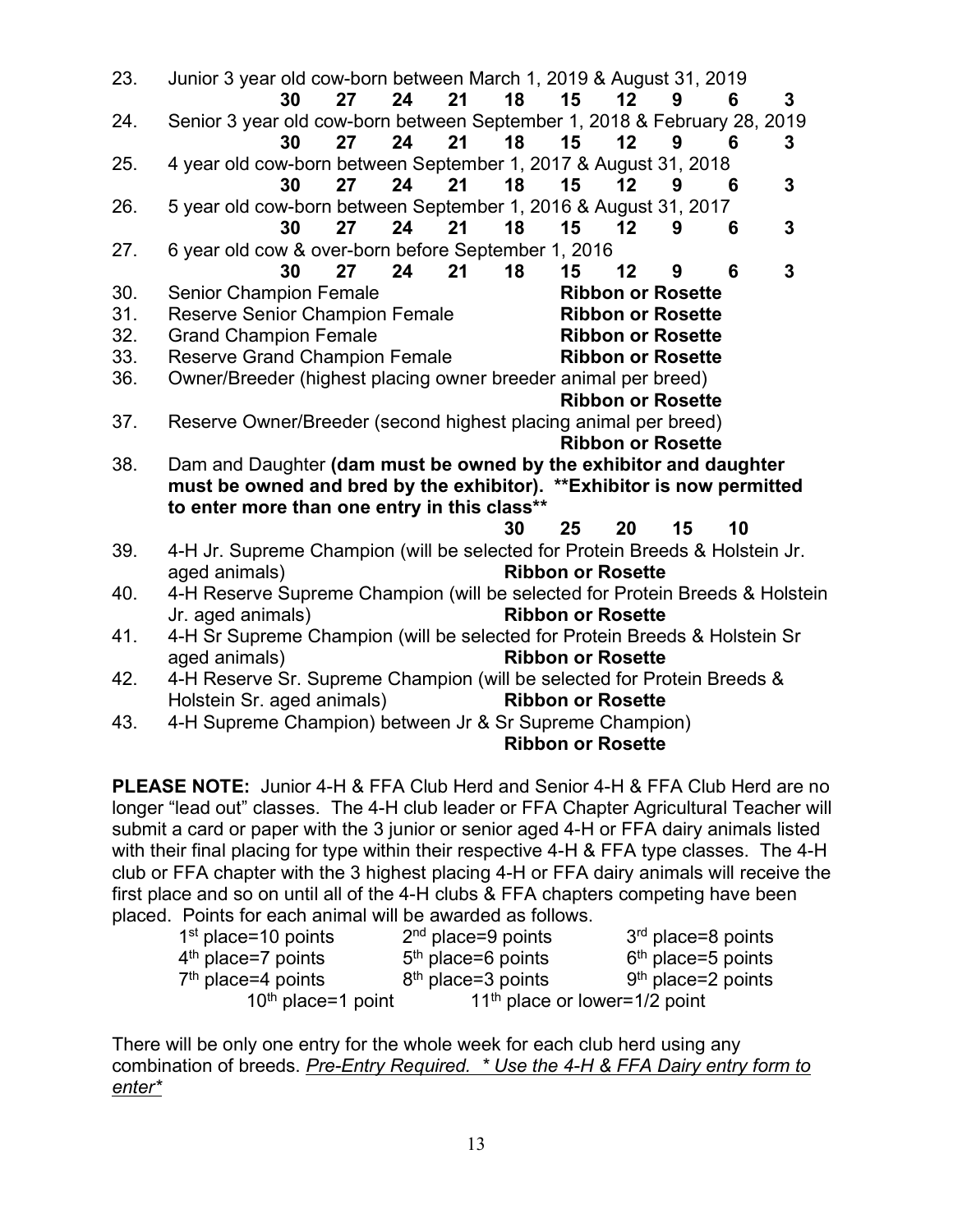44. **Junior 4-H & FFA Club Herd** – 3 animals from junior aged classes, 1 representative from calf classes, one from the heifer classes, and one from either the heifer calf or yearling heifer class. At least two 4-H or FFA Dairy project members must be represented in this group in order to compete

- **30 25 20 15 10**
- 45. **Senior 4-H & FFA Club Herd** 3 animals from senior age classes –one representative from the following possible group of classes: Senior Yearling in milk, Dry Cow, Junior or Senior 2 year old, or Junior or Senior 3 year old. One representative from these possible classes: 4 year old, 5 year old, 6 year old. One representative from any age group previously listed. At least two 4-H or FFA Dairy project members must be represented in this group in order to compete. **30 25 20 15 10**

# DAIRY SHOWMANSHIP

- 1. 4-H & FFA members must show in the showmanship contest to have their dairy project complete. Only exceptions will be made with a medical excuse. If exhibitor does not show in the showmanship contest they will not be allowed to show in the type show. The 4-H or FFA exhibitor must own or lease animal and be enrolled in the dairy project.
- 2. There will be two showmanship contests. Please indicate on entry form which show you will be competing in.
- 3. The showmanship classes will be divided up equally between the numbers of exhibitors at the discretion of the superintendent.
- 4. All 4-H & FFA exhibitors must be attired in ALL WHITE for showmanship.
- 5. Age group for 4-H & FFA Dairy Showmanship is determined by age as of January 1 of the current year.
- 6. **All exhibitors must present registration papers and lease paper if applicable before entering into the ring for showmanship competition.**

#### **Premiums for all showmanship classes are: Blue - \$8.00 Red - \$6.00 White - \$4.00 Champion and Reserve Champion of each division and also of the entire Dairy Showmanship Show will receive a rosette.**

# **Class**

- Dairy Showmanship Junior
- 47. Champion Junior Showman
- 48. Reserve Champion Junior Showman
- 49. Dairy Showmanship Intermediate
- 50. Champion Intermediate Showman
- 51. Reserve Champion Intermediate Showman<br>52. Dairy Showmanship Senior
- Dairy Showmanship Senior
- 53. Champion Senior Showman
- 54. Reserve Champion Senior Showman
- 55. Grand Champion Showman
- 56. Reserve Grand Champion Showman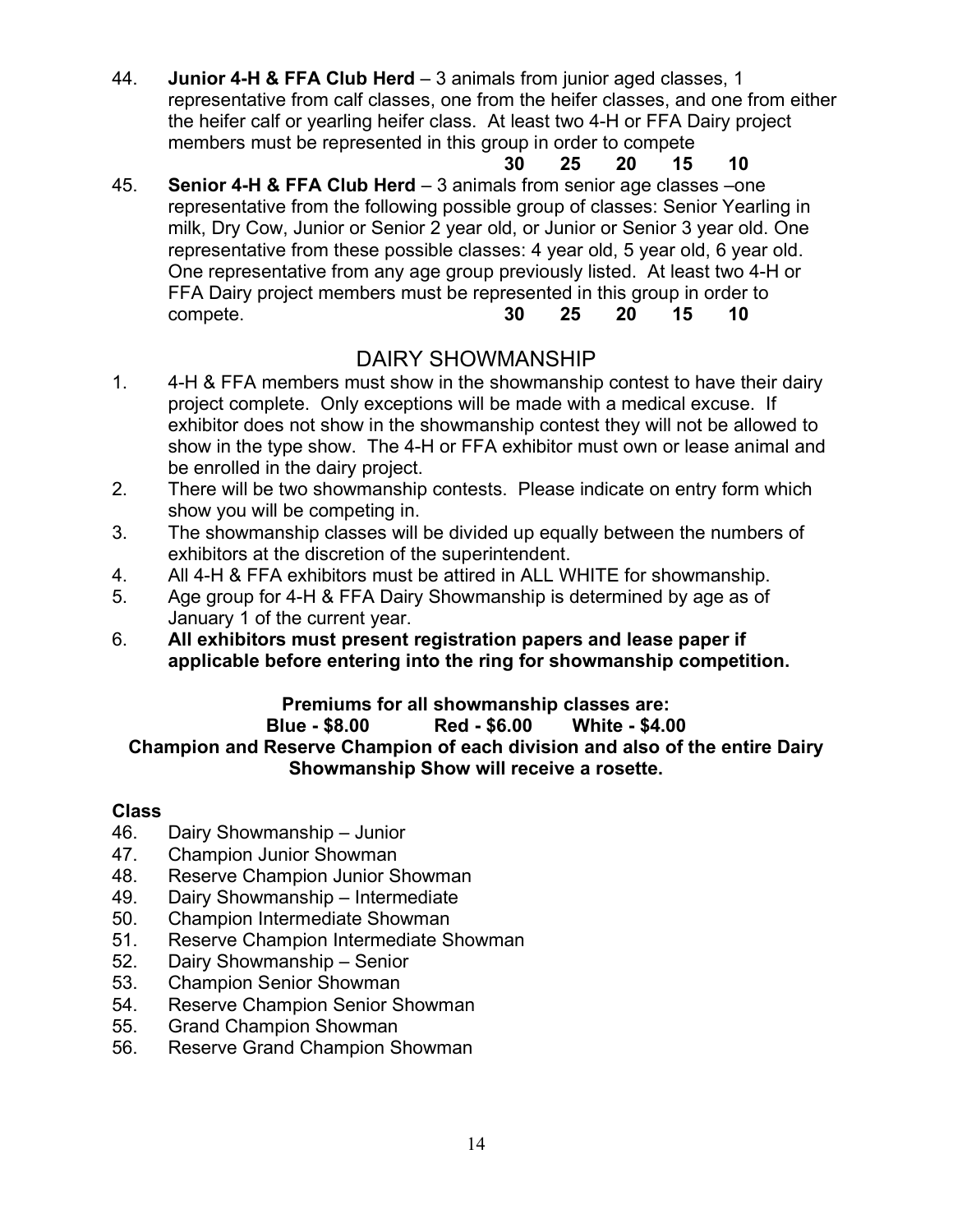# SECTION 3 4-H & FFA BEEF CATTLE **Superintendent: Ron Scull Assistant Superintendent: Mary Gries Dave Jonas**

- 1. When in exhibition in the ring, each animal must be under show halter (not rope) and in charge of by the owner or owner's representative.
- 2. Beef cattle shall be restrained in their assigned stalls using **both** a neck tie (not baler twine) and a halter when animals are not being physically handled (i.e. walking to wash rack, fitting in a chute, during show)
- 3. Any animal of unthrifty nature, unsuitable condition, or which cannot be satisfactorily handled under show conditions must be removed from the fairgrounds.
- 4. **Participation in showmanship class is mandatory for members who intend to participate in the Wayne County 4-H & FFA Livestock Sale.**
- 5. When junior exhibitors are showing in the arena with their animals, the fair shall have men available for assistance.
- 6. Refer to PA Department of Ag Animal Health Requirements in the front of the premium book for specific health requirements. Health certificates are required. All cattle shall be free of infections and transmissible diseases. Shipping fever shots will be required.
- 7. Breeding stock must be registered to show in a breed with the appropriate registration paperwork to show purebred animals.
- 8. Animals can be prepared (fitted) to the exhibitor's preference **by the exhibitor.**
- 9. Junior exhibitors are expected to care for, groom, and show their animals while at fairs or livestock shows. In the event that an exhibitor cannot be present to care for, groom, show, or sell their animal, they must get prior approval from the barn superintendent and an extension agent.
- 10. Decorations deemed to be unsafe by the superintendents must be removed at the superintendent's request.
- 11. **\*\*Be sure to use only grooming products that are approved for use on meat and dairy animals when fitting your animals for show. Unapproved products may contain ingredients that result in unacceptable residues in the meat or milk. If you are not certain that a product is residue safe and approved for use on meat or dairy animals, DO NOT USE IT!! \*\*Important\*\* If upon slaughter, treatment with drugs, biologics, or any chemical from**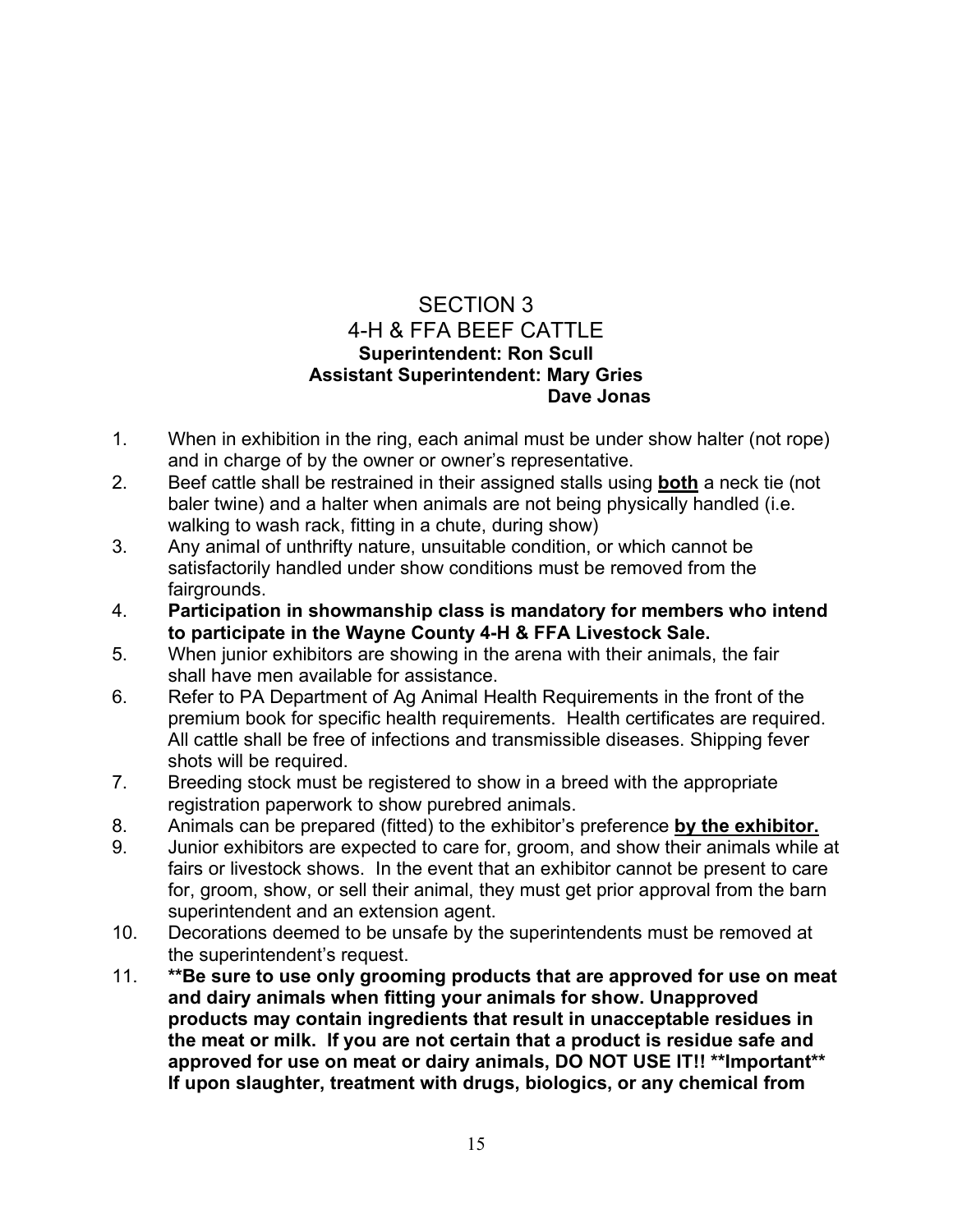**fitting products, is the cause of condemnation of a carcass, the loss of the carcass and any other damages will be borne by the exhibitor.\*\***

- 12. Arrival time for all 4-H & FFA Beef exhibits is on **Monday, August 8, 2022 between 9am and 2pm. \*\*NOTE: During weigh-in a Licensed Veterinarian will be assessing animals for good health BEFORE animals are loaded off trailers. Please follow direction given by the check-in committee before unloading animals at the chute.**
- 13. Animals shown in breeding classes may not also be shown in feeder classes.
- 14. Breeds that are not designated with a class fall under the classification of "All Other Breeds"
- 15. All feeder calves must be castrated and visibly tagged prior to entry day.
- 16. All cattle **must** be properly dehorned by check-in.
- 17. Refer to Department 10 4-H & FFA Rules & Regulations for Homebred/Owner-Breeder Show Guidelines.

# BEEF BREEDING CLASSES

#### **THE FOLLOWING CLASSES APPLY TO EACH OF THE FOLLOWING BREEDS. PLEASE DESIGNATE BREED IN APPROPRIATE SPACE ON ENTRY FORM.**

- **1. Black Angus 6. Shorthorn**
- **2. Charolais 7. Shorthorn Plus**
- 
- 
- 
- **Red Angus**
- **4. Simmental 9. Maine Anjou**
	- **5. Maintainer 10. All Other Breeds**

#### **Premiums for all 4-H & FFA beef breeding show classes are as follows. 1st - \$18.00 2nd - \$16.00 3rd - \$12.00 4th - \$8.00 5th - \$6.00**

#### **Class**

- 14. Junior Heifer Calves calved after January 1, 2022
- 15. Senior Heifer Calves calved between Sept. 1, 2021 & December 31, 2021
- 16. Summer Yearling Heifer calved between May 1, 2021 & August 31, 2021
- 17. Junior Yearling Heifer calved between January 1, 2021 & April 30, 2021
- 18. Senior Yearling Heifer calved between September 1, 2020 & Dec. 31, 2020
- 19. Junior Champion Female **Ribbon or Rosette**
- 
- 20. Reserve Junior Champion Female **Ribbon or Rosette** 2 year old Heifer – calved between January 1, 2020 & August 31, 2020
- 22. Cow shown with calf born after January 1, 2022
- 
- 24. Reserve Senior Champion Female **Ribbon or Rosette**
- 
- 25. Grand Champion Female (Breed) **Ribbon or Rosette** 26. Reserve Grand Champion Female (Breed) **Ribbon or Rosette**
- 27. Supreme Champion Female **Ribbon or Rosette**
- **Reserve Supreme Champion Female**

# 4-H & FFA FEEDER CLASS

- 1. All feeder calves must be castrated & visibly tagged prior to entry day.
- 2. Feeder calves may either be a steer or heifer, NO BULLS
- 23. Senior Champion Female **Ribbon or Rosette**
	-
-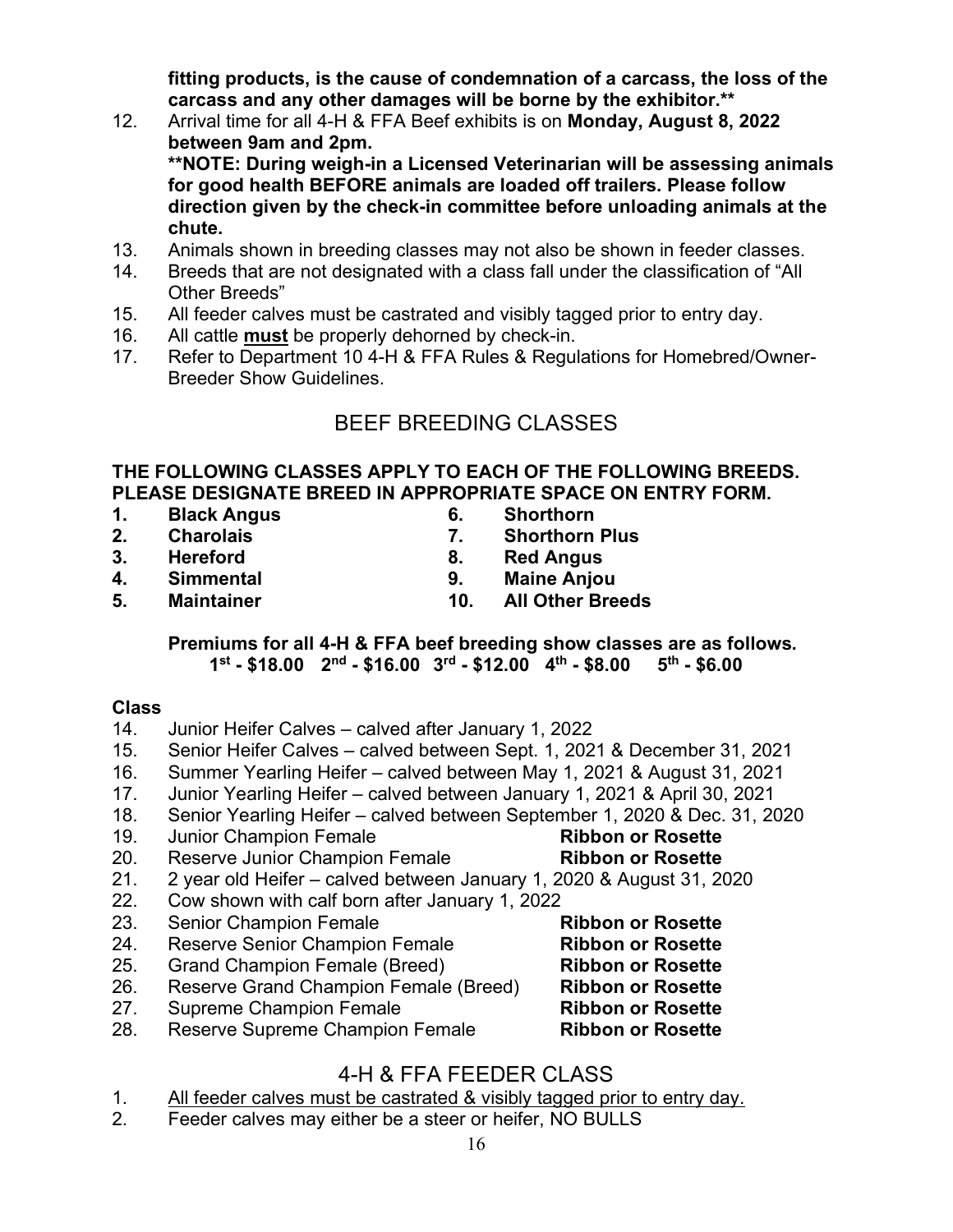- 3**. \*Animals shown in feeder classes may not also be shown in breeding classes\***
- 4. All animals should designate the appropriate breed based on the SIRE of the entry.
- 5. Feeders must be designated as **either** 4-H entries **or** FFA entries on the entry form. **Exhibitors may not enter under both programs in one species.**
- 6**.** Minimum weight for beef feeder steers/heifers is 300 lbs, and the maximum is 800lbs regardless of breed designation. Classes will be determined by weight, as indicated in the following classes.
- 7**. Arrival time for all 4-H & FFA beef feeders is Monday, August 8, 2022 between 9am and 2pm.**
- 8. Placement in a weight class will be determined at weigh-in on **Monday, August 8, 2022.**
- 9. Refer to Department 10 4-H & FFA Rules & Regulations for Homebred/Owner-Breeder Show Guidelines
- 10. Refer to PA Department of Ag Animal Health Requirements in the front of the premium book for specific health requirements. All cattle shall be free of infections and transmissible diseases.

#### **Premiums for all feeder classes are as follows. 1st - \$12.00 2nd - \$11.00 3rd - \$10.00 4th - \$9.00 5th - \$8.00**

# **Class**

- Steers 300 400 pounds
- 30. Steers 401 500 pounds
- 31. Steers 501 600 pounds
- 32. Steers 601 800 pounds
- 33. Heifers 300 400 pounds
- 34. Heifers 401 500 pounds
- 35. Heifers 501 600 pounds
- 36. Heifers 601 800 pounds
- 37. Breed Champion (Steer) **Ribbon**
- 
- 38. Breed Champion (Heifer) **Ribbon**<br>39. Grand Champion (Steer) **Rosette Grand Champion (Steer)**
- 40. Grand Champion (Heifer) **Rosette**

# 4-H & FFA MARKET STEERS

- 1. Beef steers shall be free of infections and transmissible diseases. Shipping fever shots will be required.
- 2. NO EXHIBITOR MAY ENTER MORE THAN ONE ANIMAL. Two 4-H or FFA market steers may be tagged as of **November 2021**. This will function as a **preliminary** 4-H & FFA market show entry. Final selection (if 2 market beef steers were tagged) will be made on **Monday, August 8, 2022 between 9:00 AM and 2:00 PM**. Only one (1) 4-H or FFA market beef steer can be entered, shown, and possibly sold through the 4-H & FFA Livestock Sale no matter which division the animal (s) have been entered into (Commercial or Grass-fed).
- 3. Market steers must be designated as **either** 4-H entries **or** FFA entries on the entry form. **Exhibitors may not enter under both programs in one market species.**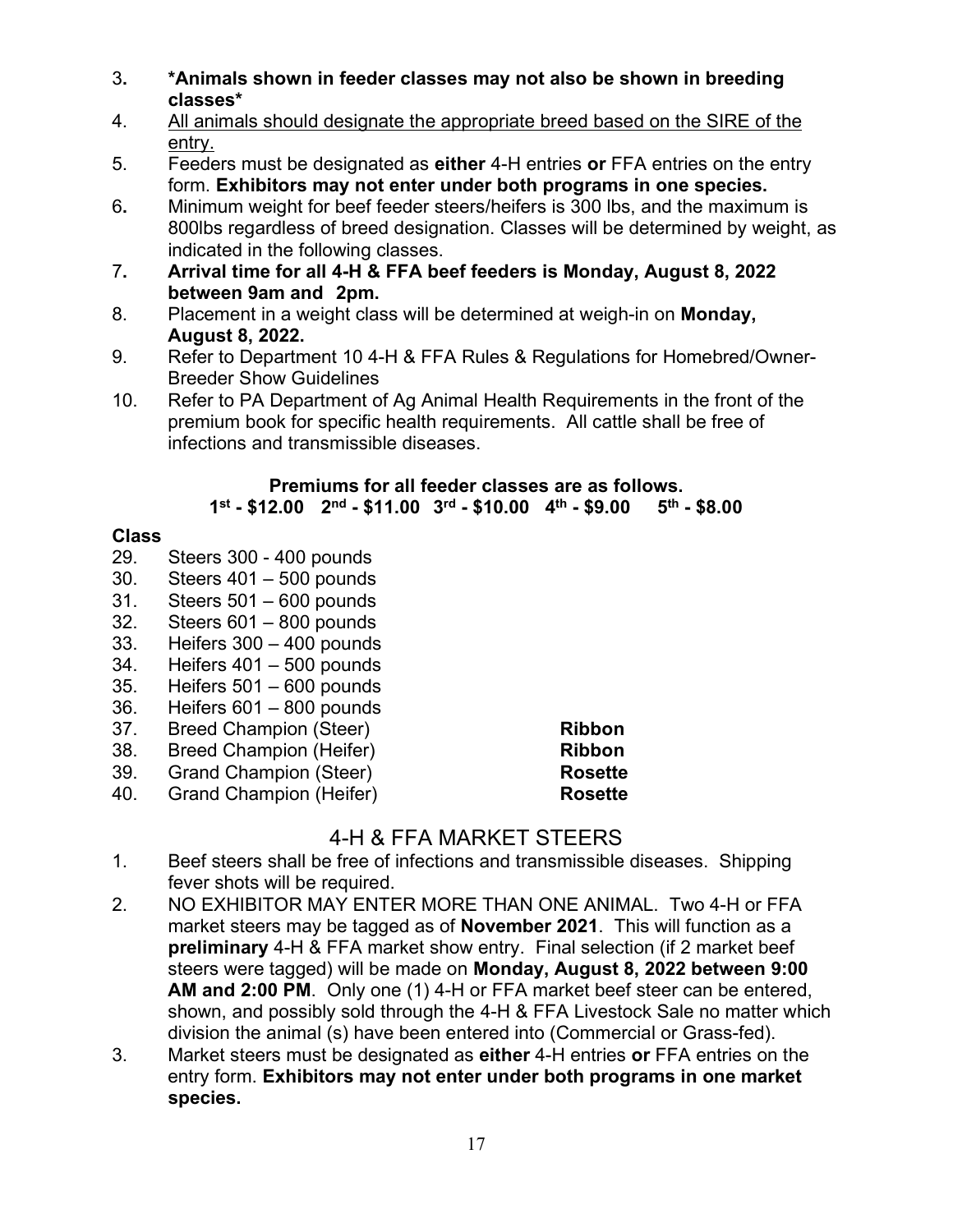- 4. Market steers will be entered into one of two divisions designated by the 4-H or FFA member on the entry form due at the time of tag-in in November of the prior year: Commercial Market or Grass-fed Market. Animals entered into the Grassfed division **must** meet all standards listed in the Wayne County 4-H & FFA Livestock handbook under the 4-H & FFA Market Steer section, number 8.
- 5. Minimum market steer weights will be 1050 lb. for the commercial market steer division animals and 950 lb. for the grass-fed market steer division animals. **\*\*\*\*\*All 4-H & FFA Market Steers will only be weighed ONCE during checkin.**
- 6. **Arrival time for all steers is Monday, August 8, 2022 between 9am and 2pm.**
- 7. Placement in weight classes will be determined at weigh-in on **Monday, August 8, 2022.**
- 8. PLEASE REMEMBER THAT YOU MUST ENTER YOUR ANIMAL IN THE OPEN CLASS IF YOU WISH – IT IS NOT AUTOMATIC AS IN 4-H & FFA.
- 9. Refer to Department 10 4-H & FFA Rules & Regulations for Homebred/Owner-Breeder Show Guidelines
- 10. **All 4-H & FFA Market Steers that go through the Wayne County 4-H & FFA Sale and stay at the fairgrounds after the sale is complete must be restrained using at least a rope halter (with owners information on the halter) to be used to transfer steers. Halters will be returned after steer's leave the fairgrounds.**

# 4-H & FFA COMMERCIAL MARKET STEER DIVISION

# **Premiums for the commercial 4-H & FFA market steer division classes are as follows.**

**1st - \$17.00 2nd - \$13.00 3rd - \$11.00 4th - \$9.00 5th - \$7.00 6th - \$4.00 Champions & Reserve Champions of each division and also Grand & Reserve Champions will receive a Rosette.**

# **Class**

- Lightweight
- 42. Medium Lightweight
- 43. Heavy Lightweight
- 44. Champion Lightweight
- 45. Reserve Champion Lightweight
- 46. Light Middleweight
- 47. Medium Middleweight
- 48. Heavy Middleweight
- 49. Champion Middleweight
- 50. Reserve Champion Middleweight
- 51. Light Heavyweight
- 52. Medium Heavyweight
- 53. Heavy Heavyweight<br>54. Champion Heavywei
- 54. Champion Heavyweight
- 55. Reserve Champion Heavyweight
- 56. Grand Champion Steer **Banner**
- 57. Reserve Grand Champion Steer **Banner**

# 4-H & FFA GRASS- FED MARKET STEER DIVISION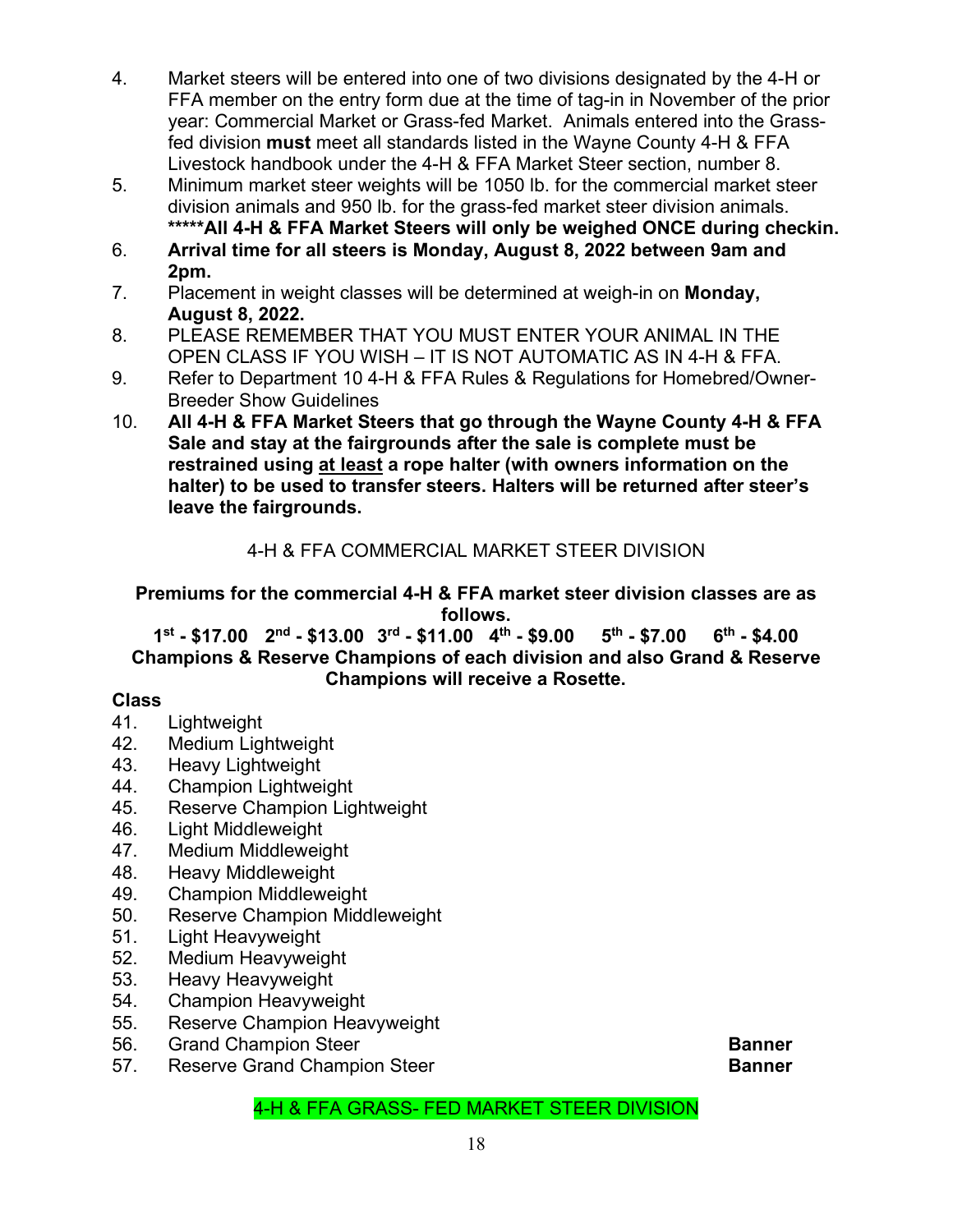**Premiums for the grass-fed 4-H & FFA market steer division classes are as follows.**

**1st - \$17.00 2nd - \$13.00 3rd - \$11.00 4th - \$9.00 5th - \$7.00 6th - \$4.00 Champions & Reserve Champions of each division and also Grand & Reserve Champions will receive a Rosette.**

#### **Class**

- 78. Lightweight
- 79. Medium Lightweight
- 80. Heavy Lightweight
- 81. Champion Lightweight
- 82. Reserve Champion Lightweight
- 83. Light Middleweight
- 84. Medium Middleweight
- 85. Heavy Middleweight
- 86. Champion Middleweight
- 87. Reserve Champion Middleweight
- 88. Light Heavyweight
- 89. Medium Heavyweight
- 90. Heavy Heavyweight
- 91. Champion Heavyweight
- 92. Reserve Champion Heavyweight<br>93. Grand Champion Steer
- 93. Grand Champion Steer **Banner**
- 94. Reserve Grand Champion Steer **Banner** Banner

# 4-H & FFA BEEF CATTLE SHOWMANSHIP

- 1. ALL 4-H & FFA members are encouraged to show either a steer, cow, heifer, or feeder calf in the showmanship contest *regardless of its weight,* provided the animal has been carried as a project and is owned by the exhibitor.
- 2. Participation in showmanship class is mandatory for members who intend to participate in the 4-H & FFA Livestock Sale.
- 3. Animals can be prepared (fitted) to the exhibitor's preference.
- 4. Class participation for 4-H & FFA showmanship is determined by 4-H/ FFA exhibitor's age as of **January 1** of the current year.

# **Premiums for all showmanship classes are as follows.**

# **Blue - \$8.00 Red - \$6.00**

# **Champions and reserve champions of each class and also grand and reserve grand champion showman will receive a rosette.**

# **Class**

# Class A

- 60. Showmanship
- 61. Champion Showman
- 62. Reserve Champion Showman

Class B

- 63. Showmanship
- 64. Champion Showman
- 65. Reserve Champion Showman

Class C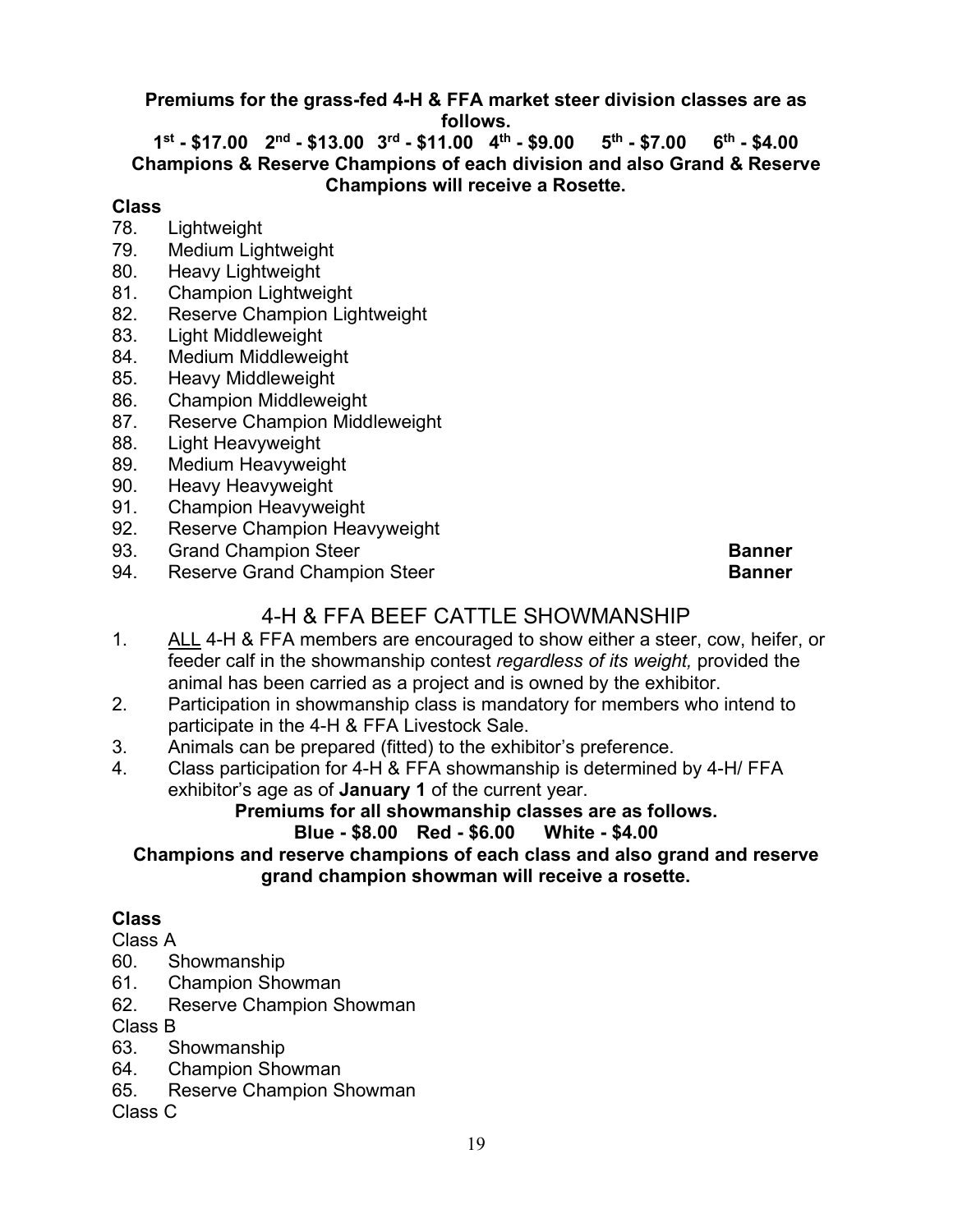- 66. Showmanship
- 67. Champion Showman
- 68. Reserve Champion Showman

Class D

- 69. Showmanship
- 70. Champion Showman
- 71. Reserve Champion Showman

Class E<br>72. S

- Showmanship
- 73. Champion Showman
- 74. Reserve Champion Showman
- 75. Grand Champion Showman **Small Banner**

76. Reserve Grand Champion Showman **Small Banner**

# GOOD HOUSEKEEPING AWARDS

1. 4-H & FFA Market beef exhibitors who maintain the most attractive and sanitary exhibits will be eligible for special daily premiums. Judging will take place after 11:00am on designated days.

# 2. **All 4-H & FFA Market beef exhibits will be scored on the following basis:**

| ΤΟΤΑΙ                                      | 100 point |
|--------------------------------------------|-----------|
| Courtesy to people                         | 15 points |
| Keeping all aisles clean                   | 15 points |
| Keeping all equipment sanitary & neat      | 10 points |
| Keeping grain & all hay feed presentable   | 10 points |
| Entry cards and ribbons properly displayed | 20 points |
| Cleanliness of bedding                     | 15 points |
| <b>Cleanliness of animals</b>              | 15 points |
|                                            |           |

**100 points**<br>3. Inspections to be made unannounced. Prizes will be award Inspections to be made unannounced. Prizes will be awarded to 4-H/FFA members on a daily basis. 4-H/FFA market steer exhibits will be judged on Tuesday, Wednesday, & Friday

# **Class**

77. Daily prizes **5 4 3 2 1 PLEASE NOTE: "4-H & FFA Beef (Market Beef) Good Housekeeping" prizes sponsored by the "Wayne County 4-H & FFA Livestock Sale Committee"**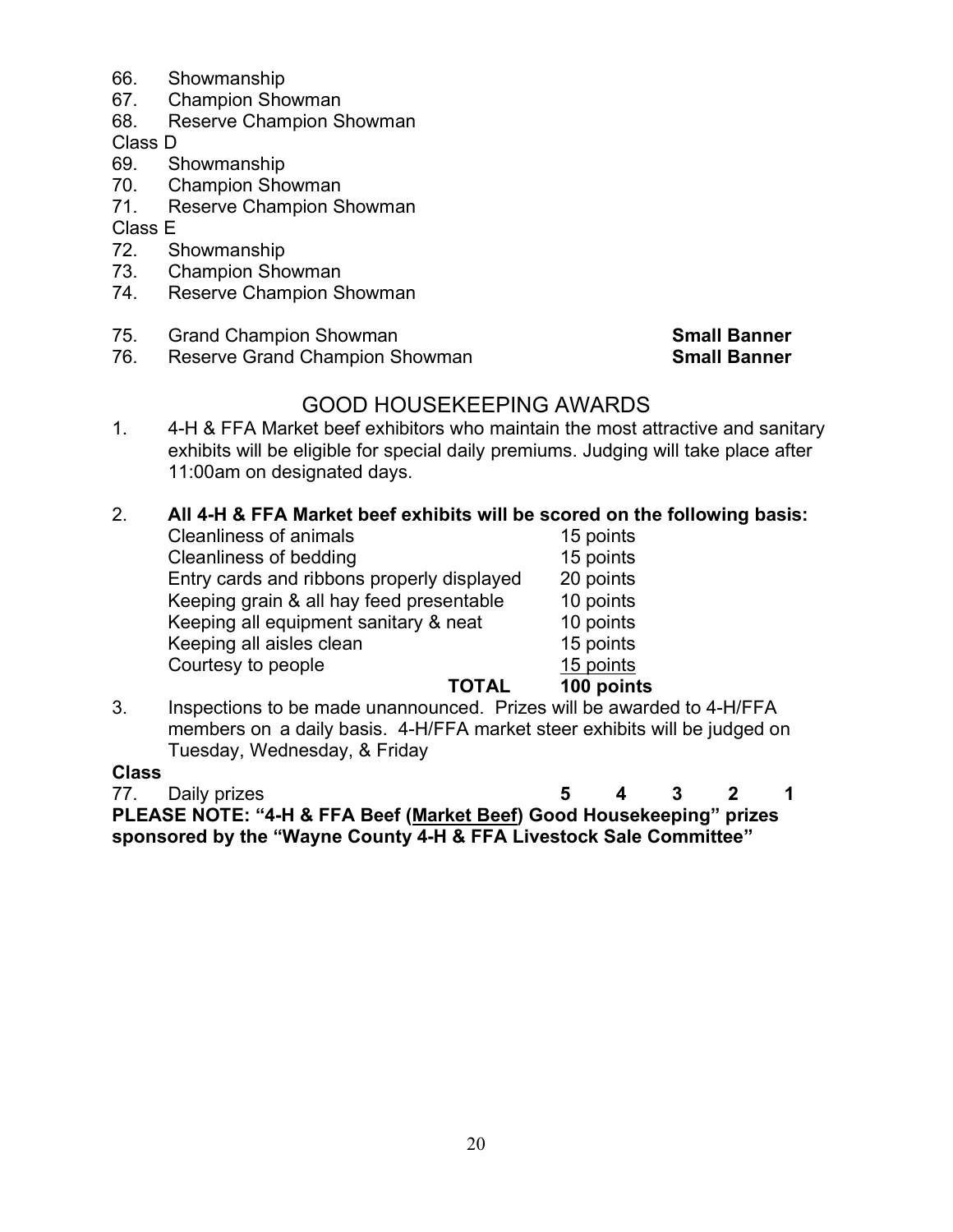# SECTION 4 4-H & FFA SHEEP **Superintendent: Les Mang Assistant Superintendent: Linda Marshall**

# **RULES APPLY TO BOTH BREEDING AND MARKET ENTRIES**

- 1. Please check "Health Rules" section of this premium book for all health rules and regulations.
- 2. **Participation in showmanship class is mandatory for members who intend to participate in the 4-H & FFA Livestock Sale.**
- 3. All sheep must bear an official USDA/APHIS ear tag to be exhibited at the show. Sheep from flocks on the voluntary scrapie program must bear an official ear tag, tattoo, or electronic ear implant.
- 4. Any animal of unthrifty nature, unsuitable condition, or which cannot be satisfactorily handled under show conditions must be removed from the fairgrounds.
- 5. All animals "sound" free of any defects affecting meat quality to be evaluated by: 1. Superintendent
	- 2. Veterinarian
	- 3. 4-H & FFA Livestock Committee (if a market breed)
	- 4. Final Decision Type Judge
- 6. The exhibitor is defined as the owner or the name as it exactly appears on the registration certificate.
- 7. **Ownership Rules** for 4-H & FFA Sheep
	- A. All breeding animals must be registered with the breed association by **May 1st** of the current year. Entry form for animals with registration certificates pending will be accepted but registration certificates must be available for inspection when animals are brought to the fair.
	- B. Animals not bred by the exhibitor must be owned by the exhibitor on or before **May 1** of the current year**.** The date of the sale shown on the registration certificate will be considered as the date of ownership.
- 8. If an animal, in the opinion of the judge, is not deserving of an award, it will be placed at the discretion of the judge. **The judge's decision is final.**
- 9. The sheep superintendent reserves the right to reject any animal in which in his/her judgment is not suitable for exhibition. Sheep infested with ticks, showing an unthrifty condition, or not cleaned properly for show will be rejected.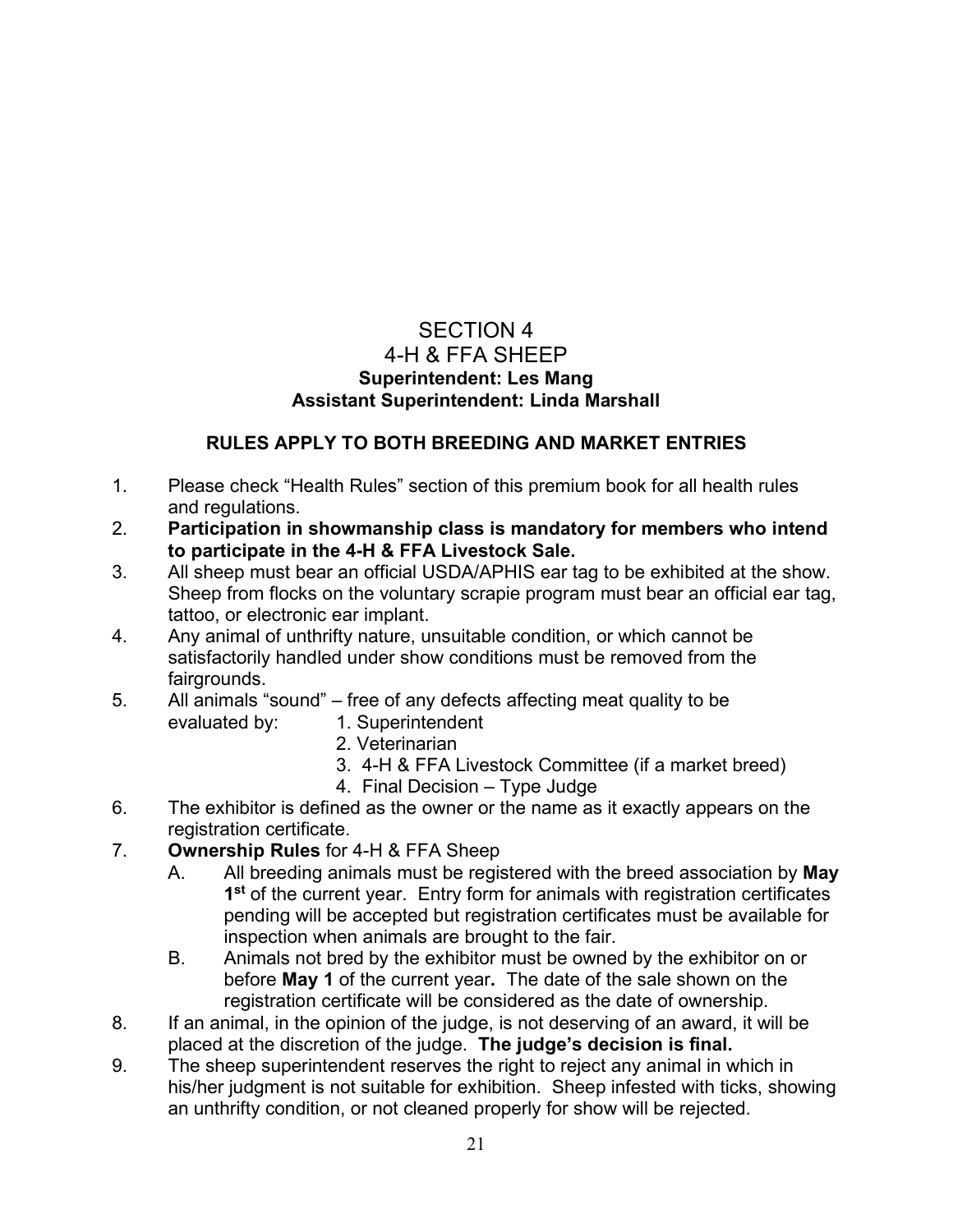- 10. Junior exhibitors are expected to care for, groom, and show their animals while at fairs or livestock shows. In the event that an exhibitor cannot be present to care for, groom, show, or sell their animal, they must get prior approval from the barn superintendent and an extension agent or Agricultural Teacher.
- 11. The sheep superintendent will appoint open and youth show committee to enforce rules and settle any disputes which may arise.
- 12. 4-H & FFA members must be present and have charge of their animals at the time of judging.
- 13. Lambs shown in breeding classes cannot be shown in market classes and vice-versa.
- 14. Animals shown in group classes must be shown as previous individuals.
- 15. Animals can be prepared (fitted) to the exhibitor's preference.
- 16. **\*\*Be sure to use only grooming products that are approved for use on meat and dairy animals when fitting your animals for show. Unapproved products may contain ingredients that result in unacceptable residues in the meat or milk. If you are not certain that a product is residue safe and approved for use on meat or dairy animals, DO NOT USE IT!! \*\*Important\*\* If upon slaughter, treatment with drugs, biologics, or any chemical from fitting products, is the cause of condemnation of a carcass, the loss of the carcass and any other damages will be borne by the exhibitor.\*\***
- 17. **Arrival time for all 4-H & FFA Market Sheep** is on **Monday, August 8, 2022 between 3PM and 7PM. Arrival time for all 4-H & FFA Breeding Sheep** is on **Thursday, August 4, 2022 between 3PM and 7PM.**
- 18. Market animals not meeting weight requirements may remain on the grounds and be shown in the appropriate showmanship class. The exhibitor may only show in one showmanship class per species.
- 19. **ENTRY DEADLINE July 1, 2022 Breeding Entry forms must be completed and returned to the Wayne County Extension Office.**
- 20. PLEASE REMEMBER THAT IF YOU WISH TO SHOW YOUR ANIMAL IN OPEN CLASS, YOU MUST ENTER IT IN THE OPEN CLASS – IT IS NOT AUTOMATIC AS IN 4-H & FFA.
- 21. NOTICE: Breed and tag number must be on all entry forms.
- 22. Hay nets and bags are prohibited in sheep pens.
- 23. Refer to Department 10 4-H & FFA Rules & Regulations for Homebred/Owner-Breeder Show Guidelines
- 24. The exhibitor will be expected to keep their sheep and the pen they occupy in a clean and sanitary condition and to remove all their equipment as the superintendent may direct. Appointed leaders/supervisors will be checking on cleanliness of sheep pens every day, if your pen receives a red tape marked on it for the day you have fallen out of compliance for cleanliness on that day. If you receive three red tape days, further discipline will be enforced that may affect a member's opportunity to participate in the roundup, show & sale, scholarships, and/or prizes. The 4-H or FFA member may also be ordered to remove their animals from the premises.

# 4-H & FFA BREEDING SHEEP

# **THE FOLLOWING CLASSES APPLY TO EACH OF THE FOLLOWING BREEDS. PLEASE DESIGNATE BREED IN THE APPROPRIATE SPACE ON ENTRY FORM**

- **1. Cheviot 8. Southdown**
-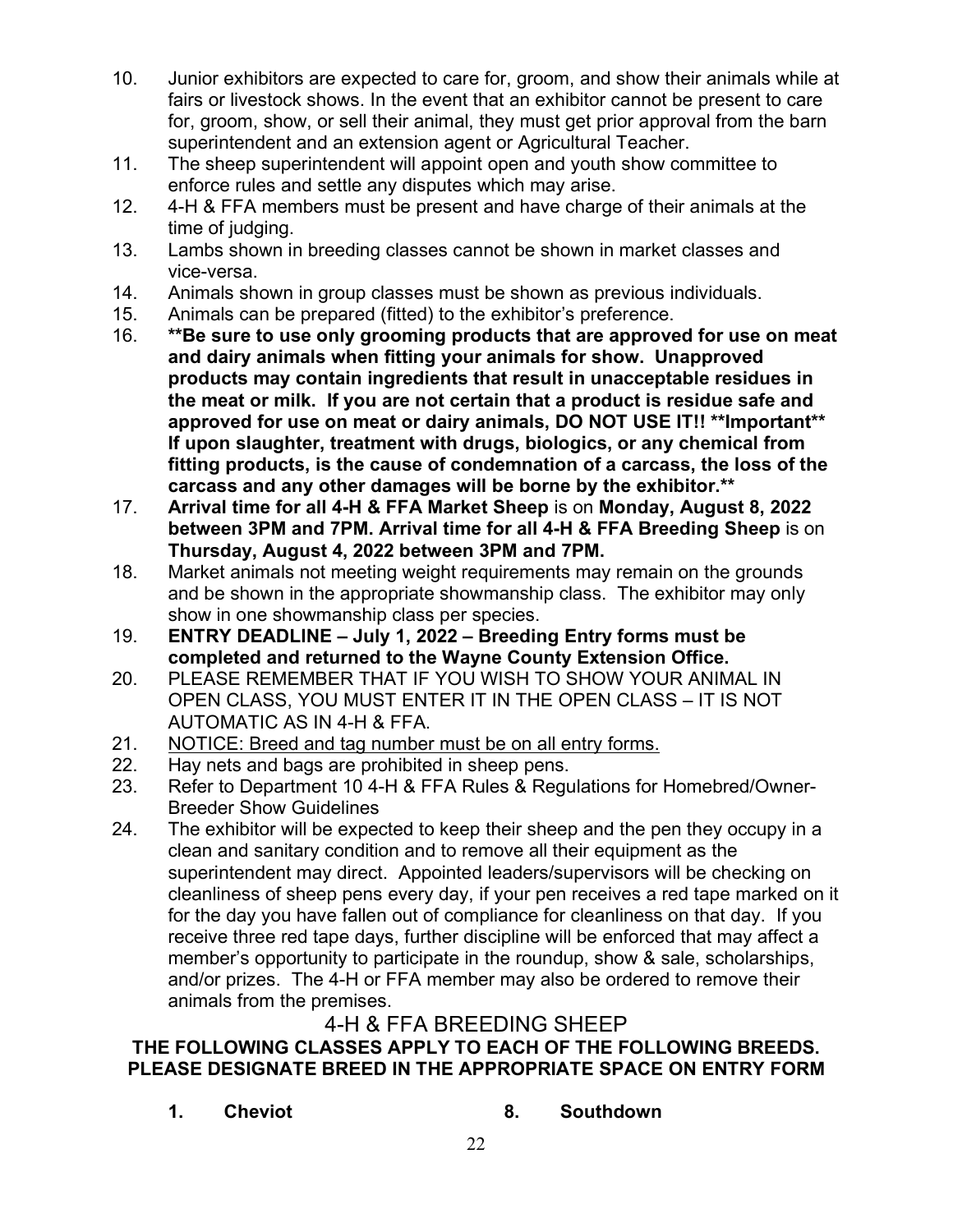- **2. Corriedale 9. Suffolk**
- **3. Hampshire 10. Tunis**
- **Dorset horned**
- **5. Dorset polled 12. Montadale**
- **6. Merino 13. Finn**
- 
- 
- 
- -
- **7. Shropshire 14. All Other Breeds Premiums for all Breeding Sheep classes are as follows.**

# **1st - \$12.00 2nd - \$10.00 3rd-\$9.00 4th - \$7.00 5th - \$6.00**

# **Class**

- 1. Yearling Ram born between September 1, 2020 & August 31, 2021.
- 2. Fall Ram Lamb born between September 1, 2021 & December 31, 2021.
- 3. Early Spring Ram Lamb born between January 1, 2022 & February 15, 2022.
- 4. Late Spring Ram Lamb born between February 16, 2022 & May 31, 2022.
- 5. Champion Ram **Ribbon or Rosette**
- 6. Reserve Champion Ram **Ribbon or Rosette**

- 7. Aged Ewe born between September 1, 2018 & August 31, 2020.
- 8. Yearling Ewe born between September 1, 2020 & August 31, 2021.
- 9. Fall Ewe Lamb born between September 1, 2021 & December 31, 2021.
- 10. Early Spring Ewe Lamb born between January 1, 2022 & February 15, 2022.
- 11. Late Spring Ewe Lamb born between February 16, 2022 & May 31, 2022.
- 12. Ewe and Offspring bred and owned by exhibitor offspring can be either sex
- 
- **Reserve Champion Ewe**
- 15. Supreme Champion Ewe **Rosette**

16. Supreme Champion Ram **Rosette**

# MARKET LAMBS

1. 4-H & FFA Market Lamb Tagging will occur on Monday, August 8, 2022 between 3:00pm – 7:00pm along with final market lamb weigh-in. Preliminary 4-H & FFA Market Lamb Registration will be conducted through 4-H & FFA Market Lamb Entry Forms along with one photo of each side of the 4-H & FFA member's lamb, submitted to the Extension Office. \*Photos MUST be labeled with the 4-H & FFA members Name. Club, and Scrapie tag numbers. **NEW\*-**One of the photos must include a clear image of the lambs scrapie tag.

# **ALL 4-H & FFA Market Lamb entries are due to the Extension Office**

# **no later than May 15th.**

- 2. Any exhibitor who is caught bringing animals for weigh-in and tagging on Monday, August  $8<sup>th</sup>$  that are different animals than those indicated on their entry form during preliminary registration will forfeit all premiums.
- 3. A total of three (3) 4-H or FFA market lambs can be entered, vet checked, etc. by the May 15<sup>th</sup> deadline of the current year. Final selection and entry will be made on **Monday, August 8, 2022 between 3:00PM and 7:00PM.** A maximum of two (2) 4-H or FFA market lambs can be brought to tagging, shown, and possibly sold through the 4-H or FFA Livestock Sale.

**\*\*\*** Lambs must be designated as **either** 4-H entries **or** FFA entries on the entry form. **Exhibitors may not enter under both programs in one market species.** 

- 4. All market lambs will be weighed on the same set of scales under a qualified weigh master at the discretion of the fair ONCE during check in.
- 5. Minimum weight of 80 pounds maximum weight of 160 pounds
- 13. Champion Ewe **Ribbon or Rosette**<br>
14. Reserve Champion Ewe **Ribbon or Rosette**
-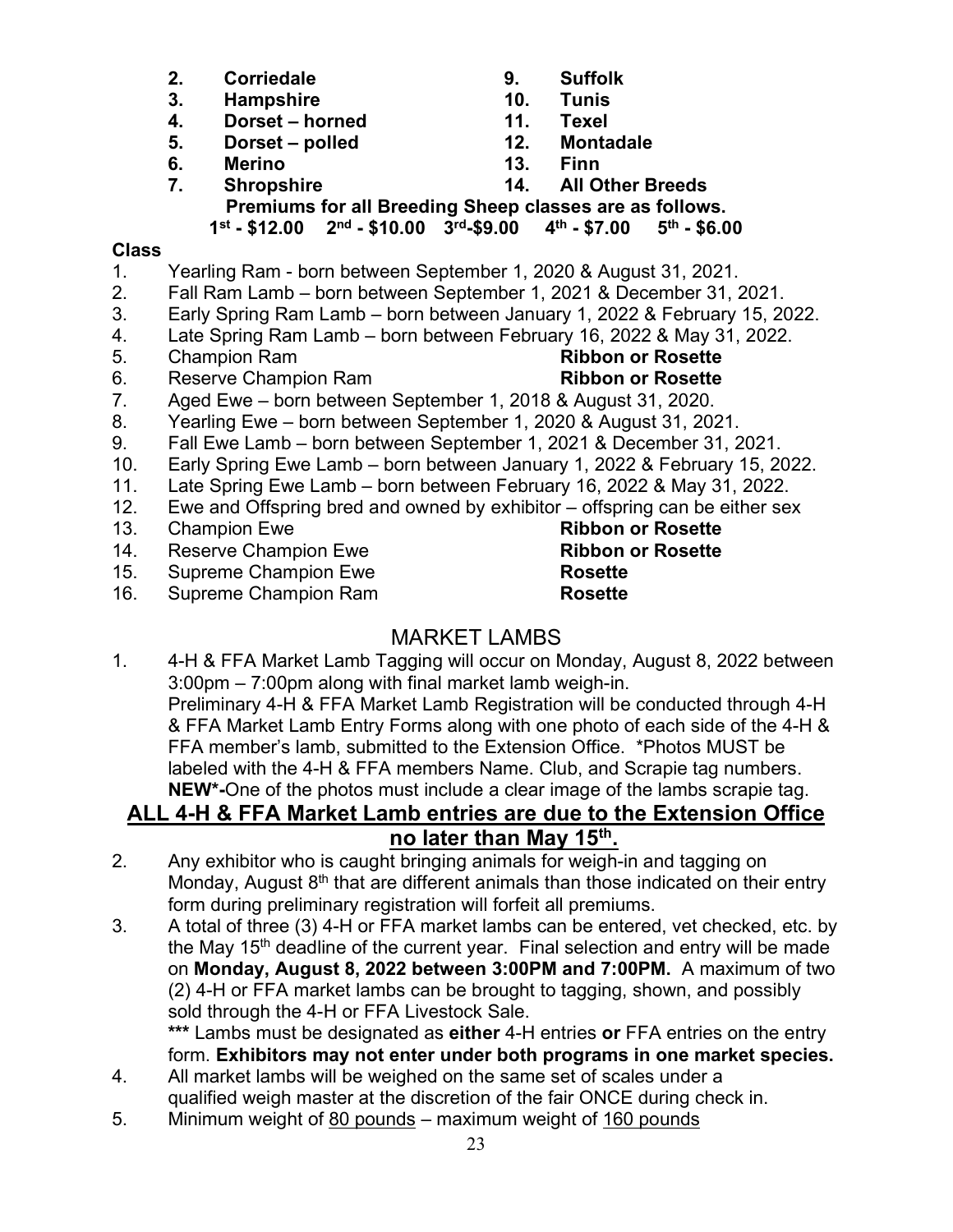- 6. Final class placement will be determined after weigh-in of lambs on entry day
- **Monday, August 8, 2022** Weight classes may be adjusted at the discretion of the superintendent.
- 8. **Participation in a showmanship class is mandatory for members who intend to participate in the 4-H & FFA Livestock Sale.**
- 9. 4-H & FFA market lambs shall be free of any infections and/or transmissible diseases. Any required testing must be completed, and a health certificate must be provided for each 4-H & FFA market lamb entered for competition. **NEW- A licensed veterinarian will be checking lambs before they exit transportation vehicles/trailers for sound health during the check-in process. Please follow guidance set by Barn Superintendents or your entries may be disqualified from showing.**
- 10. All exhibitors participating in the Wayne County 4-H & FFA Livestock Sale are responsible to clean and pick up equipment from their project animals after the Livestock Sale. Check with barn superintendents for cleaning schedule **before** the sale.
- 11. Market lambs **may not** have more than 1 inch of wool growth over the entire lambs body (no mullets or wool caps) when arriving for check-in on Monday August 8,2022.

### **Premiums for all 4-H Market Lamb classes are as follows. 1st - \$12.00 2nd - \$10.00 3rd - \$9.00 4th - \$7.00 5th - \$6.00 6th - \$3.00 Division Champions & Reserve Champions and also Grand & Reserve Champions will receive a Rosette**

# **Class**

- 17. Division 1 Class A
- 18. Division 1 Class B
- 19. Division 1 Class C
- 20. Division 1 Class D
- 21. Division 1 Champion
- 22. Division 1 Reserve Champion
- 23. Division 2 Class A
- 24. Division 2 Class B
- 25. Division 2 Class C
- 26. Division 2 Class D
- 27. Division 2 Champion
- 28. Division 2 Reserve Champion
- 29. Division 3 Class A
- 30. Division 3 Class B
- 31. Division 3 Class C
- 32. Division 3 Class D
- 33. Division 3 Champion
- 34. Division 3 Reserve Champion
- 35. Grand Champion Market Lamb **Banner**
- 36. Reserve Grand Champion Market Lamb **Banner**
- 37. Owner/Breeder (highest placing owner breeder animal in show) **Rosette**
- Reserve Owner/Breeder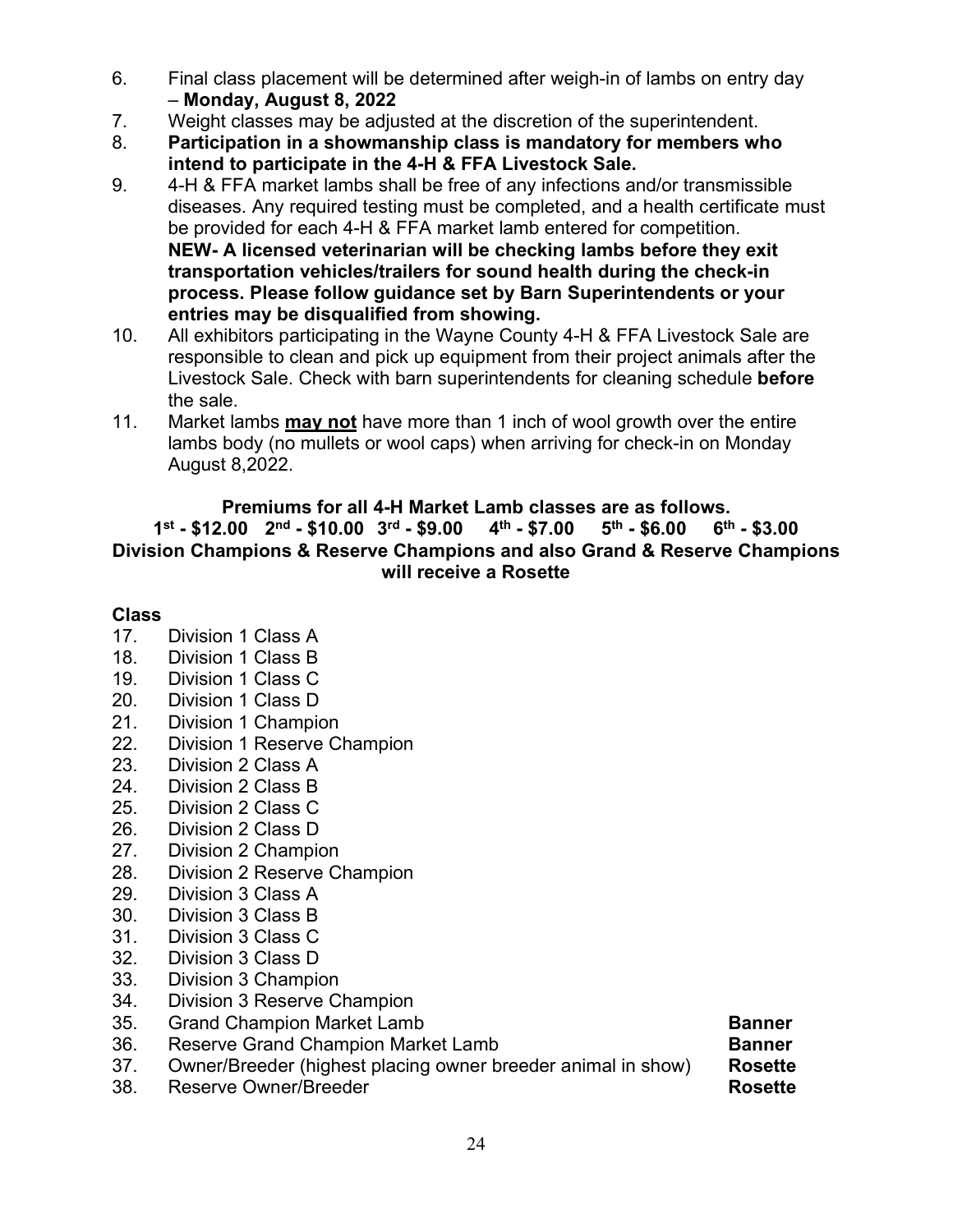# 4-H & FFA SHEEP SHOWMANSHIP

- 1. ALL 4-H & FFA members are encouraged to show an animal in the showmanship contest *regardless of weight,* provided the animal has been carried as a project and is owned by the exhibitor. Weight requirements do not apply.
- 2. Participation in showmanship class is mandatory for members who intend to participate in the 4-H & FFA Livestock Sale.
- 3. Animals may be prepared (fitted) to the exhibitor's preference.
- 4. Class participation for 4-H & FFA showmanship determined by 4-H & FFA member's age as of **January 1st** of the current year.

# **Premiums for all showmanship classes are as follows.**

# **Blue - \$8.00**

#### **Champions & Reserve Champions of each class and also Grand & Reserve Grand showman will receive a Rosette.**

# **Class**

- Class A
- 39. Showmanship
- 40. Champion Showman
- 41. Reserve Champion Showman

Class B

- 42. Showmanship
- 43. Champion Showman<br>44. Reserve Champion S
- Reserve Champion Showman

# Class C<br>45. S

- Showmanship
- 46. Champion Showman
- 47. Reserve Champion Showman
- Class D
- 48. Showmanship
- 49. Champion Showman
- 50. Reserve Champion Showman
- 51. Grand Champion Showman **Small Banner**
- **Reserve Grand Champion Showman**

# GOOD HOUSEKEEPING AWARDS

- 1. 4-H & FFA Market Lamb exhibitors who maintain the most attractive and sanitary exhibits will be eligible for special day premiums. *4-H & FFA Market Lamb & Meat Goat Good Housekeeping will be judged by 4-H club or FFA Chapter*. Judging will take place after 11:00 AM on designated days.
- 2. **All 4-H & FFA market lamb exhibits will be scored on the following basis:** Cleanliness of animals<br>Cleanliness of bedding 15 points Cleanliness of bedding Entry cards and ribbons properly displayed 20 points Keeping grain & all hay feed presentable 10 points Keeping all equipment sanitary & neat 10 points Keeping all aisles clean 15 points<br>
Courtesy to people<br>
15 points Courtesy to people<br>
TOTAL **100 points**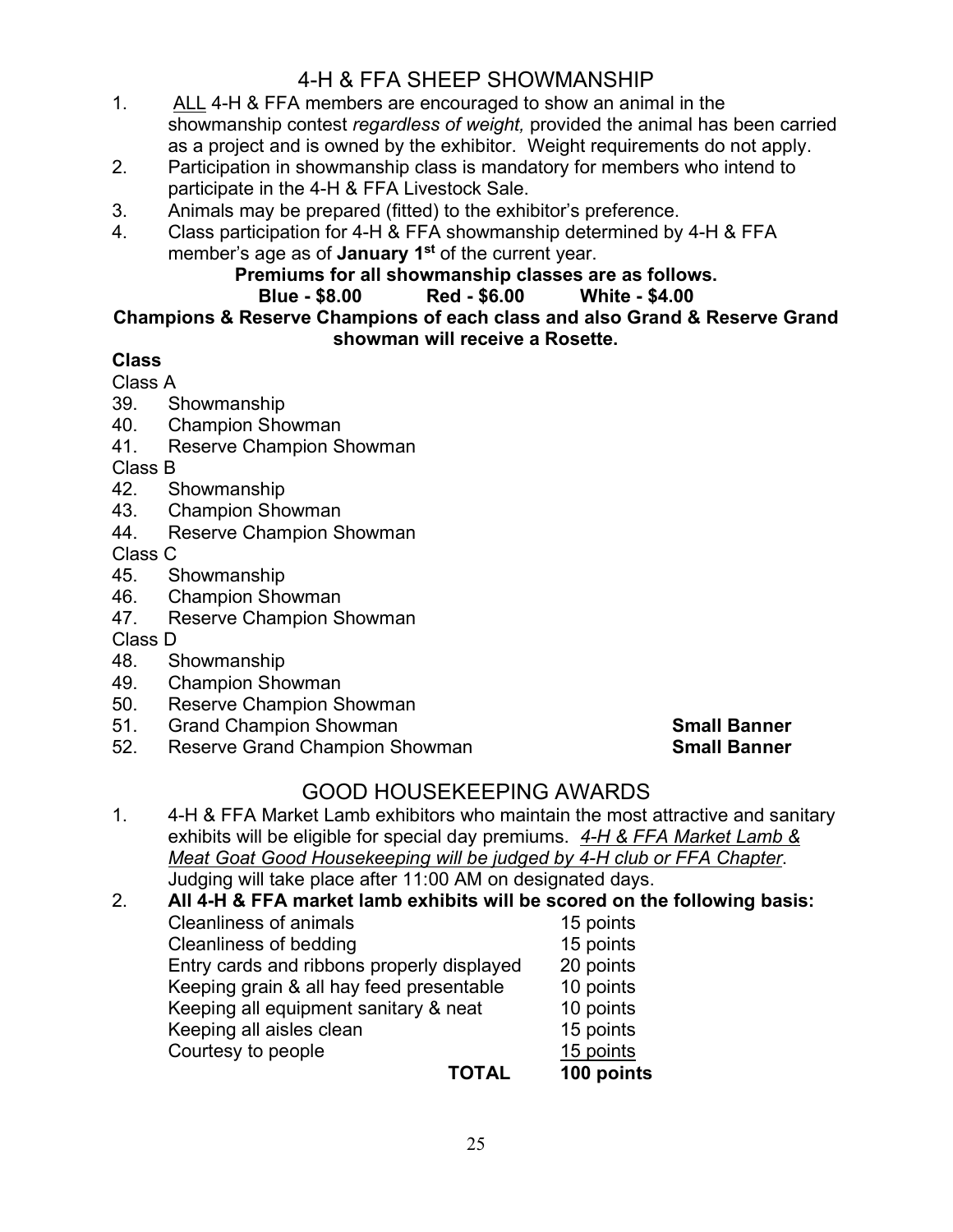3. Inspections to be made unannounced. Prizes will be awarded to 4-H clubs or FFA chapters on a daily basis. 4-H & FFA market lamb exhibits will be judged on Tuesday, Thursday, and Friday.

### **Class**

53. Daily Prizes **\$15** (one prize to one club/chapter)

**Note: "4-H & FFA Sheep (Market Lamb) Good Housekeeping" prizes are sponsored by the "Wayne County 4-H & FFA Livestock Sale Committee".**



# **Assistant Superintendents: Tom Warnock Jimmie Ann Fries**

1. *4-H & FFA Market Hog Tagging will occur on Monday, August 8, 2022 between 3:00am and 8:00am along with final Market Hog weigh-in. Preliminary 4-H & FFA Market Hog Registration will be conducted through 4-H & FFA Market Hog Entry forms along with one photo of each side of the 4-H/FFA member's hog, submitted to the Extension Office. \*Photos MUST be labeled with 4-H or FFA Member's name, club, and farm identification ex: Hog's Farm Name, ear notch ID, or other form of individual Hog identification.* **\*\*\*NEW** Hogs must be designated as **either** 4-H entries **or** FFA entries on the

entry form. **Exhibitors may not enter under both programs in one market species.**

# **ALL 4-H & FFA Market Hog entries are due to the Extension Office no later than May 15th.**

- 2. Any exhibitor who is caught bringing animals for weigh-in and tagging on Monday, August  $8<sup>th</sup>$  that are different animals than those indicated on their entry form during preliminary registration will forfeit all premiums.
- 3. **Participation in showmanship class is mandatory for members who intend to participate in the 4-H & FFA Livestock Sale.**
- 4. **Up to two (2) market feeder pigs can be ear tagged.** Final selection will be made on **Monday, August 8, 2022 between 3:00AM and 8:00AM.** Only two (2) 4-H or FFA market hogs can be entered, shown, and possibly sold through the 4- H & FFA Livestock Sale.
- 5. Any hog that loses/tears out an ear tag must be immediately reported to the Penn State Extension - Wayne County Office or the hog superintendent for a replacement.
- 6. All animals eligible are to be gilts and/or barrows to qualify as a market hog. **No cryptorchid boar/bred gilts.**
- 7. All animals "sound" free of any defects affecting meat quality to be evaluated by: 1. Superintendent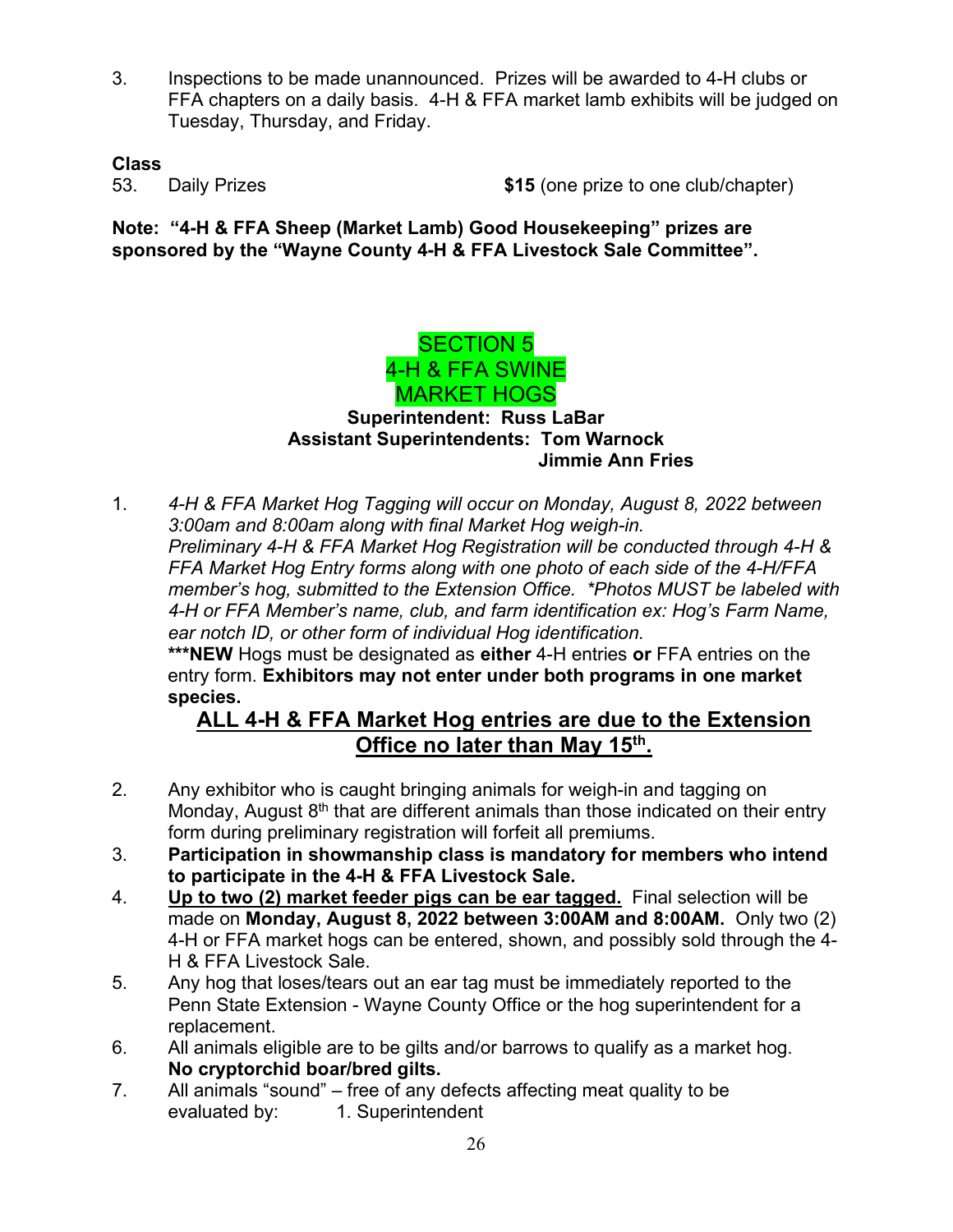- 2. Veterinarian
- 3. 4-H & FFA Livestock Committee
- 4. Final Decision Type Judge
- 8. Junior exhibitors are expected to care for, groom, and show their animals while at fairs or livestock shows. In the event that an exhibitor cannot be present to care for, groom, show, or sell their animal, they must get prior approval from the barn superintendent and an extension agent or agricultural teacher.
- 9. **Arrival Time and Weigh-in schedule – Monday, August 8, 2022 – 3:00AM to 8:00AM.** All hogs weighed once and only once at time of unloading. Hogs must be a minimum of 225 pounds or a maximum of 290 pounds. Pre-certified scale will be the official scale for official weigh-in.
- 10. The exhibitor will be expected to keep their swine and the pen they occupy in a clean and sanitary condition and to remove all their equipment as the superintendent may direct. Appointed leaders/supervisors will be checking on cleanliness of pig pens every day, if your pen receives a red tape marked on it for the day you have fallen out of compliance for cleanliness on that day. If you receive three red tape days, further discipline will be enforced that may affect a member's opportunity to participate in the roundup, show & sale, scholarships, and/or prizes. The 4-H or FFA member may also be ordered to remove their animals from the premises.
- 11. **IT IS THE OWNER'S RESPONSIBILITY TO FEED AND WATER THEIR HOGS!!!**
- 12. **All 4-H & FFA market hog pens need to be cleaned on Sunday, August 14th, even if your 4-H or FFA hog(s) is (are) still in the hog barn.**
- 13. Animals can be prepared (fitted) to the exhibitor's preference.
- 14. **\*\*Be sure to use only grooming products that are approved for use on meat and dairy animals when fitting your animals for show. Unapproved products may contain ingredients that result in unacceptable residues in the meat or milk. If you are not certain that a product is residue safe and approved for use on meat or dairy animals, DO NOT USE IT!! \*\*Important\*\* If upon slaughter, treatment with drugs, biologics, or any chemical from fitting products, is the cause of condemnation of a carcass, the loss of the carcass and any other damages will be borne by the exhibitor.\*\***
- 15. Continued exhibition of any swine showing active lice and/or mange will be at the discretion of the barn supervisor.

ALL CONDUCT REQUIREMENTS SET FORTH BY HOG SUPERINTENDENT, PENN STATE EXTENSION- WAYNE COUNTY, 4-H & FFA LIVESTOCK COMMITTEE, AND WAYNE COUNTY FAIR BOARD.

- 16. Please check "Health Rules" section of this premium book for all health rules and regulations.
- 17. Refer to Department 10 4-H & FFA Rules & Regulations for Homebred/Owner-Breeder Show Guidelines.
- 18. **Wooden canes will no longer be allowed in the show ring.**
- 19. 4-H clubs & FFA chapters will be expected to keep the wash rack area clean on a daily basis throughout fair week using a sign up system to be put in place by superintendents.

# **Premiums for the following classes are:**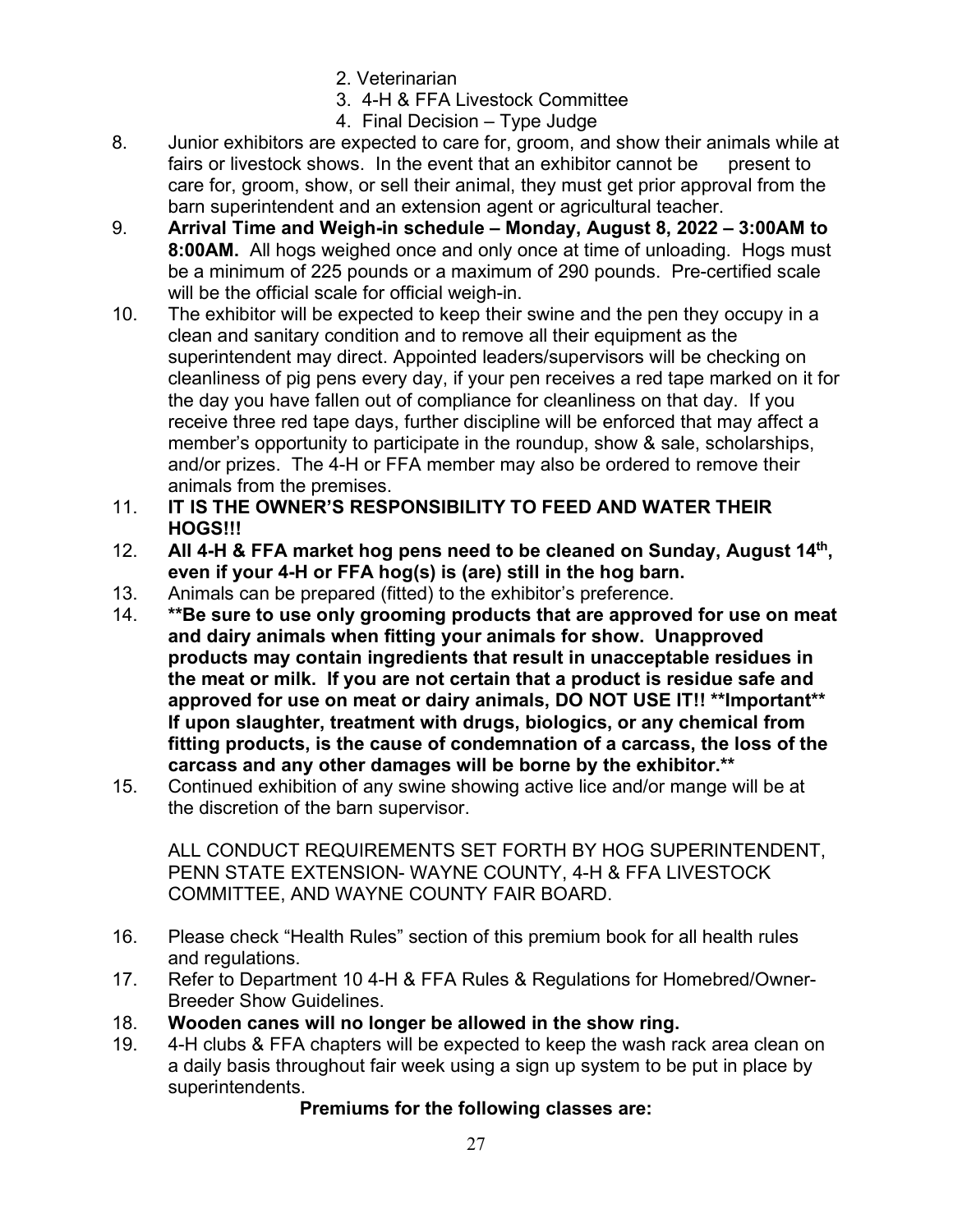# **Class**

- 1. Division 1 Class A
- 2. Division 1 Class B
- 3. Division 1 Class C
- 4. Division 1 Class D
- 5. Division 1 Class E
- 6. Division 1 Class F
- 7. Champion Division 1
- 8. Reserve Champion Division
- 17. Division 3 Class A
- 18. Division 3 Class B
- 19. Division 3 Class C
- 20. Division 3 Class D
- 21. Division 3 Class E
- 22. Division 3 Class F
- 23. Champion Division 3
- 24. Reserve Champion Division 3
- 33. Division 5 Class A
- 34. Division 5 Class B
- 35. Division 5 Class C
- 36. Division 5 Class D
- 37. Division 5 Class E
- 38. Division 5 Class F
- 39. Champion Division 5
- 40. Reserve Champion Division 5
- 9. Division 2 Class A
- 10. Division 2 Class B
- 11. Division 2 Class C
- 12. Division 2 Class D
- 13. Division 2 Class E
- 14. Division 2 Class F
- 15. Champion Division 2
- 16. Reserve Champion Division 2
- 25. Division 4 Class A
- 26. Division 4 Class B
- 27. Division 4 Class C
- 28. Division 4 Class D
- 29. Division 4 Class E
- 30. Division 4 Class F
- 31. Champion Division 4
- 32. Reserve Champion Division 4
- 41. Division 6 Class A
- 42. Division 6 Class B
- 43. Division 6 Class C
- 44. Division 6 Class D
- 45. Division 6 Class E
- 46. Division 6 Class F
- 47. Champion Division 6
- 48. Reserve Champion Division 6
- 49. Grand Champion Market Hog **Banner Banner**
- 50. Reserve Grand Champion Market Hog **Banner** Banner

# 4-H & FFA SWINE SHOWMANSHIP

1. ALL 4-H & FFA members are encouraged to show an animal in the showmanship contest regardless of weight, provided it has been carried as a project and is owned by the exhibitor. (**Exceptions to this rule will be if we are under a swine**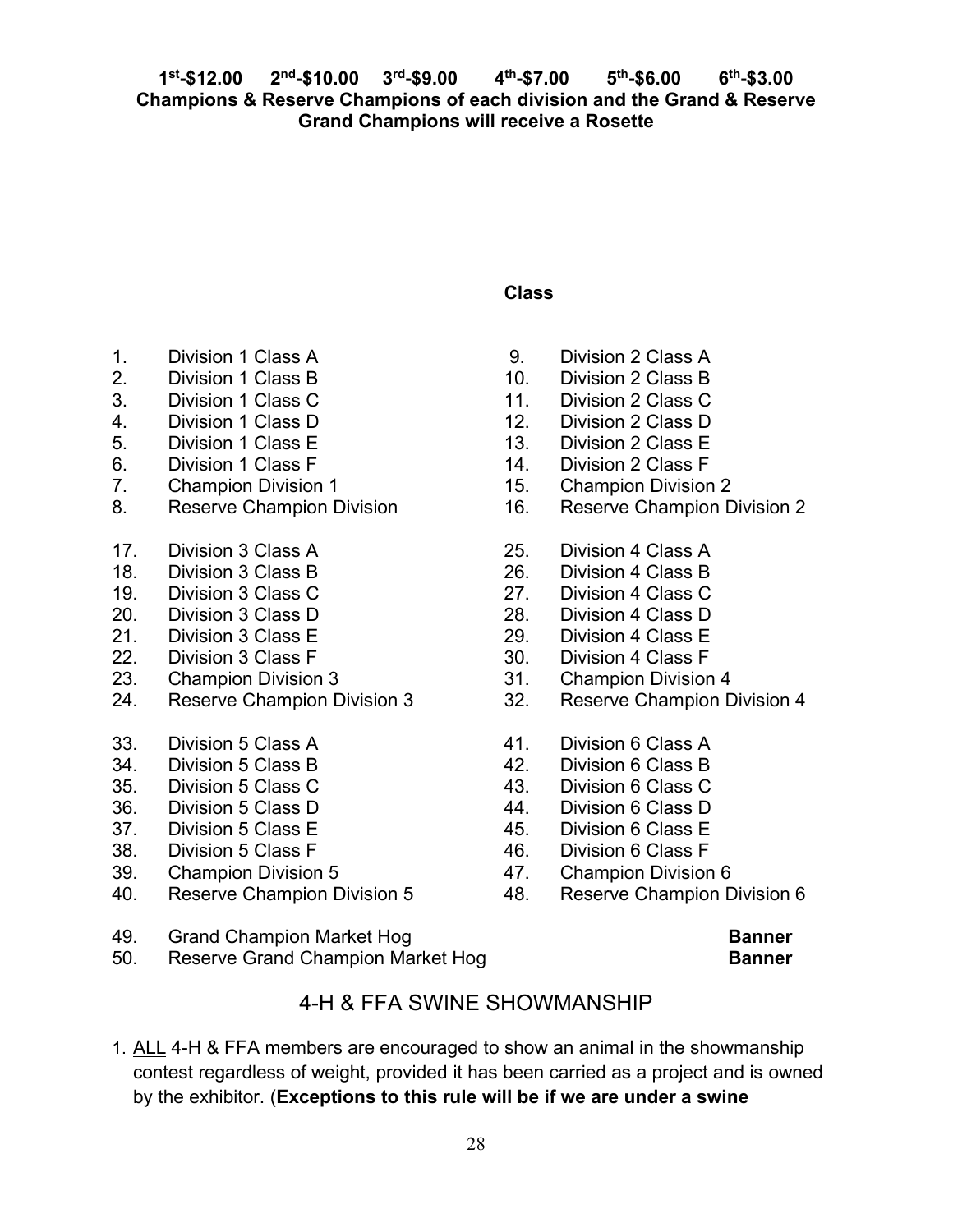# **quarantine, in which case only exhibitors that make weight with their hogs may show).**

- 2. 4-H market hogs can be prepared (fitted) to the 4-H exhibitor's preference. 4-H hog exhibitors are expected to care for and groom their own hogs without adult/parent help.
- 3. 4-H members **WILL NOT** use wooden canes (show pig sticks, whips, or their equals are acceptable)
- 4. Judging of Hog Showmanship will occur in conjunction with the 4-H & FFA Market Hog type show. Showmanship premiums awarded to exhibitors during their respective type classes will serve as qualification for an age division showmanship class that will be conducted at the conclusion of the market type show.
	- a. The market classes will run the same as in the past, however there will be two judges in the show ring during each market class. Members will show their market hogs to the market judge during their classes, and the showmanship judge will be observing the skills they are using during the ring to judge their showmanship placings. Exhibitors will earn both their market class premium and their showmanship premium (blue, red, or white merit) for each hog exhibited. However, only one showmanship merit, of which is the higher of the two placed, will be awarded premium money. (Example: member earns a red and blue showmanship merit ribbon, but the member will only receive premium money for the blue showmanship merit ribbon).
	- b. There will be four age division showmanship classes (Beginner (Ages 8-10 white back cards), Junior (Ages 11-13 blue back cards) Intermediate (Ages 14- 16 pink back cards), and Senior (Ages 17-18 green back cards)) held after the market classes are complete to determine the champion and reserve champion age division winners. Ages are determined by exhibitors age as of January  $1<sup>st</sup>$  of the current year. Those 8 members will than qualify to compete for Grand & Reserve Grand Champion Showman.
	- c. In order to qualify for the age division showmanship class, exhibitors must have received a blue showmanship merit ribbon. However, receiving a blue merit ribbon does not automatically guarantee participation in their respective age division class. The judge will ultimately choose who will participate in these division classes by giving qualifying members **a qualifying card** to remind them to come back for those classes.
	- d. In the event that an exhibitor receives a blue merit ribbon for both hogs and both are picked for the championship drive/show, the member will have to determine which hog they would like to show to compete in their age division class.
	- e. 4-H Market Hogs exhibitors whose animal did not make weight but wish to show in showmanship competition will compete against each other in a class at the conclusion of the Market Hog Show to determine qualification for the final Showmanship drive/show. **NOTE: IF WE ARE UNDER A SWINE QUARANTINE THIS IS NOT AN OPTION FOR MEMBERS, HOWEVER ALTERNATIVES MAY BE PROVIDED. CHECK WITH BARN SUPREINTENDANTS OR EXTENSION STAFF FOR UPDATES.**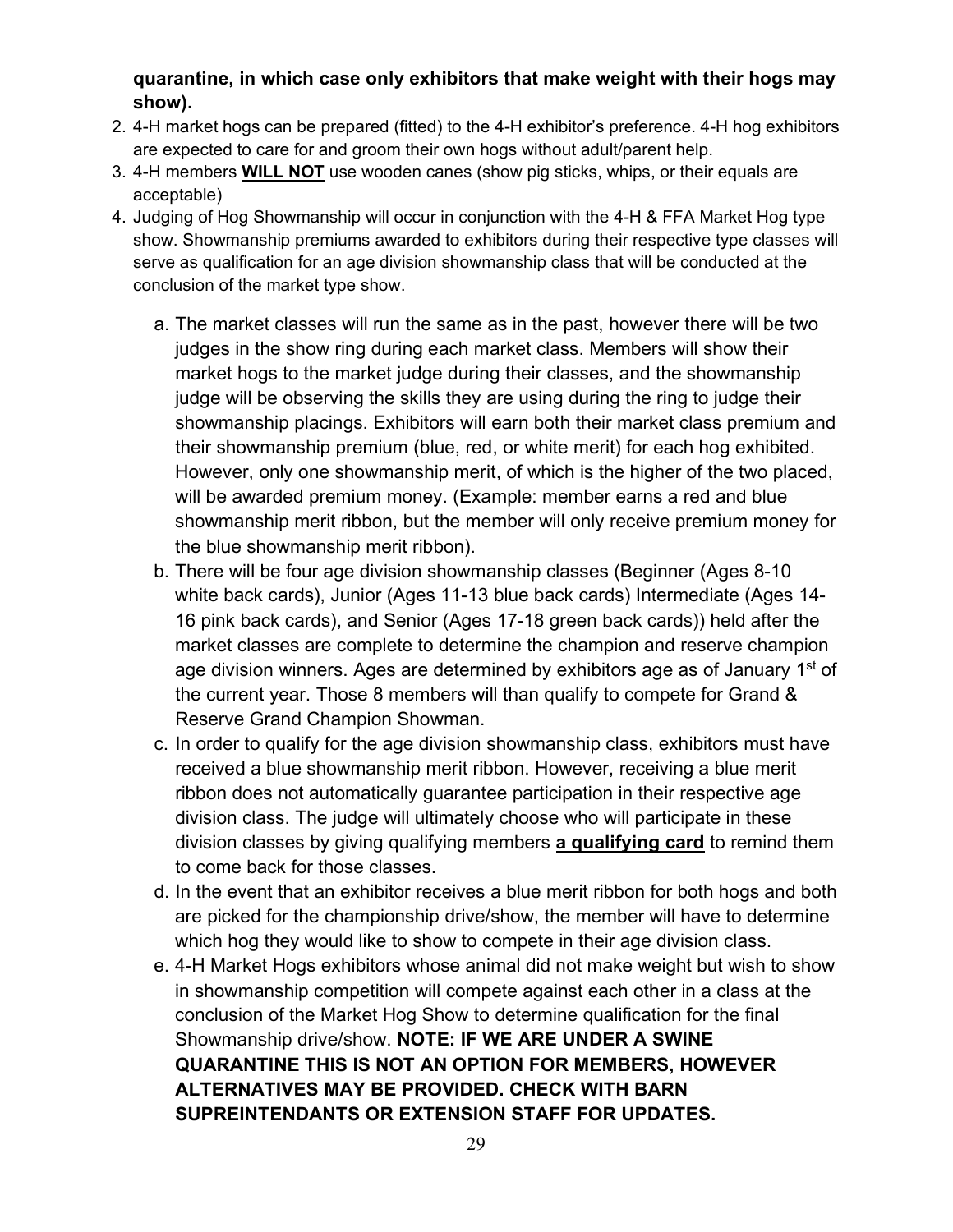\*\*NOTE\*\*In event of an insufficient number of exhibitors to show in a "showmanship only" class, the superintendent reserves the right to place exhibitors in one of the type classes and inform the judge it is for showmanship only.

#### **Premiums for all showmanship classes are as follows. Blue - \$8.00 Red - \$6.00 White - \$4.00 Champions and Reserve Champions of each class and also Grand & Reserve Grand Champion showman will receive a rosette.**

#### **Class**

- 53. Showmanship
- 54. Champion Beginner Showman
- 55. Reserve Champion Beginner Showman
- 56. Champion Junior Showman
- 57. Reserve Champion Junior Showman
- 58. Champion Intermediate Showman
- 59. Reserve Champion Intermediate Showman
- 60. Champion Senior Showman
- 61. Reserve Champion Senior Showman
- 62. Grand Champion Showman **Small Banner**
- 63. Reserve Grand Champion Showman **Small Banner**

# GOOD HOUSEKEEPING AWARDS

1. 4-H & FFA hog exhibitors who maintain the most attractive and sanitary exhibits will be eligible for special daily premiums. 4-H & FFA Hog Good Housekeeping will be judged by 4-H club or FFA chapter. Judging will take place after 11:00AM on designated days.

#### 2. **All 4-H & FFA hog exhibits will be scored on the following basis:**

| <b>Cleanliness of animals</b>             | 15 points  |
|-------------------------------------------|------------|
|                                           |            |
| Cleanliness of bedding                    | 15 points  |
| Entry card and ribbons properly displayed | 20 points  |
| Keeping grain and feed dish presentable   | 10 points  |
| Keeping all equipment neat and organized  | 10 points  |
| Keeping all aisles clean                  | 15 points  |
| Decorations welcomes by club              | 15 points  |
| ΤΟΤΑΙ                                     | 100 points |

#### 3. Inspections to be made unannounced twice a day. Prizes will be awarded to a 4- H club or FFA chapter on a daily basis. 4-H & FFA market hog exhibits will be judged on Wednesday, Thursday, and Friday.

# **Class**

64. Daily Prizes **\$15.00 (one prize to one club/chapter)**

**Note: "4-H & FFA Hog Good Housekeeping" prizes sponsored by the "Wayne County 4-H & FFA Livestock Sale Committee".**

**Other Notes: A rotating plaque, sponsored by the "4-H & FFA Hog Barn Superintendents" will be awarded to the 4-H club/FFA Chapter that has exhibited the best "Good Housekeeping" during fair week. This will include the "clean-up"**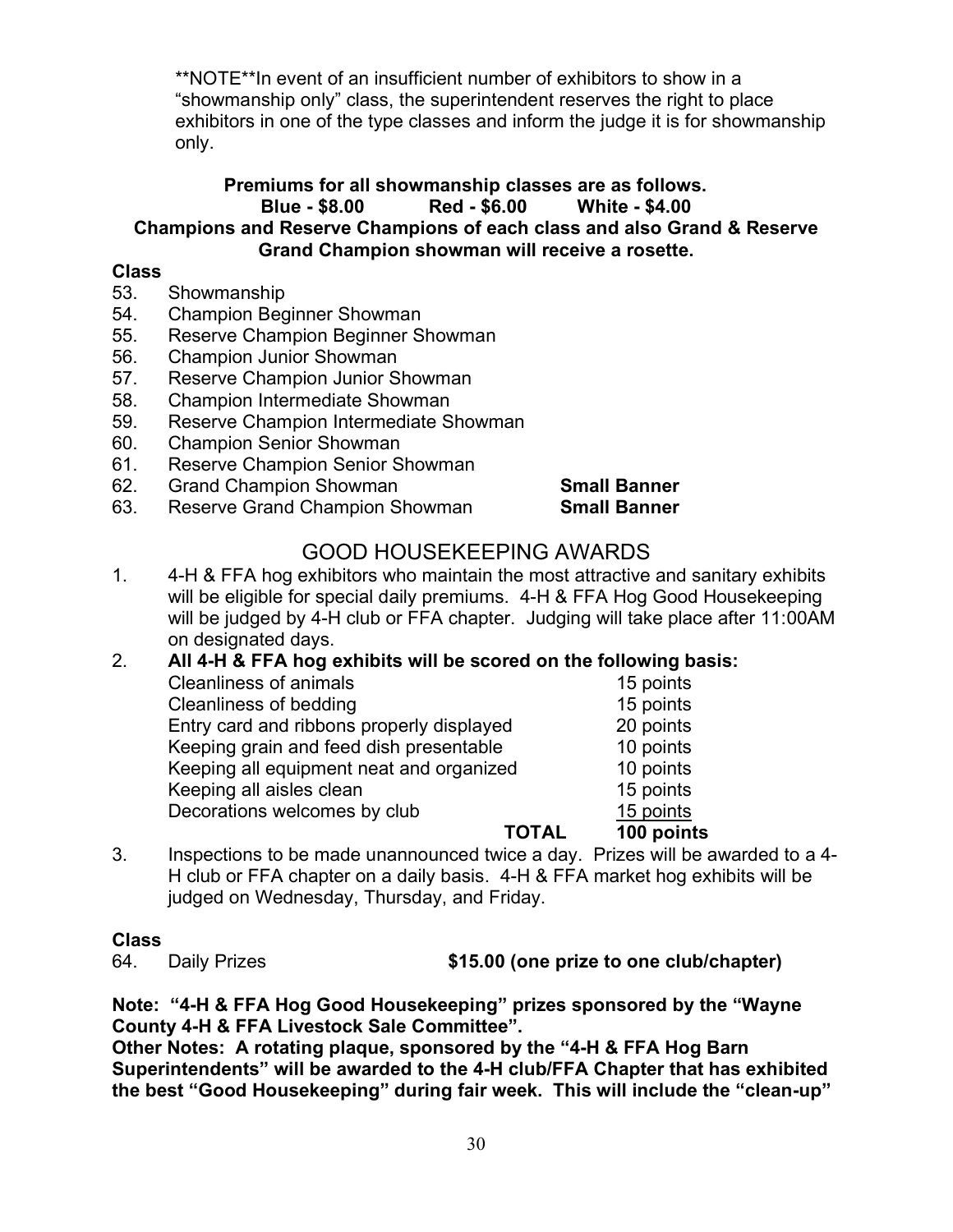**after the fair has ended. This plaque will be awarded at the 4-H clubs/FFA chapters next meeting after the fair.**

# SECTION 6 4-H & FFA GOATS **Superintendent: Les Mang Assistant Superintendent: Linda Marshall**

- 1. All animals must have official ear tag or official legible breed registration tattoo.
- 2. **Participation in showmanship class is mandatory for members who intend to participate in the 4-H & FFA Livestock Sale.**
- 3. No goats showing clinical signs of contagious or infectious disease, including foot rot, sore mouth, caseous lymphadenitis, active ring worm, warts, lice, and mange, will be admitted to any show. All goats will be checked as they are unloaded and before they are placed in their pens. An accredited veterinarian shall sign the official statement of health issued by the Bureau of Animal Industry and must accompany all goats for show. The superintendent of the goat section or an accredited veterinarian, at his discretion, can physically palpate or hand goats entered for competition for any of the aforementioned contagious or infectious diseases or ailments of goats.
- 4. All animals "sound" free of any defects affecting meat or dairy quality to be evaluated by: 1. Superintendent
	- 2. Veterinarian
	- 3. 4-H & FFA Livestock Committee (if a market breed)
	- 4. Final Decision Type Judge
- 5. All goats must bear an official USDA/Scrapie ear tag to be exhibited at the show. The only exceptions are those goats that have a registration tattoo and have been coded with a premise I.D. number.
- 6. Junior exhibitors are expected to care for, groom, and show their animals while at fairs or livestock shows. In the event that an exhibitor cannot be present to care for, groom, show, or sell their animal, they must get prior approval from the barn superintendent and an extension agent.
- 7. **\*\*Be sure to use only grooming products that are approved for use on meat and dairy animals when fitting your animals for show. Unapproved products may contain ingredients that result in unacceptable residues in the meat or milk. If you are not certain that a product is residue safe and approved for use on meat or dairy animals, DO NOT USE IT!! \*\*Important\*\* If upon slaughter, treatment with drugs, biologics, or any chemical from fitting products, is the cause of condemnation of a carcass, the loss of the carcass and any other damages will be borne by the exhibitor.\*\***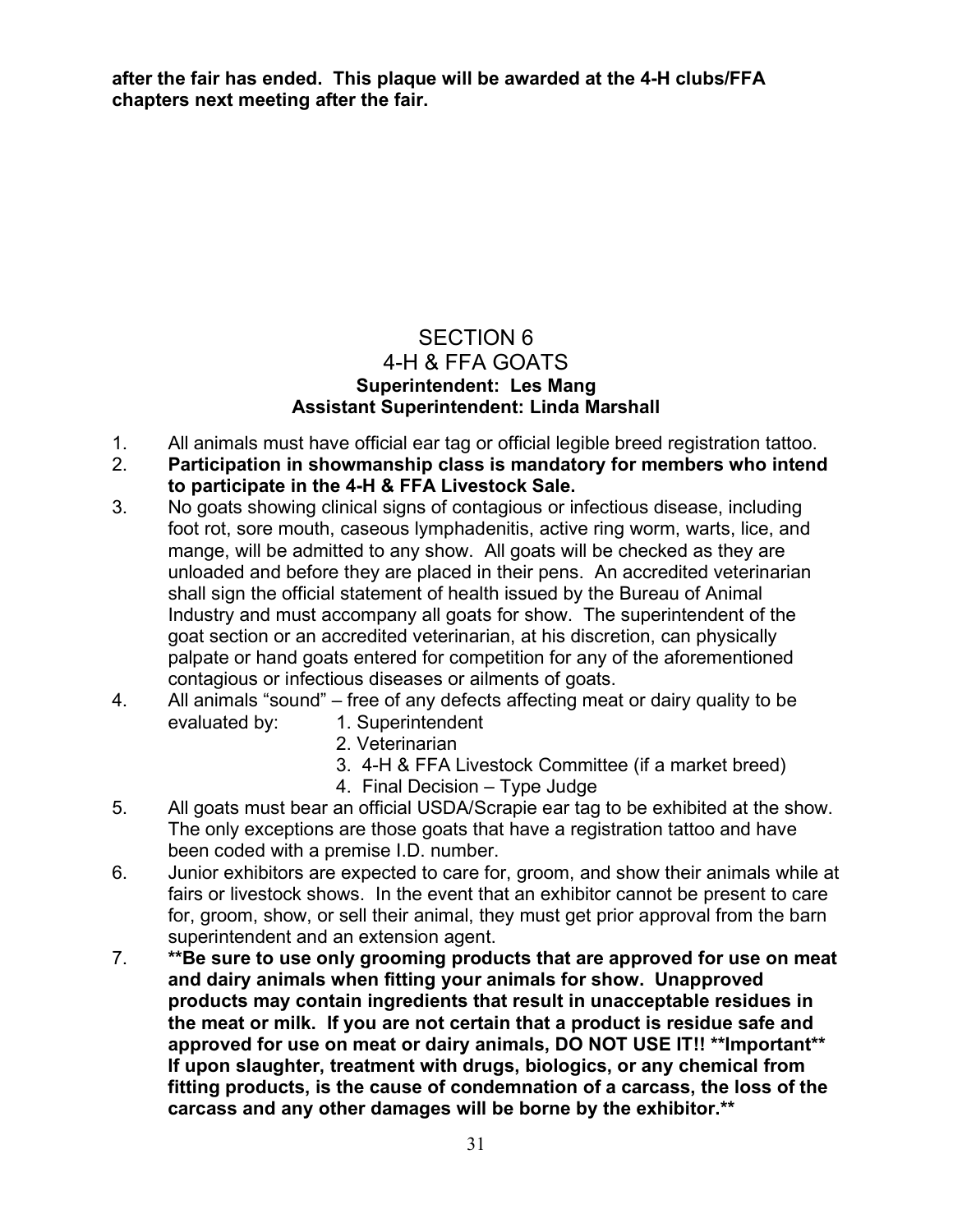- **8. Arrival time for all DAIRY GOATS is on Thursday, August 4, 2022 between 3:00PM and 7:00PM. Arrival time for all MEAT GOATS is Monday, August 8, 2022 between 3:00PM and 7:00PM.**
- **9. Entry forms (dairy goats) must be submitted by July 1, 2022 to the Wayne County Extension Office 648 Park Street- Suite E, Honesdale PA 18431.**
- 10. NOTICE: Breed and tag number must be on all entry forms.
- 11. Hay nets and bags are prohibited in goat pens.
- 12. Please check "Health Rules" section of this premium book for all health rules and regulations.
- 13. Dairy Goats must be dehorned to exhibit.
- 14. Leased dairy animals may be exhibited at the Wayne County Fair. The purpose of the leasing program is to provide opportunities to young people who lack facilities or resources necessary to own an animal. Existence of a lease must be verified by Wayne County Extension Office and a copy of project plans on file by June 1, 2022.
- 15. Refer to Department 10 4-H & FFA Rules & Regulations for Homebred/Owner-Breeder Show Guidelines
- 16. The exhibitor will be expected to keep their goat and the pen they occupy in a clean and sanitary condition and to remove all their equipment as the superintendent may direct. Appointed leaders/supervisors will be checking on cleanliness of goat pens every day, if your pen receives a red tape marked on it for the day you have fallen out of compliance for cleanliness on that day. If you receive three red tape days, further discipline will be enforced that may affect a member's opportunity to participate in the roundup, show & sale, scholarships, and/or prizes. The 4-H or FFA member may also be ordered to remove their animals from the premises.

# 4-H & FFA DAIRY GOATS

#### **THE FOLLOWING CLASSES APPLY TO EACH OF THE FOLLOWING BREEDS. PLEASE DESIGNATE BREED IN THE APPROPRIATE SPACE ON THE ENTRY FORM**

- 1. Nubian 6. Oberhasli
- 2. Toggenburg 7. Grades
- 
- 
- 
- 
- 3. Lamancha 8. Recorded Grades
- 4. Alpine 9. Nigerian Dwarf
- 5. Saanen

# **Premiums for all Dairy goat classes are as follows.**

# 1st - \$12.00 2<sup>nd</sup> - \$10.00 3<sup>rd</sup> - \$9.00 4<sup>th</sup> - \$7.00

# **Class**

- 1. Doe Kid under 5 months born after March 1, 2022.
- 2. Doe Kid 5 months and under one year born between August 1, 2021 & February 28, 2022.
- 3. Doe one year and under two NOT IN MILK born between August 1, 2020 & July 31, 2021
- 4. Junior Champion Doe **Rosette**<br>5. Reserve Junior Champion Doe **Rosette**
- 5. Reserve Junior Champion Doe **Rosette**
- 6. Junior Get of Sire
- 7. Doe one year and under two IN MILK born between August 1, 2020 & July 31, 2021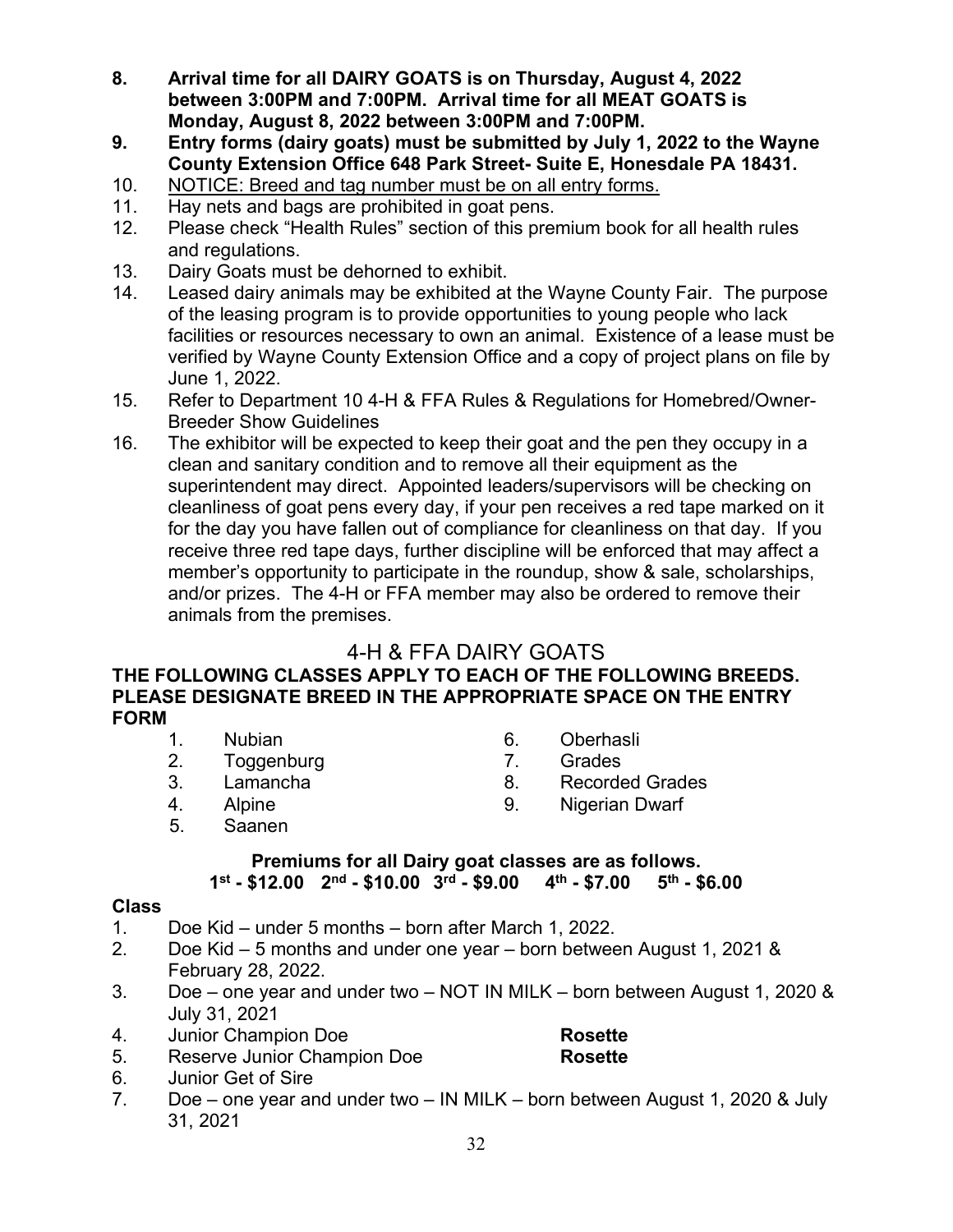- 8. Doe two years and under three born between August 1, 2019 & July 31, 2020.
- 9. Doe three years and under five born between August 1, 2017 & July 31, 2019.
- 10. Doe five years and over born on or before July 31, 2017
- 11. Senior Champion Doe **Rosette**
- 12. Reserve Senior Champion Doe **Rosette Rosette**<br>13. Grand Champion Doe **Rosette**
- 13. Grand Champion Doe
- 14. Reserve Grand Champion Doe **Rosette** Rosette
- 15. Dam and Daughter **Rosette**
- 16. Best Doe in Junior Show **Rosette**
- 17. Owner/Breeder Award (highest placing Owner/breeder animal in show) **Rosette**

#### **Notes**

Dam and Daughter – any age, need not be owned by the same exhibitor. **No animal may appear in more than one pair within this class.**

# GOOD HOUSEKEEPING AWARDS

1. 4-H & FFA Dairy Goat exhibitors who maintain the most attractive and sanitary exhibits will be eligible for special day premiums. *4-H & FFA Dairy Goat Good Housekeeping will be judged by individual exhibitor*. Judging will take place after 11:00 AM on designated days.

#### 2. **All 4-H & FFA Dairy Goat exhibits will be scored on the following basis:** Cleanliness of animals

| <b>TOTAL</b>                               | 100 points |
|--------------------------------------------|------------|
| Courtesy to people                         | 15 points  |
| Keeping all aisles clean                   | 15 points  |
| Keeping all equipment sanitary & neat      | 10 points  |
| Keeping grain & all hay feed presentable   | 10 points  |
| Entry cards and ribbons properly displayed | 20 points  |
| Cleanliness of bedding                     | 15 points  |
| Cical illicəs vi allılılalə                | בוווטע טו  |

3. Inspections to be made unannounced. Prizes will be awarded to individuals on a daily basis. 4-H & FFA Dairy Goat exhibits will be judged on Friday, Saturday, & Sunday.

# **Class**

18. Daily Prizes **5 4 3 2 1** 

# 4-H & FFA MEAT GOATS

1. 4-H & FFA Market Goat Tagging will occur on Monday, August 8, 2022 between 3:00PM and 7:00PM along with final Market Goat weigh-in. Preliminary 4-H & FFA Market Goat Registration will be conducted through 4-H & FFA Market Goat Entry Forms along with one photo of each side of the 4-H & FFA member's goat, submitted to the Wayne County Extension Office. \*Photos MUST be labeled with 4-H members name, Club, and Scrapie tag numbers. **NEW\*-**One of the photos must include a clear image of the goat's scrapie tag.

# **ALL 4-H Market Goat entries are due to the Extension Office no later than May 15th.**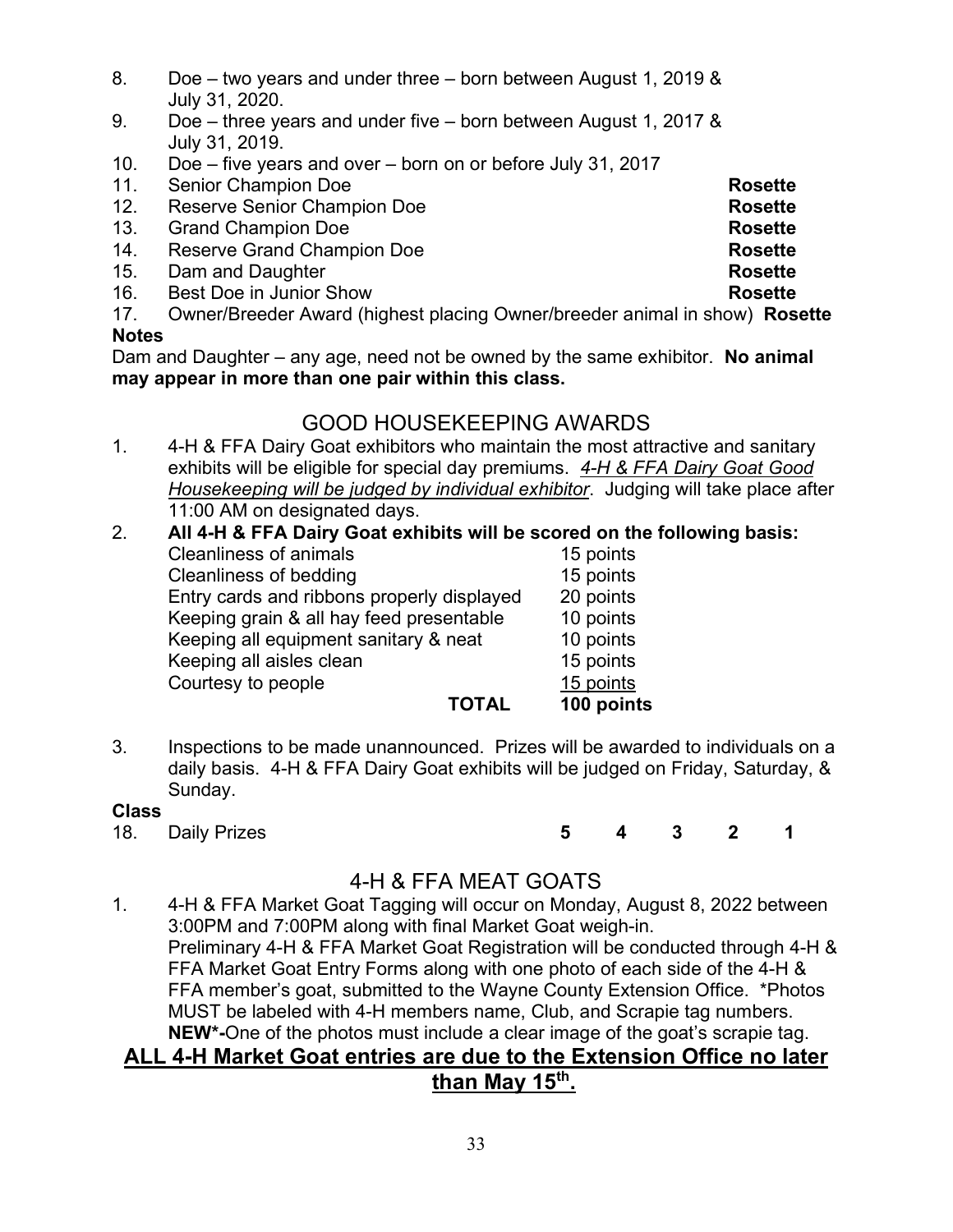- 2. Any exhibitor who is caught bringing animals for weigh-in and tagging on Monday, August  $8<sup>th</sup>$  that are different animals than those indicated on their entry form during preliminary registration will forfeit all premiums.
- 3. A total of three (3) 4-H meat goats can be tagged, weighed, vet checked, etc. by the May 15<sup>th</sup> deadline of the current year. Final selection and entry will be made on Monday, August 8, 2022 between 3:00 PM and 7:00 PM. A maximum of two (2) 4-H meat goats can be brought to tagging, shown, and possibly sold through the 4-H & FFA Livestock Sale.

**\*\*\*NEW** Market goats must be designated as **either** 4-H entries **or** FFA entries on the entry form. **Exhibitors may not enter under both programs in one market species.**

- 4. **Participation in showmanship class is mandatory for members who intend to participate in the 4-H & FFA Livestock Sale.**
- 5. All 4-H & FFA meat goats should be weighed on the same set of scales and only once under a qualified weigh master at the discretion of the fair.
- 6. Minimum weight is 55 pounds, maximum weight is 120 pounds.
- 7. Final class placement will be determined after weigh-in of 4-H & FFA meat goats on entry day, Monday, August 8, 2022.
- 8. 4-H & FFA meat goats shall be free of any infections and/or transmissible diseases. Any required testing must be completed, and a health certificate must be provided for each 4-H & FFA meat goat entered for competition. **NEW- A licensed veterinarian will be checking goats before they exit transportation vehicles/trailers for sound health during the check-in process. Please follow guidance set by Barn Superintendents or your entries may be disqualified from showing.**
- 9. Junior exhibitors are expected to care for, groom, and show their 4-H & FFA meat goats while at the fair or during the 4-H & FFA meat goat show. In the event that an exhibitor cannot be present to care for, groom, show, or sell their animals, they must get prior approval from the Extension Office or Agricultural Advisor.
- 10. All 4-H & FFA meat goat exhibitors will be expected to keep the space they occupy in a clean and sanitary condition and to remove all equipment promptly as the superintendent may direct.
- 11. All exhibitors participating in the Wayne County 4-H & FFA Livestock Sale are responsible to clean and pick up equipment from their project animals after the Livestock Sale. Check with barn superintendents for cleaning schedule **before** the sale.
- 12. All 4-H & FFA meat goats should be Boer, Boer X or any acceptable meat goat cross. Males must be castrated and 4-H & FFA meat goats should be de-horned for the safety of the 4-H exhibitor.
- 13. Refer to Department 10 4-H & FFA Rules & Regulations for Homebred/Owner-Breeder Show Guidelines.

**Premiums for all 4-H & FFA market meat goat classes are as follows. 1st - \$12.00 2nd - \$10.00 3rd - \$9.00 4th - \$7.00 5th - \$6.00 6th - \$3.00 Champions and Reserve Champions of each division and also Grand & Reserve Grand Champion will receive a Rosette.**

#### **Class**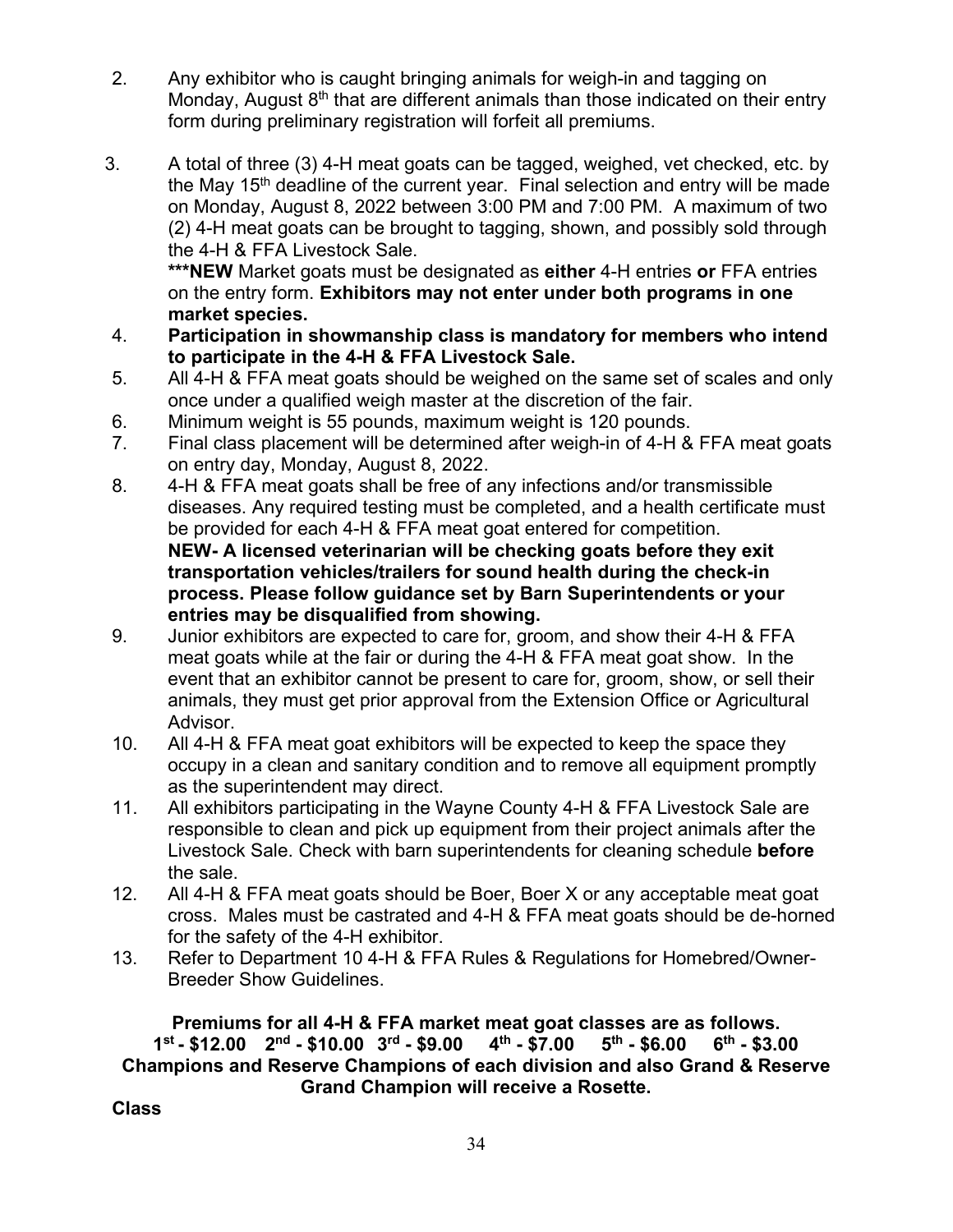- 19. Division 1 Class A
- 20. Division 1 Class B
- 21. Division 1 Class C<br>22. Division 1 Class D
- 22. Division 1 Class D<br>23. Division 1 Champio
- Division 1 Champion
- 24. Division 1 Reserve Champion
- 25. Division 2 Class A
- 26. Division 2 Class B<br>27. Division 2 Class C
- Division 2 Class C
- 28. Division 2 Class D
- 29. Division 2 Champion
- 30. Division 2 Reserve Champion
- 31. Division 3 Class A
- 32. Division 3 Class B
- 33. Division 3 Class C
- 34. Division 3 Class D
- 35. Division 3 Champion
- 36. Division 3 Reserve Champion
- 37. Division 4 Class A
- 38. Division 4 Class B
- 39. Division 4 Class C
- 40. Division 4 Class D
- 41. Division 4 Champion
- 42. Division 4 Reserve Champion
- 43. Grand Champion 4-H Market Meat Goat **Banner**
- 44. Reserve Grand Champion 4-H Market Meat Goat **Banner**
- 
- 45. Owner Breeder **Rosette** 46. Reserve Owner Breeder **Rosette**

# 4-H & FFA GOAT SHOWMANSHIP

Dairy Goat Showmanship & Market Goat Showmanship

- 1. ALL 4-H & FFA members are encouraged to show an animal in the showmanship contest regardless of weight provided the animal has been carried as a project and is owned by the exhibitor. **4-H & FFA members enrolled in the 4-H & FFA Meat Goat project may show either a wether or a doe in the 4-H & FFA Goat Showmanship competition.**
- 2. Participation in showmanship class is mandatory for members who intend to participate in the 4-H & FFA Livestock Sale.
- 3. Animals may be prepared (fitted) to the exhibitor's preference. **"Slick shearing" of 4-H & FFA Meat Goats, at least five days before the show is encouraged**. Hooves and feet should be trimmed and the 4-H & FFA goat should be clean and free of stains, etc.
- 4. Class participation for 4-H & FFA Showmanship determined by 4-H & FFA members age as of **January 1st** of the current year.
- 5. 4-H & FFA goats shown by using a collar or correctly fitted halter.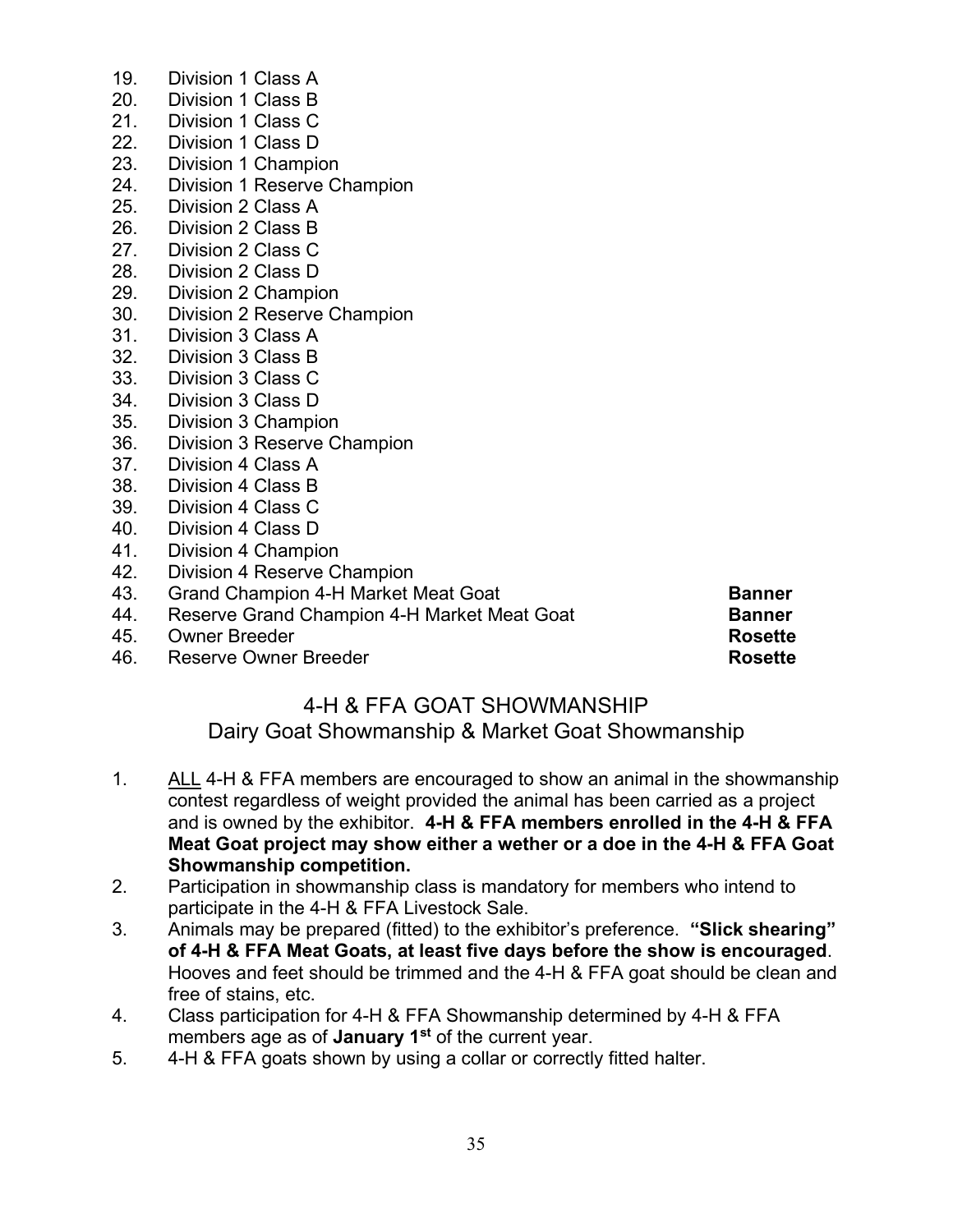6. 4-H & FFA Members **may not** show in both the Dairy Goat & Meat Goat Showmanship shows. You must indicate on your dairy goat entry form which showmanship competition you choose to participate in.

# **Premiums for all showmanship classes are as follows. Blue - \$8.00 Red - \$6.00 White - \$4.00 Champions & Reserve Champions of each class and also Grand & Reserve Grand Champion showman will receive a rosette.**

# **Class**

Class A

- 47. Showmanship
- 48. Champion Showman
- 49. Reserve Champion Showman

#### Class B

- 50. Showmanship
- 51. Champion Showman
- 52. Reserve Champion Showman

# Class C

- 56. Showmanship
- 57. Champion Showman
- 58. Reserve Champion Showman
- 53. Showmanship
- 54. Champion Showman
- 55. Reserve Champion Showman

# Class D

Class E

- 59. Showmanship
- 60. Champion Showman
- 61. Reserve Champion Showman
- 62. Grand Champion Showman **Small Banner**
- 63. Reserve Grand Champion Showman **Small Banner**

# GOOD HOUSEKEEPING AWARDS

- 1. 4-H & FFA Meat Goat exhibitors who maintain the most attractive and sanitary exhibits will be eligible for special day premiums. *4-H & FFA Meat Goat & Market Lamb Good Housekeeping will be judged by 4-H club or FFA chapter*. Judging will take place after 11:00 AM on designated days.
- 2. **All 4-H & FFA meat goat exhibits will be scored on the following basis:** Cleanliness of animals<br>Cleanliness of bedding in the cleanliness of bedding Cleanliness of bedding Entry cards and ribbons properly displayed 20 points Keeping grain & all hay feed presentable 10 points Keeping all equipment sanitary & neat 10 points Keeping all aisles clean 15 points Courtesy to people<br>
TOTAL
100 point **100 points**
- 3. Inspections to be made unannounced. Prizes will be awarded to 4-H clubs/ FFA chapters on a daily basis. 4-H & FFA market goat exhibits will be judged on Tuesday, Thursday, and Friday.

# **Class**

64. Daily Prizes **\$15** (one prize to one 4-H club) **Note: "4-H & FFA Goat (Meat Goat) Good Housekeeping" prizes are sponsored by the "Wayne County 4-H & FFA Livestock Sale Committee".**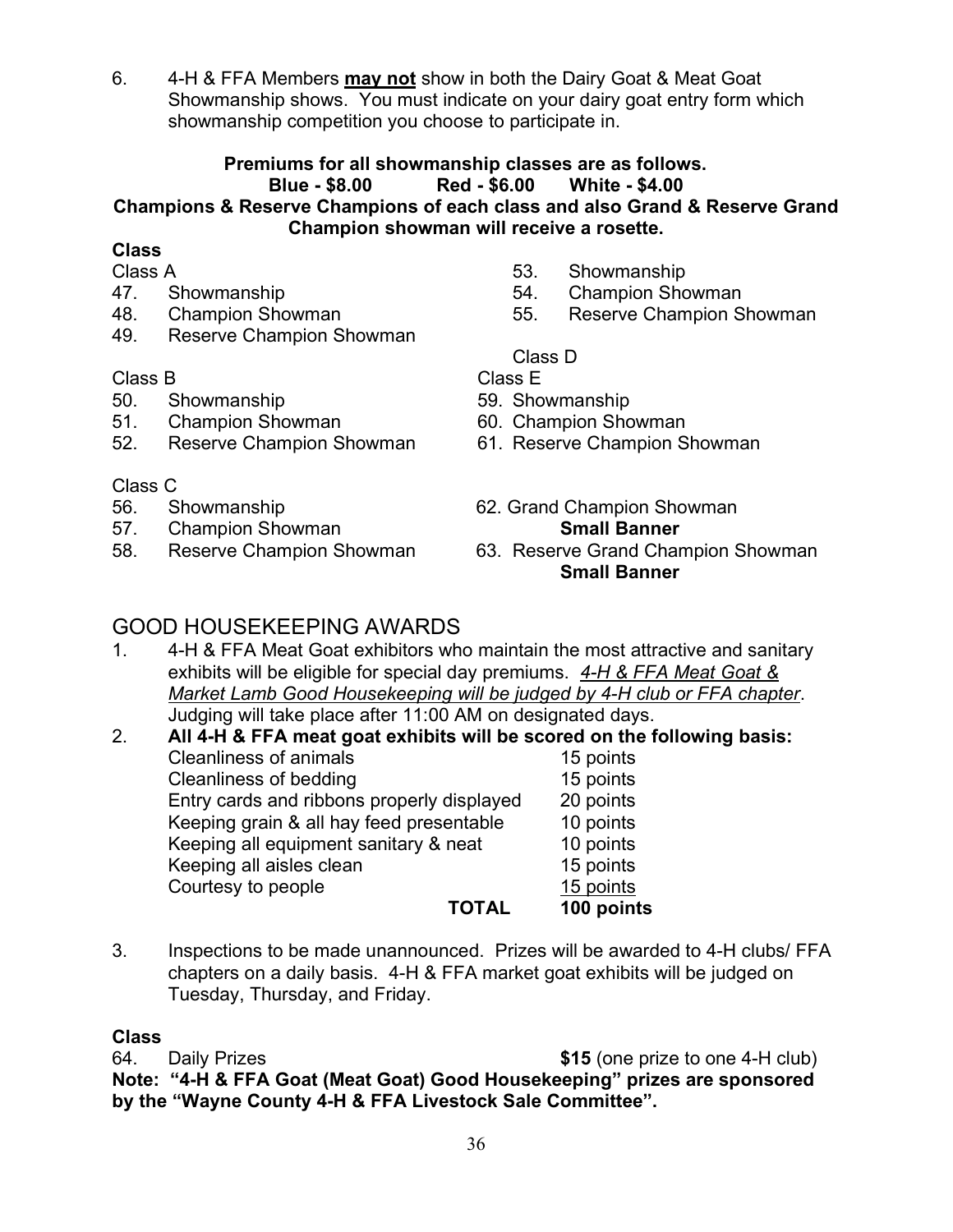## SECTION 8 4-H POULTRY

- 1. In order for a 4-H member to show live birds at the fair, they must be enrolled in either the Poultry Level 1, Level 2, or Level 3 project by **March 31st** and must turn in a Poultry Member's Guide and Record Book after fair to complete the project.
- 2. A 4-H round up for mature, dressed turkeys and meat birds is held each fall. Project members will be notified by the 4-H office. Members must enroll in either of these projects by **March 31** in order to participate.
- 3. Refer to the Health Rules and Regulations Section for Poultry Blood Testing Requirements to show live birds.
- 4. Commercial Production classes are for poultry breeds that aren't listed under the purebred poultry classes.

## **4-H Chickens & Poultry**

**Premiums for all 4-H Chickens & Poultry categories are as follows:**

 $1^{\text{st}}$  - \$4.00 2<sup>nd</sup> - \$3.50 3<sup>rd</sup> - \$3.00 4<sup>th</sup> - \$2.50

#### **Bantams**

| 27. Cock |  |            | 29. Cockerel 31. Commercial Production |
|----------|--|------------|----------------------------------------|
| 28. Hen  |  | 30. Pullet |                                        |

**BREEDS - All breeds and varieties of Bantams will be accepted if officially listed in the Bantam Standard and supplements. The following partial list is only representative of some of the breeds and varieties of Bantams.**

- Antwerp Belgians Quail, White, Black, Blue, Mottled, Cuckoo, Mille Fleur, Blue Porcelain, Booted White
- Cochins Barred, Mottled
- Cornish Blue Lace Red
- Frizzles Clean Legged , Feather Legged
- Japanese Black Tailed, White, Black, Gray (Birchen), Mottled
- Mille Fleur Booted Non-Bearded, Bearded, Porcelain Non-Bearded, Porcelain Bearded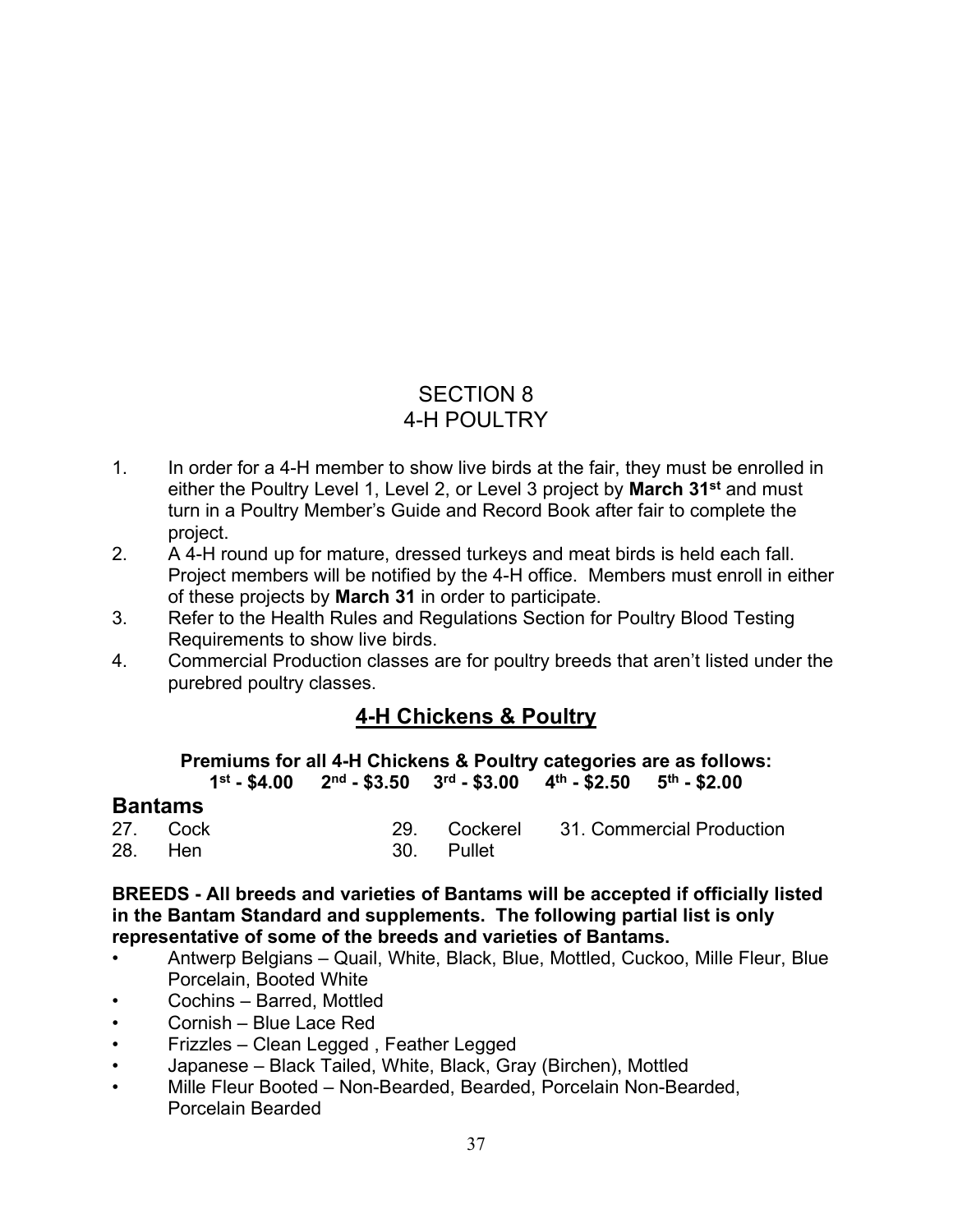- Modern Game Blue Breasted Red, Blue, Lemon Blue
- Polish White Crested Blue
- Rose Comb Black, White, Blue
- Sebrights Golden, Silver
- Silkies Non Bearded, Bearded, White, Black
- Wyandotes Buff Columbian

## **Chickens**

- 32. Cock
- 33. Hen
- 34. Cockerel
- 35. Pullet
- 36. Commercial Production

#### **American Breeds and Varieties**

- Buckeye
- Chanticleer White Partridge
- Delawares
- Dominiques
- Hollands Barred, White
- Javas Black, Mottled
- Jersey Giants Black, White
- Lamona
- New Hampshires
- Plymouth Rocks Barred, White, Buff, Silver Penciled, Partridge, Columbian **Blue**
- Rhode Island Red Single Comb, Rose Comb
- Rhode Island White Rose Comb
- Wyandotes Silver Laced, Golden Laced, White, Black, Buff, Partridge, Silver Penciled, Columbian

#### **Asiatic Breeds & Varieties**

- Brahmas Light, Dark, Buff
- Cochins Buff, Partridge, White, Black, Brown, Silver Laced (Golden Laced)
- Langshans Black , White

#### **Continental Breeds and Varieties**

- Campines Silver, Golden
- Lakenvelders

#### **English Breeds and Varieties**

- Australorps Black
- Cornish Dark, White, White Laced Red, Buff
- Dorkings White, Silver Gray, Colored
- Orpingtons Buff, Black, White, Blue
- Red Caps
- Sussex Speckled, Red Light

#### **French Breeds and Varieties**

- Crevecoeurs Black
- Faverolles Salmon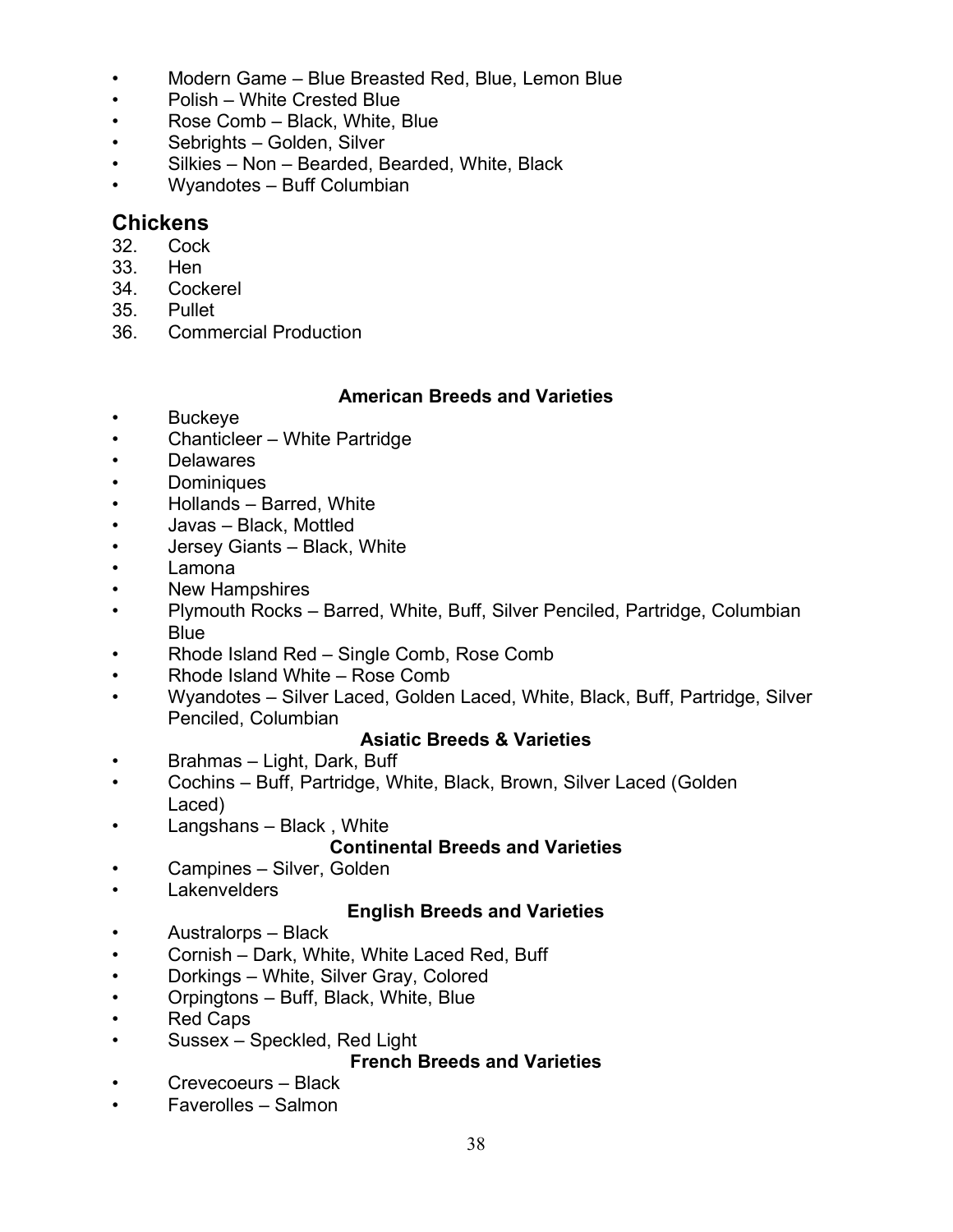- Houdans Mottled, White
- La Fleche Black

#### **Game Breeds and Varieties**

- Modern Games Black-Breasted Red, Brown-Red, Golden Duckwing, Silver Duckwing, Birchen, Red Pyle, White, Black
- Old English Games Black-Breasted Red, Brown-Red, Golden Duckwing, Silver Duckwing, Red Pyle, White, Black, Spangled, Wheaton, Lemon Blue, Blue- Breasted Red, Self Blue, Blue Golden Duckwing, Blue Silver Duckwing

#### **Hamburg Breeds and Varieties**

• Hamburgs – Golden Spangled, Silver Spangled, Golden Penciled, Silver Penciled, White, Black

#### **Mediterranean Breeds and Varieties**

- Anconas Single Comb, Rose Comb
- Blue Andalusians
- **Buttercups**
- Catalanas Buff
- Leghorns Single-Comb Dark Brown, Single-Comb Light Brown, Rose-Comb Dark Brown, Rose-Comb Light Brown, Single-Comb White, Single-Comb Buff, Single-Comb Black, Single-Comb Silver, Single-Comb Red, Single- Comb Black Tailed Red, Single-Comb Columbian
- Minorcas Single-Comb Black, Rose-Comb Black, Single-Comb White, Rose-Comb White, Single-Comb Buff
- Spanish White Faced Black

#### **Oriental Breeds and Varieties**

- Cubalayas Black- Breasted Red, White, Black
- Malays Black-Breasted Red
- Phoenix Silver
- Sumatras Black

#### **Polish Breeds and Varieties**

• Polish – White-Crested Black, Non-Bearded Golden, Non-Bearded Silver, Non-Bearded White, Non-Bearded Buff-Laced, Bearded Golden, Bearded Silver, Bearded White, Bearded Buff-Laced, White Crested Blue

- Ducks<br>37. Old Drake
- 38. Old Duck
- 39. Young Drake
- 40. Young Duck
- 41. Commercial Production
	-
	-
	- Call Gray, White Pekin White
	- Cayuga Black Rouen
	- Crested White **• Runner**
	- East India Black Swedish Blue
	- Khaki Campbell
- **Geese**
- 42. Old Gander
- 43. Old Goose
- Aylesburg Mallard
- Buff **buff •** Muscovey Colored, White, Blue
	-
	-
	-
	-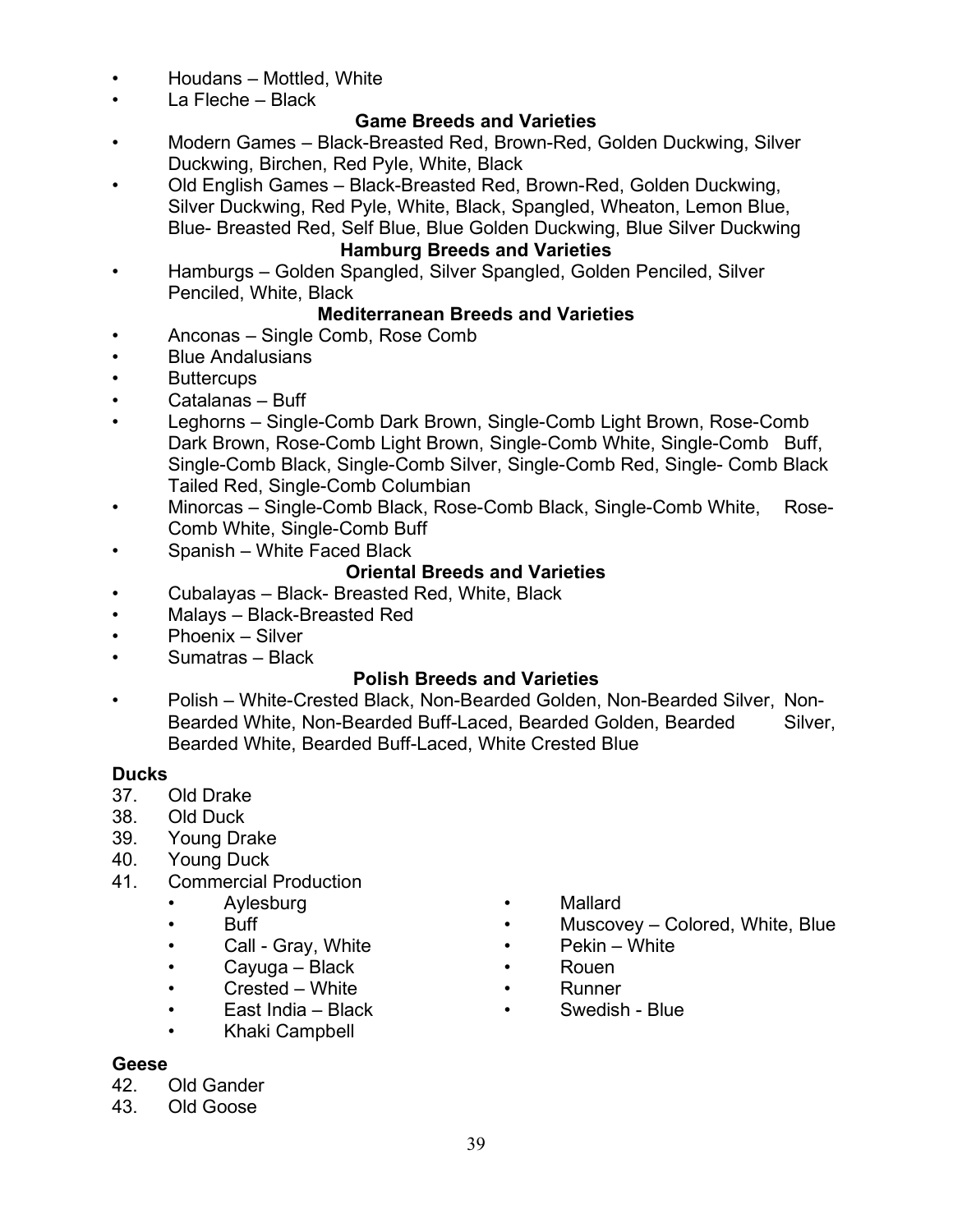- 44. Young Gander<br>45. Young Goose
	- Young Goose<br>• African
		- -
			-
		- Chinese Brown, White Toulouse<br>• Equotian
		- **Egyptian**

## **Guineas**<br>46. Co

- 46. Cock<br>47. Hen
- 47. Hen<br>48. Cock
- 48. Cockerel<br>49. Pullet
- Pullet
	-
	- Lavender White
		- **Pearl**

#### **Pea Fowl**<br>50. Pair Pair

- Black Shouldered<br>• White
- **White**

### **Turkeys**

- 51. Old Tom
- Old Hen
- 
- 53. Young Tom Young Hen
	- Beltsville White Nebraskan
	-
	- Bourbon Red Slate
	-
	- Narragansett **• Wilde**
- African Embden
- Buff Pilgrim
	- Sebastopol
	-

- Bronze Porcelain
	-
	- Blue

- 
- Black **•** Royal Palm
	-
	- Bronze White Holland
		-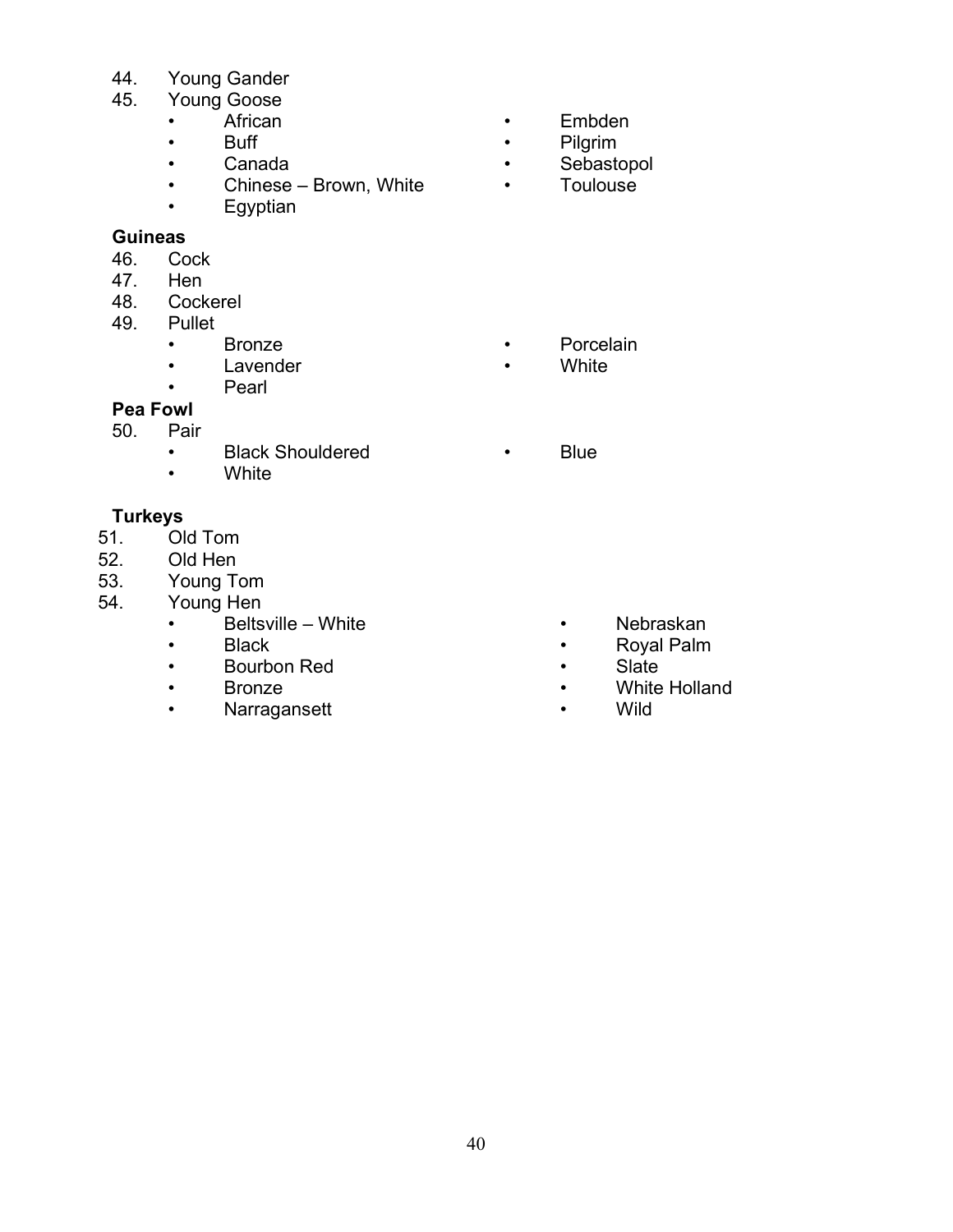## SECTION 9 4-H RABBITS

- 1. Each exhibitor must sign a statement as to the rabbit being free from known health disorders.
- 2. No rabbit may compete in more than one class. **Each 4-H member will be limited to two (2) rabbit entries.** Both rabbits may be entered in the same class or two different classes.
- 3. **Members may only enter one (1) meat pen, and must be signed up for the 4- H Meat Rabbit project by March 31st to enter in this class.** A meat pen is considered to be one (1) rabbit entry.

 - Meat Pens shall consist of 3 rabbits under the age of 10 weeks old. - All three rabbits must be of the same breed/variety and individually meet the weight requirements to be considered as an official meat rabbit pen: **Minimum- 3.5 lbs., Maximum-5.5 lbs.**

**- Check in for Meat Pens will be on Thursday August 4th 2022 from NOON to 1PM. Pens that do not make the weight requirement will be asked to leave.** 

- 4. **4-H rabbit entries are due to the Extension Office by July 1, 2022.**
- Health requirements: All stock will be checked for eye and nasal discharge upon entry to the show room. Any animal showing signs of the same will be refused. In addition, judges will eliminate any stock found to be diseased while judging. These animals will also be asked to leave.
- 6. Rabbits will be fed, watered, and cared for by competent employees who will be on duty twenty-four hours a day.
- 7. Be sure to enter your rabbits in the correct class.
- 8. All rabbits must have a tattoo number. *Tattooing may be done on the day of check-in.*
- 9. Rabbits must be owned by 4-H members by **June 1st** of the current year.
- 10. Exhibitors must have all entries for competition on the grounds **between 12:00noon and 9:00 PM, Thursday, August 4, 2022, with the exception of 4- H meat rabbit pens that must be at the fairground between 12 noon and 1:00PM, Thursday August 4, 2022** Entries may be picked up on **Saturday,**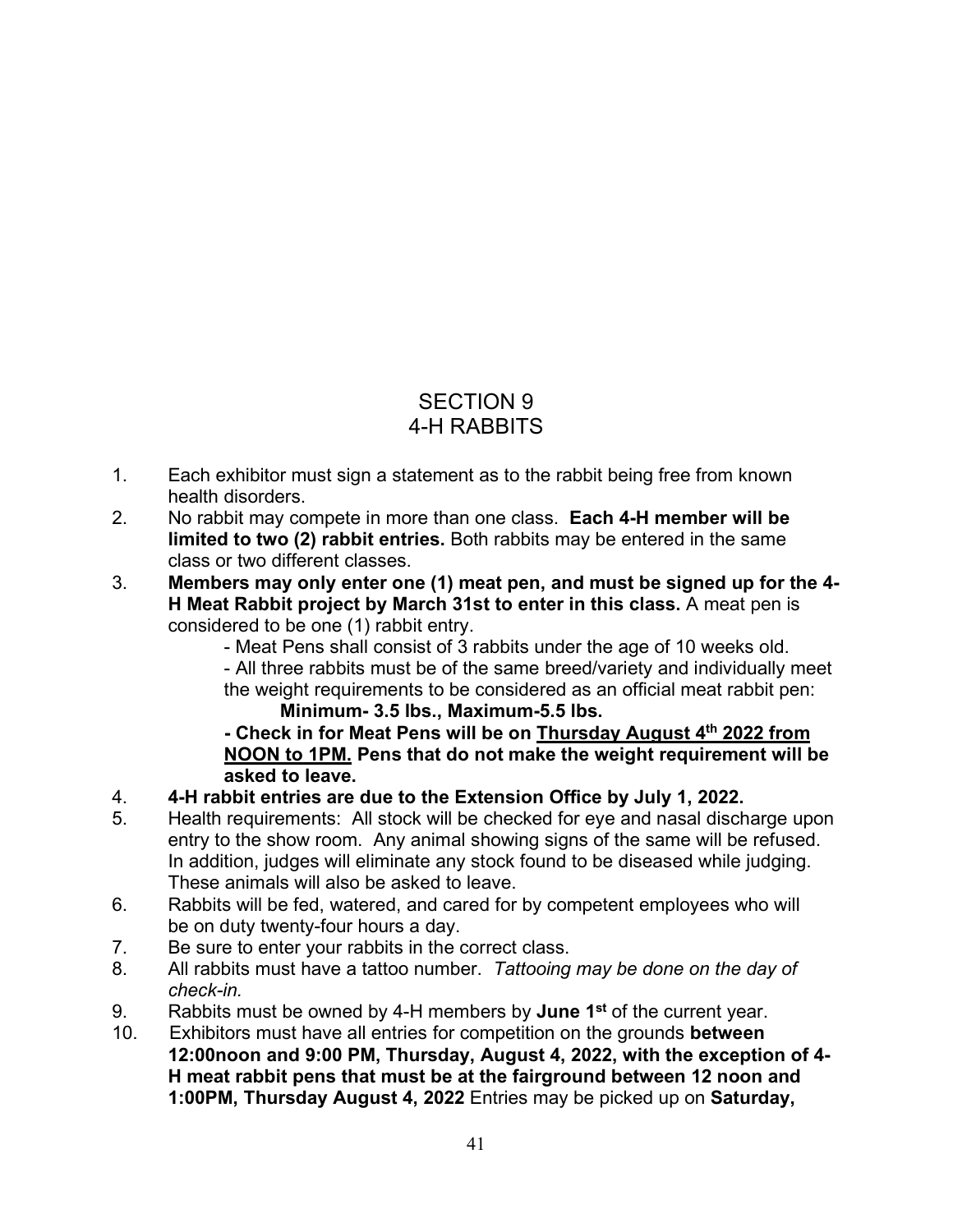**August 13, 2022 after 10:00 PM or on Sunday, August 14, 2022 until noon. Judging** will be on **Saturday, August 6, 2022** starting **at 8:00 AM.**

- 11. All entries shall remain on the premises until **10:00 PM, Saturday, August 14, 2022,** unless released by the Superintendent or the official Judge at which time the entries must be removed from the fairgrounds as soon as possible.
- 12. **4-H members must be present during the judging of their rabbit(s), which begins at 8:00AM on Saturday, August 6, 2022. If members are not able to be present they must get permission from the barn superintendant and extension agent to have another member who is the same age or younger exhibit the rabbit project.**
- 13. **\*\*Be sure to use only grooming products that are approved for use on meat animals when fitting your animals for show. Unapproved products may contain ingredients that result in unacceptable residues in the meat or milk. If you are not certain that a product is residue safe and approved for use on meat animals, DO NOT USE IT!! \*\*Important\*\* If upon slaughter, treatment with drugs, biologics, or any chemical from fitting products, is the cause of condemnation of a carcass, the loss of the carcass and any other damages will be borne by the exhibitor.\*\***
- **14. All Rabbits will be evaluated by a licensed ARBA Judge, in accordance to the latest rules of the American Rabbit Breeders Association. The latest rules of the American Rabbit Breeders Association will govern. For your breeds standard go to ARBA.net, all breeds are listed there.**
- **15.** The exhibitors will be expected to clean their rabbit pens before 11:00am each day. Exhibitors are also requested to communicate with the barn superintendents if there are any scheduling conflicts to make alternative plans.

**Please see the link below for more great information on Meat Breeds and Pens… [http://www.olrcb.net/pdf's/Articles/Meat\\_Pens.pdf](http://www.olrcb.net/pdf)** 

## **4-H Rabbit Classes**

**Premiums for all 4-H Rabbit classes are as follows. 1st - \$4.00 2nd - \$3.50 3rd - \$3.00 4th - \$2.50 5th - \$2.00**

#### **Class**

- 1. Senior Doe over 6 months of age
- 2. Senior Buck over 6 months of age
- 3. Junior Doe under 6 months of age
- 4. Junior Buck under 6 months of age
- 5. Meat Pen- 3 meat rabbits
- 6. Champion Rabbit **Ribbon or Rosette**
- 7. Reserve Champion Rabbit **Ribbon or Rosette**

## **Breeds**

#### **Please designate a BREED # in the appropriate space on entry form, rabbits must be one of the breeds specified below in order to show:**

- 
- 1. American 2. Angora English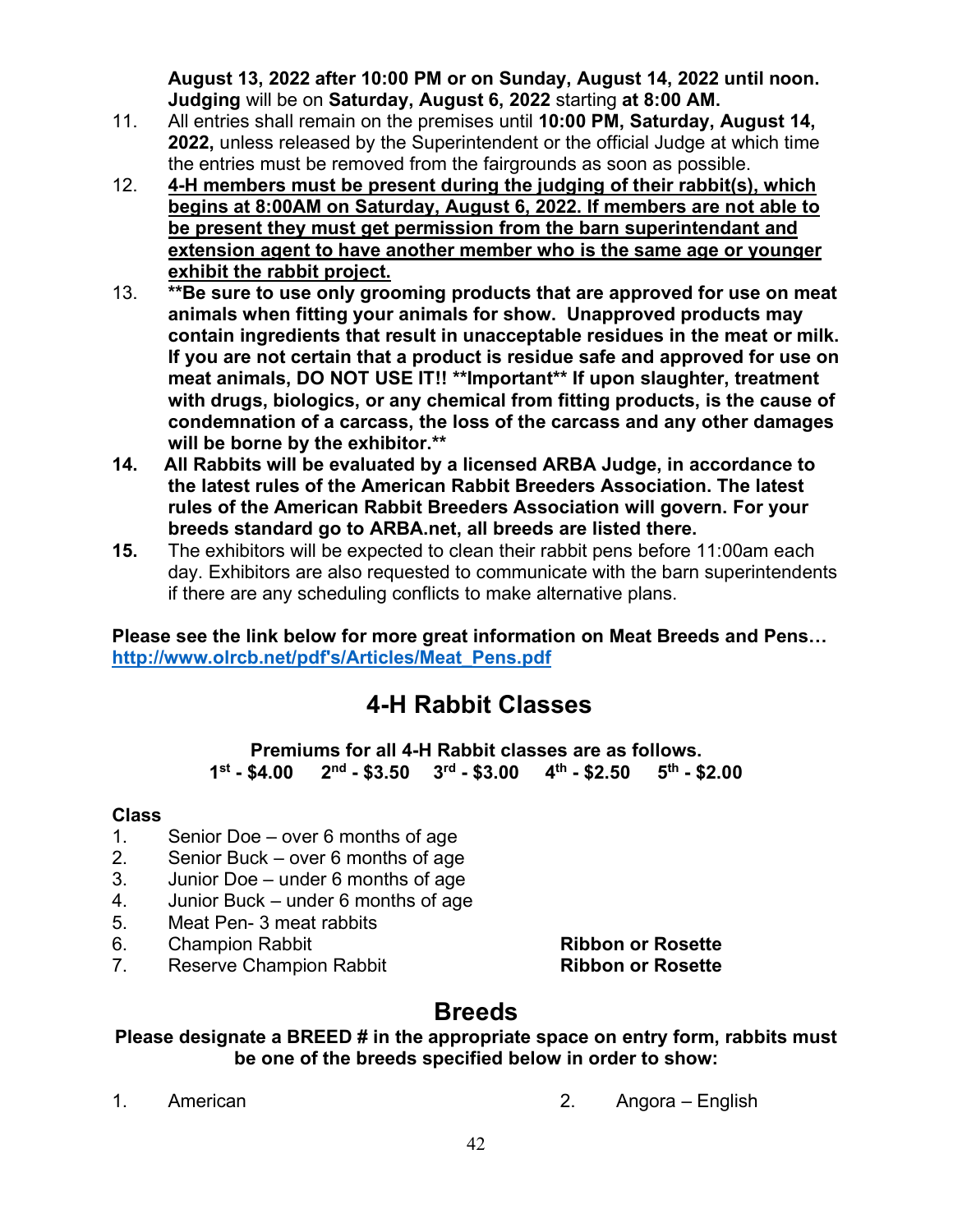- 3. Angora French
- 4. Angora Giant<br>5. Angora Satin
- Angora Satin
- 6. Belgian Hare<br>7. Beveren
- **Beveren**
- 8. Britannia Petite
- 9. Californian \*
- 10. Champagne D'Argent<br>11. Checkered Giant
- **Checkered Giant**
- 12. Chinchilla American
- 13. Chinchilla Giant
- 14. Chinchilla Standard
- 15. Cinnamon
- 16. Crème D'Argent
- 17. Dutch
- 18. English Spot
- 19. Flemish Giant
- 20. Florida White<br>21. Harleguin
- Harlequin
- 22. Havana
- 23. Himalayan
- 24. Hotot Blanc de Hotot<br>25. Hotot Dwarf
- Hotot Dwarf
- 26. Jersey Wooly
- 27. Lilac
- 28. Lionhead
- 29. Lop American Fuzzy
- 30. Lop English
- 31. Lop French
- 32. Lop Holland
- 33. Lop Mini
- 34. Mini Rex
- 35. Netherland Dwarf
- 36. New Zealand \*
- 37. Palomino \*
- 38. Polish
- 39. Rex
- 40. Rhinelander
- 41. Sable
- 42. Satin \*
- 43. Silver
- 44. Silver Fox
- 45. Silver Marten
- 46. Tan
- 47. Mixed

#### \*Meat Breeds

## RABBIT SHOWMANSHIP

- 1. 4-H members must show in the showmanship contest to have their rabbit project complete. Only exceptions will be made with a medical excuse. If exhibitor does not show in the showmanship contest, they will not be allowed to show in the type show. The 4-H exhibitor must own their animal and be enrolled in either the breeding rabbit or market meat rabbit project.
- 2. The showmanship classes will be divided up equally between the numbers of exhibitors at the discretion of the superintendent.
- 3. During a showmanship the 4-H member should wear a long sleeve shirt or show coat, such as a white lab coat. Long pants or skirt, and shoes with closed toes should be worn. Jewelry that dangles and gets in the way should not be worn. Long hair should be tied back in such a way that it does not interfere with presentation of the rabbit.
- 5. Age group for 4-H Rabbit Showmanship is determined by age as of January 1 of the current year.

#### **Premiums for all showmanship classes are: Blue - \$8.00 Red - \$6.00 White - \$4.00 Champion and Reserve Champion of each division and also of the entire Rabbit Showmanship Show will receive a rosette.**

**Class**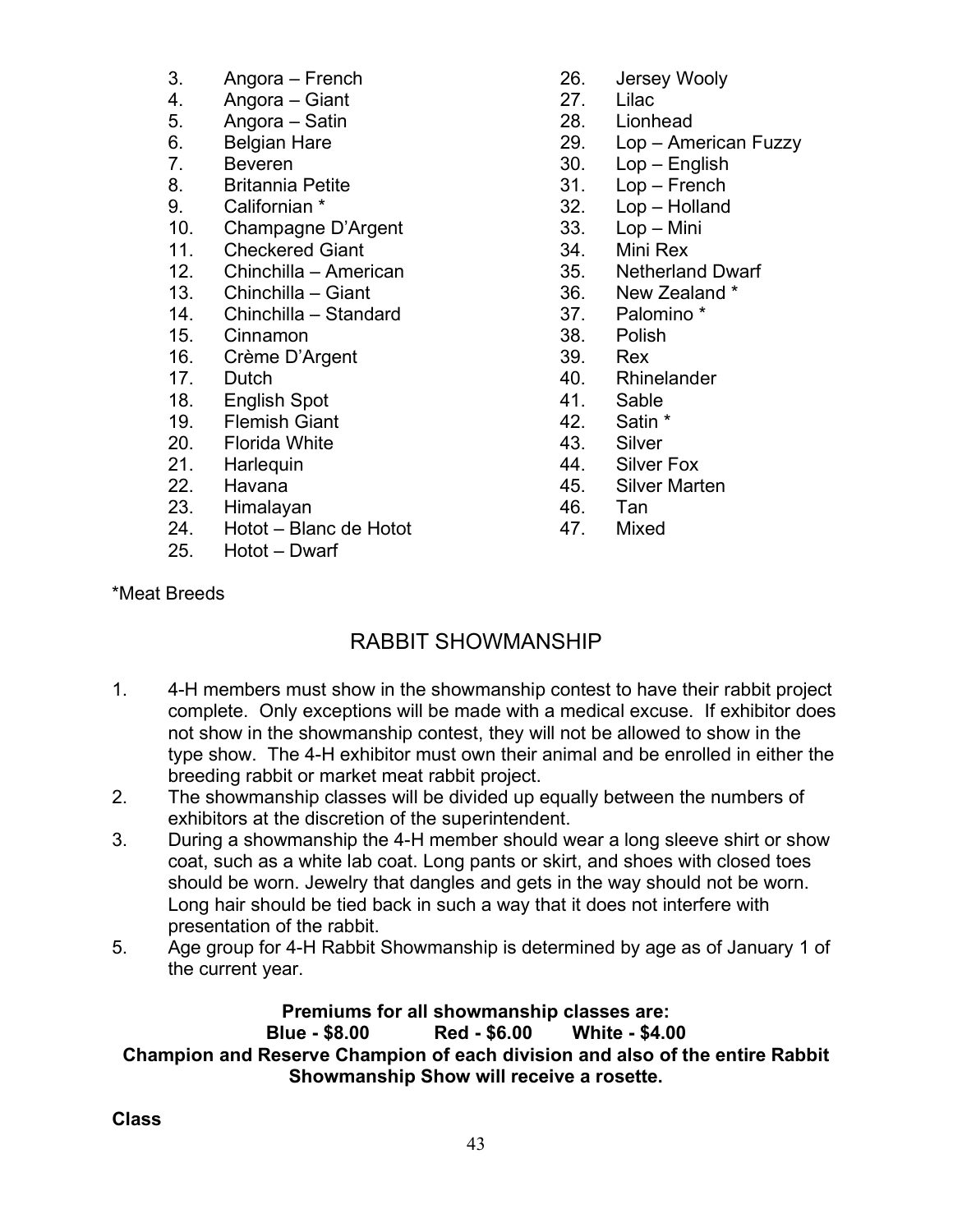- 8. Rabbit Showmanship Junior
- 9. Champion Junior Showman
- 10. Reserve Champion Junior Showman
- 11. Rabbit Showmanship Intermediate<br>12. Champion Intermediate Showman
- 12. Champion Intermediate Showman
- 13. Reserve Champion Intermediate Showman
- 14. Rabbit Showmanship Senior
- 15. Champion Senior Showman
- 16. Reserve Champion Senior Showman
- 17. Grand Champion Showman
- 18. Reserve Grand Champion Showman

## SECTION 10 4-H ANIMAL SCIENCE

- 1. 4-H Members in good standing who are enrolled in an animal science project may choose to exhibit in one of the following classes for the species they are enrolled for an animal-less science project
- 2. Member age determined as of **January 1st** of the current year.
- 3. **See "Department 10 General Rules and Regulations" to see how displays will be judged.**<br>4. Entries are to be made on
- 4. Entries are to be made on the 4-H Non-Livestock entry form and submitted to the Extension Office by July  $1<sup>st</sup>$ , 2022.

## **Premiums for the following classes are:**<br>1<sup>st</sup> - \$3.00 2<sup>nd</sup> - \$2.50 3<sup>rd</sup> - \$2.00 4<sup>th</sup> - \$1.50

**1st - \$3.00 2nd - \$2.50 3rd - \$2.00 4th - \$1.50 5th - \$1.00**

#### **HORSELESS 4-H PROJECTS**

Members (age 8-18 as of January 1st of the current year) and enrolled in a horseless project OR are enrolled in a 4-H Horse Project and **did not** compete in the Wayne County 4-H Horse Show may complete an educational display using the following criteria of their specific age category level.

#### **LEVEL 1 – Ages 8-10**

- 87. Educational display about grooming a horse<br>88. Educational display about pre-purchase exare
- Educational display about pre-purchase examinations
- 89. Educational display about traveling with a horse

#### **LEVEL 2 – Ages 11-12**

- 90. Educational display showing at least 26 skeletal parts of a horse
- 91. Educational display about at least three (3) different types of saddles and their specific uses.
- 92. Educational display about plants that are noxious or poisonous to horses.

#### **LEVEL 3 – Ages 13-14**

- 93. Educational display about a horse disease or parasite life cycle
- 94. Educational display about a horse's digestive system and demonstrating different causes of colic.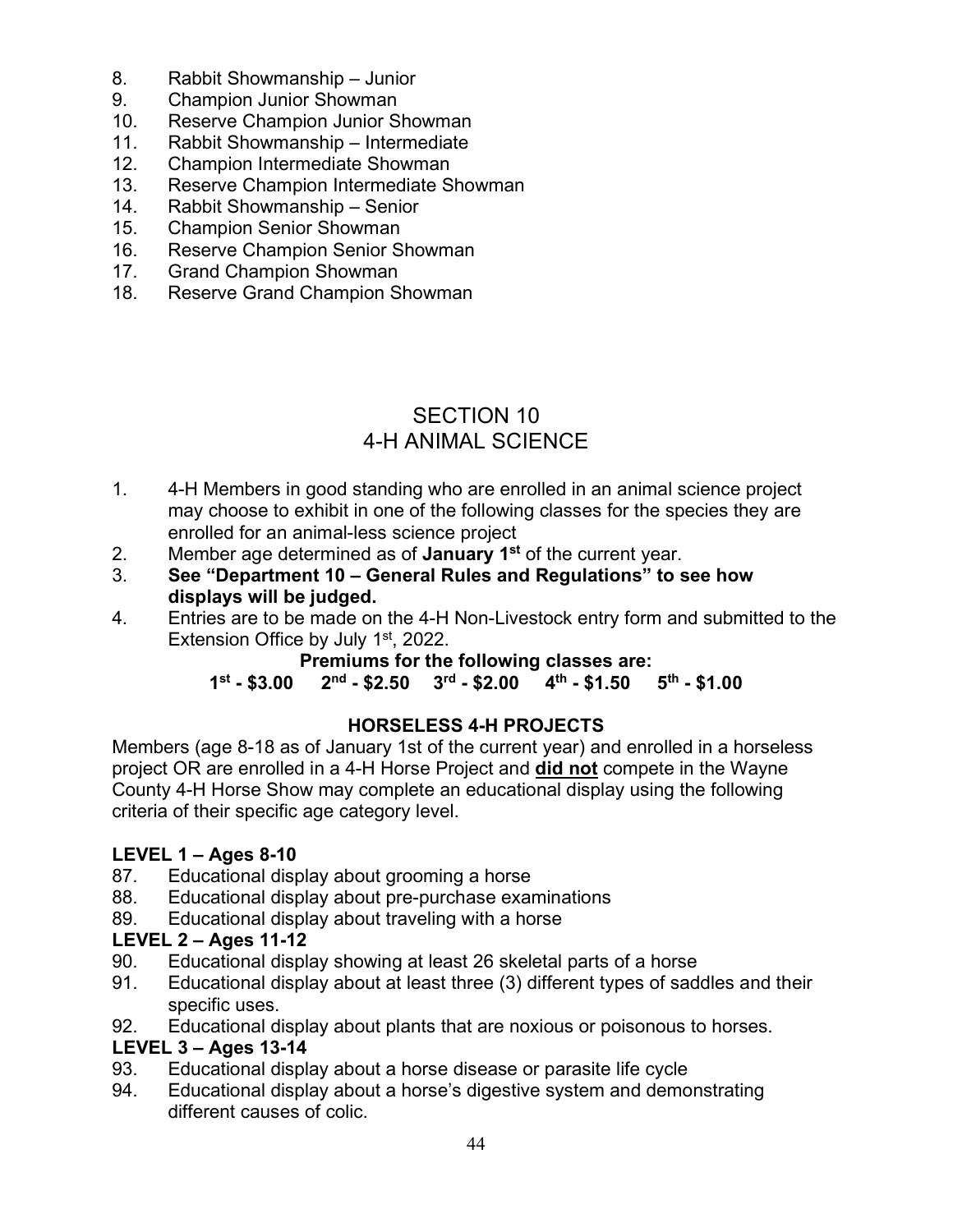95. Educational display about a good barn and pasture set-up

## **LEVEL 4 – Ages 15-16**

- 96. Educational display comparing three (3) Western or English saddle styles
- 97. Educational display comparing three (3) Western or English bit styles and their uses.
- 98. Educational display about a specific riding discipline of your choice.

## **LEVEL 5 – Ages 17-18**

- 99. Educational display about the general riding outfit/attire of a discipline of your choice.
- 100. Educational display showing a horsemanship pattern and what a judge might be looking for at each step.
- 101. Educational display about general equine ethics or good character and sportsmanship in relationship to horses.
- 102. Self Determined Other Must be pre-approved by the Extension Office

## **DAIRY-LESS 4-H PROJECTS**

Members (age 8-18 as of January 1st of the current year) and enrolled in any Dairy project may complete an educational display using the following criteria of their specific age category level.

## **Level 1 – (Ages 8-9)**

- 8. Educational display on 5 different breeds of dairy cattle
- 9. Educational display on 10 different parts of a dairy cow
- 10. Educational display on 6 pieces of equipment used and what each does when used on a dairy animal

## **Level 2 – (Ages 10-12)**

- 11. Educational display on 5 symptoms that may indicate your animal is sick
- 12. Educational display on 3 different internal and external parasites that may affect a dairy animal
- 13. Educational display on 10 different dairy products

## **Level 3 – (Ages 13-15)**

- 14. Educational display on why structural soundness is critical in dairy animals; list 5 common structural defects in dairy cattle
- 15. Educational display on the different grades of milk, and why there are different grades of milk
- 16. Educational display on a value-added milk product (how it is made, why it is value-added, etc)

## **Level 4 – (Ages 15-18)**

- 17. Educational display on bovine respiratory diseases
- 18. Educational display on a properly balanced dairy ration or TMR
- 19. Educational display on how to safely handle dairy animals, including flight zone, sight distance, and other relevant topics around safety with animals.

## **BEEF-LESS 4-H PROJECTS**

Members (age 8-18 as of January 1st of the current year) and enrolled in any Beef project may complete an educational display using the following criteria of their specific age category level.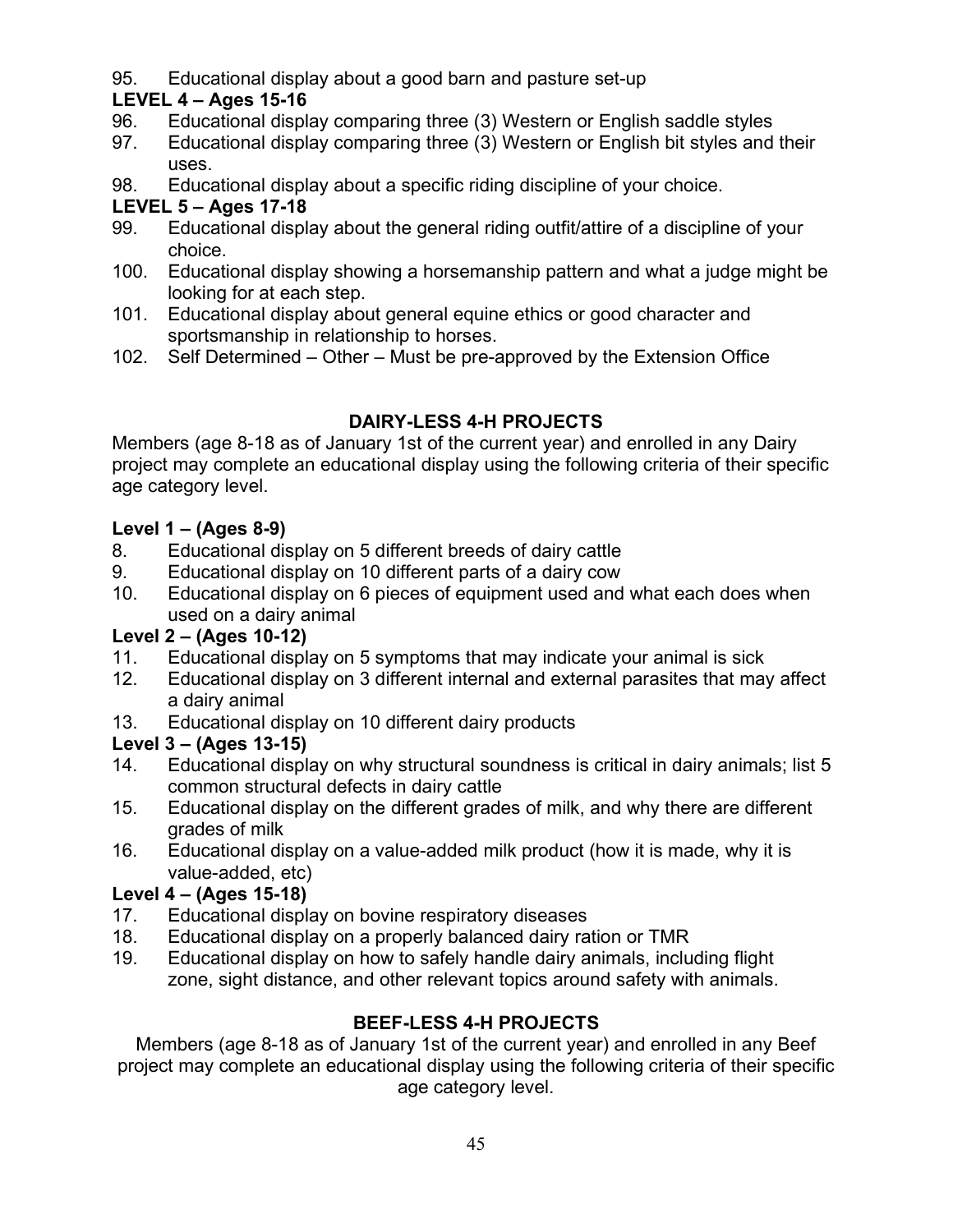## **Level 1 – (Ages 8-9)**

- 37. Educational display on 5 different breeds of cattle
- 38. Educational display on 10 different parts of a bovine
- 39. Educational display on 6 pieces of equipment used and what each does when used on a beef animal

### **Level 2 – (Ages 10-12)**

- 40. Educational display on 5 symptoms that may indicate your animal is sick
- 41. Educational display on 3 different internal and external parasites that may affect a beef animal
- 42. Educational display on 10 different by-products made from cattle

#### **Level 3 – (Ages 13-15)**

- 43. Educational display on why structural soundness is critical in breeding animals; list 5 common structural defects
- 44. Educational display on the different cuts of beef
- 45. Educational display on 5 forms of temporary or permanent identification

#### **Level 4 – (Ages 16-18)**

- 46. Educational display on bovine respiratory diseases
- 47. Educational display on a properly balanced ration or TMR<br>48. Educational display on how to safely handle cattle, includir
- Educational display on how to safely handle cattle, including flight zone, sight distance, and other relevant topics around safety with animals.

### **SHEEP-LESS 4-H PROJECTS**

Members (age 8-18 as of January 1st of the current year) and enrolled in any Sheep project may complete an educational display using the following criteria of their specific age category level.

#### **Level 1 - (Ages 8-9)**

- 49. Educational display on 5 different breeds of sheep
- 50. Educational display on 10 different parts of a sheep
- 51. Educational display on 6 pieces of equipment used and what each does when used on a sheep

#### **Level 2 – (Ages 10-12)**

- 52. Educational display on 5 symptoms that may indicate your animal is sick
- 53. Educational display on 3 different internal and external parasites that may affect a sheep
- 54. Educational display on 10 different lamb by-products

#### **Level 3 – (Ages 13-15)**

- 55. Educational display on why structural soundness is critical in breeding stock; list 5 common structural defects in sheep
- 56. Educational display on the different cuts of lamb
- 57. Educational display on different methods of castration/tail docking

#### **Level 4 – (Ages 16-18)**

- 58. Educational display on 4 common diseases that affect sheep
- 59. Educational display on a properly balanced sheep ration
- 60. Educational display on how to safely handle sheep, including flight zone, sight distance, and other relevant topics around safety with animals.

## **SWINE-LESS 4-H PROJECTS**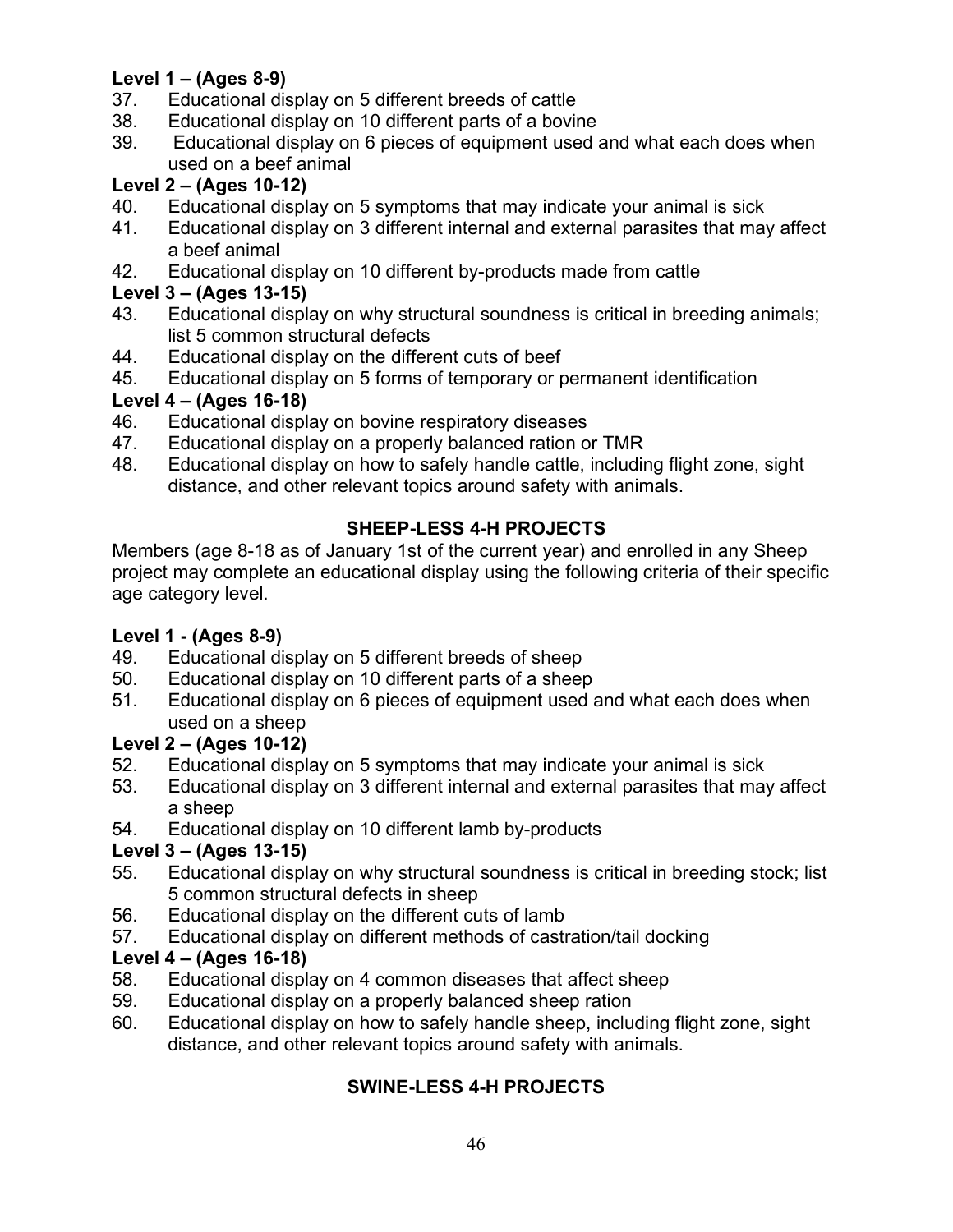Members (age 8-18 as of January 1st of the current year) and enrolled in a market swine project may complete an educational display using the following criteria of their specific age category level.

## **Level 1 – (Ages 8-9)**

- 25. Educational display on 5 different breeds of hog
- 26. Educational display on 10 different parts of a hog
- 27. Educational display on 6 pieces of equipment used and what each does when used on a market hog

## **Level 2 – (Ages 10-12)**

- 28. Educational display on 5 symptoms that may indicate your animal is sick
- 29. Educational display on 3 different internal and external parasites that may affect a market hog
- 30. Educational display on 10 different byproducts that come from market hogs

## **Level 3 – (Ages 13-15)**

- 31. Educational display on the monogastric digestive system
- 32. Educational display on different cuts of pork
- 33. Educational display on African Swine Fever and why biosecurity is important

## **Level 3 – (Ages 16-18)**

- 34. Educational display on 4 common swine diseases
- 35. Educational display on a properly balanced swine ration
- 36. Educational display on how to safely move and handle swine

## **MEAT GOAT-LESS 4-H PROJECTS**

Members (age 8-18 as of January 1st of the current year) and enrolled in a meat goat project may complete an educational display using the following criteria of their specific age category level.

## **Level 1 – (Ages 8-9)**

- 13. Educational display on 5 different breeds of meat goat
- 14. Educational display on 10 different parts of a meat goat
- 15. Educational display on 6 pieces of equipment used and what each does when used on a meat goat

## **Level 2 – (Ages 10-12)**

- 16. Educational display on 5 symptoms that may indicate your animal is sick
- 17. Educational display on 3 different internal and external parasites that may affect a meat goat
- 18. Educational display on the ruminant digestive system

## **Level 3 – (Ages 13-15)**

- 19. Educational display on different methods of medication administration
- 20. Educational display on the different cuts of goat meat
- 21. Educational display on proper hoof trimming techniques

## **Level 4 – (Ages 16-18)**

- 22. Educational display on 4 types of common goat diseases
- 23. Educational display on a properly balanced diet for a growing meat goat
- 24. Educational display on 5 different types of temporary and permanent identification

## **DAIRY GOAT-LESS 4-H PROJECTS**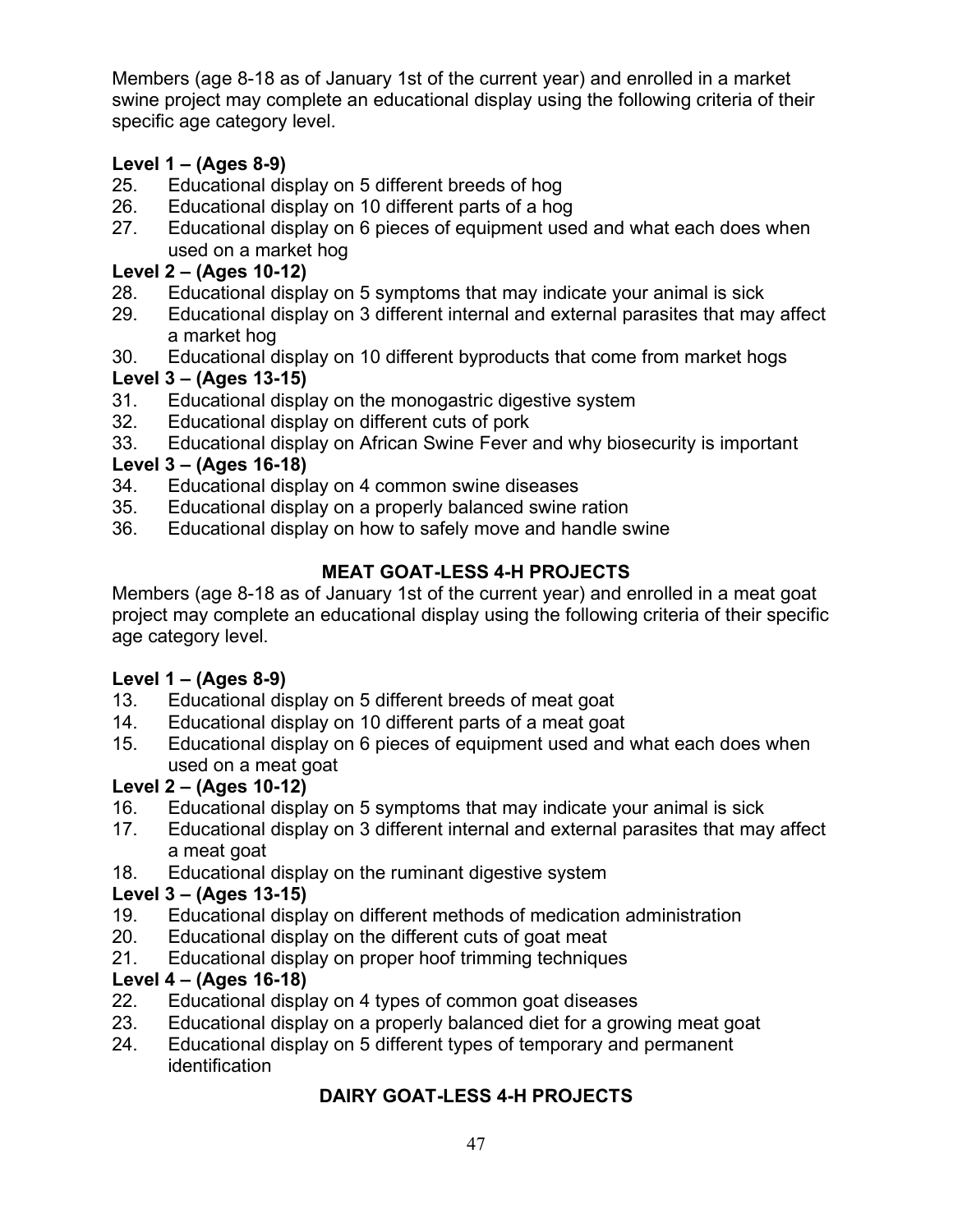Members (age 8-18 as of January 1st of the current year) and enrolled in a Dairy Goat project may complete an educational display using the following criteria of their specific age category level.

## **Level 1 – (Ages 8-9)**

- 1. Educational display on 5 different breeds of dairy goats
- 2. Educational display on 10 different parts of a dairy goat
- 3. Educational display on 6 pieces of equipment used and what each does when used on a dairy animal

## **Level 2 – (Ages 10-12)**

- 4. Educational display on 5 symptoms that may indicate your animal is sick
- 5. Educational display on 3 different internal and external parasites that may affect a dairy goat
- 6. Educational display on 10 different dairy products

## **Level 3 – (Ages 13-15)**

- 7. Educational display on why structural soundness is critical in dairy animals; list 5 common structural defects in dairy goats
- 8. Educational display on the different grades of milk, and why there are different grades of milk
- 9. Educational display on a value-added milk product (how it is made, why it is value-added, etc.)

## **Level 3 – (Ages 16-18)**

- 10. Educational display on 5 different diseases that commonly affect dairy goats<br>11. Educational display on a properly balanced lactating dairy goat ration
- Educational display on a properly balanced lactating dairy goat ration
- 12. Educational display on how to safely handle dairy animals, including flight zone, sight distance, and other relevant topics around safety with animals.

## **RABBIT-LESS 4-H PROJECTS**

Members (age 8-18 as of **January 1st** of the current year) and enrolled in a rabbit project by **March 31** of the current year, but who are not exhibiting a live rabbit may be eligible to exhibit in one of the following classes. Members must also turn in a Companion Animal Record book at the end of the year to complete the project.

## **RABBIT**

## **Level 1– (Ages 8-9)**

- 8. Educational display on the history of your favorite breed
- 9. Educational display of the pen you keep (or would keep) your project animal in, include where the animal gets water and feed.
- 10. Educational display on three parasites that affect rabbits (internal or external)

## **Level 2 – (Ages 10-12)**

- 11. Educational display on five different breeds. Include breed origin, size, color, personality traits, and any other important information.
- 12. Educational display on the normal temperature, heart rate, and respiration rate of your project.
- 13. Educational display on 10 external parts of a rabbit

## **Level 3 – (Ages 13-15)**

14. Educational display on a rabbit disease. Include symptoms, preventative measures, and treatment options.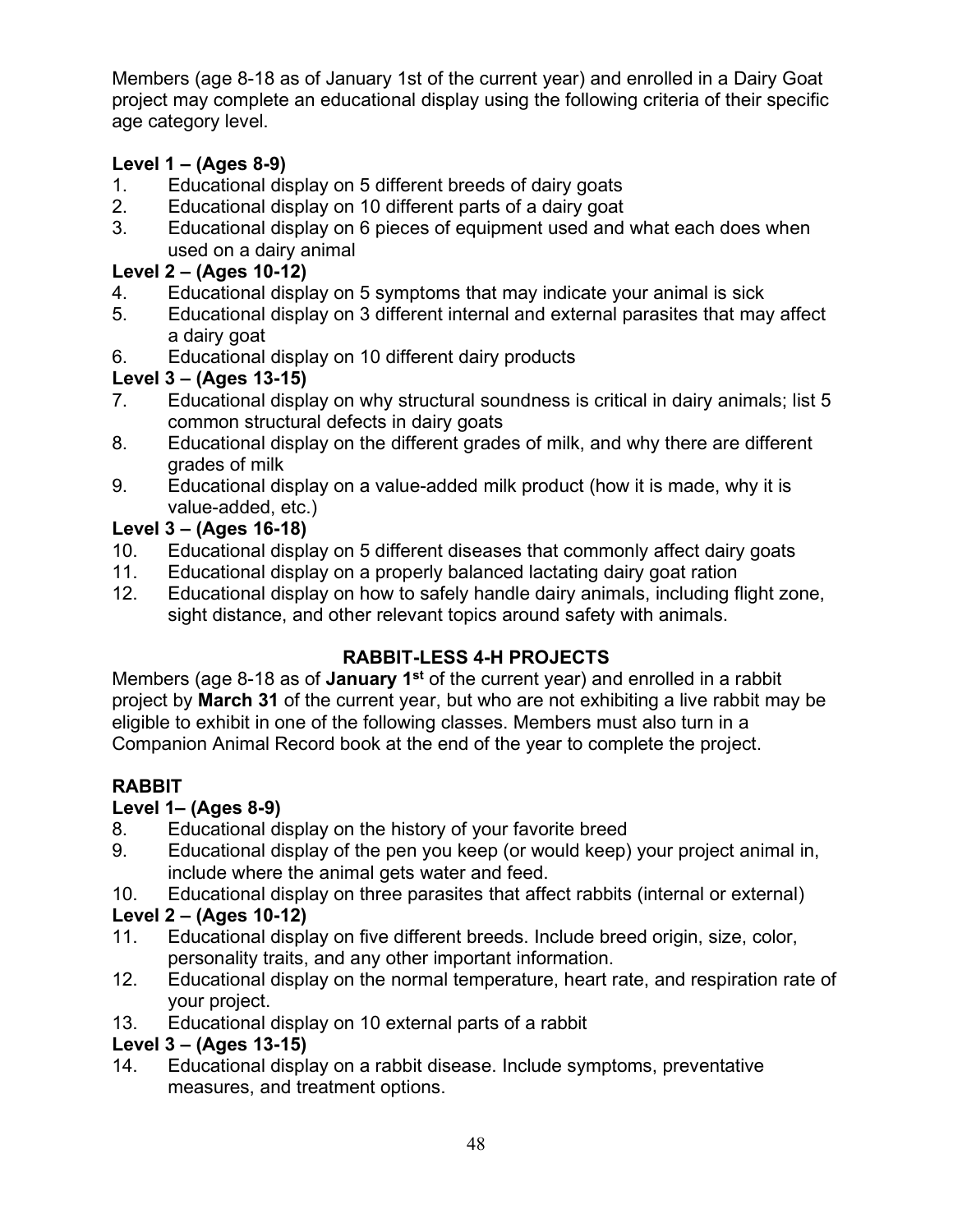- 15. Educational display about commercial rabbit food. Include a feed tag, and the different classes of nutrients a rabbit requires
- 16. Educational display on a dominant gene is verses a recessive gene. Include pictures and examples.

## **Level 4 – (Ages 16-18)**

- 17. Educational display on genetic abnormalities in rabbits
- 18. Educational display on the rabbit digestive system
- 19. Educational display of a first aid kit for your rabbits. Include a reason why each item is included in the kit.

## **4-H VETERINARY SCIENCE**

1. All entries should be taken from the corresponding Veterinary Science 4-H activity books. Member copies are available through 4-H leaders or the Extension Office.

## **From Airedales to Zebras – Level 1 - (A0111A)**

- 1. **A Breed Apart -** Educational exhibit illustrating the animal breeds of a species of your choice
- 2. **Systems Check -** Educational exhibit illustrating the relationship between organs and systems.
- 3. **Pet Safety Patrol -** Educational exhibit illustrating 5 pet safety hazards
- 4. **Furry Friends in Fact, Fiction and Film -** Educational exhibit illustrating 5 of the most famous animals.

## **All Systems Go – Level 2 (A0112A)**

- 5. **Files for the Future -** Educational exhibit illustrating 5 days of your pets Health Observation Record.
- 6. **BioSecurity Blanket -** Educational exhibit illustrating bio security and how a disease might be transmitted and prevented
- 7. **Quality Counts -** Educational exhibit illustrating quality assurance practices that ensure quality products for consumers
- 8. **A Shadow of Your Future Self -** Educational display of things you saw and learned from the Veterinarian you shadowed.

## **The Cutting Edge – Level 3 (A0113A)**

- 9. Educational exhibit display from the Normal Animal chapter
- 10. Educational exhibit display from the Diseases, Pests, and Problems chapter
- 11. Educational exhibit display from the Investigating Careers chapter

## **4-H CATS**

## **Purr-fect Pals – Level 1(A1250A)**

- 1. Educational exhibit display from Chapter 1: Identification Selection
- 2. Educational exhibit display from Chapter 2: Training and Showing
- 3. Educational exhibit display from Chapter 3: Safety and Management<br>4. Educational exhibit display from Chapter 4: Health
- Educational exhibit display from Chapter 4: Health

## **Climbing Up – Level 2 (A1260A)**

- 5. Educational exhibit display from Chapter 1: Identification and Characteristics
- 6. Educational exhibit display from Chapter 2: Training and Showing
- 7. Educational exhibit display from Chapter 3: Health and Nutrition
- 8. Educational exhibit display from Chapter 4: Responsible Cat Ownership

## **Leaping Forward – Level 3(A1270A)**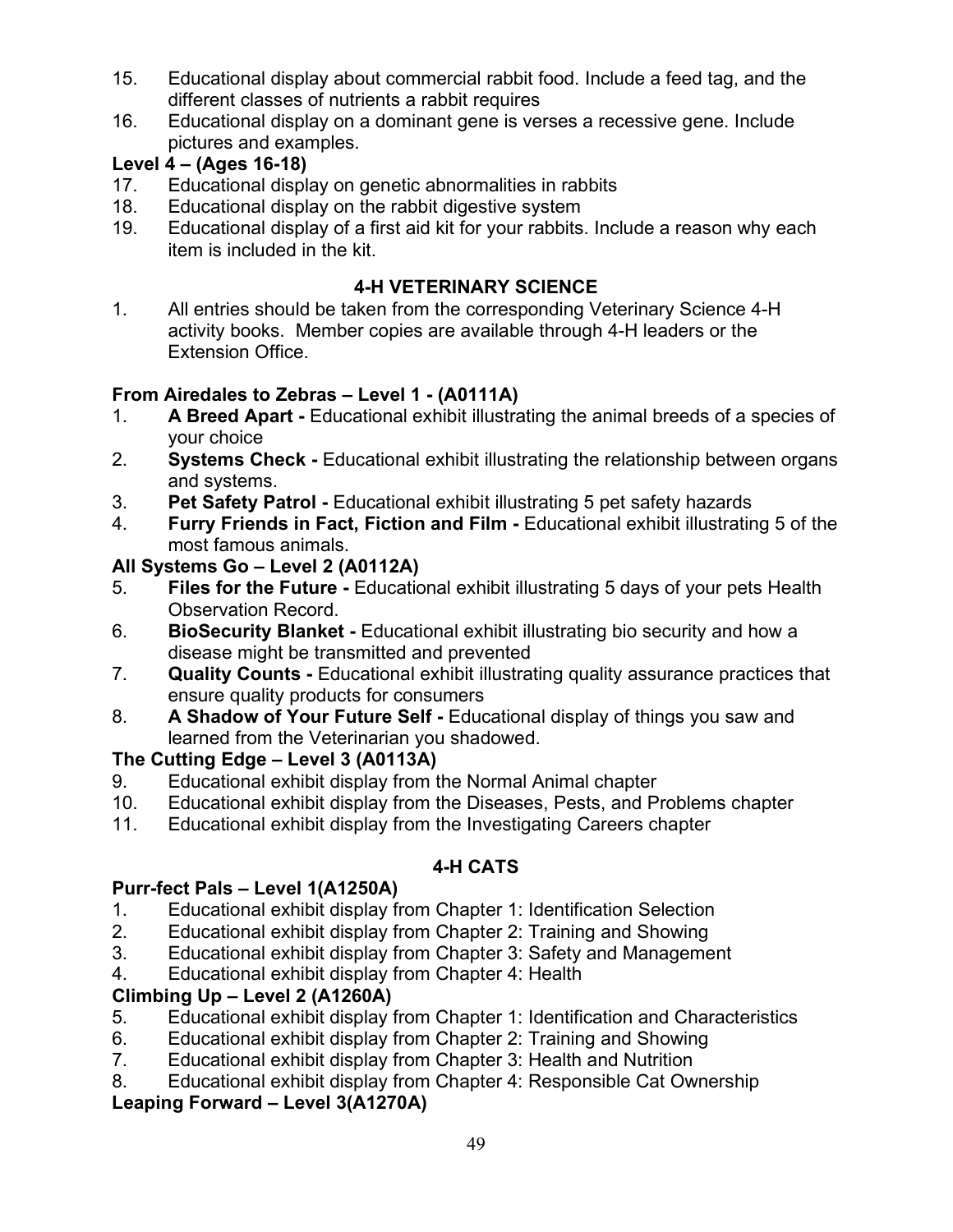- 9. Educational exhibit display from Chapter 1: Health and Reproduction
- 10. Educational exhibit display from Chapter 2: Behavior and Showing
- 11. Educational exhibit display from Chapter 3: Social Issues
- 12. Educational exhibit display from Chapter 4: Business and Leadership

## **4-H DOGS**

### **Wiggles and Wags – Level 1 (A9940)**

- 13. Educational exhibit display from Chapter 1: Selection and Care
- 14. Educational exhibit display from Chapter 2: Health and Nutrition
- 15. Educational exhibit display from Chapter 3: Behavior and Training
- 16. Educational exhibit display from Chapter 4: Fitting and Showing

# **Canine Connection – Level 2 (A9941)**

- Educational exhibit display from Chapter 1: Selection and Care
- 18. Educational exhibit display from Chapter 2: Health and Nutrition
- 19. Educational exhibit display from Chapter 3: Behavior and Training
- 20. Educational exhibit display from Chapter 4: Fitting and Showing

## **Leading the Pack – Level 3 (A9942)**

- 21. Educational exhibit display from Chapter 1: Training and Showing
- 22. Educational exhibit display from Chapter 2: Nutrition and Healthcare
- 23. Educational exhibit display from Chapter 3: Career and Service
- 24. Educational exhibit display from Chapter 4: Behavior and Management

## **4-H PETS**

## **Pet Pals - Level 1 (A1211A)**

- 25. **My Favorite Pet -** An educational display about a pet of your choice (not dog or cat), what it eats, where it lives, and the care it needs
- 26. **Fur, Fins, or Feathers -** An educational display showing at least 10 parts of your pet species body
- 27. **Roots -** An educational display showing from where your pet species originated

## **Scurrying Ahead - Level 2 (A1212A)**

- 28. **Pet Cents -** An educational display showing the results of your Pet Shopping List.
- 29. **Chow Time -** An educational display using the Pet Food Facts on your pet food label.
- 30. **Bones, Bones, Bones -** An educational display of your pet's skeletal system (labeled)

## **Scaling the Heights - Level 3 (A1213A)**

- 31. **Designer Genes -** An educational display showing the different genetic combinations using a genetic chart.
- 32. **The Right Fit -** An educational display about a career or occupation pertaining to your pet's species showing what it would take to prepare for that career
- 33. **Taxing Taxonomy -** An educational display showing the seven levels of taxonomy for your pet.

## **POULTRYLESS 4-H PROJECTS**

1. Members that do not wish to show live birds must be enrolled in either the Poultry Level 1, Level 2, or Level 3 project by **March 31st**. Members are also required to enter in at least **one** class under the "project requirement" section below and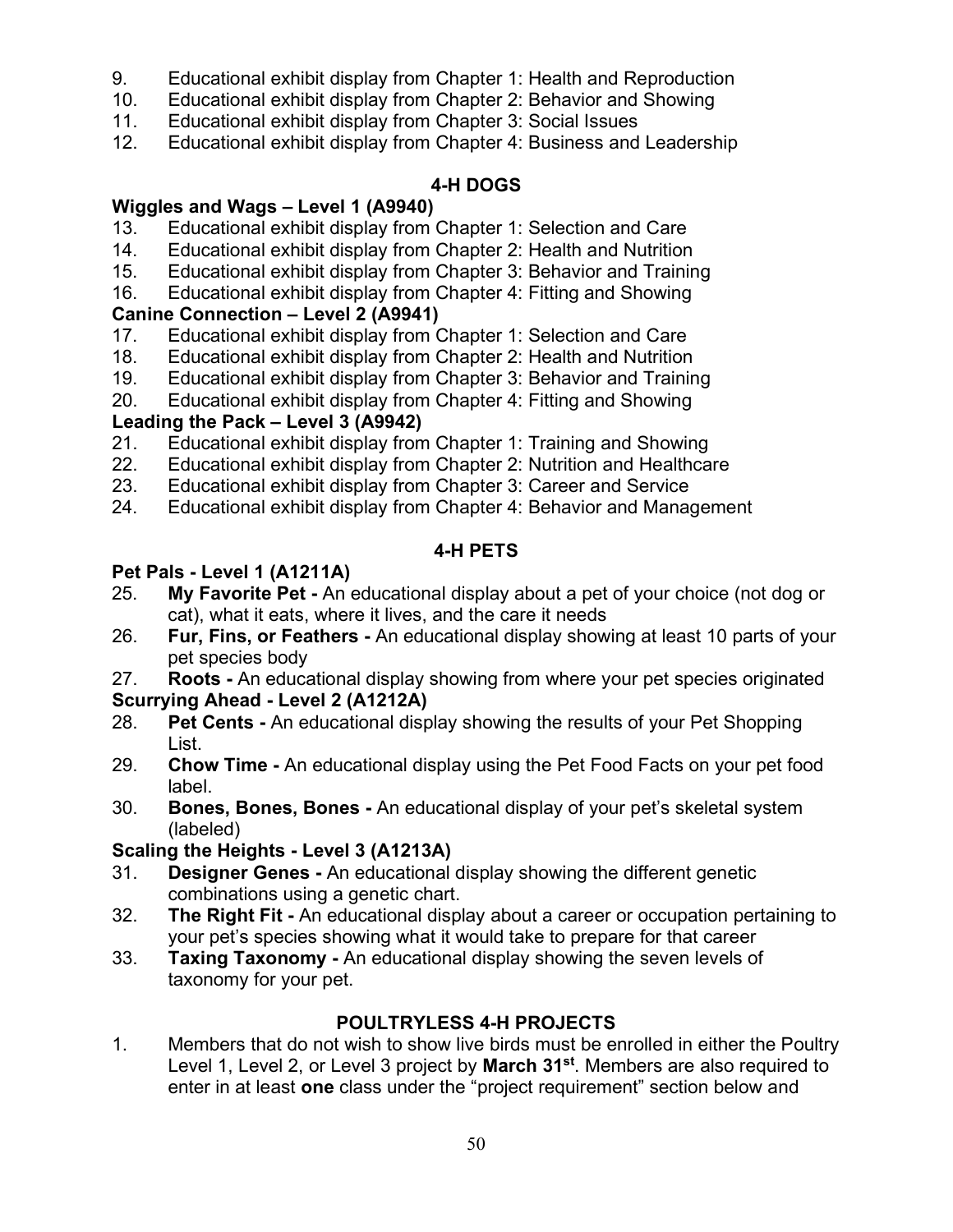must turn in a Poultry Member's Guide and Record Book after fair to complete the project.

- 2. **\*\*NOTE! 4-H members must enter and exhibit an educational display in the corresponding project area in order to exhibit in the actual supplemental exhibit entry classes. See individual project categories for further project area specifics.**
- 3. 4-H Member must choose at least one of the **"Project Requirement"** classes in order to enter/exhibit in the listed **Supplemental Exhibit** classes the exception to this rule is those members who exhibit live birds, may also choose to enter in an egg exhibit.

#### **Premiums for the following classes are as follows.**<br>1<sup>st</sup> - \$3.00 2<sup>nd</sup> - \$2.50 3<sup>rd</sup> - \$2.00 4<sup>th</sup> - \$1.50 5<sup>th</sup> - \$1.00  $2<sup>nd</sup>$  - \$2.50  $3<sup>rd</sup>$  - \$2.00

## **Project Requirement**

### **Scratching the Surface – Level 1- (A0930A) – 4-H ages 8-11**

- 1. Educational display from the Selecting and Judging Poultry chapter
- 2. Educational display from the Investigating Poultry Products chapter
- 3. Educational display from the Raising Poultry chapter
- 4. Educational display from the Showing Poultry chapter

## **Testing your Wings – Level 2 – (A0931A) – 4-H ages 12-14**

- 5. Educational display from the Raising Poultry chapter
- 6. Educational display from the Selecting and Judging Poultry chapter
- 7. Educational display from the Investigating Poultry Products and Careers chapter
- 8. Educational display from the Keeping Poultry Healthy chapter

## **Flocking Together – Level 3 – (A0932A) – 4-H ages 15-18**

- 9. Educational display from the Judging Poultry chapter
- 10. Educational display from the Raising Poultry chapter
- 11. Educational display from the Investigating Poultry Products chapter
- 12. Educational display from the Issues and Careers chapter

Best in Show Junior **Rosette** Rosette Best in Show Senior **Rosette** Rosette

#### **Supplemental Exhibits EGGS**

## **Class**

- 13. One Dozen Brown Eggs Extra Large
- 14. One Dozen Brown Eggs Large
- 15. One Dozen Brown Eggs Medium
- 16. One Dozen White Eggs Extra Large
- 17. One Dozen White Eggs Large<br>18. One Dozen White Eggs Mediur
- One Dozen White Eggs Medium

## **Eggless – Instead of exhibiting actual eggs:**

**To be used in the instance of a Poultry Ban.** Poultry Ban includes: No birds, eggs, feathers, poultry products, etc. are allowed at any county or state fair in regulation to PDA. Use the following in the occurrence of a Poultry Ban: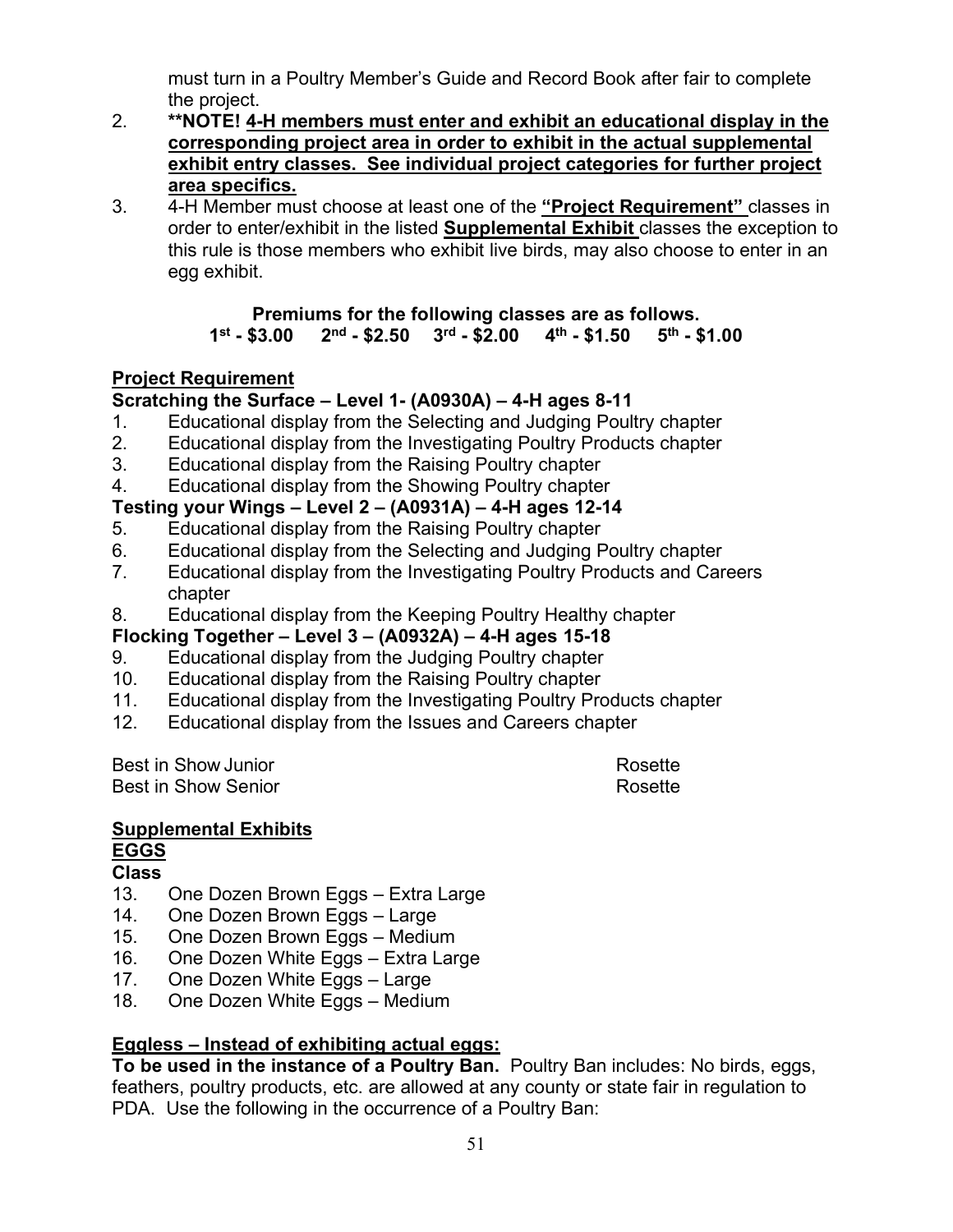Educational exhibit displaying photos of your best dozen to show why some eggs are better than others, the importance of uniformity, cleanliness, soundness, etc. This educational exhibit should be used for each of the following eggless classes (21-26)

- 19. Eggless: One Dozen Brown Eggs Extra Large
- 20. Eggless: One Dozen Brown Eggs Large
- 21. Eggless: One Dozen Brown Eggs Medium<br>22. Eggless: One Dozen White Eggs Extra Lar
- 22. Eggless: One Dozen White Eggs Extra Large<br>23. Eggless: One Dozen White Eggs Large
- Eggless: One Dozen White Eggs Large
- 24. Eggless: One Dozen White Eggs Medium

Best in Show Junior **Rosette** Rosette Best in Show Senior **Rosette Rosette Rosette** 

## SECTION 13 4-H VEGETABLES

- 1. All items should be "market ready". In selecting vegetables for exhibition, choose such specimens that would bring the highest market price. Do not select the largest; select medium specimens. Do not mix varieties.
- 2. Read premium material, carefully following all rules and regulations. If an entry calls for five specimens, be sure to exhibit that number; do not enter four or six. *Your exhibits may be disqualified or placed at the judge's discretion if the correct number of specimens is not entered.*
- 3. Those enrolled in various levels of Gardening, Vegetable Gardening, and Herbs can enter in the specified classes as noted.
- 4. "Topped" means having the tops trimmed to 2 inches from the vegetable.
- 5. Onions need to be skinned of the 1st layer of skin **only** (outer brown layer). Also, be sure to trim the root hairs back to  $\frac{1}{2}$  inch long. Harvest onions 2-3 weeks before exhibiting.
- 6. Wrap vegetables in paper towels to protect them during transport.
- 7. Do not wash potatoes; let dry and gently brush off the soil.
- 8. For any exhibit displayed with water, please supply a suitable non-returnable container that is unlikely to tip over. Mayonnaise or similar jars are fine.
- 9. Only one entry per class is permitted.
- 10. Food items may be discarded at management discretion should excessive spoilage occur.
- 11. **4-H members must enter and exhibit an educational display in the corresponding project area in order to exhibit in the actual supplemental exhibit entry classes. See individual project categories for further project area specifics.**
- 12. 4-H Member must choose at least one of the **"Project Requirement"**  classes in order to enter/exhibit in the listed **Supplemental Exhibit** classes.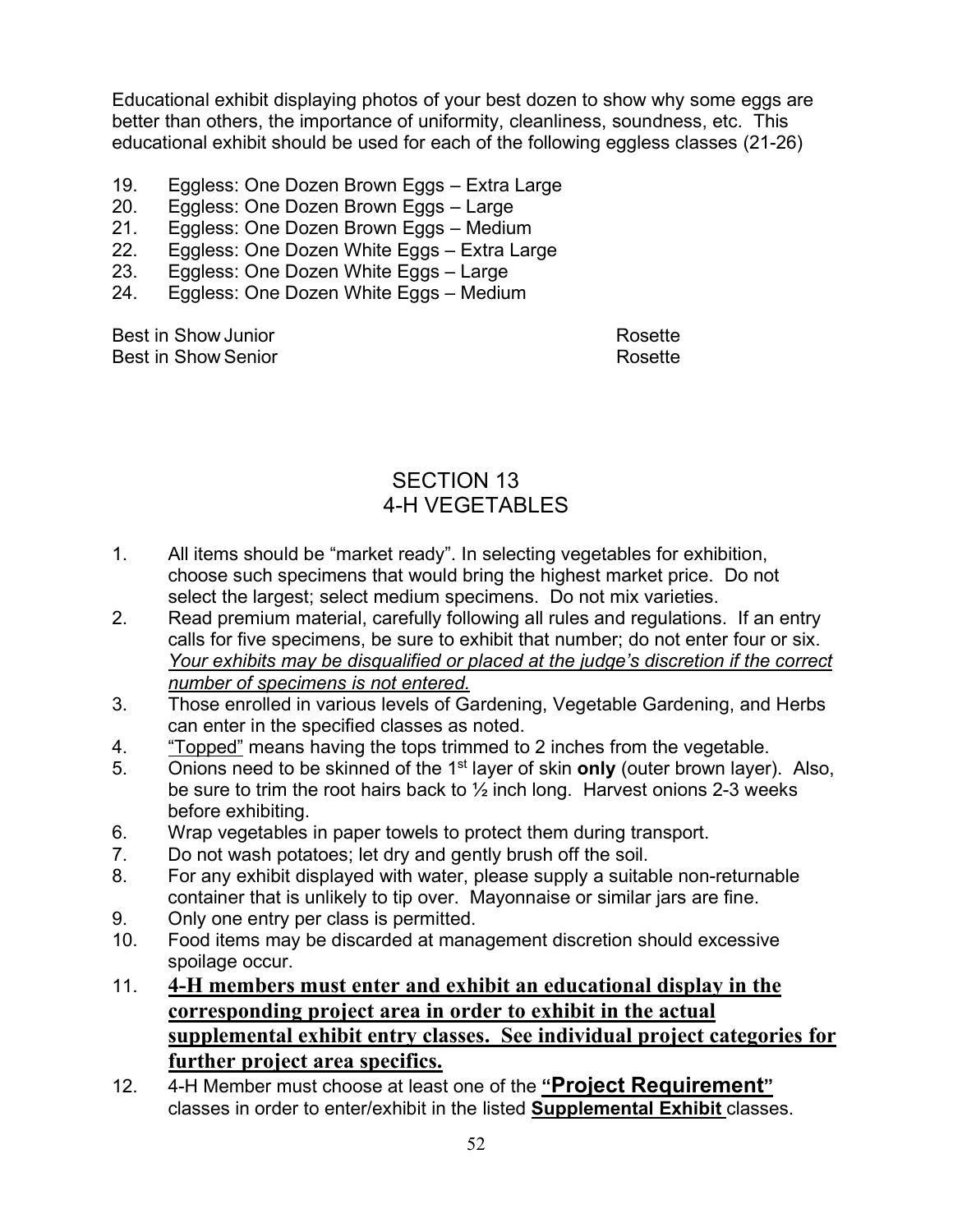## **Premiums for the following classes are:**

## **1st - \$3.00 2nd - \$2.50 3rd - \$2.00 4th - \$1.50 5th - \$1.00**

**HERBS –** *Member must be enrolled in the Guide to Herb Gardening 4-H Project (B0936A), must exhibit in class 1 and/or 2 to be eligible to enter in classes 3-14.* **Project Requirement** 

#### **Herb Gardening – (B0936A)**

- 1. Educational display from the Growing Herbs section of the Herb Gardening Activity Book.
- 2. Educational display from the Herb Uses & Activities section of the Herb Gardening Activity Book.

**Premiums for all classes in this section (except where otherwise noted) are: 1st - \$3.50 2nd - \$3.00 3rd - \$2.50 4th - \$2.00 5th - \$1.50**

#### **Supplemental Exhibits**

- 3. Basil (3 stems in water)
- 4. Cilantro (3 stems in water)
- 5. Chives (3 stems in water)
- 6. Dill (3 stems with head in water)
- 7. Fennel (1 plant in soil)
- 8. Mint (3 stems in water)
- 9. Oregano (1 bunch w/ 3 stems in water)
- 10. Parsley (1 plant in soil)
- 11. Rosemary (1 plant in soil)
- 12. Sage (3 stems in water)
- 13. Thyme (1 plant in soil)
- 14. A pot (10" maximum) of any herb you grew please identify

**VEGETABLES –** *must be enrolled in at least one of the following listed 4-H projects (4H0036, B0760A, B0810A,B0955A, B0956A, B0957A, B0958A – see the 4-H Project Code Sheet for parent project titles, must exhibit at least one Project Requirement class 15-56, in order to enter/exhibit in Supplemental classes 57-122.*

#### **Premiums for the following classes are:**

**1st- \$3.00 2nd - \$2.50 3rd - \$2.00 4th - \$1.50 5th - \$1.00 Project Requirement PLANT SCIENCE** 

## **Plant Science Level 1**

**Meet the Plants – (4H0036)**

- 15. Educational exhibit display from an activity in Lesson 1: What are Plants?
- 16. Educational exhibit display from an activity in Lesson 2: Parts of a Plant
- 17. Educational exhibit display from an activity in Lesson 3: Uses of Plants
- 18. Educational exhibit display from an activity in Lesson 4: How Plants Grow
- 19. Educational exhibit display from an activity in Lesson 5: Plant Propagation

**Gardening A – See Them Sprout (B0955A) – 1st year with Gardening Book 'A' will do Activity A, 2nd year with Book 'A' will do Activity B. Both entries (Activity A & B)**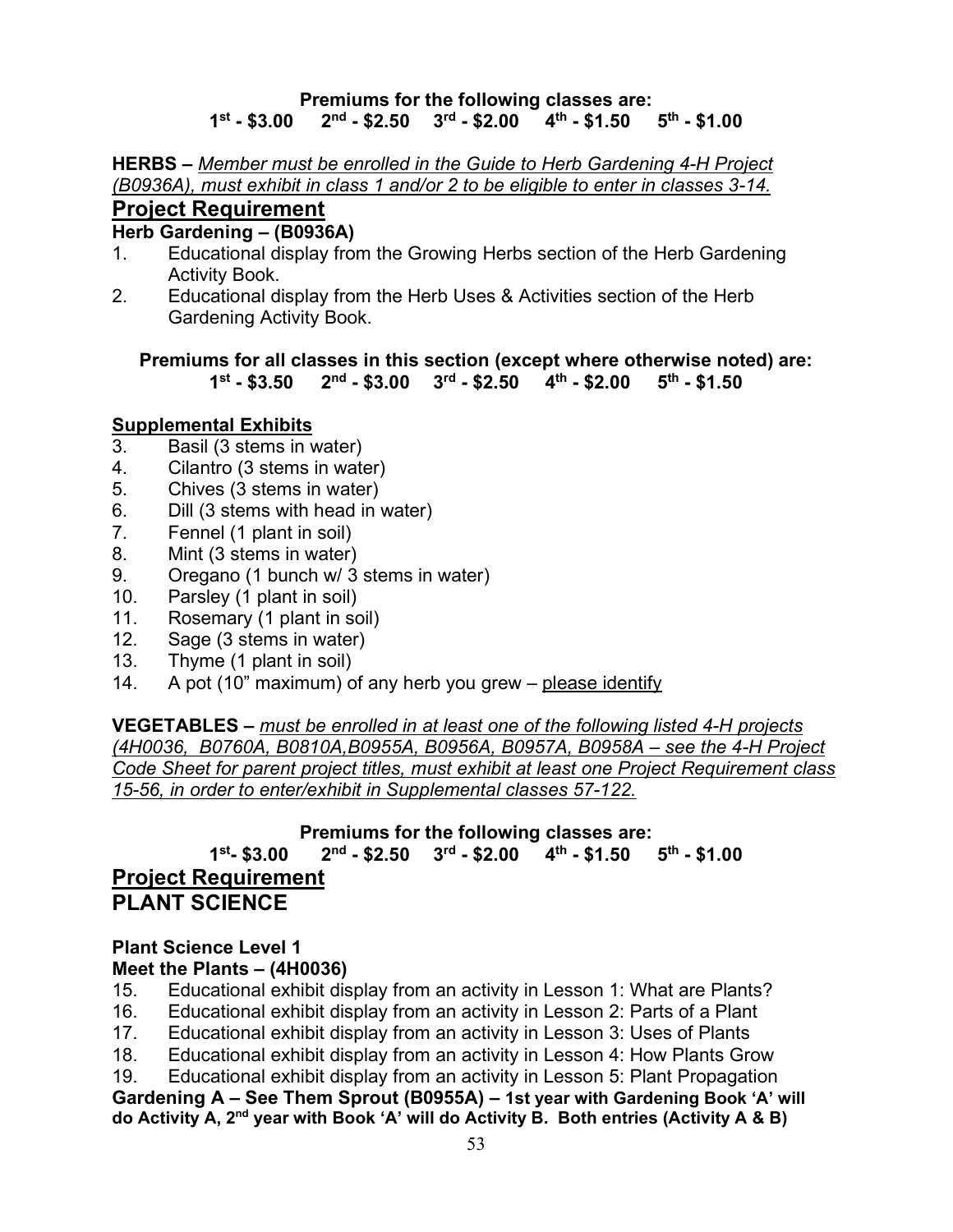#### **are to be entered in the corresponding class.**

- 20. Educational exhibit display from an activity in Unit 1: Let's Plan!
- 21. Educational exhibit display from an activity in Unit 2: Dig In!
- 22. Educational exhibit display from an activity in Unit 3: While You Wait
- 23. Educational exhibit display from an activity in Unit 4: Watch Out!
- 24. Educational exhibit display from an activity in Unit 5: Now What?
- 25. Educational exhibit display from an activity in Unit 6: Imagine That!

#### **Plant Science Level 2**

#### **Indoor Gardening – (B0920A) – refer to Section 17: 4-H Houseplants/Indoor Gardening**

### **Landscape Gardening – (B0800A) – refer to Section 17: Landscape Gardening**

#### **Vegetable Gardening – (B0810A)**

- 26. Educational exhibit display from an activity in Lesson 1: Groups of Vegetable **Plants**
- 27. Educational exhibit display from an activity in Lesson 2: Planning & Designing your Vegetable Garden.
- 28. Educational exhibit display from an activity in Lesson 3: Vegetable Plants need Light & Temperature
- 29. Educational exhibit display from an activity in Lesson 4: Vegetables need Water
- 30. Educational exhibit display from an activity in Lesson 5: Vegetable Plants need Soil & Nutrients
- 31. Educational exhibit display from an activity in Lesson 6: Preparing and Planting your Vegetable Garden

#### **Gardening B – Let's Get Growing – (B0956A) – 1st year with Gardening Book 'B' will do Activity A, 2nd year with book 'B' will do Activity B. Both entries (Activity A & B) are to be entered in the corresponding class**

- 32. Educational exhibit display from an activity in Unit 1: Let's Plan!
- 33. Educational exhibit display from an activity in Unit 2: Dig In!
- 34. Educational exhibit display from an activity in Unit 3: While You Wait
- 35. Educational exhibit display from an activity in Unit 4: Watch Out!
- 36. Educational exhibit display from an activity in Unit 5: Now What?
- 37. Educational exhibit display from an activity in Unit 6: Imagine That!

## **Plant Science Level 3**

#### **Science of the Growing Plant – (B0760A)**

- 38. Educational exhibit display from an activity in Lesson 1: Soil
- 39. Educational exhibit display from an activity in Lesson 2: Seeds
- 40. Educational exhibit display from an activity in Lesson 3: Parts of the Plant
- 41. Educational exhibit display from an activity in Lesson 4: Plant Propagation By Seeds
- 42. Educational exhibit display from an activity in Lesson 5: Plant Propagation The Vegetative Method
- 43. Educational exhibit display from an activity in Lesson 6: Fruits
- 44. Educational exhibit display from an activity in Lesson 7: Insects in Relation to **Plants**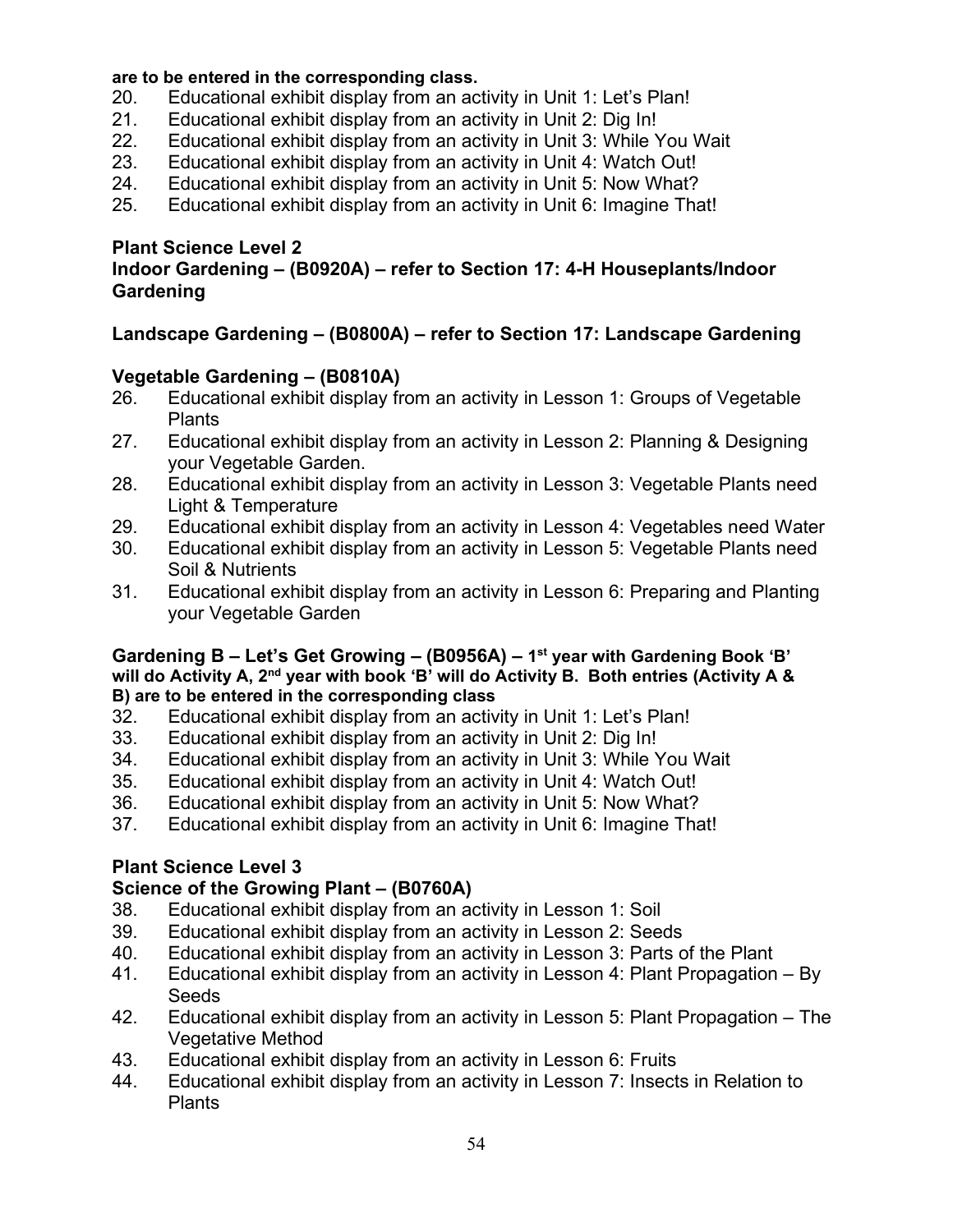#### **Gardening C – Take Your Pick – (B0957A) – 1st year with Gardening Book 'C' will do Activity A, 2nd year with Book 'C' will do Activity B. Both entries (Activity A&B) are to be entered in the corresponding class.**

- 45. Educational exhibit display from an activity in Unit 1: Garden Planning
- 46. Educational exhibit display from an activity in Unit 2: Planting a Garden
- 47. Educational exhibit display from an activity in Unit 3: While You Wait
- 48. Educational exhibit display from an activity in Unit 4: Garden Care
- 49. Educational exhibit display from an activity in Unit 5: Harvesting & Storage
- 50. Educational exhibit display from an activity in Unit 6: Careers

**Gardening D – Growing Profits – (B0958A) – 1st year with Gardening Book 'D' will do Activity A, 2nd year with book 'D' will do Activity B. Both entries (Activity A&B) are to be entered in the corresponding class.**

- 51. Educational exhibit display from an activity in Unit 1: Garden Planning
- 52. Educational exhibit display from an activity in Unit 2: Planting a Garden
- 53. Educational exhibit display from an activity in Unit 3: While You Wait
- 54. Educational exhibit display from an activity in Unit 4: Garden Care
- 55. Educational exhibit display from an activity in Unit 5: Harvesting & Storage
- 56. Educational exhibit display from an activity in Unit 6: Careers.

Best in Show (also includes section 13 classes 1&2) **Ribbon or Rosette**

**Premiums for all classes in this section (except where otherwise noted) are: 1st - \$3.50 2nd - \$3.00 3rd - \$2.50 4th - \$2.00 5th - \$1.50**

# **Supplemental Exhibits**<br>57. Beans. green (6)

- Beans, green (6)
- 58. Beans, yellow (6)
- 59. Beans, lima (6)<br>60. Beans, purple (6)
- Beans, purple (6)
- 61. Beets, topped (3)
- 62. Broccoli (1 head)
- 63. Brussell Sprouts (1 pint)
- 64. Cabbage (1 head)
- 65. Carrots, topped (3)
- 66. Cauliflower (1 head)
- 67. Celery (1 plant in soil)
- 68. Corn, sweet (3 ears, husk on)
- 69. Cucumbers, pickling (5)
- 70. Cucumbers, slicing (3)
- 71. Cucumbers, burpless (3)
- 72. Eggplant (1)
- 73. Endive (1 plant in soil)
- 74. Garlic (1 bulb, topped)
- 75. Gourds (3)
- 76. Kale (1 plant in soil)
- 77. Kohlrabi (1)
- 78. Leeks (1 plant in soil)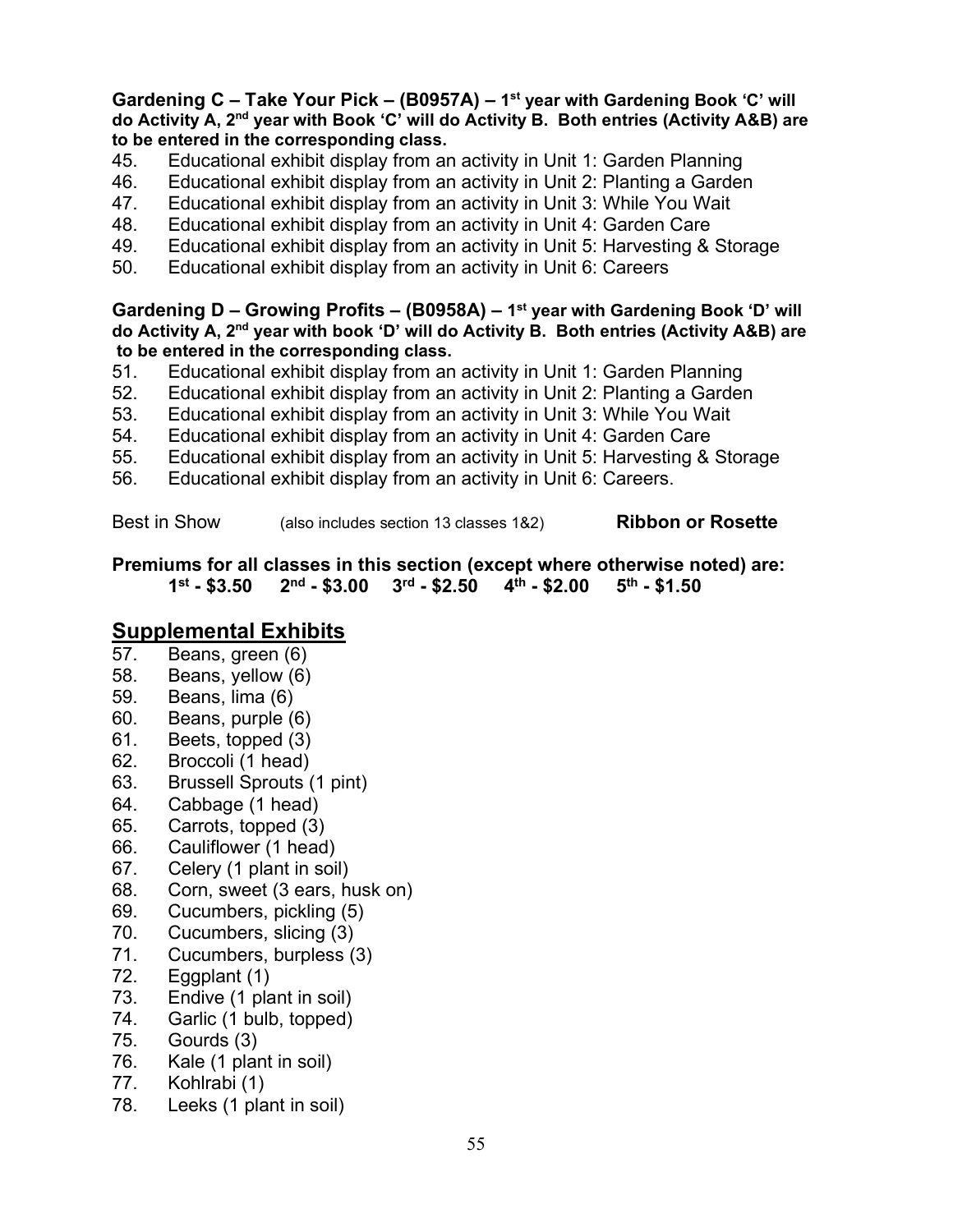- 79. Lettuce, leaf (1 plant in soil)
- 80. Lettuce, Boston or Bibb (1 plant in soil)
- 81. Lettuce, Romaine (1 plant in soil)
- 82. Lettuce, head (1 plant in soil)
- 83. Onions, bulb, topped (3)
- 84. Onions, green bunching (5 tied in bunch)
- 85. Onions, red (3)
- 86. Onions, Spanish (3)
- 87. Okra (3 pods)
- 88. Parsnips, topped (3)
- 89. Peas, shelling (5 full pods)
- 90. Peas, snap (5 full pods)
- 91. Peas, snow (5 full pods)
- 92. Peppers, sweet green (3)
- 93. Peppers, sweet red (3)
- 94. Peppers, hot (5)
- 95. Potatoes, white (3)
- 96. Potatoes, red (3)
- 97. Potatoes, russet (3)
- 98. Potatoes, sweet (3)
- 99. Potatoes, fingerlings (3)
- 100. Potatoes, other color (3)
- 101. Mustard Greens (1 plant in soil)
- 102. Pumpkins (1)
- 103. Radishes (3 topped 2")
- 104. Shallots (1 bulb, topped)
- 105. Spinach (1 plant in soil)
- 106. Squash, summer straightneck (1)
- 107. Squash, summer crookneck (1)
- 108. Squash, winter, acorn or buttercup (1)
- 109. Squash, winter, butternut (1)
- 110. Squash, winter, hubbard (1)
- 111. Squash, spaghetti (1)
- 112. Squash, zucchini, green (1)
- 113. Squash, zucchini, yellow (1)
- 114. Swiss Chard (1 plant in soil)
- 115. Tomatoes, red (3)
- 116. Tomatoes, plum shaped (3)
- 117. Tomatoes, green (3)
- 118. Tomatoes, yellow (3)
- 119. Tomatoes, grape/cherry (3)
- 120. Tomatoes, currant, ½ inch or less (3)
- 121. Turnips, topped (3)
- 122. Home Garden 10 or more kinds of vegetables attractively displayed & listed on an index card

**1st - \$10.00 2nd- \$8.00 3rd- \$6.00 4th- \$4.00 5th - \$2.00** 123. Market Basket – 5 or more kinds of vegetables – attractively displayed & listed

- on an index card
	- **1st- \$5.00 2nd- \$4.00 3rd- \$3.00 4th - \$2.00 5th- \$1.00**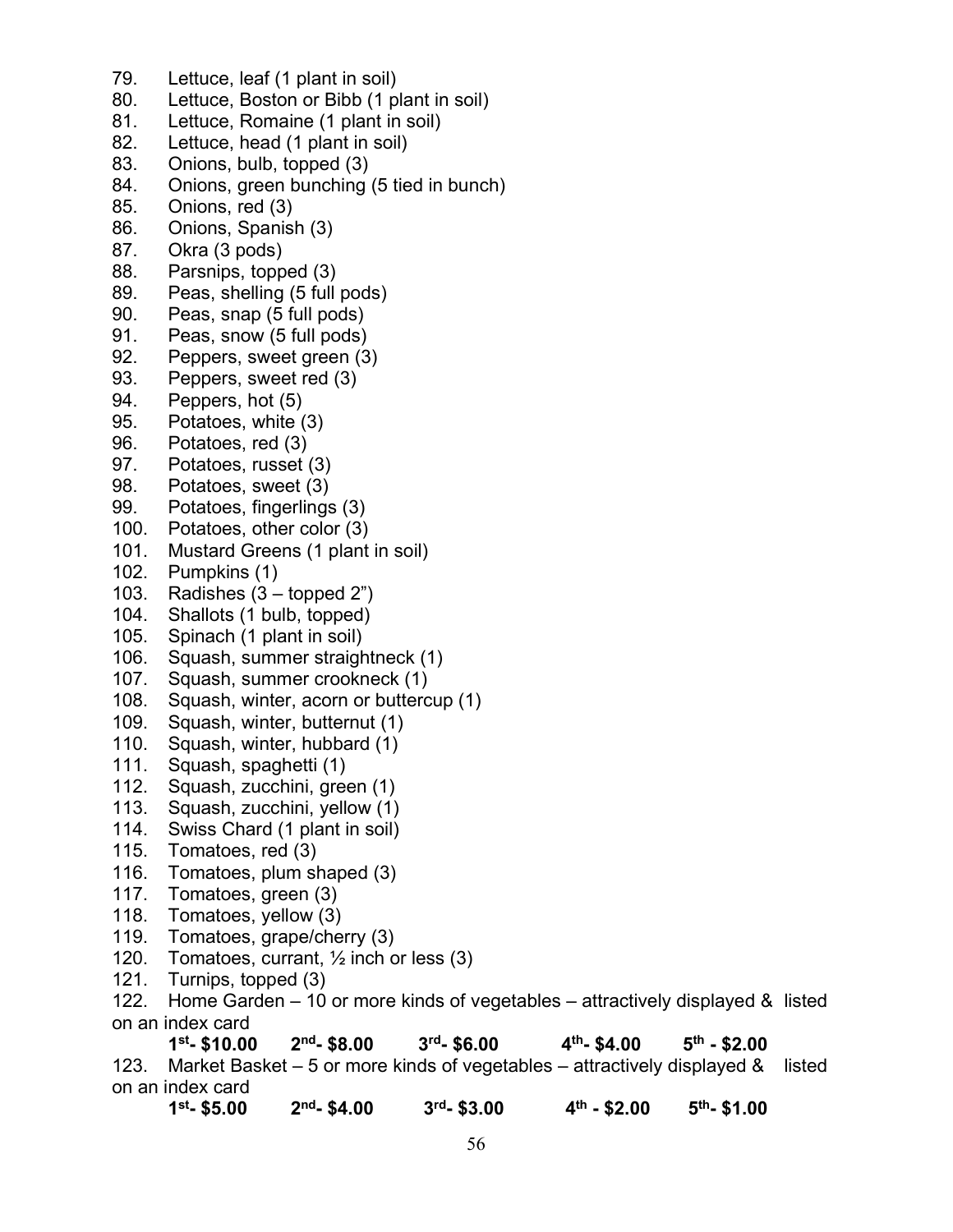#### **JUST FOR FUN**

*Member must have entered and exhibited in at least one other Gardening or Plant Science project area (including educational display) in the Red Metal Building in order to enter in classes 123-136 listed below. (Mr./Mrs.Potato Head, Painted (Pumpkins), Largest/Unusual Growth Form)*

#### **Premiums for the following classes are:**<br>1<sup>st</sup> - \$3.50 2<sup>nd</sup> - \$3.00 3<sup>rd</sup> - \$2.50 4<sup>th</sup> - \$2.00  $2<sup>nd</sup>$  - \$3.00 3<sup>rd</sup> - \$2.50 4<sup>th</sup> - \$2.00 5<sup>th</sup> - \$1.50

#### **Supplemental Exhibit**

**MR./MRS. (POTATO) HEAD –** head does not have to be a potato. Any suitable fruit or vegetable will do. Use a minimum of three different types of plants, fruits and/or vegetables to make your creation. Include a list of the items used on an index card.

- 124. Junior/Beginner Age 8-12
- 125. Intermediate Age 13-15
- 126. Senior/Advanced Age 16-18

**PAINTED (PUMPKINS) –** use any suitable fruit or vegetable

- 127. Junior/Beginner Age 8-12
- 128. Intermediate Age 13-15
- 129. Senior/Advanced Age 16-18

**LARGEST(by weight)/UNUSUAL GROWTH FORM –** *display your largest or unusual sample. Varieties must not have been grown specifically for this class. Varieties to be listed on an index card. One entry per class is permitted.*

130. Largest Cabbage

- 131. Largest Onion
- 132. Largest Potato
- 133. Largest Pumpkin
- 134. Largest Squash
- 135. Largest Tomato
- 136. Largest Sunflower (by diameter)
- 137. Most Unusual Growth Form

Best in Show **Ribbon or Rosette**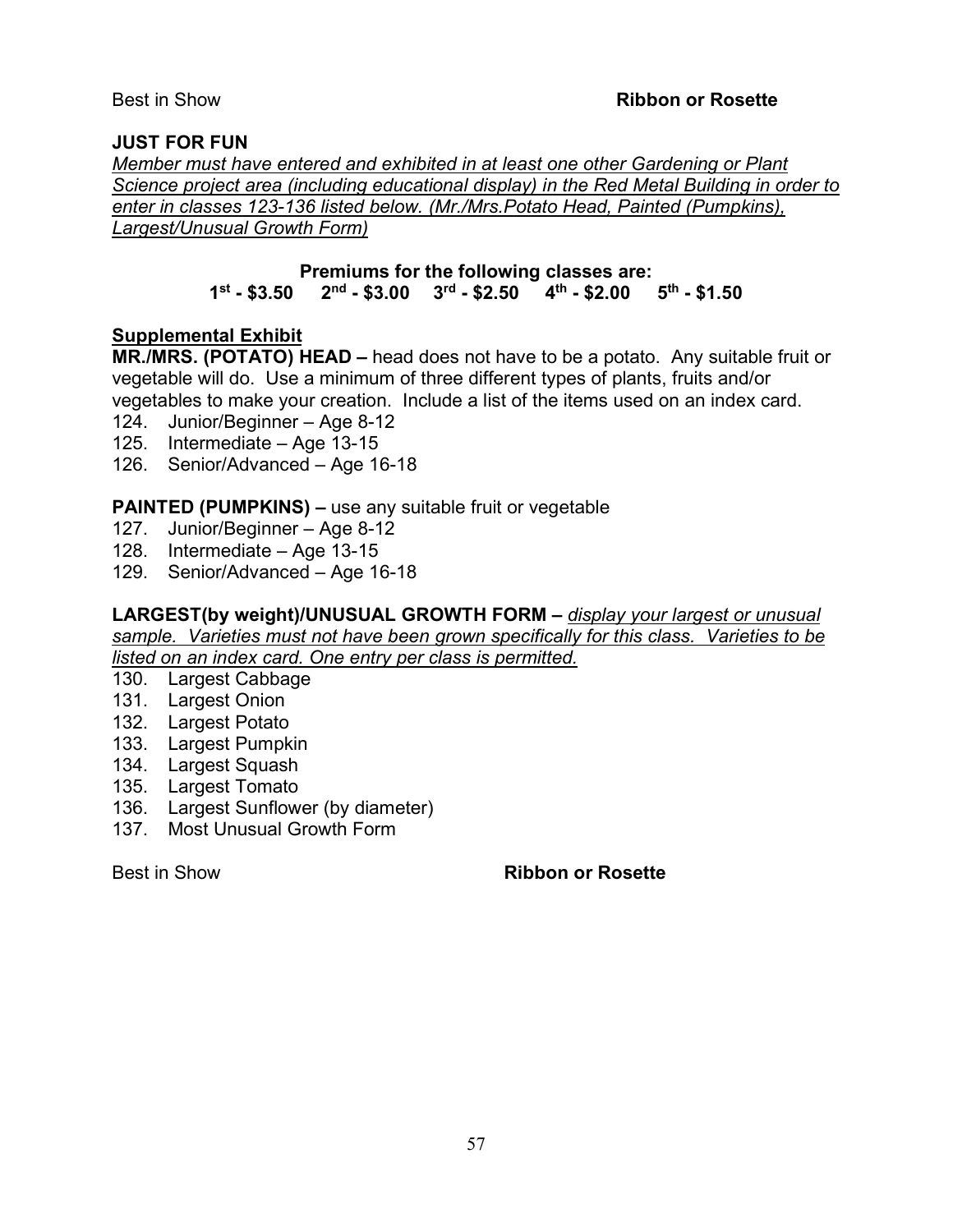## SECTION 14 4-H FRUIT

**4-H members must enterand exhibit an educational display in the corresponding project area: Must exhibit in Project Requirement class 1 for Educational Display in order to exhibit actual Strawberries as supplemental exhibit entries in classes 2-4**

> **Premiums for classes in this section are: 1st- \$3.00 2nd - \$2.50 3rd - \$2.00 4th - \$1.50 5th - \$1.00**

## **Project Requirement**

## **Strawberries and Brambles for Fun and Profit – B0420A**

- 1. Educational display of your choice from Strawberries for Fun and Profit section
- 2. Educational display of your choice from Brambles for Fun and Profit section

## Best in Show **Ribbon or Rosette**

#### **Premiums for classes in this section are: 1st- \$3.50 2nd - \$3.00 3rd - \$2.50 4th - \$2.00 5th - \$1.50**

#### **Supplemental Exhibits**

- 3. Strawberries, establishment or  $1<sup>st</sup>$  year photo essay with no less than 4 photos with captions depicting your project.
- 4. Strawberries,  $2^{nd}$  year (1 potted plant w/ runners intact, not in soil)
- 5. Strawberries, 3 or more years (1/2 pint of preserves or jelly)

#### Best in Show **Ribbon or Rosette**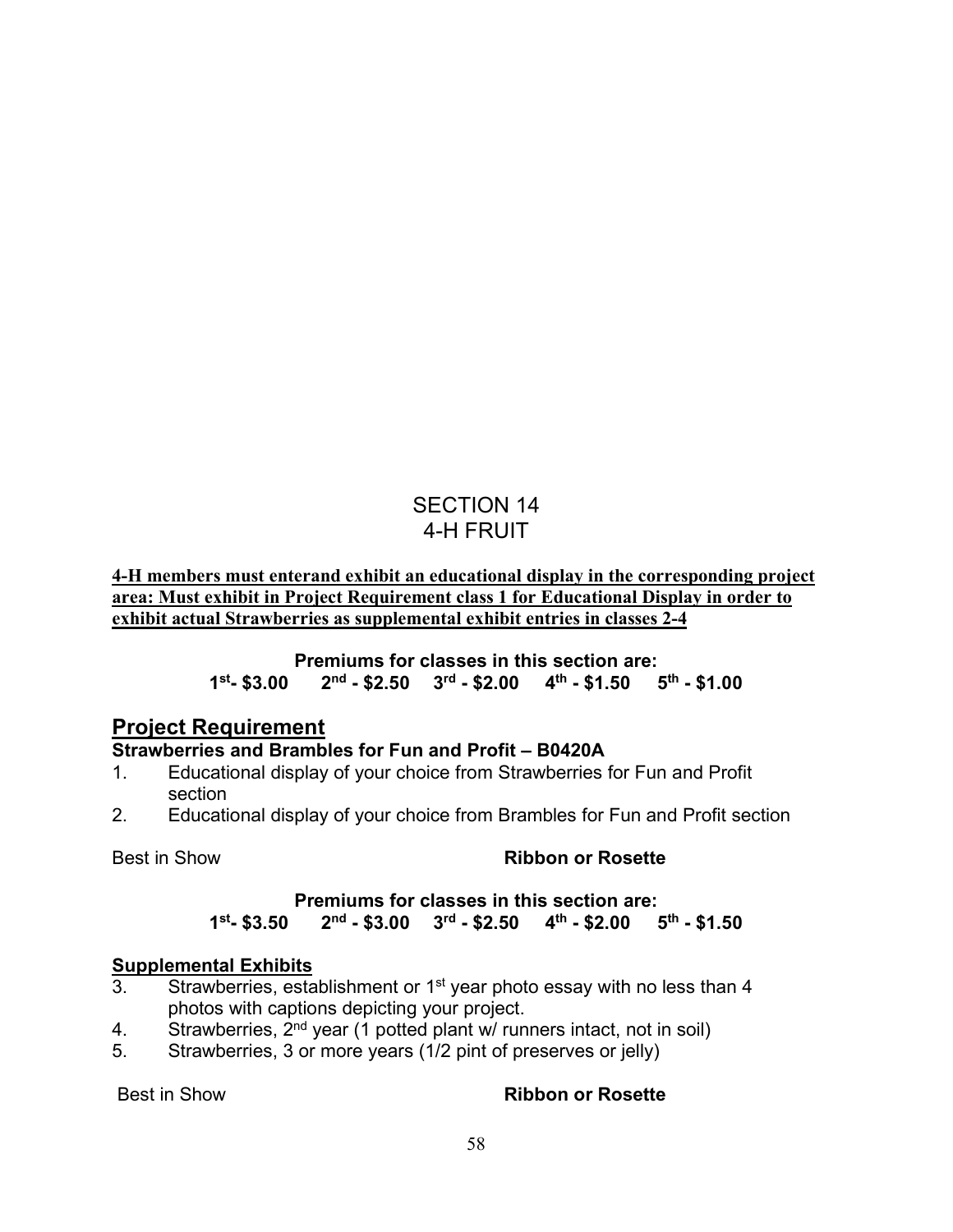## SECTION 15 4-H HOME AND DAIRY PRODUCTS

- 1. Each item must have been prepared by the 4-H member who is enrolled in a 4-H food science project within the current year.
- 2. A clear plastic container will be provided for food entry displays on entry day.
- 3. Only one entry per class is permitted, **you must be enrolled in the bolded project name in order to exhibit the entries listed within that project area.**
- 4. *All food entries must be accompanied by a written recipe on an index card. This WILL be enforced. Violators may be disqualified.*

#### **Premiums for the following classes (except where otherwise noted) are:**  $2<sup>nd</sup>$  - \$2.50  $3<sup>rd</sup>$  - \$2.00  $4<sup>th</sup>$  - \$1.50

## **Make it with Mixes - (J9902)**

- 1. Three plain small food items(cookies or muffins) or one large item(such as a cake) made with a commercial mix. Include the mix package with the exhibit.
- 2. Three small items(cookies or muffins) or one large item(such as a cake) that is a variation of the mix or made with a commercial mix without gluten, fat, or other ingredient. Indicate the variation or type of mix on an index card with food products.
- 3. An educational display on a topic related to the project.

## **Star Spangled Foods (J9903)**

- 4. Oatmeal Muffins (3)
- 5. Snickerdoodles (4)
- 6. Coffee Cake made without yeast (1/2 cake)
- 7. Educational display of two (2) How Did You Do Reports and how to improve your recipe.

## **Let's Bake Quick Breads (made without yeast) – (J9904)**

8. Muffins, any type (2)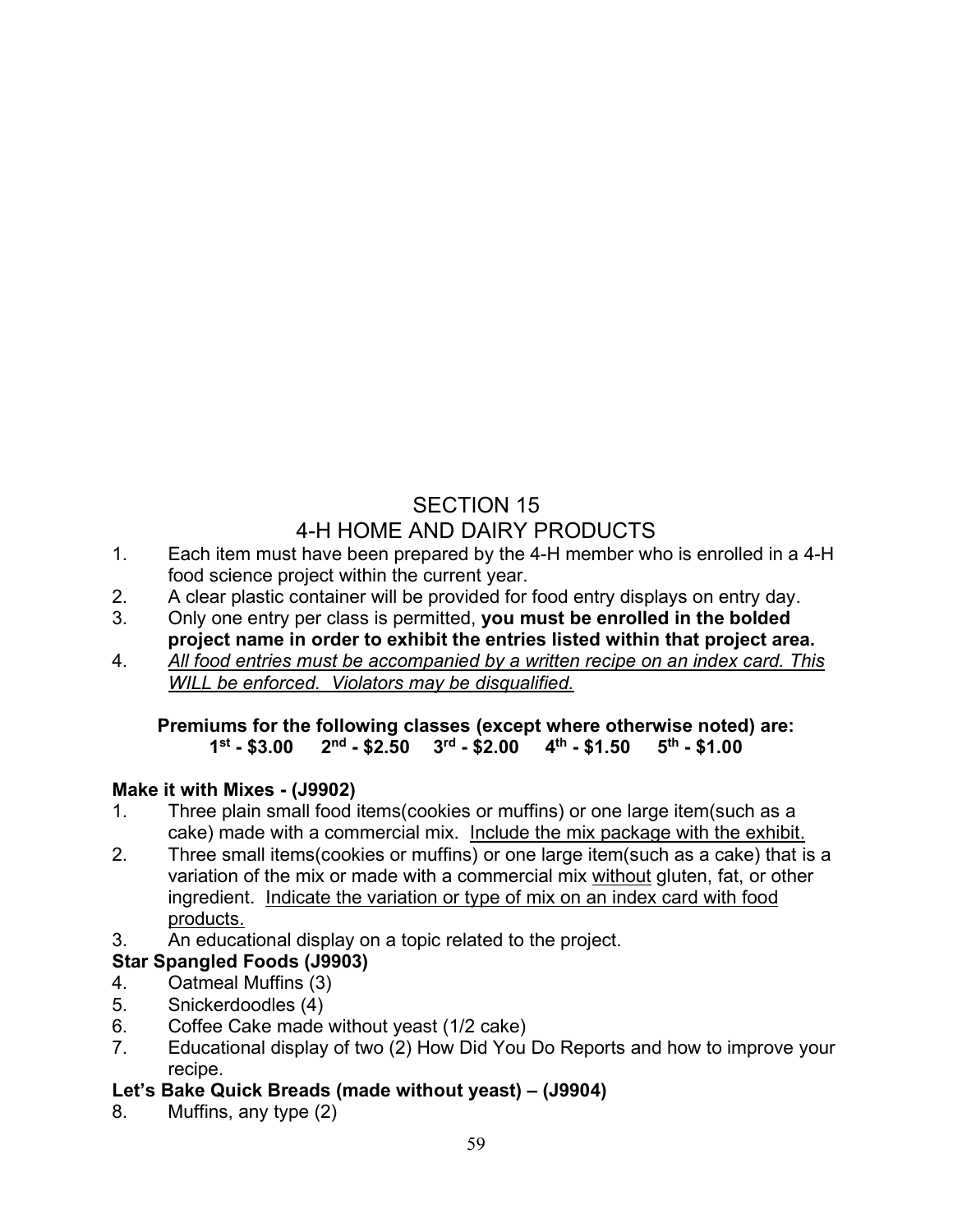- 9. Biscuits, any type (2)
- 10. Quick Bread, Fruit (1/2 loaf)
- 11. Quick Bread, Vegetable (1/2 loaf)
- 12. Educational display on quick breads or quick bread techniques

## **Yeast Breads on the Rise (J0693A)**

- 13. Rolls (4), same type
- 14. Pretzels (2), same type
- 15.  $\frac{1}{2}$  loaf or round of yeast bread
- 16. Bread Machine Loaf (1/2) or Rolls/Similar product (4)
- 17. Educational display on yeast breads or making yeast breads

## **Global Gourmet (J0694A)**

- 18.  $\frac{1}{2}$  Dessert cake or bread from another country or culture (identify) provide recipe
- 19. Display giving information about foods from a country or culture outside the U.S.

## **Breads Around the World(J0695A)**

- 20. ½ loaf of yeast or quick bread with recipe and information on how it is served in the country of origin (no packaged mixes allowed)
- 21. Other bread item with recipe and information on how it is served in the country of origin (no packaged mixes allowed)
- 22. Educational display on a specific bread and information about the country or culture it represents. Include at least one recipe.

## **Cooking 101 – (4H0100)**

- 23. Cornbread (2 pieces) OR Cornbread muffins (2)
- 24. Oatmeal muffins (2)
- 25. Chewy Granola Bars (2)
- 26. Coffee Cake OR one-layer Quick Mix Yellow Cake (using recipe in project book)
- 27. Peanut Butter Cookies (3) OR Oatmeal Drop Cookies (3)
- 28. Educational display on a topic in the project book

## **Beyond the Grill – (4H0035)**

- 29. Educational display showing how to pack a cooler
- 30. Educational display for outdoor cooking safety
- 31. Notebook or collection of 5-10 recipes you have prepared during your project. Include at least one Dutch Oven recipe
- 32. Exhibit the Solar Hot Dog cooker you made
- 33. Educational display from any section of the project book

## **Science Fun with Kitchen Chemistry – (4H0111)**

- 34. Educational display with your observations of the Orange Float Activity
- 35. Educational display with your observations of the Shiny Penny activity
- 36. Educational display with your observations of the Colorful Chromatography activity
- 37. Color Splashed clothing item with an explanation of what happened in your experiment
- 38. Rock Candy Crystals exhibit
- 39. Educational display from any other experiment of the project book.

## **Snack Attack! – (4H0110)**

40. Educational display of the My Plate diagram with a list of foods and serving sizes for each food.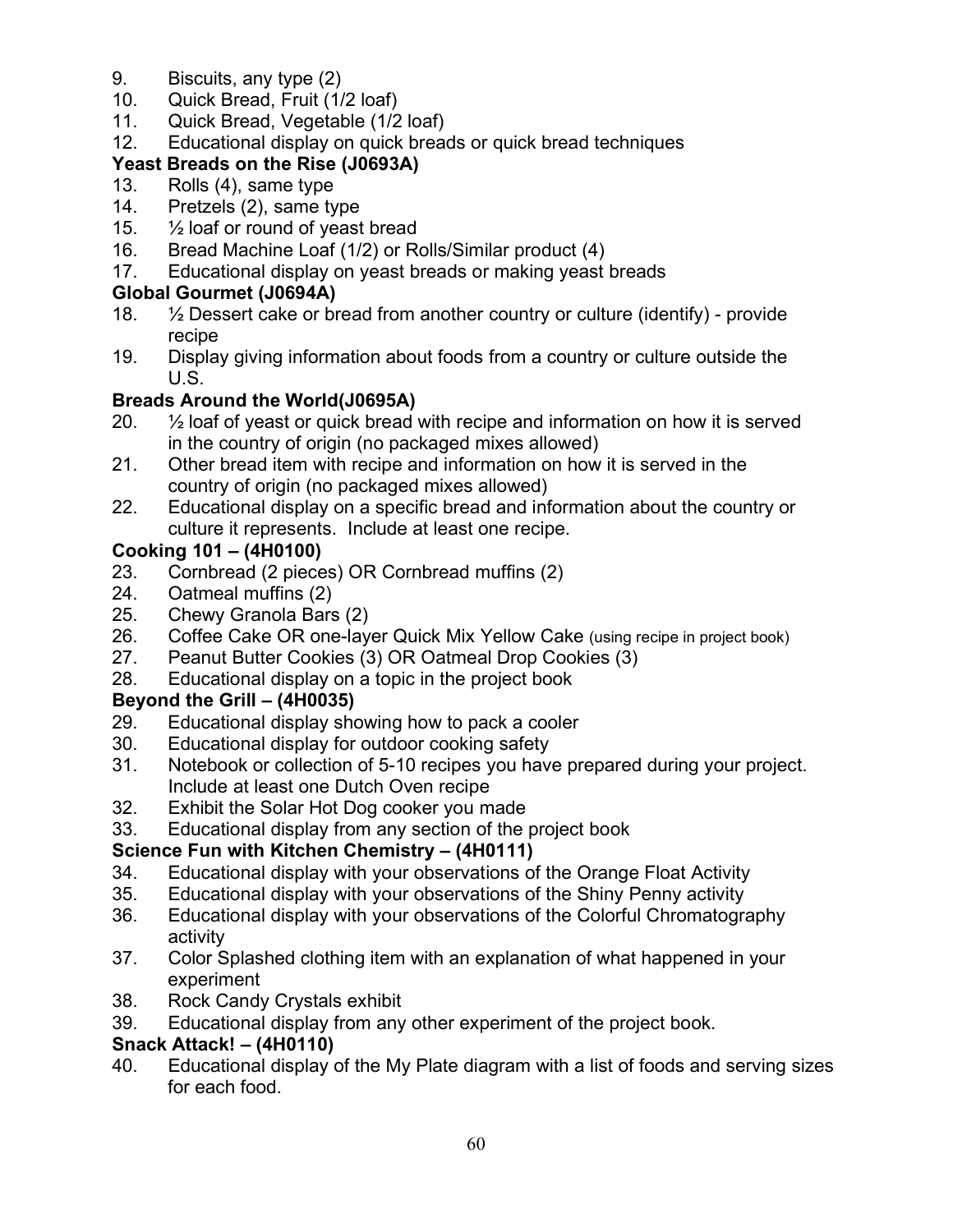- 41. Educational display from Activity 2: Is it Snack Time Yet? Records for one day's food intake and activity.
- 42. Educational display from Activity 5: Got Dairy? Showing your results from the milk chart including 10 facts about milk.
- 43. Educational display from Activity 7: Not-so-Hidden-Calories. Showing your results from the Snack Calorie Chart, including a definition for each of the nutrition categories (serving size, total fat, etc.)
- 44. Peanut Butter Cookies(3) OR Oatmeal Muffins(3) OR 1 cup Popcorn Trail Mix
- 45. Educational display of Four Course Meal you prepared

## **FOOD PRESERVATION – all must be pressure processed**

46. **Canning 4-H Tomatoes and Fruit – (J05050X) (Let's Make Jams & Jellies)**  two half pint jar display of sweet spreads – include two different kinds of jams, jellies, or other spreads. Label contents of each jar. Must be attractively displayed

**1st - \$3.50 2nd - \$3.00 3rd - \$2.50 4th - \$2.00 5th - \$1.50**

47. **Two-Jar Display of Fruit and Tomatoes – (J0505X) (Let's Make Jams & Jellies)**– Includes one jar of fruit in sugar syrup or one jar of fruit in fruit juice and one jar of tomatoes, tomato juice, or tomato sauce. Label contents of each jar. Must be attractively displayed.

**1st - \$3.50 2nd - \$3.00 3rd - \$2.50 4th - \$2.00 5th - \$1.50**

- 48. One Jar Display of Canned Fruit
- 49. One Jar Display of Canned Tomato Product
- 50. One Jar Display of Canned Vegetable
- 51. One Jar Display of Canned Pickled or Fermented Vegetable
- 52. One Jar Display of Canned Fruit Spread
- 53. One Jar Display of Dried Fruit
- 54. One Jar Display of Dried Vegetable

## **Udderful World (J9901)**

- 55. Apple Buttermilk Bran Muffins (3)
- 56. Educational Display of how any of the following are made: Milk, Cheese, Butter, Yogurt, Ice Cream, or any other Dairy product.
- 57. Educational Display of information described in the Activity Book.

## **Cooking 201 – Intermediate**

- 58) Educational display from the Food Safety section of the project book
- 59) Educational display from the Kitchen Fire Safety section of the project book
- 60) Educational display from Vegetable & Fruit Group section
- 61) Exhibit ten (10) Oven Baked French Fries
- 62) Exhibit half (½) cup Pumpkin Peanut Butter Dip
- 63) Educational display from Grains Group section
- 64) Exhibit half (½) loaf of Basic Apple Quick Bread (NO NUTS)
- 65) Exhibit three (3) rolled Quick Bread Biscuits
- 66) Educational display from Protein Food section
- 67) Educational display from Dairy Food section
- 68) Educational display from Desserts section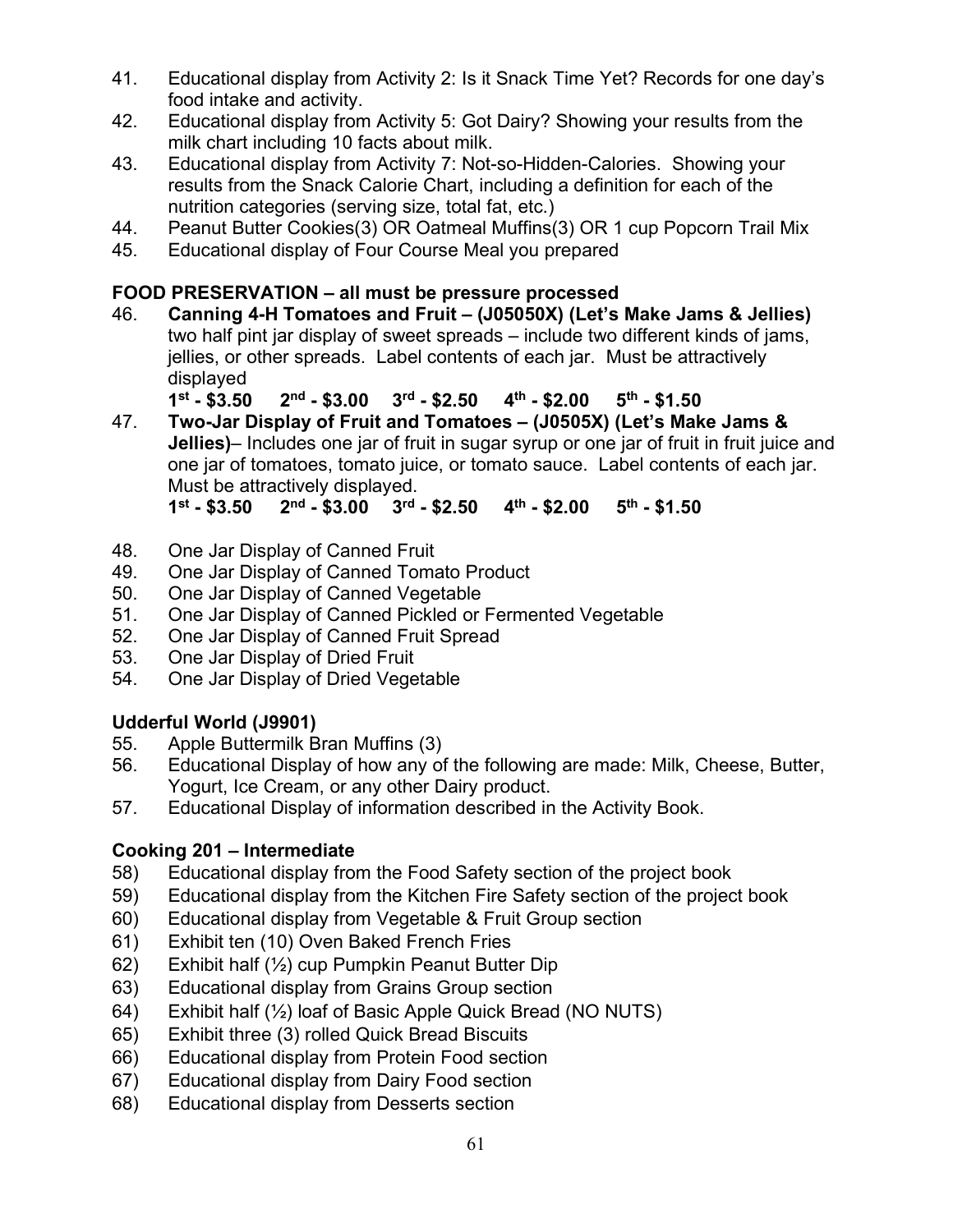69) Exhibit three (3) Snickerdoodle Cookies

### **Cooking 301 - Intermediate**

- 70) Educational Display from the Food safety section of the project book
- 71) Educational Display from the Party Planning section of the project book
- 72) Educational display from Grains Group section
- 73) Exhibit three (3) basic dinner rolls
- 74) Exhibit half  $(\frac{1}{2})$  loaf of basic bread
- 75) Exhibit two (2) soft pretzels
- 76) Exhibit half  $(\frac{1}{2})$  cup Homemade butter you made using the recipe from the project book
- 77) Educational display from Vegetable and Fruits section
- 78) Educational display from Protein Food section
- 79) Educational display from Dairy Food section
- 80) Educational display from Desserts section
- 81) Exhibit one (1) 8" round Rich White cake you made using a recipe from the Desserts section of the project book (without frosting)
- 82) Educational display including photo collage with dates & recipes you have made throughout entire project book since September 1<sup>st</sup>

## **Cooking 401 - Advanced**

- 83) Educational Display on Spices & Herbs
- 84) Educational Display on Celebration Meal Planning
- 85) Educational Display from the Grains Group section
- 86) Exhibit two (2) Pita Bread circles
- 87) Exhibit one (1) French Bread Loaf
- 88) Exhibit two (2) English Muffins sliced
- 89) Educational display from Vegetable and Fruits section
- 90) Educational display from the Protein Food section
- 91) Educational display from the Dairy Food section
- 92) Educational display from the Desserts section
- 93) Exhibit three (3) 1" square pieces of Classic Chocolate Fudge
- 94) Exhibit three (3) pieces of Caramel Candy
- 95) Exhibit three (3) 1" square pieces of Microwave Marshmallow Fudge Candy
- 96) Exhibit one (1) pie you made using a recipe from the Desserts section of the project book
- 97) Exhibit one (1) foam cake you made using a recipe from the Desserts section of the project book (without frosting)
- 98) Educational display from the Equipment section

#### Best in Show **Ribbon or Rosette**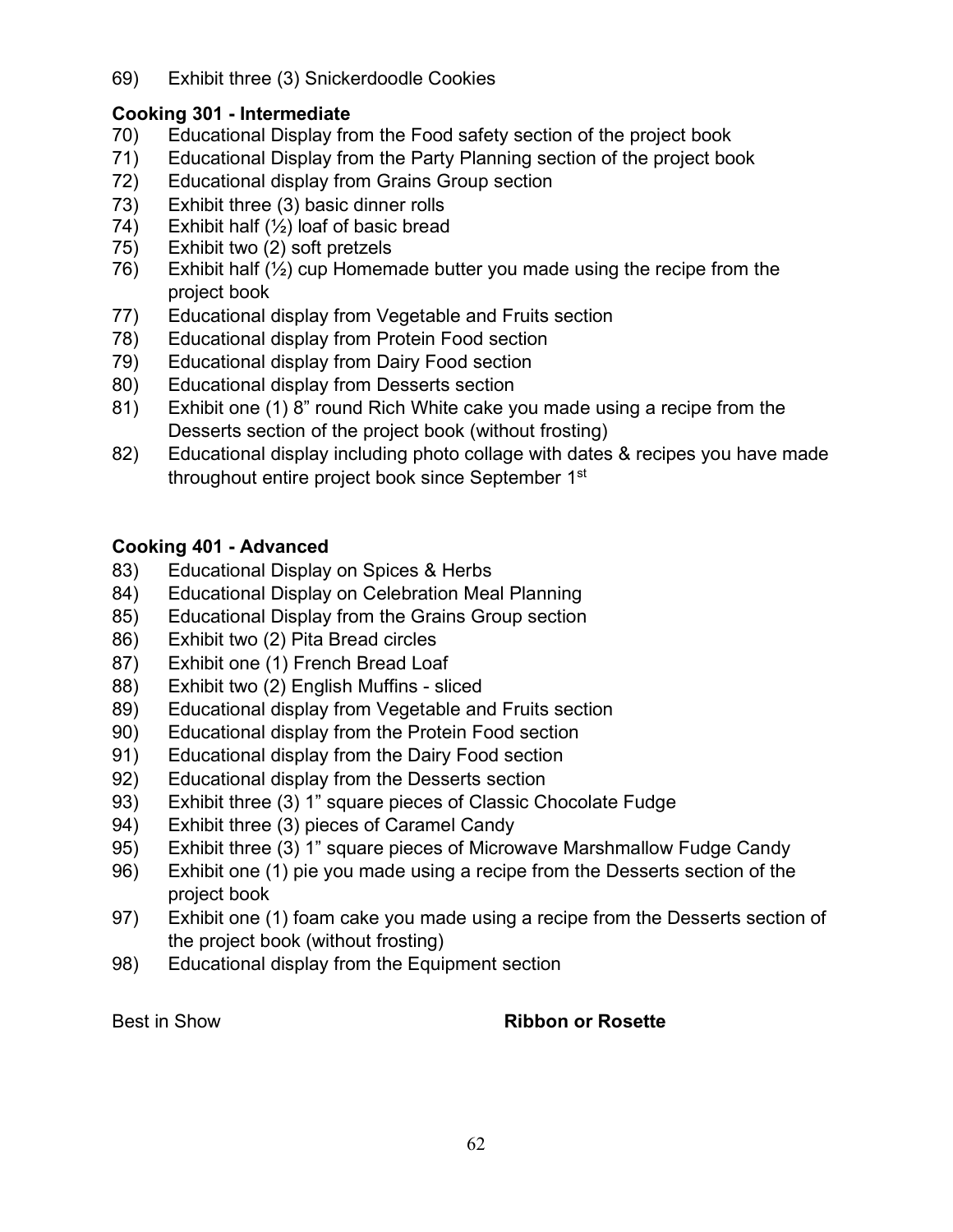## SECTION 17 PLANTS AND PLANT SCIENCE

- 1. Exhibits must be cut flowers or plants grown by the exhibitor and must conform to the number of blooms, spikes, or stems specified in each class.
- 2. The uniformity of height, color, or size is an important factor in evaluating entries.
- 3. Flowers in each entry must be **ONE COLOR AND VARIETY** unless otherwise stated.
- 4. Those enrolled in various levels of Plant Science projects can enter in the specified classes as noted.
- 5. For an exhibit displayed with water, please supply a suitable disposable glass or plastic container that is unlikely to tip over. Mayonnaise or similar jars are fine. **Sunflowers and other similar plant-life should be displayed on a plate rather than in a vase, glass jar, etc.**
- 6. Leaves on flowering stems may either be removed or left on.
- 7. Only one entry per class is permitted.
- 8. The "any other annual" and "any other perennial" classes should represent annuals & perennials not offered in the list identified in this premium book. Entries miscategorized may be disqualified at the discretion of the judge.
- 9. Any exhibits remaining after the exhibit pick-up deadline may be discarded at the management's discretion.
- 10. *Displays should include an index card stating the date and seed variety planted. This WILL be enforced. Violators may be disqualified.*
- 11. **Must be enrolled in at least one of the following listed projects in order to enter/exhibit in classes 1-46: 4H0036, B0800A, B0955A, B0956A, B0760A, B0957A, B0958A.**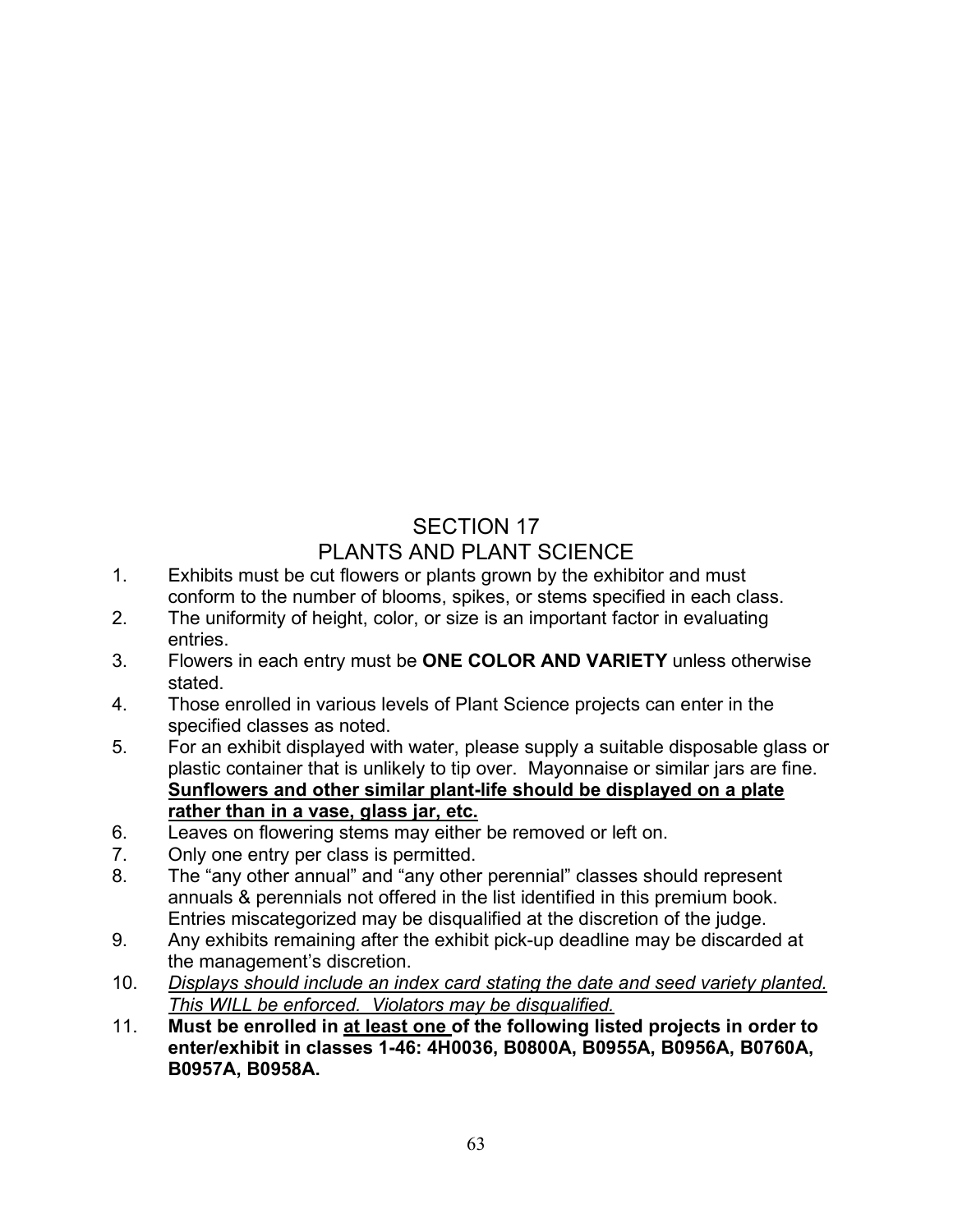**4-H members must enter and exhibit an educational display in one of these corresponding project requirement areas:**

- **Section 13 4-H Vegetables : Classes 15-56**
- **Section 17 Landscaping : Classes 80-85**

**in order to exhibit actual Annuals and/or Perennials as supplemental entries in classes 1-46 below.**

**Premiums for the following classes (except where otherwise noted) are: 1st - \$2.00 2nd - \$1.75 3rd - \$1.50 4th - \$1.25 5th - \$1.00**

4-H ANNUALS

### **Supplemental Exhibits**

#### **Class**

- 1. Ageratum 3 stems
- 2. Asters 3 blooms
- 3. Bachelor Buttons 3 stems
- 4. Calendula 3 blooms
- 5. Celosia 1 stem
- 6. Cleome (spider flower) 1 bloom
- 7. Cosmos 3 blooms
- 8. Floribunda Rose 1 stem
- 9. Gladiolus 1 spike
- 10. Marigold small under 2" 3 blooms
- 11. Marigold large over 2" 3 blooms
- 12. Nasturtium 3 blooms
- 13. Pansy 3 blooms
- 14. Petunia 3 blooms
- 15. Salvia 3 stems
- 16. Snapdragon 3 stems
- 17. Statice can be mixed colors 5 blooms
- 18. Strawflower can be mixed colors 5 blooms
- 19. Sunflower small flowering  $c$ an be mixed colors 3 blooms
- 20. Sunflower 1 large head
- 21. Sweet Peas 3 stems
- 22. Verbena 3 stems<br>23. Zinnia small unde
- $Zinnia small under  $2" 3$  blooms$
- 24. Zinnia large over 2" 3 blooms
- 25. Best of My Garden 5 different blooms or stems
- 26. Any other Annual 3 same blooms or stems (this is for any unlisted category only). Please identify
- 27. Garden or calendar plan showing the annuals used in your garden and photos showing them growing. **3.00 2.50 2.00 1.50 1.00**
- 28. Exhibit showing a completed experiment from the project book with a 5" x 7" card describing the process and results **3.00 2.50 2.00 1.50 1.00**

4-H PERENNIALS

**Supplemental Exhibits Class**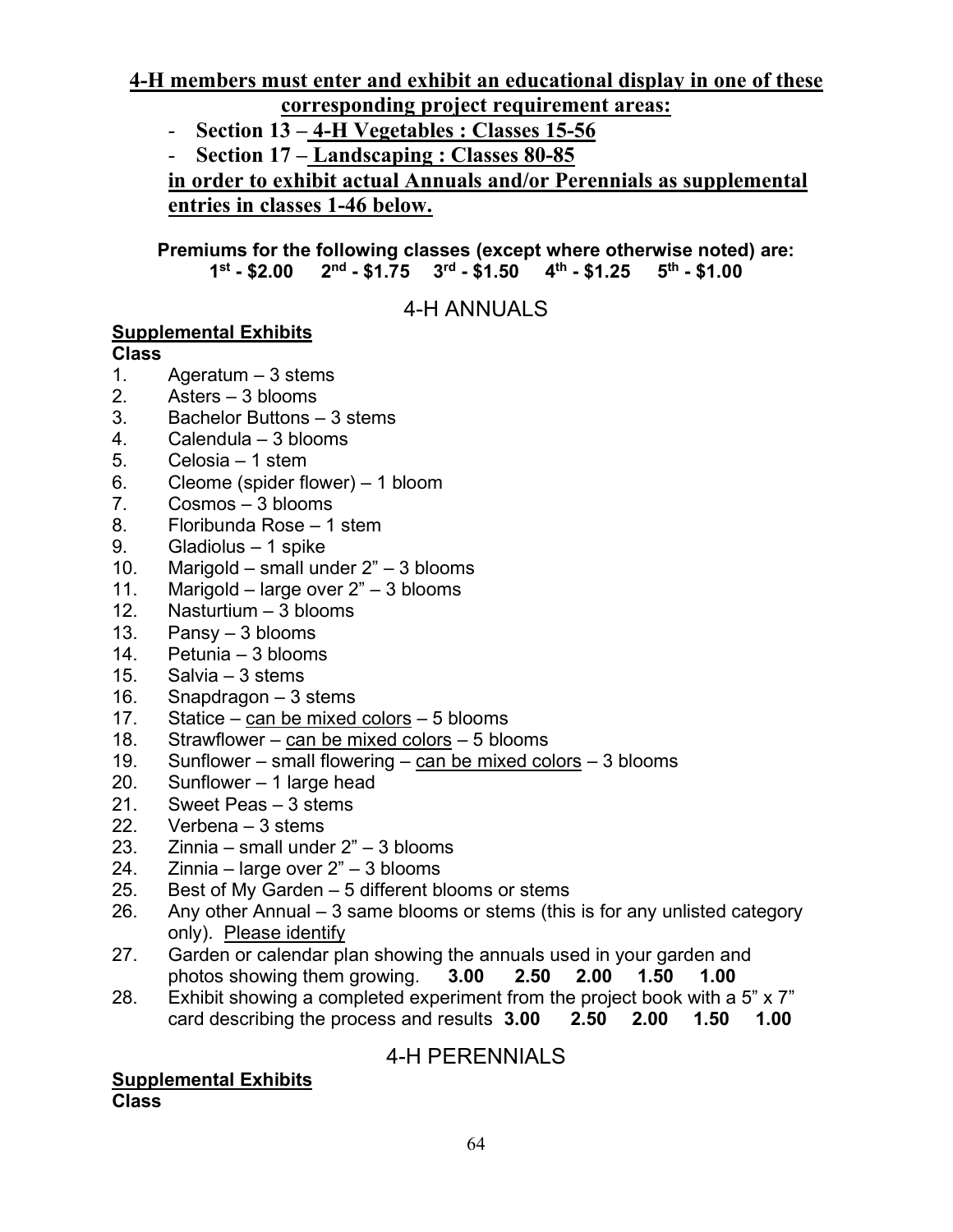- 29. Chrysanthemums 3 stems
- 30. Clematis 1 bloom
- 31. Cone Flower 1 stem
- 32. Dahlias 1 stem
- 33. Delphinium 1 spike
- 34. Dianthus 3 blooms
- 35. Gaillardia 3 blooms
- 36. Hosta 1 plant in soil
- 37. Liatris 1 bloom
- 38. Lilies 1 stalk
- 39. Lupine 1 stem
- 40. Phlox 3 blooms
- 41. Roses 1 bloom
- 42. Rudbeckia 3 blooms
- 43. Scabiosa 3 blooms
- 44. Yarrow any color 5 blooms
- 45. Best of My Garden 5 different blooms or stems please identify
- 46. Any other Perennial 5 same blooms or stems (this is for any unlisted category only) – please identify

#### Best in Show **Ribbon or Rosette**

## 4-H HOUSEPLANTS/INDOOR GARDENING

### **Must be enrolled in the Indoor Gardening (B0920A) project**

#### **4-H Members must enter and exhibit an educational display in the corresponding project area: Must exhibit in project requirement classes 47 – 52 for Educational Display choices in order to exhibit actual Houseplant/Indoor Gardening as supplemental exhibit entries in classes 53-66.**

## **Project Requirement**

#### **Indoor Gardening – B0920A**

- 47. Educational exhibit display from an activity in Lesson 1: Flowering & Foliage Plants
- 48. Educational exhibit display from an activity in Lesson 2: Starting a Houseplant Collection
- 49. Educational exhibit display from an activity in Lesson 3: What Plants Need to Grow – Light & Temperature
- 50. Educational exhibit display from an activity in Lesson 4: What Plants Need to Grow – Water & Humidity
- 51. Educational exhibit display from an activity in Lesson 5: What Plants Need to Grow – Potting Mixes, Containers + Nutrients
- 52. Educational exhibit display from an activity in Lesson 6: Troubleshooting Plant Problems

#### Best in Show **Ribbon or Rosette**

#### **Supplemental Exhibits**

- 53. Begonias in soil
- 54. Cacti in soil
- 55. Coleus in soil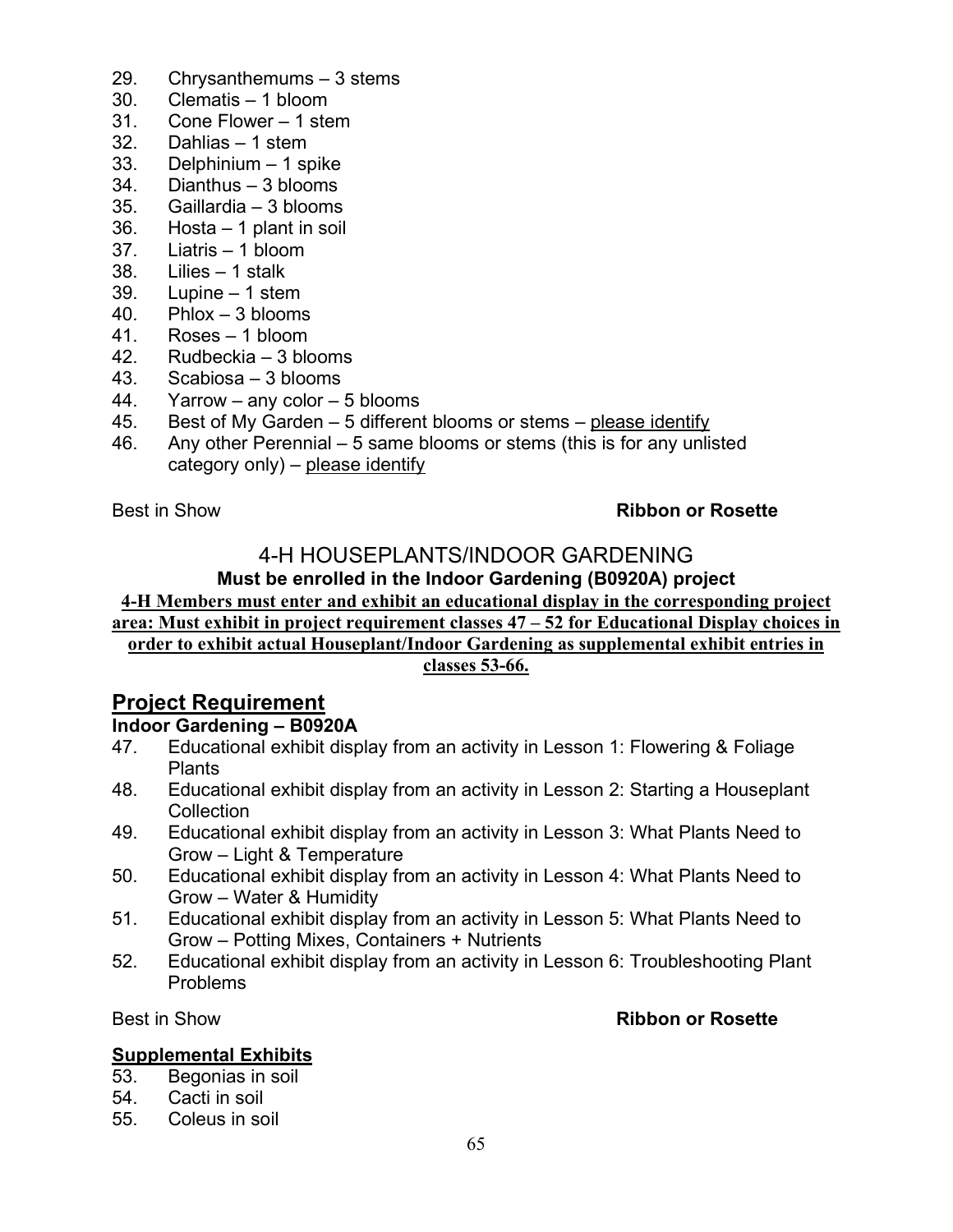- 56. Episcia in soil
- 57. Ferns in soil
- 58. Geranium in soil
- 59. Impatiens in soil
- 60. Ivy in soil
- 61. Philodendron in soil
- 62. Succulents in soil please identify
- 63. Other Flowering Houseplants please identify
- 64. Other Foliage Houseplants please identify
- 65. Display a flowering plant (grown by the member) with an index card listing common name and scientific/botanical name. **3.00 2.50 2.00 1.50 1.00**
- 66. Completed experiment from the project book with an index card describing the process and the results. **3.00 2.50 2.00 1.50 1.00**

## 4-H OTHER PLANTARIA

*Member must have entered and exhibited at least one other Gardening or Plant Science related project area (*4H0036, B0760A, B0800A, B0810A, B0920A, B0955A, B0956A, B0936A, B0957A, B0958A)(*including appropriate educational display for that project) in the Red Metal Building in order to enter in classes 67-79 listed below.*

# **Premiums for the following classes (except where otherwise indicated are:**

### $2<sup>nd</sup>$  - \$2.00  $3<sup>rd</sup>$  - \$1.75  $4<sup>th</sup>$  - \$1.50

### **Class**

- 67. Corsages (must be real flowers)
- 68. Christmas Greens
- 69. Terrarium Construction
- 70. Dish Garden
- 71. Dried Flower Arrangement
- 72. **Flower Arrangement** Exhibit a fresh flower arrangement using techniques in the project – please identify flowers & items used
- 73. **Drying Flowers** Exhibit a tied bouquet of the best of your dried flowers please identify flowers & items used
- 74. **Wildflowers** Display with 6 preserved wildflower specimens. Label season in which they were found, where they were found, and which category they fit into: food, medicine, magic, or fun.
- 75. **Propagation by Cutting** Photo Essay of project charting propagation procedure and progress **3.00 2.50 2.00 1.50 1.00** procedure and progress **3.00 2.50 2.00 1.50 1.00**
- 76. **Plants from Kitchen Discards** exhibit and identify a plant and its progress using techniques described in project

## **Any Other Plantaria – please identify**

- 77. Bulbs in Soil flowering
- 78. Corms in Soil flowering
- 79. Tubers in Soil flowering

#### Best in show **Ribbon or Rosette**

## LANDSCAPING

## **Must be enrolled in the Landscape Gardening Project (B0800A)**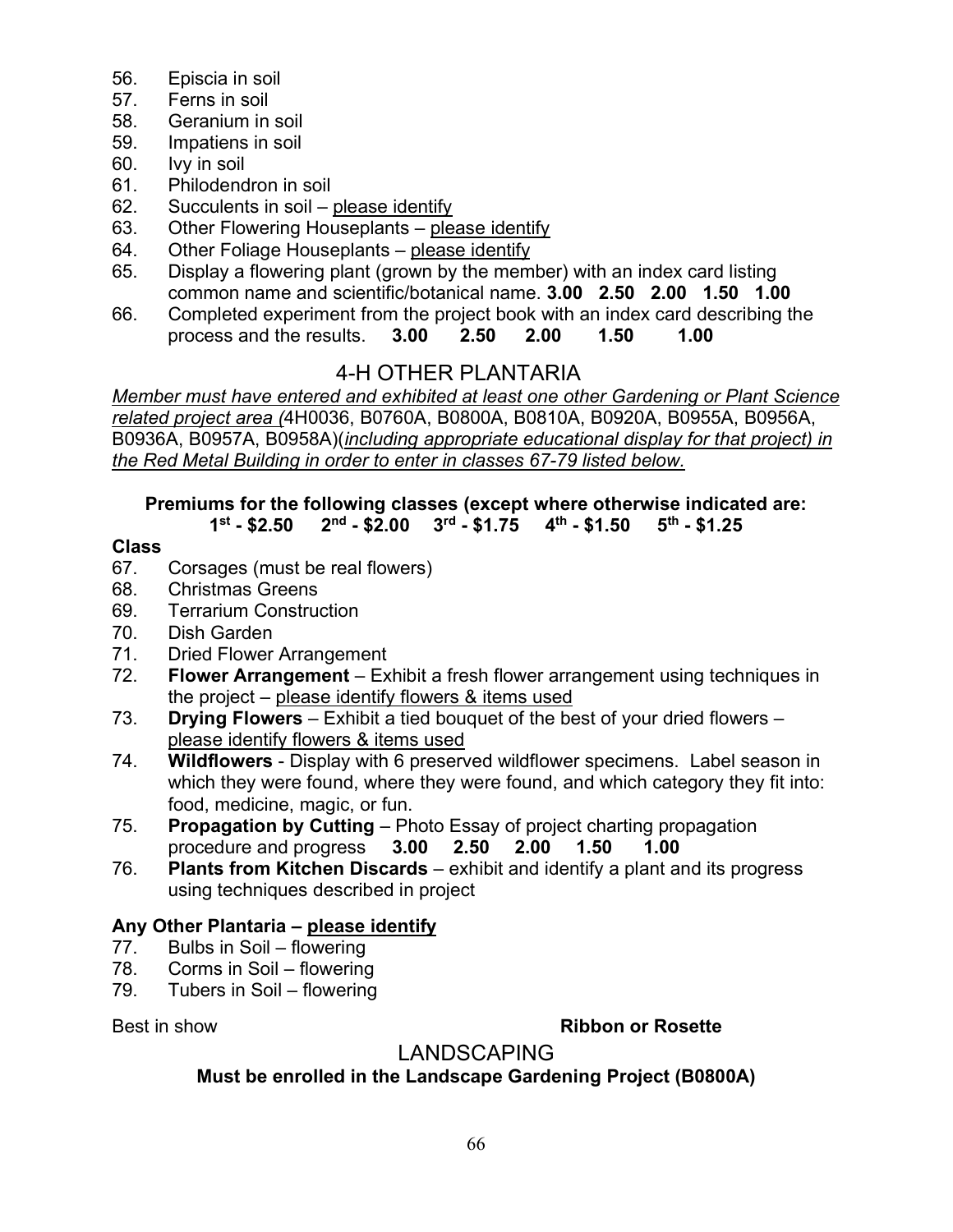**4-H members must enter and exhibit an educational display in the corresponding project area: Must exhibit in Project Resquirement classes 80-85 for Educational Display choices in order to exhibit actual Landscape Gardening supplemental exhibit entry in class 86.** 

**Premiums for the following classes (except where otherwise indicated) are: 1st - \$3.00 2nd - \$2.50 3rd - \$2.00 4th - \$1.50 5th - \$1.00** 

## **Project Requirement**

### **Landscape Gardening – B0800A**

- 80. Educational exhibit display from an activity in Lesson 1: Introduction to Landscape Gardening
- 81. Educational exhibit display from an activity in Lesson 2: Designing your Landscape
- 82. Educational exhibit display from an activity in Lesson 3: Light & Temperature
- 83. Educational exhibit display from an activity in Lesson 4: Water for Landscape Gardening
- 84. Educational exhibit display from an activity in Lesson 5: Soil and Nutrients
- 85. Educational exhibit display from an activity in Lesson 6: Planting and Care of the Landscape

#### **Supplemental Exhibit**

86. A landscape plot plan for the site you landscaped with before and after photos

## Best in Show **Ribbon or Rosette**

#### SECTION 18 4-H TEXTILE SCIENCE

- 1. Each article must have been made by the 4-H member within the current year.
- 2. Each article should be part of the specific project(s) in which the member is enrolled in by **March 31** of the current year.
- 3. Only one entry per class is permitted.

## **Premiums for the following classes are:**<br>1<sup>st</sup> - \$4.00 2<sup>nd</sup> - \$3.00 3<sup>rd</sup> - \$2.50 4<sup>th</sup> - \$2.00

**1st - \$4.00 2nd - \$3.00 3rd - \$2.50 4th - \$2.00 5th - \$1.00** 

# **Sew Much Fun – Beginner (J0301A)**

- Pants, shorts, skirt w/ elastic or drawstring waistband
- 2. Apron with elastic or drawstring waist
- 3. Shirt, top, or blouse with casing or simple closure
- 4. Costume, night clothes, or dress, with casing or simple closure
- 5. Top, skirt, or dress using a pre-shirred fabric or cutout
- 6. Other Simple Garment

## **Sew Much More – Intermediate (J0302A)**

- 7. Sewing caddy or pocket on beach towel
- 8. Draft Dodger
- 9. Potholders or Mitt
- 10. Pillow or Quillo
- 11. Pajama Tote, Laundry or Gym Bag
- 12. Simple Household Item
- 13. Wall Hanging
- 14. Other Item (not a garment or pillowcase)

## **Stitch by Stitch – Beginner (J0303A)**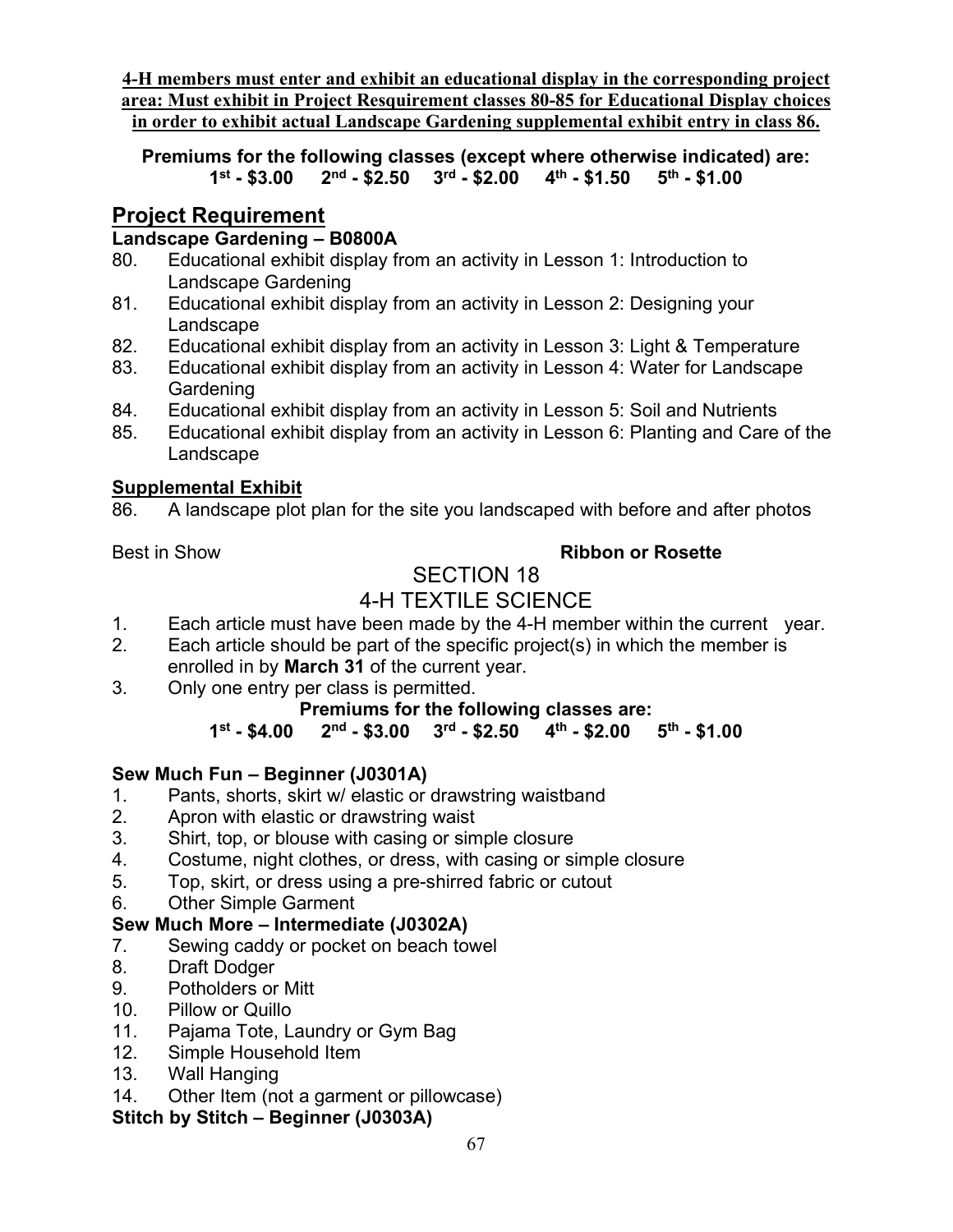- 15. Sampler with a variety of hand stitches, buttons, or patches
- 16. Hand-stitched large item
- 17. Two small hand stitched items

## **Knits – Intermediate (J0304A)**

- 18. Knit t-shirt or sweatshirt
- 19. Knit dress<br>20. Other Knit
- **Other Knit outfit**
- 21. Outfit using both knit and woven construction

# **Premiums for the following classes are:**<br>1<sup>st</sup> - \$4.00 2<sup>nd</sup> - \$3.50 3<sup>rd</sup> - \$3.00 4<sup>th</sup> - \$2.50

## **1st - \$4.00 2nd - \$3.50 3rd - \$3.00 4th - \$2.50 5th - \$2.00**

## **Sewing for other projects and other people (J0308A)**

- 22. Garment for another person with photo of person wearing the garment<br>23. Toy, blanket (not a tie blanket), kite, or other item made in this project
- Toy, blanket (not a tie blanket), kite, or other item made in this project
- 24. Tie Blanket for Donation Make & Donate ( Linus Project)

## **CREATIVE PROJECTS**

## **Design a Garment (J0312A)**

- 25. A **purchased** garment or textile with applied design (i.e. stenciling, smocking, sweatshirt decorating, appliqué, tie-dye, tie blanket (not for donation)
- 26. A garment or textile created/woven from original design(purchased fabric, measured, cut, sew, tie)
- 27. A recycled or remade garment with before photo or drawing

(see time saving sewing for closet connection, wardrobe planning, and shopping projects that fit in this section)

## **TEXTILE ART**

# **Weaving (J0316A)**

- Cloth or textile made on a loom (w/ photo or drawing of loom)
- 29. A homemade loom or a display showing photos of a homemade loom, how to use the loom or equipment used in weaving

## **Separates – Advanced (J0320A)**

- 30. Two or more piece, non-tailored outfit
- 31. Dress or two-piece dress with more advanced details than in "coordinates"
- Coat or Jacket not tailored

#### **Premiums for the following classes are:**<br>1<sup>st</sup> - \$5.00 2<sup>nd</sup> - \$4.50 3<sup>rd</sup> - \$4.00 4<sup>th</sup> - \$3.50 **1st - \$5.00 2nd - \$4.50 3rd - \$4.00 4th - \$3.50 5th - \$3.00**

## **Coordinates – Intermediate (J0305A)**

- 33. Simple top, vest, or poncho & a skirt with a waistband or facing
- 34. Simple top, vest, or poncho & slacks or shorts with a waistband or facing
- 35. Simple top, vest, or poncho and a jumper or jumper suit with facing
- 36. Simple dress (shift or jumper)

## **Accessories – Intermediate (J0306A)**

37. A grouping of three different sewn accessories (paired items count as one type) **Tailoring – Advanced (J0310A)**

**NOTE:** *Garment must be shaped using custom, dressmaking, or contemporary (fusing) applications. Simple jackets, advanced coordinates, three piece outfits without tailored applications should be exhibited in the separates project*

38. Tailored Jacket

39. Tailored Coat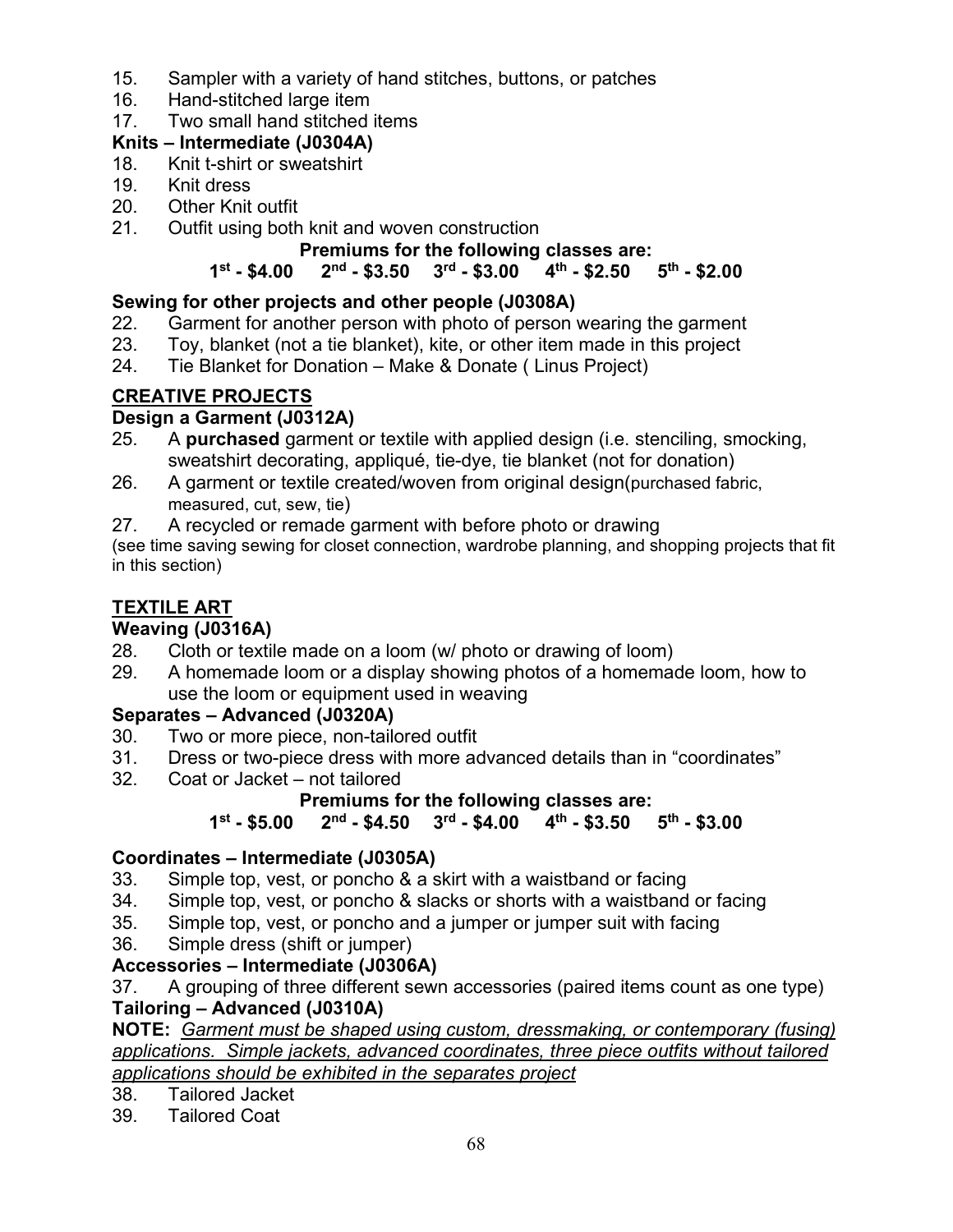#### 40. Tailored Ensemble – 2pieces or more

#### **Formalwear – Advanced (J0311A)**

41. Special Occasion Garment

**Premiums for the following classes (except where otherwise indicated) are: 1st - \$3.00 2nd - \$2.50 3rd - \$2.00 4th \$1.50 5th - \$1.00**

**Time Saving Sewing**(J0307A)/**Wardrobe Planning**(J0314A)**/Closet Connections**(J0313A)**/Clothing Shopping**(J0315A)

- 42. A garment using a time saving pattern or one that features a unique technique. Include pattern instructions or information on the technique
- 43. One Pressing Aid
- 44. One Closet Organizer (made by the 4-H member) or completed wardrobe plan
- 45. Cost comparison between two garments or 2-3 different stores
- 46. Display showing a time saving experiment or evaluation of methods

#### **Create your own project – Intermediate (J0309A) - NOTE:** *A costume made in a theater arts project may be entered in this class*

47. Project book and display of project produced in the project

#### **CROCHETING – Textile Art (J0318A)** ~ *Paired items such as socks or mittens count as one article~*

#### **Junior – Ages 8-13**

- 48. One small article from the project list
- 49. One crocheted garment from the project list
- 50. One large article (such as an afghan) from the project list

#### **Senior – Ages 14-18**

- 51. One small article from the project list
- 52. One crocheted garment from the project list
- 53. One large article (i.e. rug, afghan, or bedspread)

#### **KNITTING – Textile Art - (J0317A)** ~*paired items such as socks or mittens count as one article~*

#### **Junior – Ages 8-13**

- 54. One small article from the project list
- 55. One knitted garment from the project list
- 56. One large article (such as an afghan) from the project list

#### **Senior – Ages 14-18**

- 57. One small article from the project list
- 58. One knitted garment from the project list
- 59. One large article (i.e. rug, afghan, or bedspread)

#### **EXPLORING CLOTHES FROM CULTURES AROUND THE WORLD – (F0275A)**

60. Display(poster) about clothing from around the world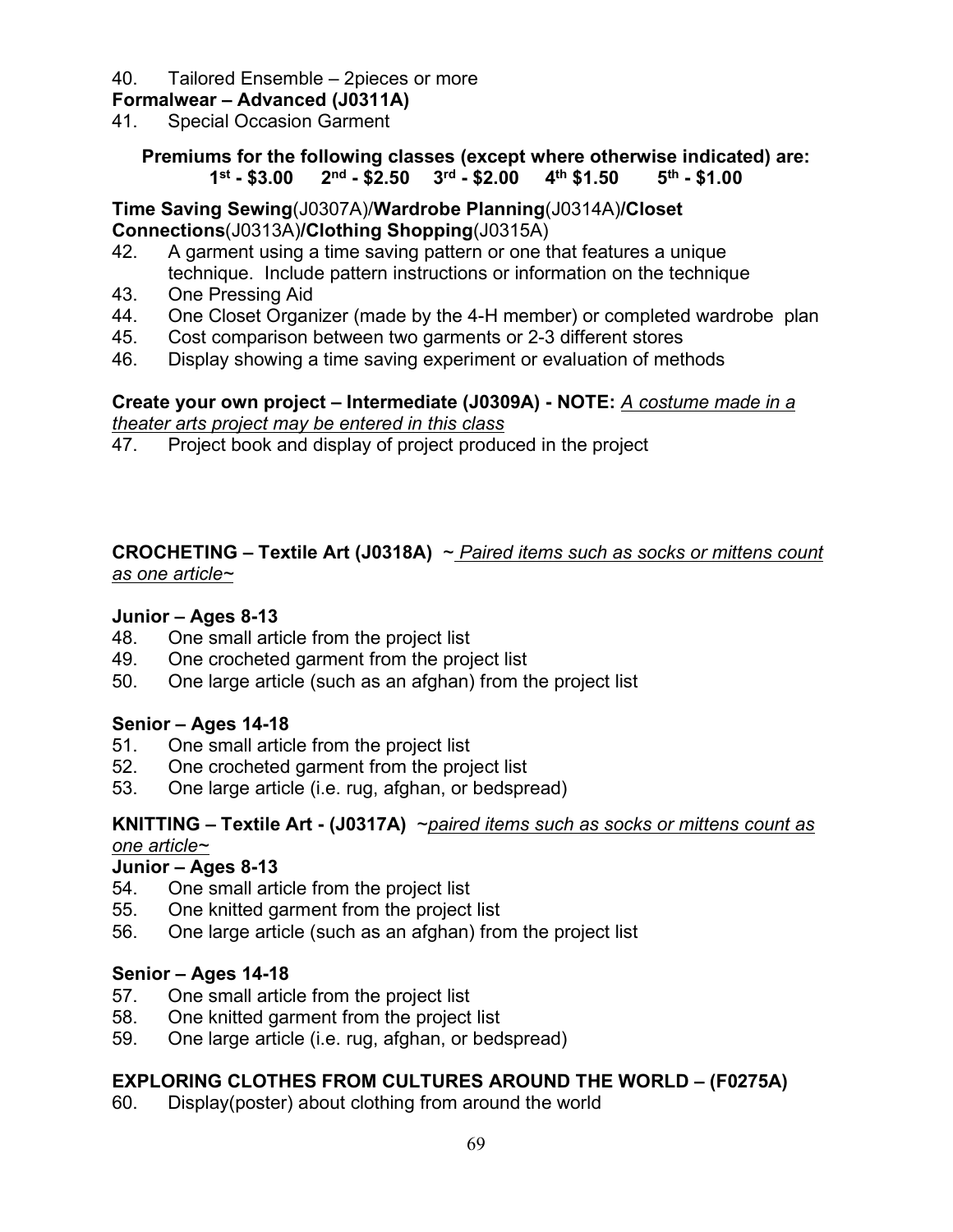61. Garment or head covering made in this project book

**4-H QUILT QUEST – (4H0053)** – The hand and machine quilting must be done by the 4-H member.

#### **Beginner**

- 62. Quilt block: hand stitched or machine stitched
- 63. Machine or hand quilted whole cloth quilt
- 64. Machine or hand bound double sided fabric or summer quilt
- 65. Table runner, placemat, doll quilt, wall hanging, or other small quilted item hand quilted
- 66. Table runner, placemat, doll quilt, wall hanging, or other small quilted item machine quilted
- 67. Quilt idea book, file or box that includes photographs, magazine clippings, descriptions, and/or sketches.

#### **Intermediate**

- 68. Tied quilt, any size (including wall hanging size)
- 69. Crazy quilt, any size (including wall hanging size)
- 70. Strip pieced, log cabin, patchwork, or other pieced quilt (not tied or crazy quilt), wall hanging/lap quilt or larger.
- 71. Garment that is quilted or has the elements that have been quilted by hand or machine finished by the 4-H member.

#### **Advanced**

(applique, trapunto, sashiko, Seminole, Hawaiian or other technique)

- 72. Quilt block or small project using one or more quilting techniques
- 73. Handmade quilt (larger than a wall hanging)
- 74. Machine made quilt (larger than a wall hanging)

#### **Advanced: T-shirt Quilting**

- 75. Educational Display of the steps completed to make the T-shirt quilt, including photos of the member.
- 76. Display T-shirt quilt

#### Best in Show **Ribbon or Rosette**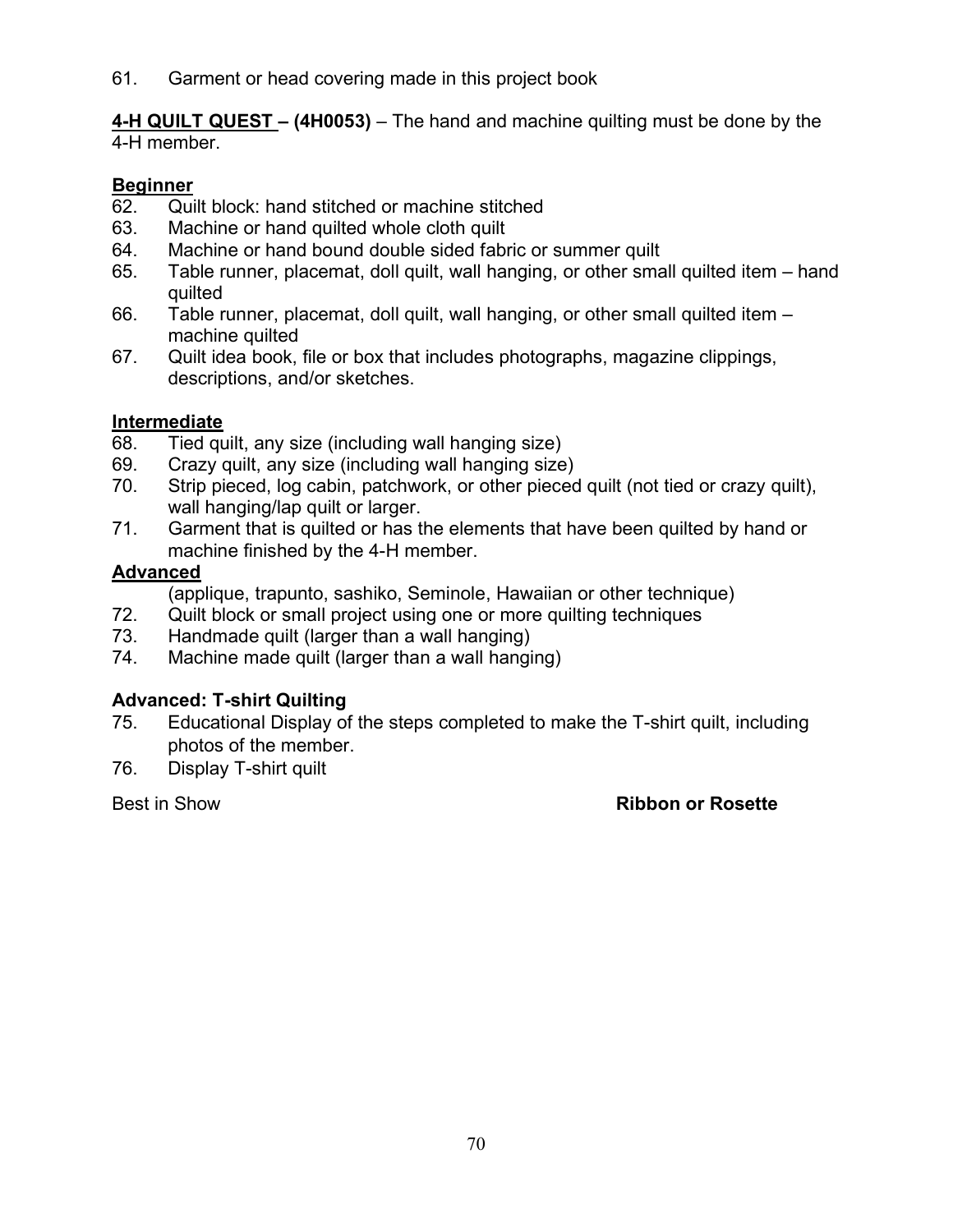## SECTION 19 4-H ART & HANDICRAFTS PHOTOGRAPHY, VIDEOGRAPHY & CREATIVE ARTS

- 1. Each exhibit/item should be part of the specific project in which the member had enrolled in by **March 31** of the current year. Items made for school or any other organizations are not acceptable. PROJECTS MUST HAVE BEEN MADE SPECIFICALLY FOR 4-H.
- 2. Each article will be judged on design, quality of workmanship, and suitability for which it was made.
- 3. Entries must be the original design of the 4-H member. No craft kits or patterns from magazines or other commercial sources will be accepted.
- 4. Framed pieces should not exceed 18" in height. Soft wall hangings should be no longer than 36". Items exceeding these limits will be displayed on a space available basis only.
- 5. All 4-H ages are as of **January 1st** of the current year.
- 6. **Members must enter and exhibit in Photography level 1, 2, or 3 Project Requirement educational display/poster depending on their age/level. Members may exhibit actual photographs as supplemental exhibit entries in classes 13-52 as long as the Photography educational display is exhibited as well (classes 1-12 age dependent).\*\***
- 7. Full size poster board displays will be accepted for Photography Level 1-3 and Videography Project Requirement Educational Display Exhibits, classes 1-12 and 53-60 ONLY.

#### **Premiums for all the following classes (except where otherwise indicated) are:**  $3^{\text{rd}}$  - \$2.50  $4^{\text{th}}$  - \$2.00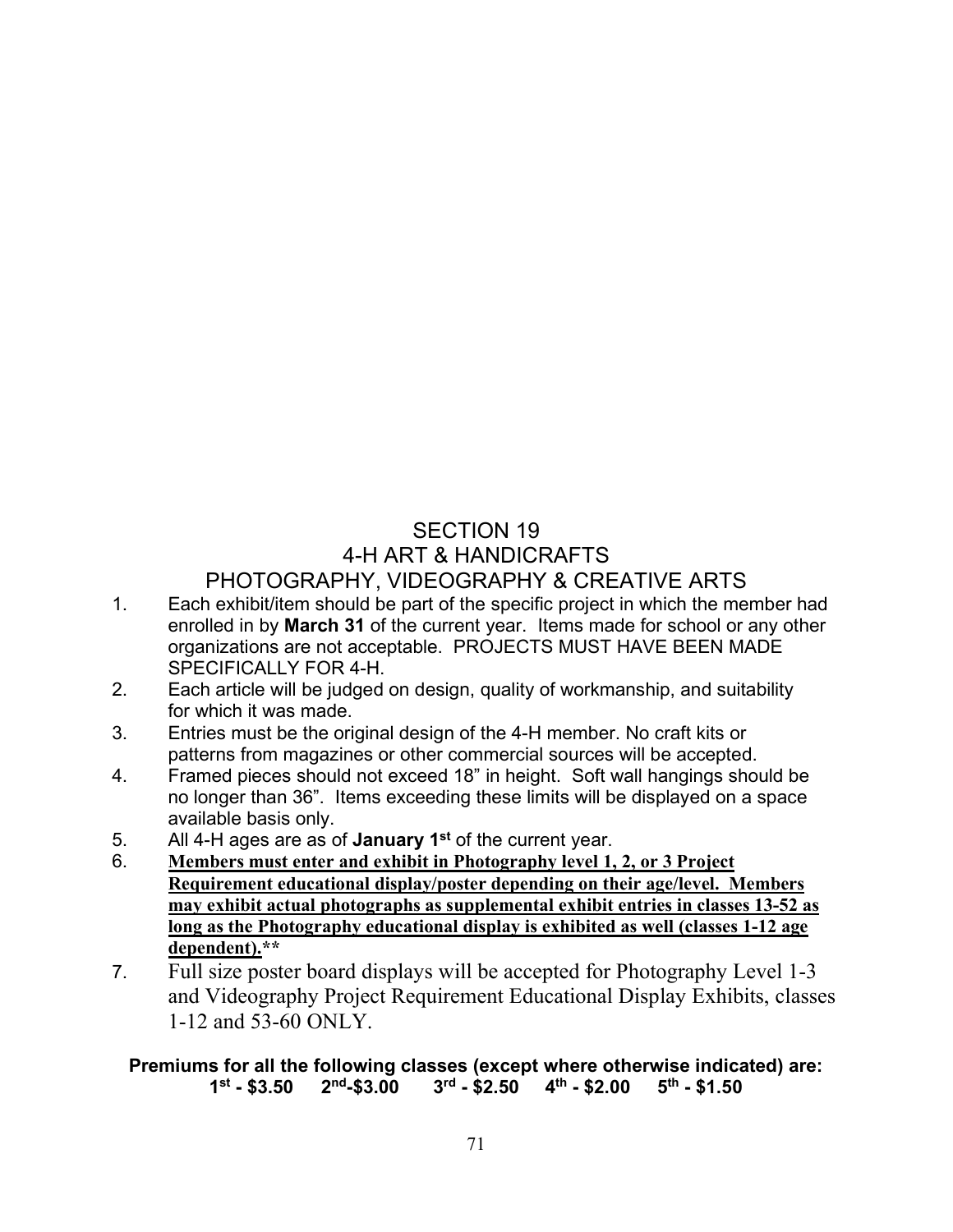#### **PHOTOGRAPHY – Educational Display or Poster – NO PHOTO ALBUMS OR THREE-RING NOTEBOOKS!**

## **Project Requirement**

### **Photography Basics - Level 1 (4H0129)**

- 1. Educational display from section one Project Area A Equipment chapter
- 2. Educational display from section two Project Area B Lighting chapter
- 3. Educational display from section three Project Area C Composition chapter
- 4. Educational display from section four Project Area D Skill Building chapter

#### **Next Level Photography - Level 2 (4H0130)**

- 5. Educational display from section one Project Area A Equipment chapter
- 6. Educational display from section two Project Area B Lighting chapter
- 7. Educational display from section three Project Area C Composition chapter
- 8. Educational display from section four Project Area D Skill Building chapter

### **Mastering Photography - Level 3 (4H0131)**

- 9. Educational display from section one Project Area A Equipment chapter
- 10. Educational display from section two Project Area B Lighting chapter
- 11. Educational display from section three Project Area C Composition chapter
- 12. Educational display from section four Project Area D Skill Building chapter

## **PHOTOGRAPHY GUIDELINES**

- *Photos must be 8x10 only and displayed in a basic/inexpensive self-standing picture frame. The frame itself will NOT be judged; it is a means of proper photo display. Photos submitted without proper 8x10 frame may be disqualified.*
- *Mattes are not acceptable*
- *Only one (1) entry per class by exhibitor*
- *Photos must have been taken within the last 12 months and must not have been previously exhibited at the Wayne County Fair.*
- *Photos must have been taken by the exhibitor.*
- *Images are not to be altered with the exception of # 30, 31 & 50, 51.*
- *Junior exhibitors ages 8-12 ; Senior exhibitors ages 13-18.*
- *Judging criteria subject matter, impact, degree of simplicity/difficulty.*

## **Supplemental Exhibits**

## **Black & White Only**

- 13. Action/Sports Junior
- 14. Action/Sports Senior
- 15. Domestic Animal(s) Junior
- 16. Domestic Animal(s) Senior
- 17. Wild Animal(s) Junior
- 18. Wild Animal(s) Senior
- 19. Portrait and Personality Junior
- 20. Portrait and Personality Senior
- 21. Children Junior
- 22. Children Senior
- 23. Still Life Junior
- 24. Still Life Senior
- 25. Fair Photo Junior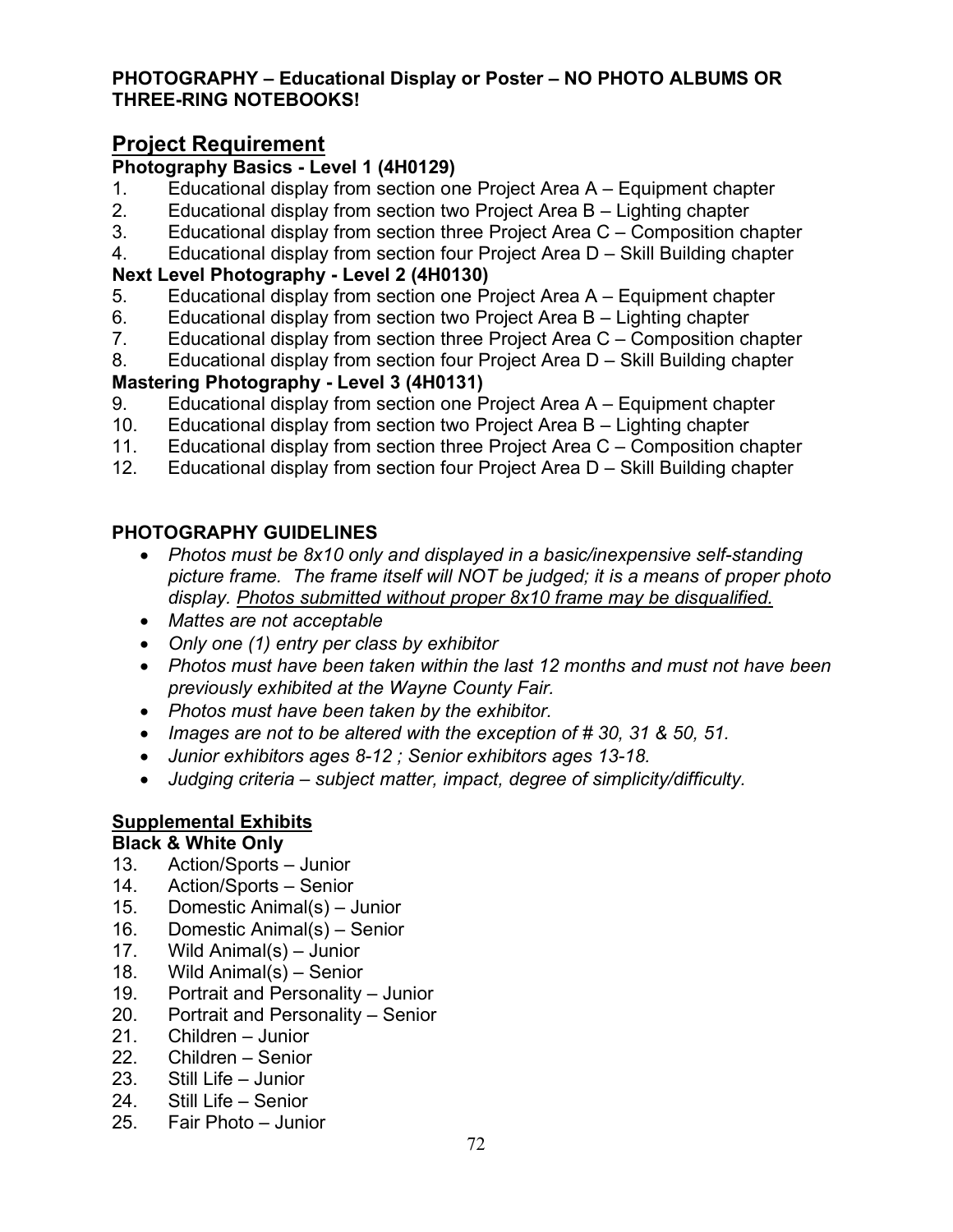- 26. Fair Photo Senior
- 27. Bugs/Insects Junior
- 28. Bugs/Insects Senior
- 29. Altered Images Junior
- 30. Altered Images Senior
- 31. Landscape Junior
- 32. Landscape Senior

#### **Colored Photos Only**

- 33. Action/Sports Junior
- 34. Action/Sports Senior
- 35. Domestic Animal(s) Junior
- 36. Domestic Animal(s) Senior
- 37. Wild Animal(s) Junior
- 38. Wild Animal(s) Senior
- 39. Portrait and Personality Junior
- 40. Portrait and Personality Senior
- 41. Children Junior
- 42. Children Senior
- 43. Still Life Junior
- 44. Still Life Senior
- 45. Fair Photo Junior
- 
- 46. Fair Photo Senior Bugs/Insects – Junior
- 48. Bugs/Insects Senior
- 49. Altered Images Junior
- 50. Altered Images Senior
- 51. Landscape Junior
- 52. Landscape Senior

Best in Show – Junior **Ribbon or Rosette** Best in Show – Senior **Ribbon or Rosette**

#### **VIDEOGRAPHY**

Using the approved 4-H Curriculum, the 4-H member will display in the following categories however they best see fit with prior coordination and approval from the 4-H **Educator** 

- 53. Documentary project Educational display Junior
- 54. Documentary project Educational display Senior
- 55. Animated Video project Educational display Junior
- 56. Animated Video project Educational display Senior
- 57. Filmmaking innovation project Educational display Junior
- 58. Filmmaking innovation project Educational display Senior
- 59. Video maker project Educational display Junior
- 60. Video maker project Educational display Senior

Best in Show – Junior **Ribbon or Rosette** Best in Show – Senior **Ribbon or Rosette**

#### **COMMUNICATIONS**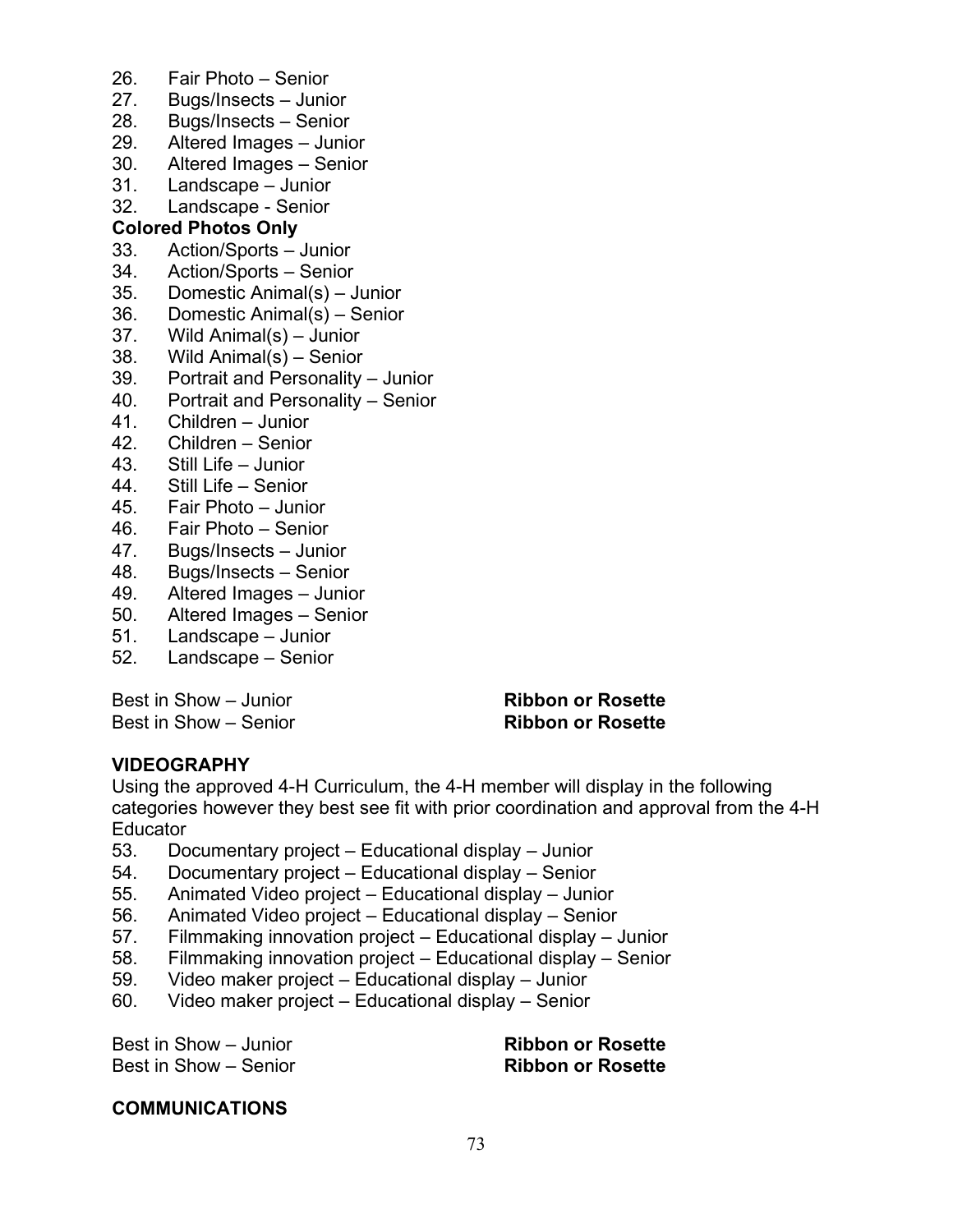# **Getting Your Point Across - Level 1 (K9930)**

- 61. Educational display about symbols used to communicate safety warnings, directions, or other topics
- 62. Educational display about the different modes of communication used by people in their daily lives
- 63. Educational display about the two (2) forms of thank you notes including their descriptions/samples

# **Putting it Together - Level 2 (K9931)**

- 64. Educational display of at least 12 emoticons and/or acronyms used regularly during instant messenger (any software co.) conversations
- 65. Educational display comparing four (4) similar items (pictured or drawn), using the oral reasonings note card format found in the workbook

# **The Perfect Fit - Level 3 (K9932)**

- 66. Educational display of an ad/flyer you developed and created to promote the 4-H section of the Red Metal Building.
- 67. Educational display of at least three (3) types of presentation aids and why/under what circumstances they might be used

# **THEATER ARTS**

# **Imagination in Action – Level 1 - Beginner – (4H0049)**

68. Educational display of an activity you completed in the book

### **Imagination in Action – Level 2 - Intermediate – (4H0050)**

69. Educational display of an activity you completed in the book

# **Imagination in Action – Level 3 - Advanced – (4H0051)**

70. Educational display of an activity you completed in the book

# **CLOWNING (K9910)**

- 71. Educational display about the history of clowning
- 72. Educational display about one of the three types of clowns including a photo of yourself or a friend in makeup
- 73. Display a crocheted loop wig that you made for this project
- 74. Display a hand puppet or puppets you made for this project
- 75. Display a balloon animal you made for this project. Include an outline of the steps used to make it
- 76. Display a clown costume you made for this project
- 77. Educational display about Pantomime, Puppetry, or Ventriloquism

# **SKETCHBOOK CROSSROADS (J0201C) –** Use your Sketchbook Crossroads activity

book to choose within the following classes

Junior – Ages 8-12

- 78. Drawing: One matted drawing ready for hanging
- 79. Fiber: One completed work ready for display
- 80. Sculpture: One completed work from project

Senior – Ages 13-18

- 81. Drawing: One matted drawing ready for hanging
- 82. Fiber: One completed work ready for display
- 83. Sculpture: One completed work from project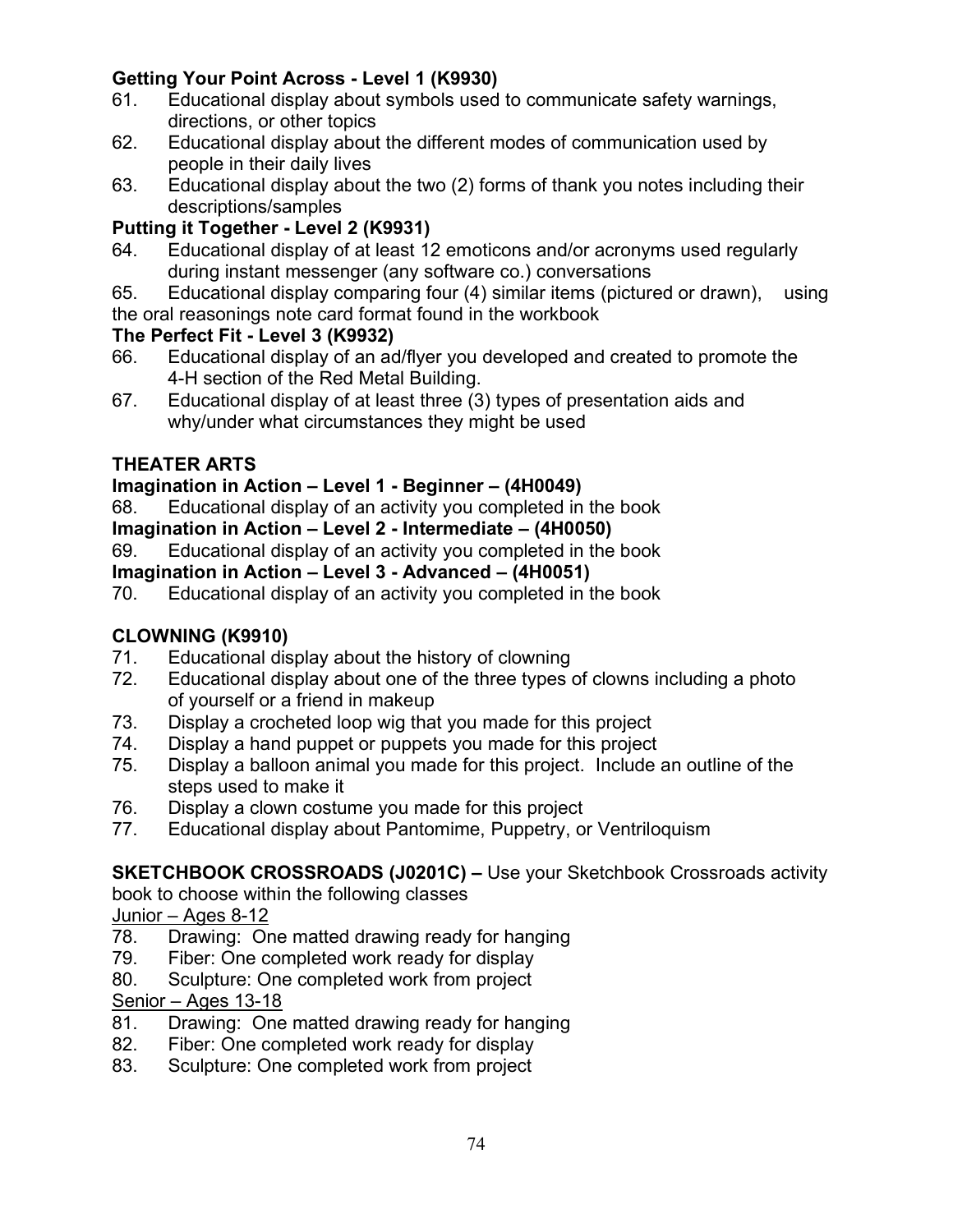**PORTFOLIO PATHWAYS (J0202C) –** Use your Portfolio Pathways activity book to

choose within the following classes.

Junior – Ages 8-12

- 84. Painting: One completed painting, framed
- 85. Printing: One matted and/or framed print
- 86. Graphic Designs: One graphic design, or three greeting cards Senior – Ages 13-18
- 87. Painting: One completed painting, framed
- 88. Printing: One matted and/or framed print
- 89. Graphic Designs: One graphic design, or three greeting cards

**PALETTE OF FUN (K9950) –** Other projects are available in the full version of the Palette of Fun activity book (see Extension Agent for more info) **Junior - Age 8-12 Senior - Age 13-18**

# **Cutting and Pasting Art**

- 90. Collage Junior
- 91. Collage Senior
- 92. Pop-Up Pizzazz exhibit one pop-up card Junior
- 93. Pop-Up Pizzazz exhibit one pop-up card Senior
- 94. Books Tell a Story Create and exhibit a simple accordion book that tells a story – Junior
- 95. Books Tell a Story Create and exhibit a simple accordion book that tells a story – Senior
- 96. Other Junior
- 97. Other Senior

### **Sculpting**

- 98. Polymer Clay Junior
- 99. Polymer Clay Senior
- 100. Paper Mache Junior
- 101. Paper Mache Senior
- 102. Jewelry made from bakers, polymer, or other type of clay Junior
- 103. Jewelry made from bakers, polymer, or other type of clay Senior
- 104. Other Junior
- 105. Other Senior

# **3-D Construction**

- 106. 3D Self Portrait from mirror, mirror, Now and Later in the project book Junior
- 107. 3D Self Portrait from mirror, mirror, Now and Later in the project book –Senior
- 108. Scrap Sculpting make an original sculpture using recyclable and used materials – Junior
- 109. Scrap Sculpting make an original sculpture using recyclable and used materials – Senior
- 110. Window on my World Create and display a window view of your environment Junior
- 111. Window on my World Create and display a window view of your environment Senior
- 112. Other Junior
- 113. Other Senior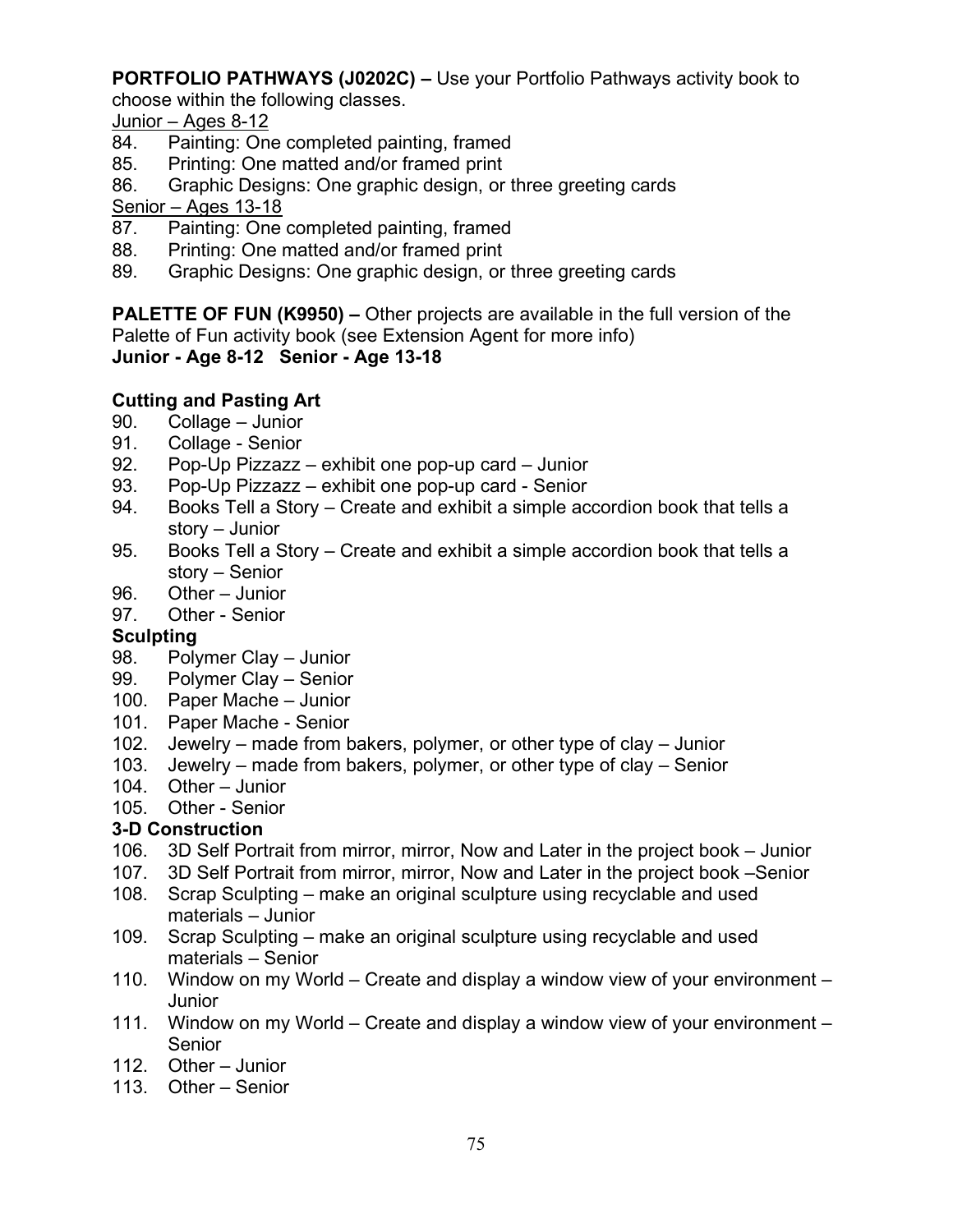#### **CRAFTS – OTHER HANDICRAFTS –** *members must be enrolled in a sewing, Palette of Fun, Sketchbook Crossroads, or Portfolio Pathways project in order to exhibit the following classes.* **Junior – Age 8-12, Senior – Ages 13-18**

- 114. Needlework Junior
- 115. Needlework Senior
- 116. Embroidery Junior
- 117. Embroidery Senior
- 118. Needlepoint Junior
- 119. Needlepoint Senior
- 120. Counted Cross Stitch Junior
- 121. Counted Cross Stitch Senior
- 122. Stuffed Animal Junior
- 123. Stuffed Animal Senior
- 124. Lacemaking Junior
- 125. Lacemaking Senior
- 126. Stenciling Junior
- 127. Stenciling Senior
- 128. Macramé Junior
- 129. Macramé Senior
- 130. Fabric Painting Junior
- 131. Fabric Painting Senior
- 132. Rope Basket Junior
- 133. Rope Basket Senior
- 134. Crafts from natural materials corn husks, vines, pine cones, etc. (No plastic or other manufactured items to be used.) – Junior
- 135. Crafts from natural materials corn husks, vines, pine cones, etc. (No plastic or other manufactured items to be used.) – Senior
- 136. Latch Hook Junior
- 137. Latch Hook Senior
- 138. Spun Fiber (5 yards) Junior
- 139. Spun Fiber (5 yards) Senior
- 140. Felted Figurines Junior
- 141. Felted Figurines Senior
- 142. Dyed Spun Fiber (5 yards) Junior
- 143. Dyed Spun Fiber (5 yards) Senior
- 144. Other Junior
- 145. Other Senior

#### **SEASONAL DECORATIONS –** *Member must have entered/exhibited in at least one other non-livestock project area* **Junior – Ages 8-12, Senior – Ages 13-18**

- 146. Valentine Junior
- 147. Valentine Senior
- 148. Decorated Easter Egg please use artificial eggs Junior
- 149. Decorated Easter Egg please use artificial eggs Senior
- 150. Christmas Ornament Junior
- 151. Christmas Ornament Senior
- 152. Patriotic Junior
- 153. Patriotic Senior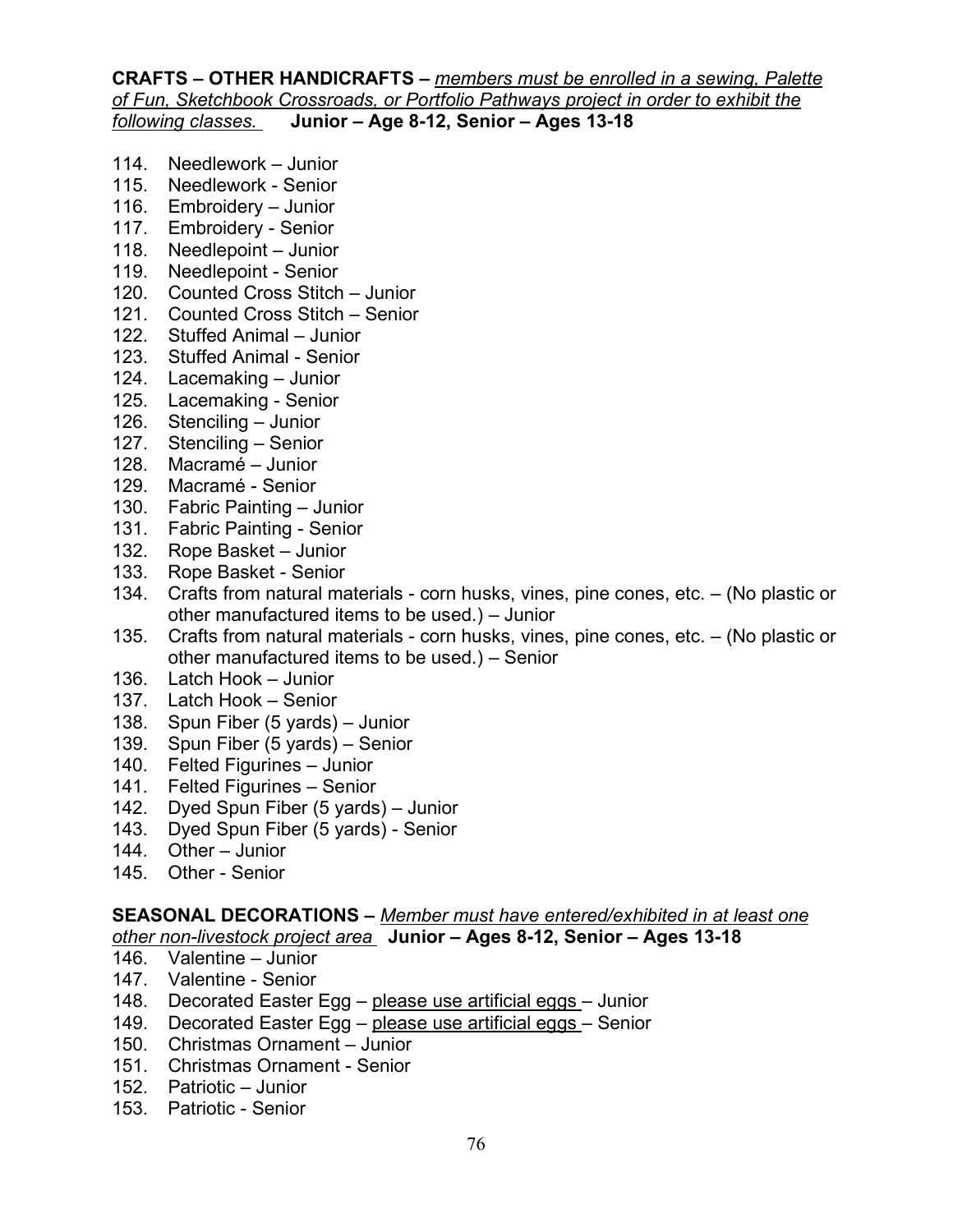- 154. Halloween Treat Bag Junior
- 155. Halloween Treat Bag Senior
- 156. Thanksgiving Junior
- 157. Thanksgiving Senior
- 158. Table Top Decoration choice of theme Junior
- 159. Table Top Decoration choice of theme Senior
- 160. Wall or Door Decoration choice of theme Junior
- 161. Wall or Door Decoration choice of theme Senior

Best in Show – Junior **Ribbon or Rosette**  Best in Show – Senior **Ribbon or Rosette**

**CERAMICS (G9901)** *Enter best (one) item of your pieces completed at the current level. Must be dated on the bottom of the piece. All pieces from all levels must be started from greenware.* **Junior – Ages 8-12, Senior – Ages 13-18**

#### **Premiums for the following classes are: 1st - \$5.00 2nd - \$4.00 3rd - \$3.00 4th - \$2.00 5th - \$1.50**

- 162. Simple Stain Painting Junior
- 163. Simple Stain Painting Senior
- 164. Detailed Stain Painting Junior
- 165. Detailed Stain Painting Senior
- 166. Glaze Junior
- 167. Glaze Senior
- 168. Overglaze with Design Junior
- 169. Overglaze with Design Senior
- 170. Dry Brushing Junior
- 171. Dry Brushing Senior
- 172. Antique "Wash Off" Junior
- 173. Antique "Wash Off" Senior
- 174. Chalk Technique Junior
- 175. Chalk Technique Senior
- 176. Underglaze Junior
- 177. Underglaze Senior
- 178. Holiday Piece Junior
- 179. Holiday Piece Senior
- 180. Item with Moving Parts Junior
- 181. Item with Moving Parts Senior
- 182. Free Lance using 2 different techniques Junior
- 183. Free Lance using 2 different techniques Senior
- 184. Glaze with Decal Junior
- 185. Glaze with Decal Senior

Best in Show – Senior **Ribbon or Rosette**

Best in Show – Junior **Ribbon or Rosette** 

#### **HOME MANAGEMENT AND CONSUMER SKILLS**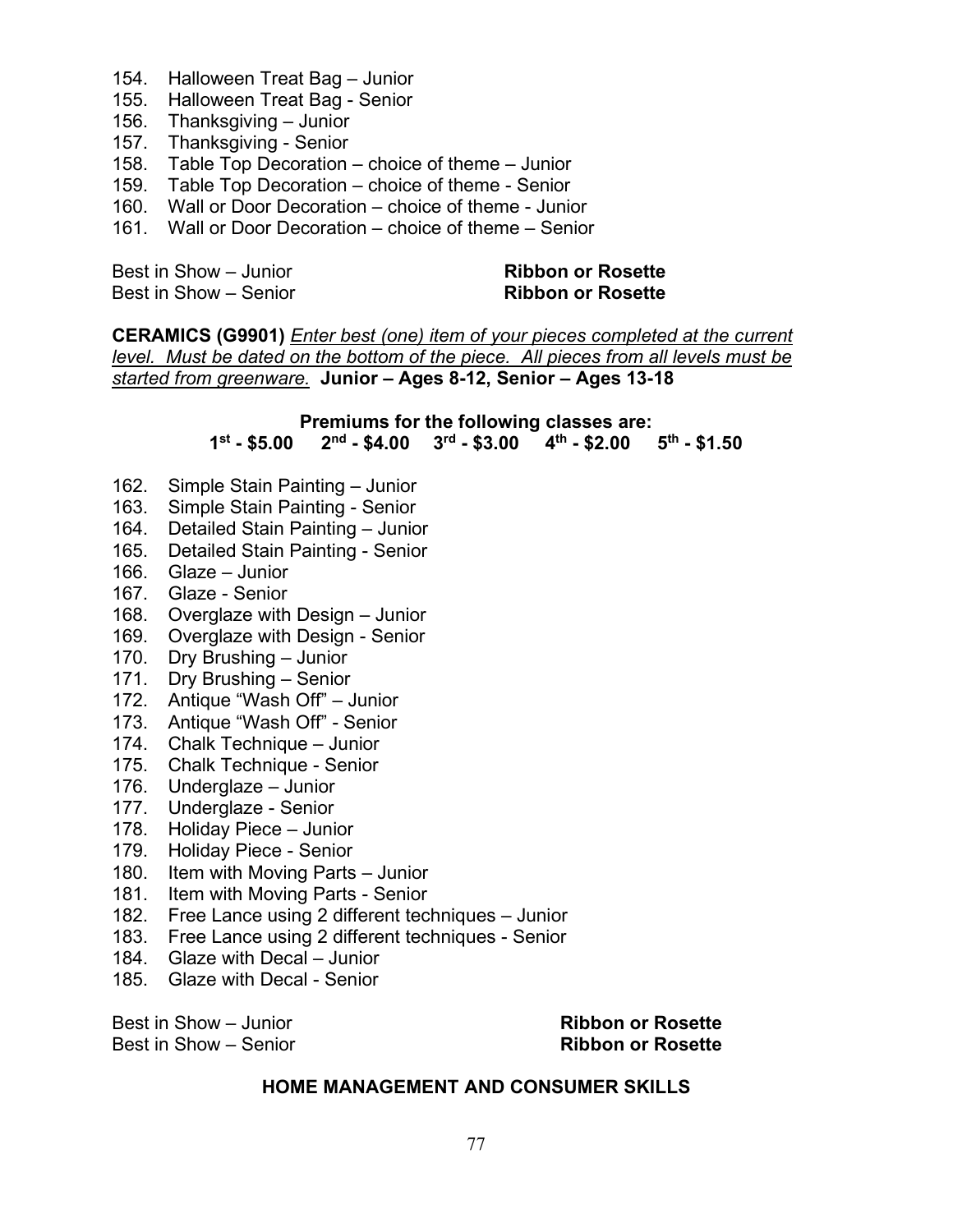Each article must be made by a member who is enrolled in a Home Management or Consumer Skills project by March 31 of the current year

#### **Premiums for all the following classes are:**<br>1<sup>st</sup> - \$3.50 2<sup>nd</sup>-\$3.00 3<sup>rd</sup> - \$2.50 4<sup>th</sup> - \$2.00 5<sup>th</sup> - \$1.50 2<sup>nd</sup>-\$3.00 3<sup>rd</sup> - \$2.50 4<sup>th</sup> - \$2.00

#### **KIDS & KASH (J0110A), (J0110B), (J011D), (J0110E)** – Exhibit consists of 4

completed issues and at least one of the following:

- 186. Collage of advertising that describes self
- 187. Display identifying an inventory of all electronic devices owned
- 188 Display an ad or warranty you designed
- 189. Comparison Pricing display
- 190. Display a sample complaint letter you have written
- 191. Display a cartoon on any phase of the project that you have created

# **THE RENT EVENT (E9970)**

- 192. Renters survival kit
- 193. Other must be approved by Extension Office prior to entry

# **FINANCIAL CHAMPIONS**

#### **Money FUN-damentals – Level 1 - (J0120A)**

- 194. Educational Display of the I Really Need That Activity
- 195. Educational Display of the Show Me the Money Activity
- 196. Educational Display of one of the activities identified in the project book not listed above.

### **Money Moves – Level 2 - (J0121A)**

- 197. Educational Display exhibiting 3 Ads for the same item, along with It All Ads Up Rank Chart.
- 198. Educational Display exhibiting the Shop 'Til You Drop product comparison chart.
- 199. Educational Display of one of the activities identified in the project book not listed above.

### **READING MAKES CENTS (J0170A)**

- 200. Reading Makes Cents Journal select one activity of your choice from each of the 7 chapters and put them in a journal/binder. Pg.2 of the Activity Guide
- 201. History of Money Coin Rubbings educational display of all current coins in circulation (penny, nickel, dime, quarter, half dollar). Answer discussion questions(p.5)
- 202. Managing Money Location Logistics educational display of the trip you planned from your home to the nearest US Mint Location (p. 32)
- 203. Earning Money Mighty Minis Make a mini comic book using the instructions in your Activity Guide ( p. 57)
- 204. Spending Money Century Village Coupon Swap Plan a party food menu using cookbooks and coupons. Make an educational display showing your party recipes, coupons used, etc. (p. 70)
- 205. Saving Money Piggy Bank Set Design and display your own piggy bank (p.85)
- 206. Sharing Money Care Chain Make a Care Chain with volunteering, donating, etc. you would like to accomplish (MAX 25 chain lengths) (p.106)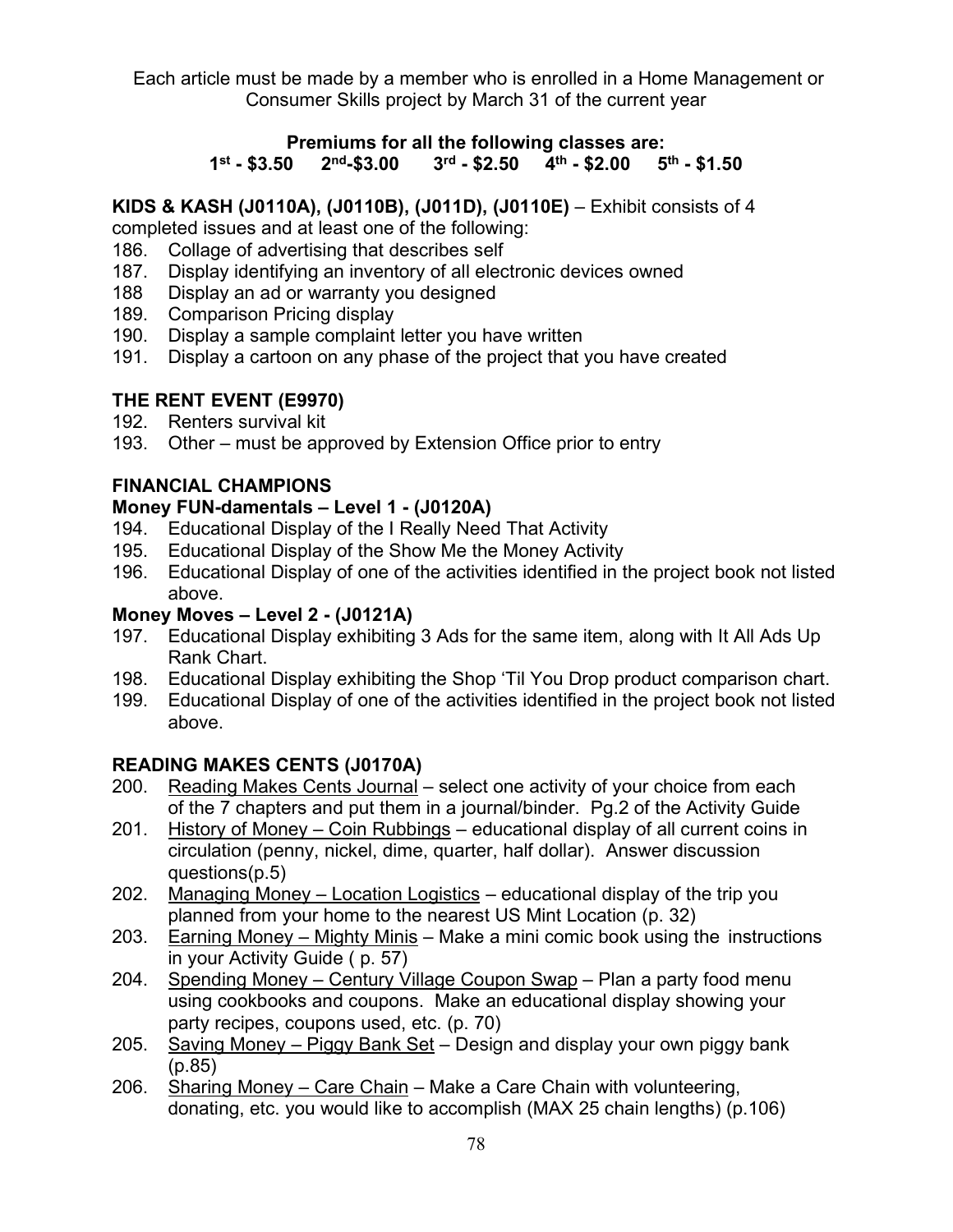207. Borrowing and Lending Money – Calligraphy Accounts – educational display showing your calligraphy skills (p. 134)

### **HEALTH AND SAFETY**

Each article or poster must be made by a member who is enrolled in a Health and/or Safety related project

# **HEALTH**

### **First Aid in Action – Level 1 - (I0335A)**

- 208. Create/assemble the supplies needed to make up your own Family First Aid Kit
- 209. Educational display of the Family First Aid Cards
- 210. Educational display of the universal sign for choking and the Heimlich maneuver for someone else, yourself, or a baby

# **Staying Healthy – Level 2 - (I0336A)**

- 211. Educational display using pictures or drawings showing three (3) germs and how they can both benefit as well as harm people or their environment
- 212. Educational display using drawings or pictures of an eye or ear and describe what role their parts play in keeping them safe

# **Keeping Fit – Level 3 - (I0337A)**

- 213. Educational display about BMI what it is, how you calculate it, and what the four (4) ranges are
- 214. Educational display about the new food pyramid being used by the Pennsylvania Department of Agriculture (PDA)
- 215. Educational display using pictures or drawings of protective equipment and safety features for a sport of your choice

# **UP FOR THE CHALLENGE - (I0400A)**

- 216. Educational Display demonstrating different amounts of sugars or fats in the Think You Drink Activity
- 217. Educational Display from the Calories In  $\sim$  Calories Out Activity. Record the amount of calories you consume in one day along with the activities needed to expend that same number of calories using the tables and charts provided.
- 218. Educational Display from the Go/Slow/Whoa Snack Attack Activity
- 219. Educational Display of different shoes worn for different activities in Which Sport, Which Shoe.
- 220. Educational Display of the Wellness Event you planned out.
- 221. Educational Display of one of the activities identified in the project book not listed above.

### **FIRE SAFETY**

Displays should not be larger than 14"x22" without prior approval from the extension office

# **A Basic Guidebook - Level 1 (I9920)**

- 222. An educational display showing 3-5 classes of fire
- 223. An educational display showing different classes of fire extinguishers
- 224. Make a map of a house and show possible primary and secondary escape routes from each room

### **Preventing Fires - Level 2 (I9930)**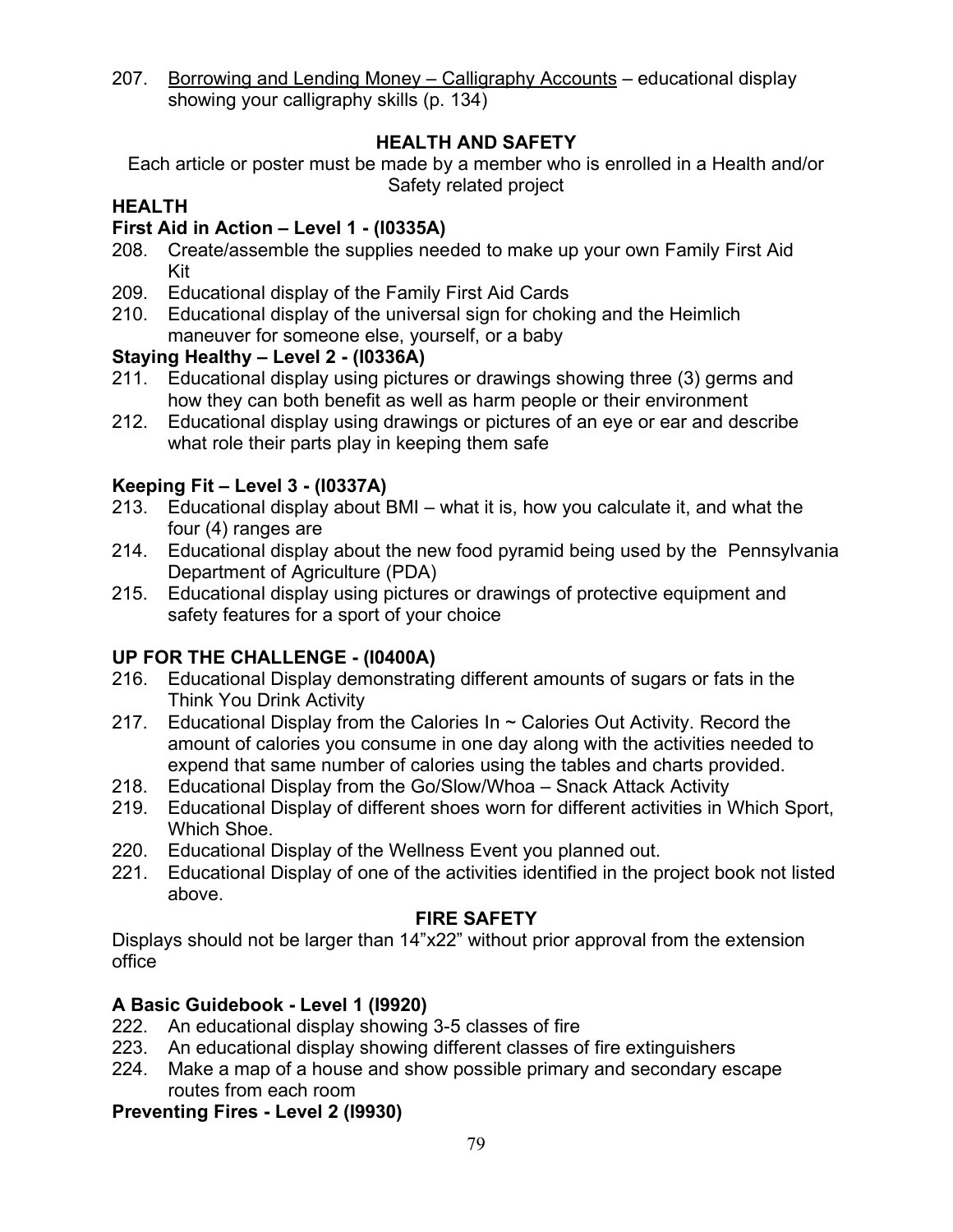- 225. Develop and display your own inspection list of fire hazards similar to the one in the activity book
- 226. Educational Display demonstrating the cause of Farm/Barn fires from lightning strikes.
- 227. An educational display describing emergency actions to follow in treating thermal, electrical, and chemical burns

# **Fire Protection in Your Community - Level 3 (I9940)**

- 228. An educational display labeling the major accessory equipment and purposes of a pumper truck, ladder truck, or tanker truck
- 229. An educational display showing 5-10 specially designed tools and/or clothing used by firefighters

# **BACHELOR(ETTE) SURVIVAL – Ages 16 & above (E9903)**

230. A samples booklet containing a recipe, button sample, two hem samples, a hand stitched seam, plus an emergency sewing kit

# **Interior Design**

- 231. Educational Display from Chapter 1: Elements of Design
- 232. Educational Display from Chapter 2: Color
- 233. Educational Display from Chapter 3: Principles of Design
- 234. Educational Display from Chapter 4: Room Design
- 235. Educational Display from Chapter 5: What's your Style?
- 236. Educational Display from Chapter 6: Lighting & Accessories

# **Spa & Relaxation**

Members are encouraged to exhibit the below products along with an educational display to show the steps in making the items.

- 237. Body Butter
- 238. Bath Salts/Zen Garden
- 239. Lip Balm/Cuticle Cream
- 240. Foot/Body Scrub
- 241. Homemade Candles
- 242. Homemade Soap
- 243. Educational Display of Yoga or other forms of meditation/relaxation

### **String Art – member must enter & exhibit in at least one other non-livestock project area**

244. Exhibit of String Art you made using wood, nails and string (size should not exceed 30" X 30") (get the project idea starter publication from the Extension Office)

# **Creative Writing**

- 245. Exhibit a Creative Writing piece written by the member
- 246. Exhibit a Creative Writing portfolio. Should include at least 3 different stories written by the member within the past year.

# **Best in Show <b>Ribbon or Rosette**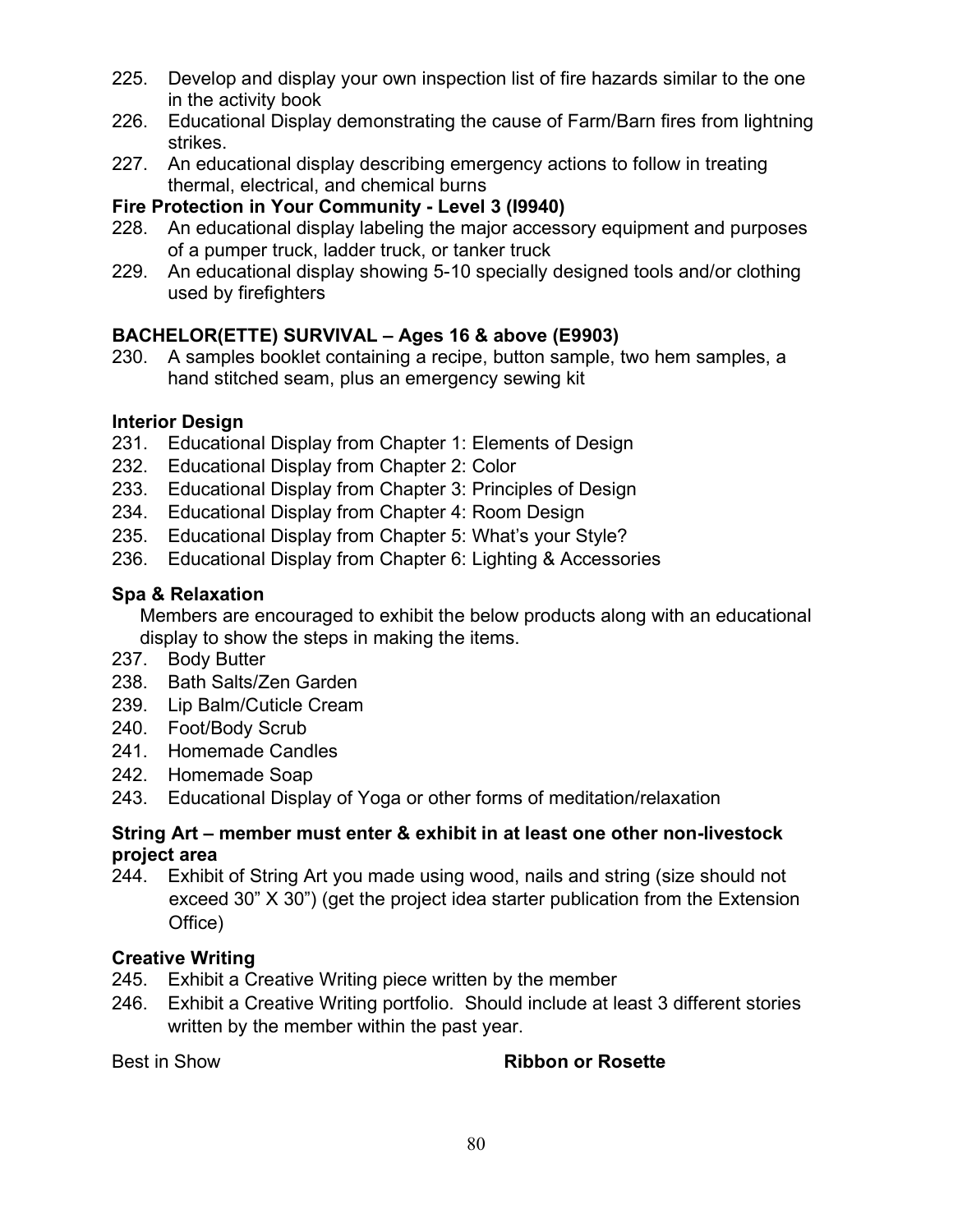#### SECTION 20 4-H GROUP EXHIBITS

| $\mathbf 1$ . | The judging sheets for these group exhibits will include attracts attention, |           |          |
|---------------|------------------------------------------------------------------------------|-----------|----------|
|               | arouses interest, conveys message, design, originality, and workmanship.     |           |          |
|               | Club name and exhibit committee identified                                   |           | 5 points |
|               | 4-H Theme – clearly stated                                                   |           | 5 points |
|               | Conveys a 4-H message                                                        | 20 points |          |
|               | <b>Attracts attention</b>                                                    | 20 points |          |
|               | Design                                                                       | 20 points |          |
|               | Originality                                                                  | 10 points |          |
|               | Use of lighting, color, and/or motion                                        | 10 points |          |
|               | Workmanship – quality of work                                                | 10 points |          |
|               |                                                                              | 100       | points   |

- 1. Exhibit should be constructed by 4-H club members **with minimal assistance from leaders and/or adults.**
- 3. A list of the members who helped construct the exhibit and their ages must be included as part of the exhibit.
- 4. All clubs will have a 4ft x 4ft space for the exhibit.
- 5. If your club chooses to enter an exhibit, banner and/or scrapbook, the key leader is required to submit a non-livestock entry form to the Extension Office by **July 1, 2022**. *Clubs may enter a maximum of two (2) classes in this section. Club Quilt is a bonus class allowing clubs to enter it as a third club exhibit*
- 6. Please remember that exhibits extending to the edges of the table can easily be disturbed by small children or accidental contact by exhibit audiences.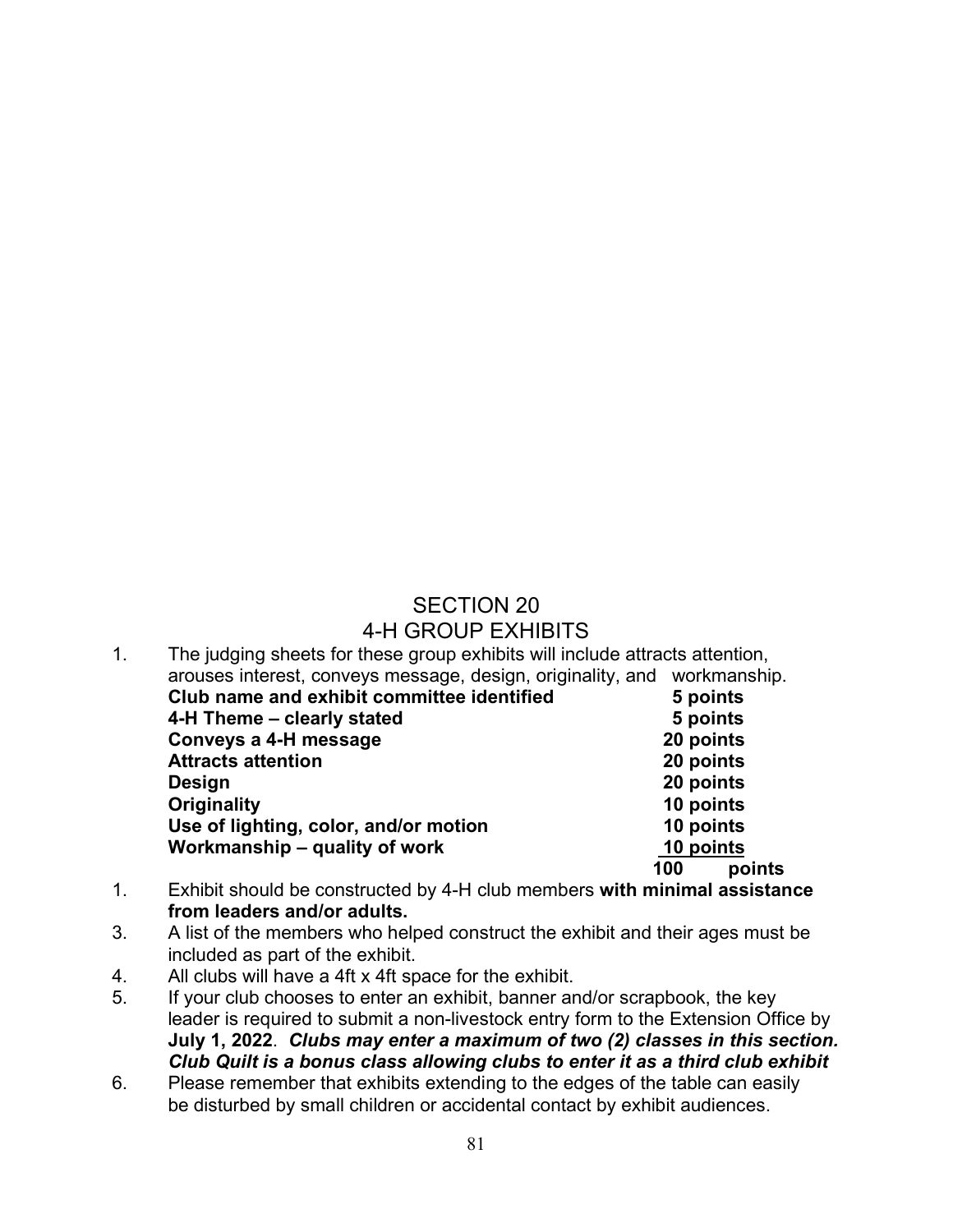- 7. Club scrapbook should be for the current year, spanning from last year's fair date to this year's fair date
- 8. All club exhibits (class #1) that do not place will receive \$5.00.

\*NOTE\* Club Banners (class  $# 3 8 4 4$ ) need to be made out of cloth or paper and easy to roll up and re-use to promote 4-H at another function)

#### **Class**

- 1. 4-H Club Exhibit **2022 4-H Theme: Wayne County 4-H… Keep Calm and Stay 4-H Strong.**
- **1st - \$50 2nd - \$45 3rd - \$40 4th - \$35 5th - \$30** 2. Scrapbook (club name and exhibit committee identified, conveys a 4-H message, displays the club's current year history, attracts attention, design, originality, workmanship
- **1st - \$10 2nd - \$8 3rd - \$6 4th - \$4 5th - \$2** 3. Club Banner \*(24"h x 42" w) – **2022 4-H Theme: Wayne County 4-H… Keep Calm and Stay 4-H Strong.** (club name and exhibit committee identified, annual theme clearly stated, attracts attention, design, originality, and workmanship) **1st - \$10 2nd - \$8 3rd - \$6 4th - \$4 5th - \$2**
- 4. Club Banner\* (24"h x 42" w) **General–Not to be re-used from year to year** (club name and exhibit committee identified, attracts attention, design, originality, workmanship)
- **1st - \$10 2nd - \$8 3rd - \$6 4th - \$4 5th - \$2** 5. Club Quilt – Quilt made by 4-H youth in a club setting. Dimensions must be lap size or larger.<br> $1<sup>st</sup> - $20$

**1st - \$20 2nd - \$16 3rd - \$12 4th - \$8 5th - \$4** SECTION 23

### 4-H APIARY PRODUCTS

- 1. Comb honey is to be judged on perfection in filling, capping uniformity, neatness, and cleanliness of selection.
- 2. Extracted honey to be judged on body, clarity, and cleanliness.
- 3. Only one entry per class is permitted.
- 4. Member must be enrolled in the Bee Keeping or Maple Syrup projects in order to exhibit in the following respective classes.

**Premiums for the following classes (except where otherwise indicated) are: 1st - \$5.00 2nd - \$4.00 3rd - \$3.00 4th - \$2.00 5th - \$1.00**

### **BEESWAX – HONEY – (D9901)**

- 1. Light Comb 3 sections
- 2. Dark Comb 3 sections
- 3. Light Extracted Honey 3 one-pound jars
- 4. Amber Extracted Honey 3 one-pound jars
- 5. Dark Extracted Honey 3 one-pound jars
- 6. Beeswax Block 1 pound
- 7. Educational display about any phase of the project.

**\$3.50 \$3.00 \$2.50 \$2.00 \$1.50**

#### **MAPLE SYRUP – (D9910)**

8. Maple Syrup – 1 quart in glass container (1<sup>st</sup> year)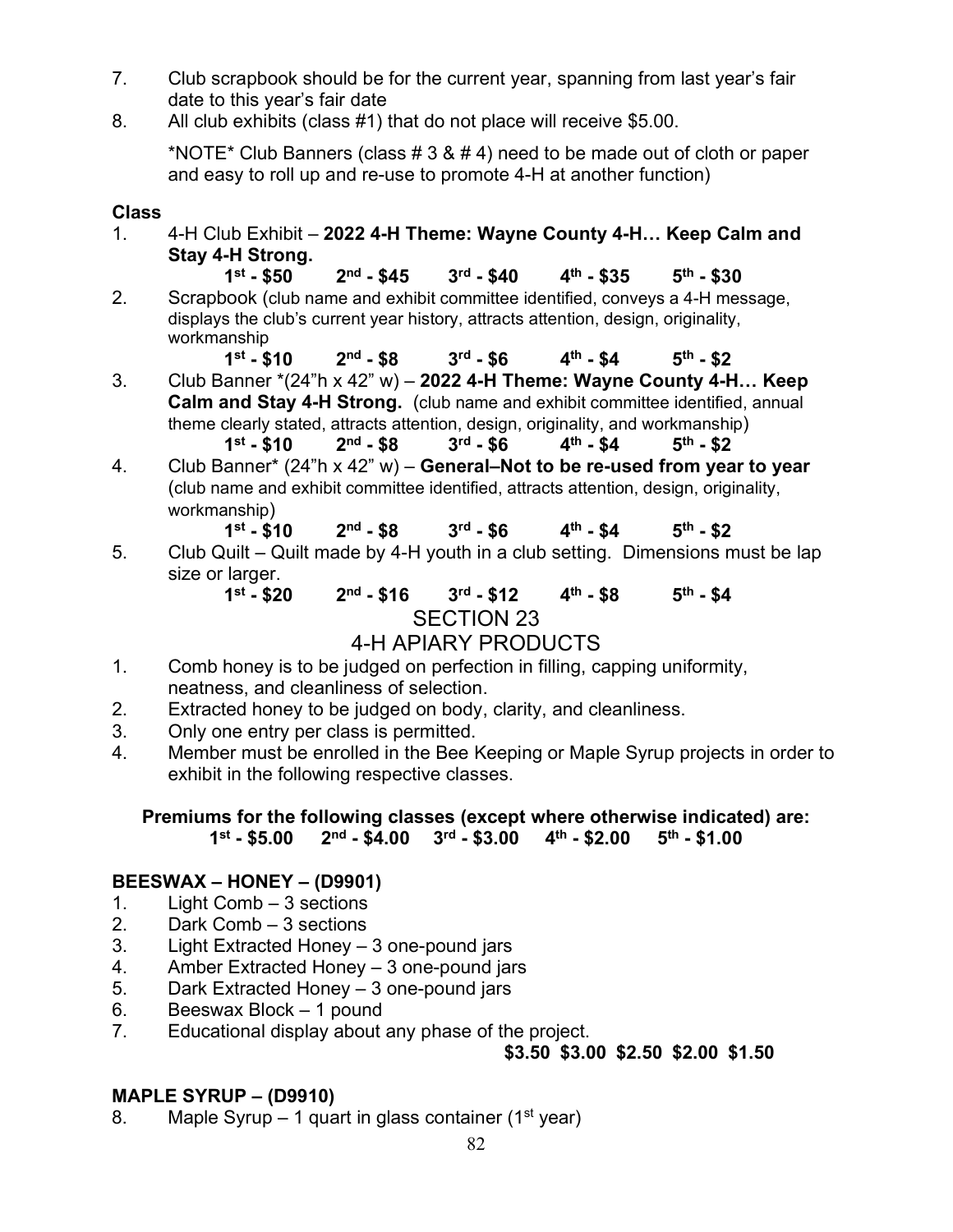- 9. Maple Cream  $-1$  pound jar ( $2<sup>nd</sup>$  year)
- 10. Maple Syrup Collective 1 lb. Maple Cream & 1 pound cake Maple Sugar  $(3^{rd} \cdot 5^{rd} \cdot 5^{rd} \cdot 5^{rd})$ <br>vear)  $1^{st} \cdot 5^{40}$   $2^{nd} \cdot 5^{rd} \cdot 5^{rd} \cdot 5^{rd} \cdot 5^{rd} \cdot 5^{rd} \cdot 5^{rd} \cdot 5^{rd} \cdot 5^{rd} \cdot 5^{rd} \cdot 5^{rd} \cdot 5^{rd} \cdot 5^{rd} \cdot 5^{rd} \$ year) **1st - \$10 2nd - \$8 3rd - \$6 4th - \$4 5th -\$2**
- 11. Maple Candy  $\frac{1}{2}$  pound (2<sup>nd</sup> year and above)
- 12. Educational display about any phase of the project.

### **\$3.50 \$3.00 \$2.50 \$2.00 \$1.50**

Best in Show **Ribbon or Rosette**

#### SECTION 24 4-H CONSERVATION **Premiums for the following classes are: 1st - \$3.00 2nd - \$2.50 3rd - \$2.00 4th - \$1.50 5th - \$1.00**

### **4-H WILDLIFE PROJECTS**

#### **WILDLIFE IS ALL AROUND US – The Wildlife Detective (D0620A) – a completed project book must be included with these exhibits**

- 1. **Spring (Book 2)** Educational display exhibiting one of the projects in the project book
- 2. **Spring (Book 2)** Birdhouse made by 4-H member with a 5x7 note card listing the birds you hope to attract
- 3. **Summer (Book 3)** Educational display of one project in the project book
- 4. **Summer (Book 3)** 3 plaster castes of animal tracks (identified)
- 5. **Fall (Book 4)** Display a map describing different types of cover for animals (labeled)
- 6. **Winter (Book 5)** Poster describing animal signs that can be found in winter

### **WILDLIFE ECOLOGIST (D0610A)**

- 7. Completed nature journal based on the suggested activities in the project book.
- 8. Educational display of Wildlife Habitats
- 9. Educational display of Wildlife Populations

### **WILDLIFE MANAGER (D0615A)**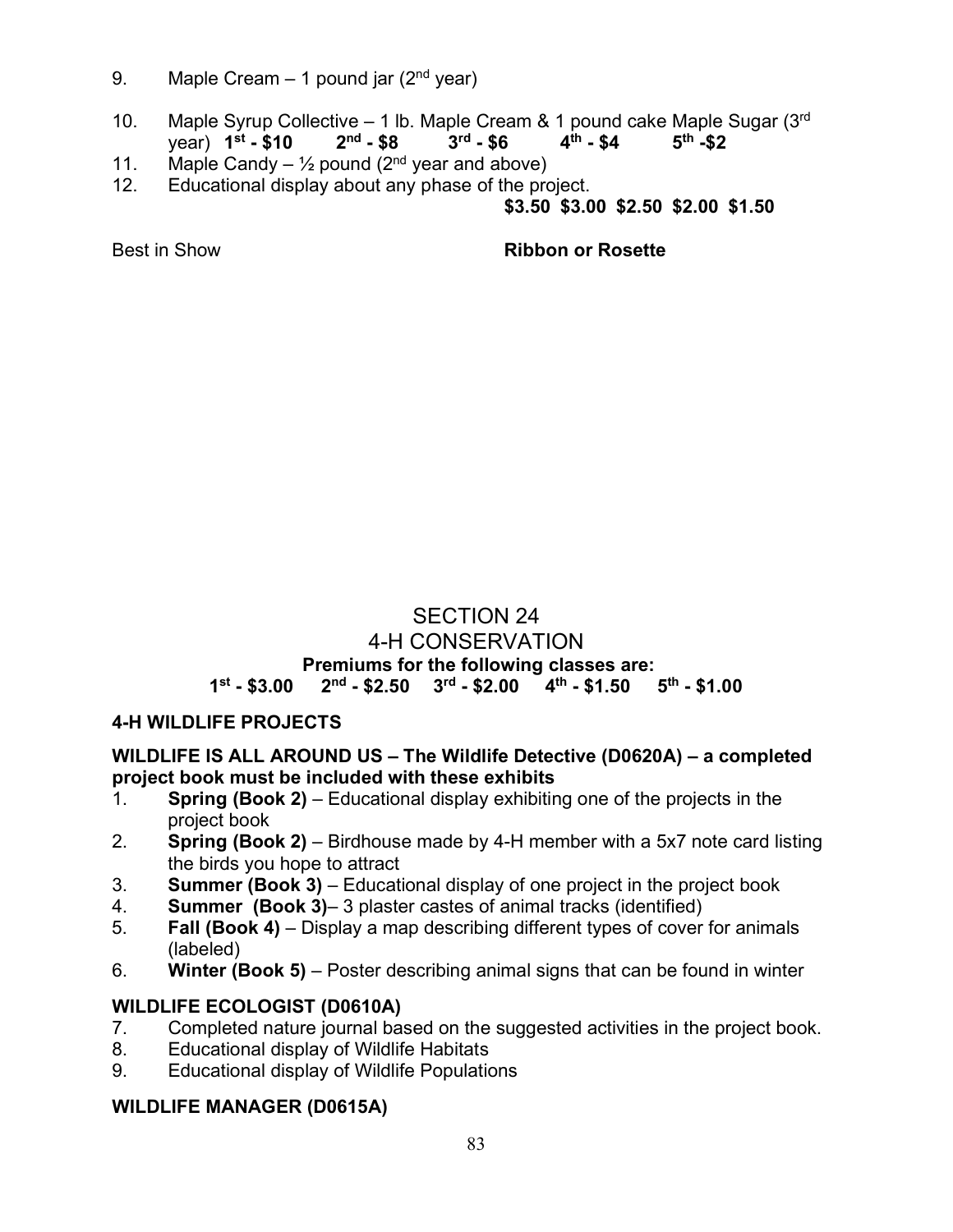- 10. Completed nature journal based on the suggested activities in the project book.
- 11. Educational Display of Activity 2 Identifying Resources in your study area.
- 12. Educational Display of five (5) different careers related to wildlife.
- 13. **Endangered Wildlife Project**  Educational display of an endangered wildlife species found in Pennsylvania
- 14. **Woodworking for Wildlife**  completed nesting box, feeder, or an item from the project book.

# **4-H WATER PROJECT**

# **Water Conservation and the Water Lion – Level 1 - (D0670A)**

- 15. Educational exhibit displaying the average daily water use in your home activity
- 16. Educational exhibit displaying the "Big Drip" or the "Leak Detective" activity including your results
- 17. Educational exhibit displaying at least five ways to conserve water in your home **Incredible Water with the Water Lion – Level 2 (D0675A)**
- 18. Educational exhibit displaying the water content of at least 10 different foods **or** in the human body
- 19. Educational exhibit displaying the three forms of water and the process of evaporation and condensation
- 20. Educational exhibit displaying the five properties of water
- 21. Educational exhibit displaying the six major watersheds in PA
- 22. Educational exhibit displaying your watershed from Activity 6<br>23. Educational exhibit displaying and describing the three major
- Educational exhibit displaying and describing the three major types of clouds

# **Water Quality Matters – Level 3 (D0680A)**

- Educational exhibit displaying the "Contamination Central" or "My Water Source and Land Use" activity
- 25. Educational exhibit displaying one of the three parts of the "Settling Sediment and Stream Bank Vegetation" activity
- 26. Educational exhibit displaying the pH Exploration activity
- 27. Educational exhibit displaying water quality activity #5<br>28. Educational exhibit displaying 8-10 of the class I, II, or
- Educational exhibit displaying 8-10 of the class I, II, or III organisms

# **4-H FORESTRY EXHIBITS**

 $\sim$  A completed project book must be included with the following exhibits  $\sim$ 

# **ADOPT – A – TREE - (D0420A)**

- 29. Educational display completed within the project
- 30. Exhibit up to date project book and album of activities completed.

# **TREES + ME = FORESTRY - (D0430A)**

- 31. Exhibit a display of a collection representing six different trees (leaf, twigs, stem, or branch cross section of each) – identified
- 32. Educational display of any activity in the project book

# **TREETOP- (D0440A)**

- 33. Make your own 3-D forest using the cut outs in the project book
- 34. Exhibit the "Forest Touch Box"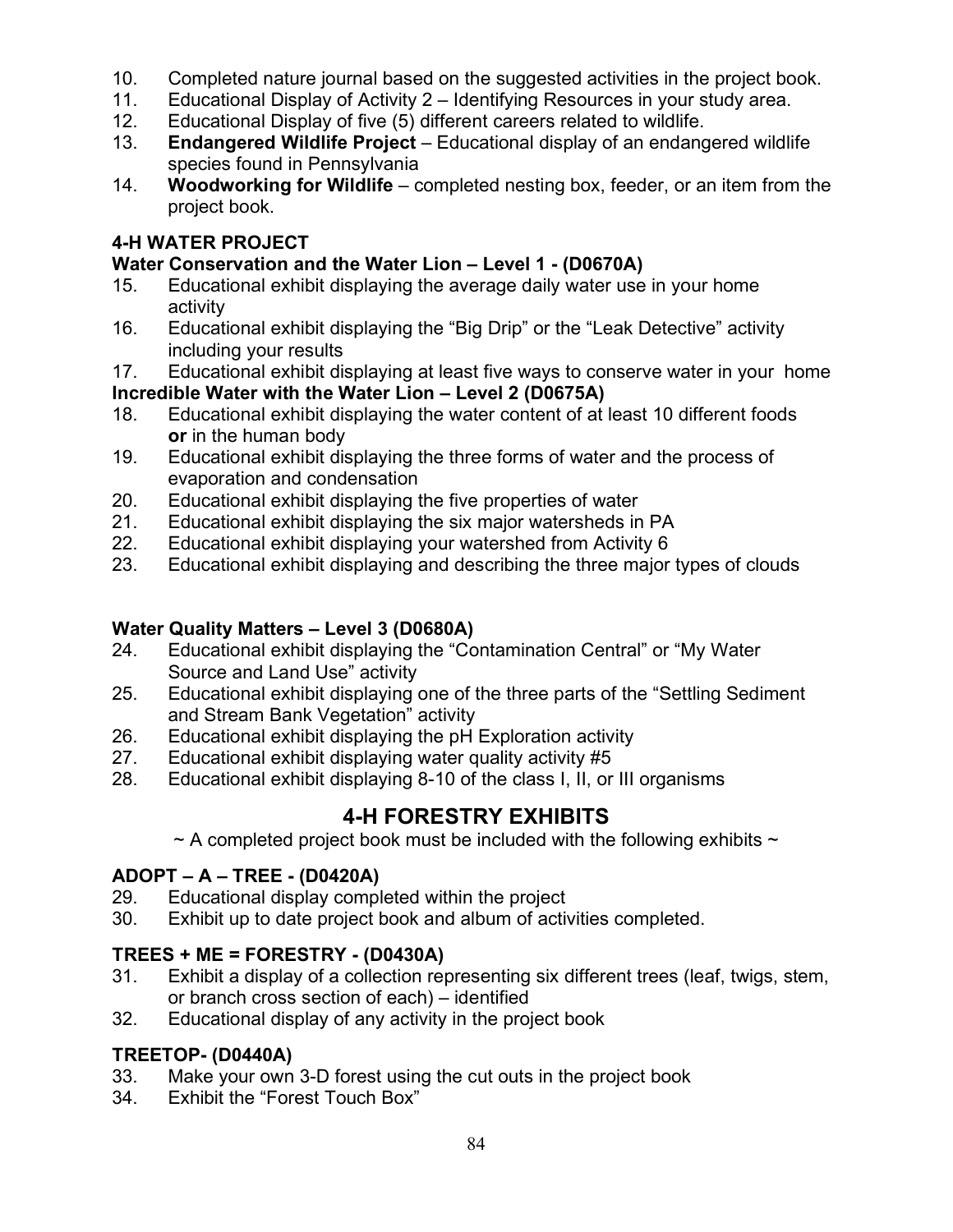35. **Advancing in Forestry - (D0450A) –** Display of two completed science projects or round–up ideas

# **4-H EXPLORING YOUR ENVIRONMENT**

### **Ecosystems' Service – (4H0017)**

- 36. **Soil Detective** Educational display on the different soil layers taken from a soil sample you have gathered. Include a short description of where the sample was retrieved, what time, and what the weather was.
- 37. **How Does Soil Form?** Educational display about how soil is made.
- **Food as a Provisioning Service-** Educational display of the supply chain of a food product of your choice. Include labels for each part that uses energy such as fuel, electric, labor, refrigeration, etc.
- 39. **Fuel as a Provisional Service** Educational display about ethanol; explain what it is, how it is made, how it is used, and what type of environmental effects it has.
- 40. **Recreation and Ecotourism** Educational display of the eco-tourist sites located in your community.
- 41. **Other**  Educational display of one of the activities in your project book not covered in this section. Must be approved by an extension agent.

# **Earths Capacity – (4H0018)**

- 42. **My Land Use** Educational display about the environmental impact of developing a piece of land. Include a photograph of the current state, and if possible a photograph or description of the property before and after development if possible.
- 43. **Our Carrying Capacity** Educational display that describes the changes in carrying capacity.
- 44. **Butterflies I See** Educational display of the species of butterflies observed on two different days, in the same location and at the same time.
- 45. **Aliens in the New World** Educational display about an invasive species of your choice.
- 46. **Investigate my Climate** Educational display of the greenhouse activity in the project book. Include the actual experiment used and the log of the temperatures you took for the experiment and what you have concluded about the experiment. (page 33 has a great example log)
- 47. **Take in the Trash** Educational display of this experiment in the book. Make sure to include a list of your recyclables, non-recyclables, and compostable items.
- 48. **My Ecological Footprint** Educational display about what an ecological footprint is, how you can reduce it, and include your own ecological footprint, which you can calculate in Appendix B of your project book.
- 49. **Other**  Educational display of one of the activities in your project book not covered in this section. Must be approved by an Extension agent.

### **Geology**

- 50. Educational Display from section 1: Rock Cycle
- 51. Educational Display from section 2: Nails for Breakfast
- 52. Educational Display from section 3: Rock Collection
- 53. Educational Display from section 4: Rock Candy (actual rock candy can be exhibited in the Foods section)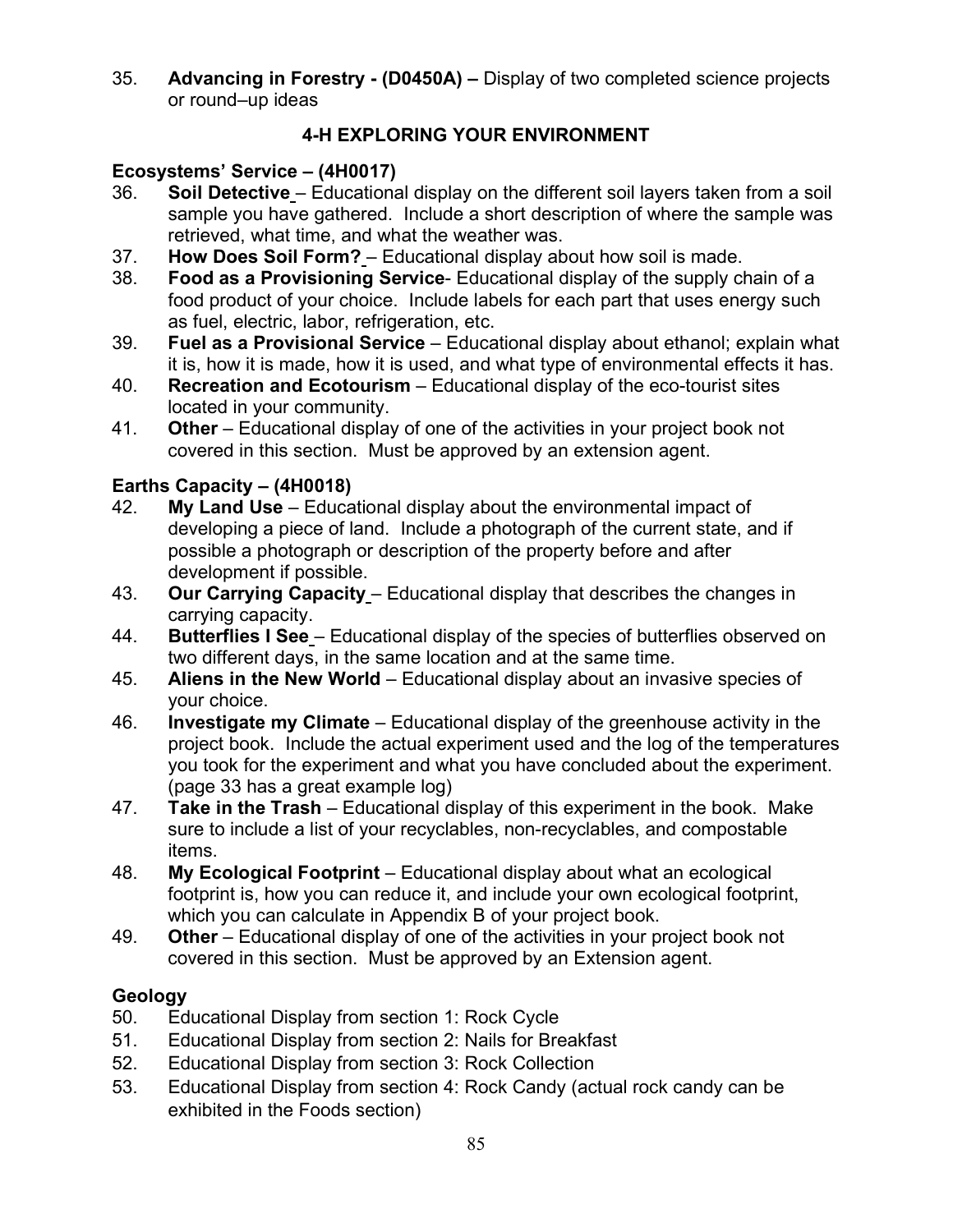- 54. Educational Display from section 5: Core Sampling
- 55. Educational Display from section 6: Break-Apart Geodes

#### **Manure Management**

- 56. Educational Display from Chapter 1: The Science of Manure
- 57. Educational Display from Chapter 2: Best Recipe for Manure & Soil
- 58. Educational Display from Chapter 3: Plants Utilizing Nutrients
- 59. Educational Display from Chapter 4: Manure Stacking
- 60. Educational Display from Chapter 5: Mapping the Land
- 61. Educational Display from Chapter 6: Being Water Wise with Manure
- 62. Educational Display from Chapter 7: Manure for all Seasons
- 63. Educational Display from Chapter 8: Manure Management Plan Implementation
- 64. Educational Display of 1 or more Careers from the Career Connections Lessons

# **Birding**

- 65. Educational Display of 10 different identified birds you took a picture of yourself
- 66. Bird feeder using the instructions in the project book
- 67. Educational Display another topic in the project book

### **Rain to Drain – Slow the Flow**

- 68. Educational display of the Water Cycle
- 69. Educational display about the importance of Green Infrastructure
- 70. Create a green plan for your property using the online tools provided
- 71. Educational display of a Career related to stormwater or green infrastructure

#### Best in Show **Ribbon or Rosette**

#### SECTION 25 4-H ENGINEERING

**Premiums for the following classes are:**<br>1<sup>st</sup> - \$3.00 2<sup>nd</sup> - \$2.50 3<sup>rd</sup> - \$2.00 4<sup>th</sup> - \$1.50 5<sup>th</sup> - \$1.00 **1st - \$3.00 2nd - \$2.50 3rd - \$2.00 4th - \$1.50 5th - \$1.00**

# **ELECTRICITY**

### **Magic of Electricity – Unit 1 (C0520A)**

- 1. Simple working circuit using a light, buzzer, lamp, or other electric powered object
- 2. Educational Display of Conductor/Insulator Test OR Elector Magnet

### **Investigating Electricity – Unit 2 (C0525A)**

3. Simple telegraph, burglar alarm, or rocket launch system

### **Wired for Power – Unit 3 (C0530A)**

- 4 Electrical tool and supply kit with items labeled
- 5. Display of electrical floor plan(s) of your home (minimum 5 rooms) showing location of the service entrance panel and all switches, receptacles, and fixtures using appropriate symbols
- 6. A switch, labeled as either single pole or three way, correctly wired

### **Entering Electronics – Unit 4 (C0535A)**

- 7. Working integrated circuit
- 8. LED circuit with blinking light
- 9. Alarm built using photocell or an SCR intruder alarm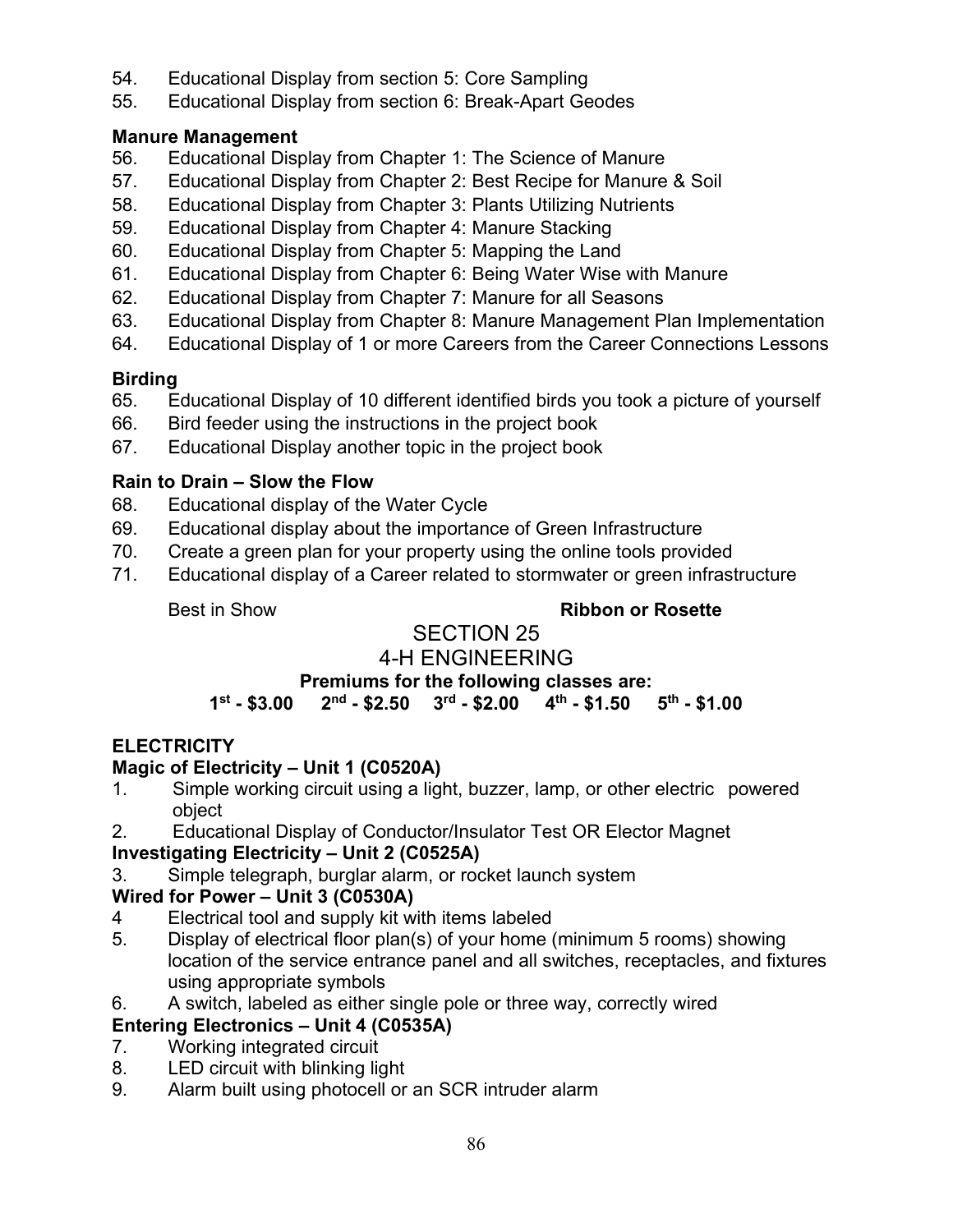**WOODWORKING -** *All entries should be taken from the corresponding Woodworking activity books.* **(Woodworking Level 1 – Cloverbud's)**

### **Making the Cut – Level 2 (C0822A)**

- 10. Napkin or Letter Holder
- 11. Bird House<br>12. Foot Stool
- Foot Stool
- 13. Other requires pre-approval by Extension Office prior to entry

# **Nailing it Together – Level 3 (C0823A)**

- 14. Boomerang
- 15. Belt Buckle
- 16. ABC Learning Tree Puzzle
- 17. Bookcase
- 18. Other requires pre-approval by Extension Office prior to entry

# **Finishing Up – Level 4 (C0824A)**

- 19. Toy Vehicle
- 20. Hockey Board
- 21. Step Stool Chair<br>22. Tov Animal
- **Toy Animal**
- 23. Door Knocker
- 24. Other requires pre-approval by Extension Office prior to entry

# **SMALL ENGINES**

# **Crank It Up – Level 1 – Age 8-10 (C0300A)**

- 25. **Parts are Parts?** Educational display of a small (18 h.p. max) engine with external parts identified by name and function
- 26. **Time for Tools** Educational display of 10 tools or a poster with pictures of 10 tools and describe their functions (if using actual tools, be sure to fasten them securely to display board)
- 27. **Shop Safety** Educational display focusing on small engine shop safety (Caution Corners)

# **Warm It Up – Level 2 – Age 11-14 (C0310A)**

- 28. **Name that Part** Educational display of a small (18 h.p. max) engine with internal parts identified by name and function
- 29. **A Slippery Subject** Educational display on engine oil viscosity and service classification
- 30. **Riding Safety** Educational display focusing on tractor safety using the center of gravity.

# **Tune It Up! – Level 3 – Age 15-18 (C0315A)**

- 31. **Advanced Tools** Educational display on identifying and using 5 different Diagnostic Tools listed in the project book.
- 32. **Starting a Business** Educational display on research done in consideration of starting a small engine business

# **Rocketry**

# **Level 1: 2- Liter Bottle Rockets**

33. Educational Display from Section 1: Rockets & How They Move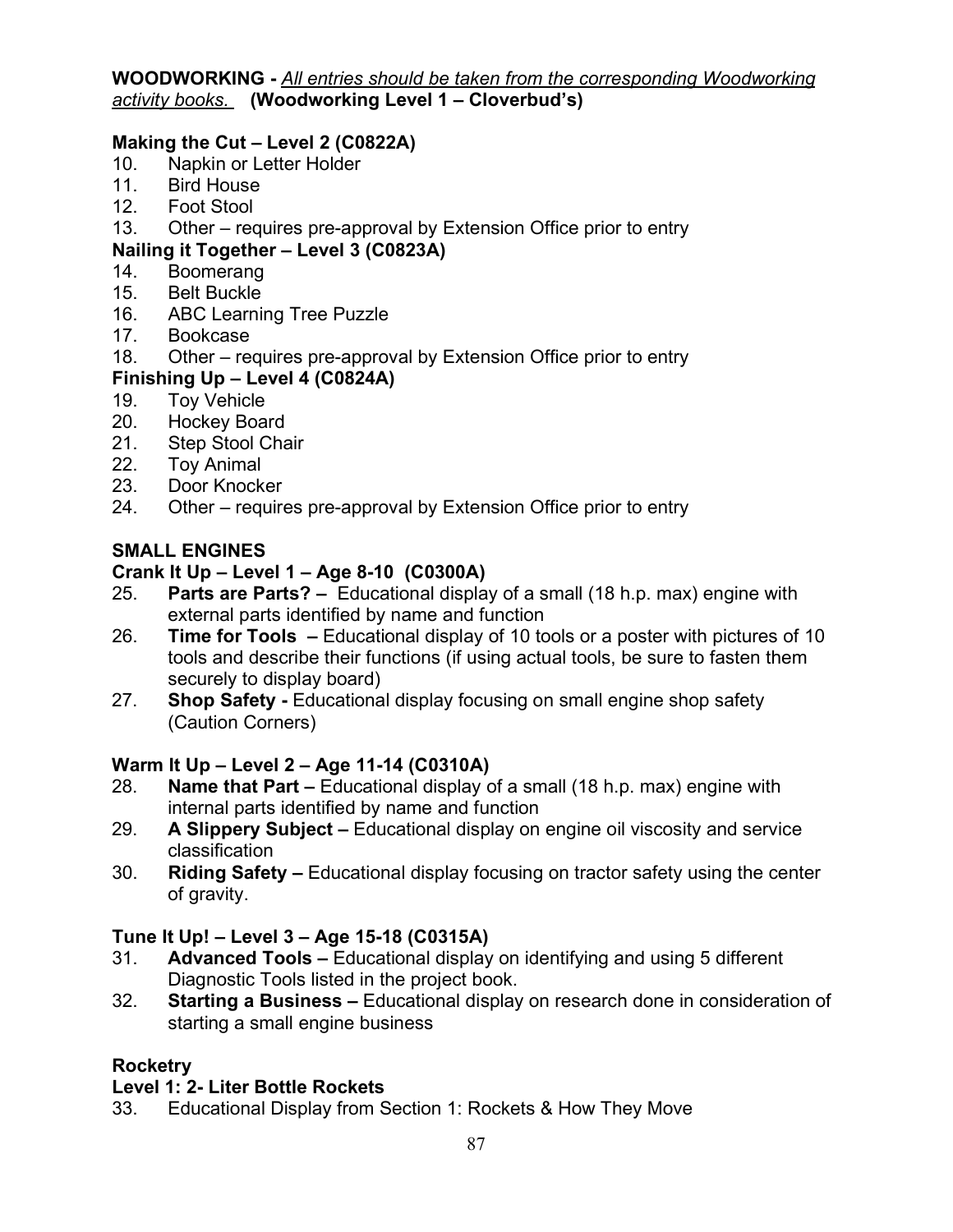- 34. Educational Display from Section 2: Moving Questions About Rockets
- 35. Educational Display from Section 3: Let's Get Launching!

# **Level 2: Solid Fuel Model Rockets**

- 36. Educational Display from Section 1: Rockets & How They Move
- 37. Educational Display from Section 2: Moving Questions About Rockets
- 38. Educational Display from Section 3: Let's Get Launching!
- 39. Exhibit actual rocket and Summary of your Flight Data easily understood by the reader. (rocket should NOT be ready for launch)

### **AEROSPACE –** *All entries should be taken from the corresponding Aerospace activity books.* **(Aerospace Level 1 – Cloverbud's)**

# **Lift Off – Level 2 (C0721A)**

- 40. **Rockets Away** Educational exhibit of a rocket labeled with the 9 parts listed in the word bank
- 41. **Rockets Away** Display a straw rocket. Include the test results of 4 test flights on a 5x7 index card
- 42. **Follow that Shadow** Educational poster depicting and describing 6 different types of aircraft
- 43. **Angle of Attack -** Build and exhibit a diamond kite
- 44. **Charlie, Oscar, Delta, Echo** Educational exhibit illustrating the International Phonetic Alphabet. Include the 4-H theme using this alphabet
- 45. **From Nose to Tail** Educational exhibit of a plane labeled with 10 parts from the nose to the tail section

# **Reaching New Heights – Level 3 (C0722A)**

- 46. **Rippin Rockets** Exhibit the straw and balloon rocket and include the 5 test results on a 5x7 index card
- 47. **Flight Simulator** Educational exhibit of the control panel/flight simulator
- 48. **Rudder Away** Exhibit a front rudder straw glider and include the test flights chart of your data on a 5x7 index card
- 49. **Star Gazing** Educational exhibit depicting 5 constellations and their names and locations in the sky with respect to the North Star
- 50. **Flying Fighters** Exhibit a Nagasaki Hata Fighter Kite
- 51. **Copters & Robbers** Educational exhibit illustrating a helicopter. Label with parts and descriptions

# **Pilot in Command – Level 4 (C0723A)**

- 52. **Attitude Advisors** Exhibit the Altitude Tracker you constructed. Calculate and record 4 rocket launches on a 5x7 index card
- 53. **Future Pilot** Educational exhibit describing the 6 types of pilot ratings available, requirements for each, reasons for the differences
- 54. **Knowledgeable Navigators** Educational exhibit describing 6 navigation methods including their accuracy, reliability, maintenance, and problems of each method
- 55. **Brouhaha Box Kite** Exhibit a Brouhaha Box Kite
- 56. **Care in the Air** Complete the "Care in the Air" activity and display your findings, ultimate choice, and your reasoning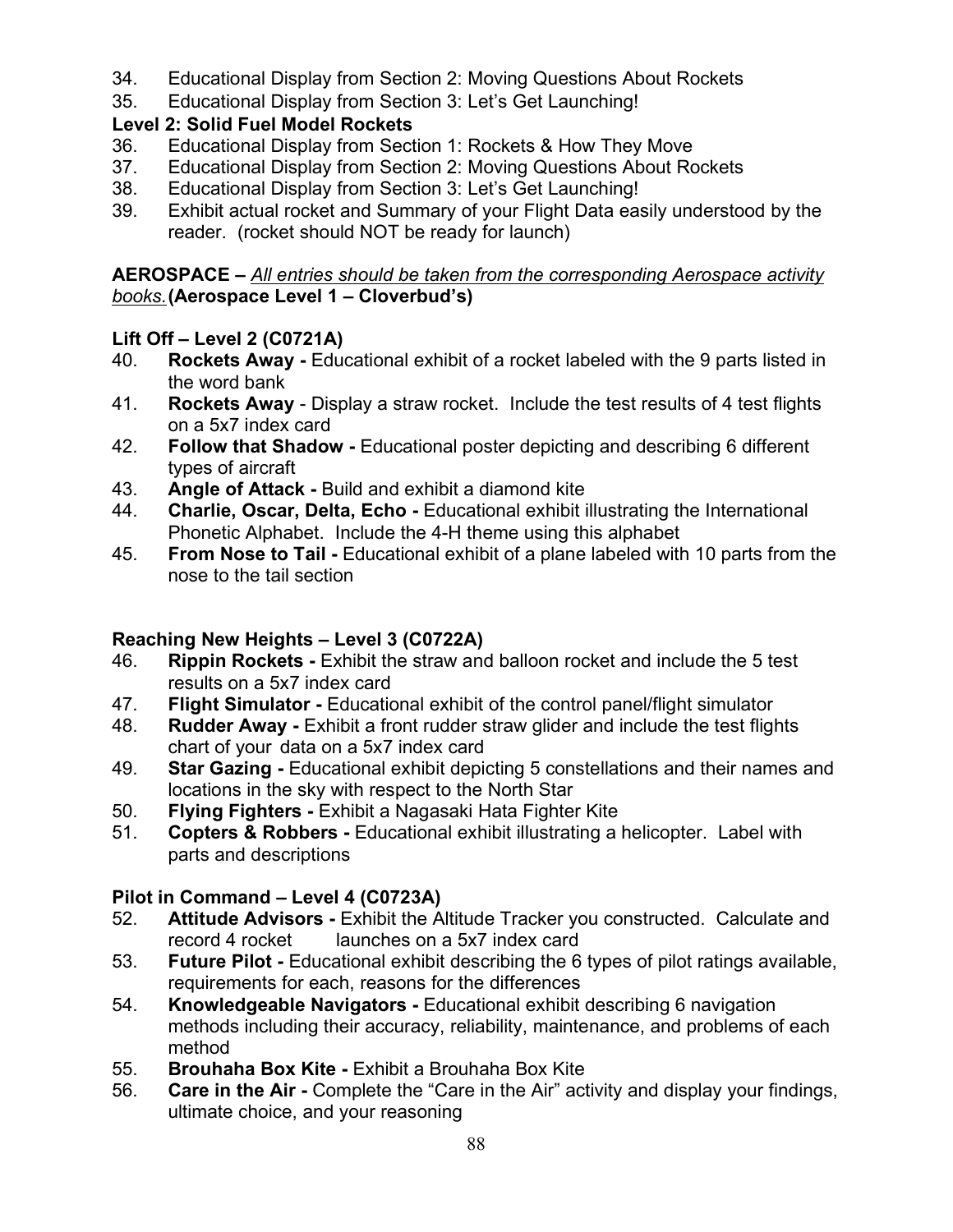### **ROBOTICS**

**JUNK DRAWER ROBOTICS –** All classes reflect the activities in this 4-H project. Classes will be judged on design, functionality, and durability. Member may be requested to demonstrate their project at a designated time and place.

#### **Give Robots A Hand – Level 1 – (4H0007)**

- 57. Marshmallow Catapult (Activity E)
- 58. Robotic Arm (Activity I)
- 59. Pneumatic Arm (Activity Q)

#### **Robots on the Move – Level 2 – (4H008)**

- 60. Clipmobile (Activity C)
- 61. Can-Can Robot (Activity H)
- 62. Es-Car-Go Robot (Activity N)

# **Mechatronics – Level 3 – (4H009)**

- 63. Double Pole Throw with Switch (Activity E)
- 64. Wall Follower Robot (Activity J)
- 65. Design a Robot to do a specific task (Activity T) task must be identified on entry card and displayed with robot

#### **LEGO**

- 66. Educational display of a LEGO design you created<br>67 Model made from I FGO's or other similar materials
- Model made from LEGO's or other similar materials

#### **THE POWER OF THE WIND**

- 68. Exhibit the Wind Powered Sailboat you made along with answering the Talk About It questions related to the project in your Engineering Notebook
- 69. Exhibit the Pinwheel you made along with answering the Talk About It questions related to the project in your Engineering Notebook.
- 70. Educational display of how wind can produce electricity
- 71. Educational display of Facts About Wind Farms
- 72. Educational display of an exhibit of your choice not offered above

### **COMPUTER SCIENCE**

#### **Scratch Fundamentals – Level 1**

- 73. Educational display from the Sequence activity section
- 74. Educational display from the Iteration activity section
- 75. Educational display from the Conditionals activity section
- 76. Educational display from the Variables activity section
- 77. Educational display from the Modularization activity section
- 78. Educational display from the Balloon Pop activity section

#### **Scratch Explorations – Level 2**

- 79. Educational display from the Clones activity section
- 80. Educational display from the Modularization activity section
- 81. Educational display from the Lists activity section

### **STEM**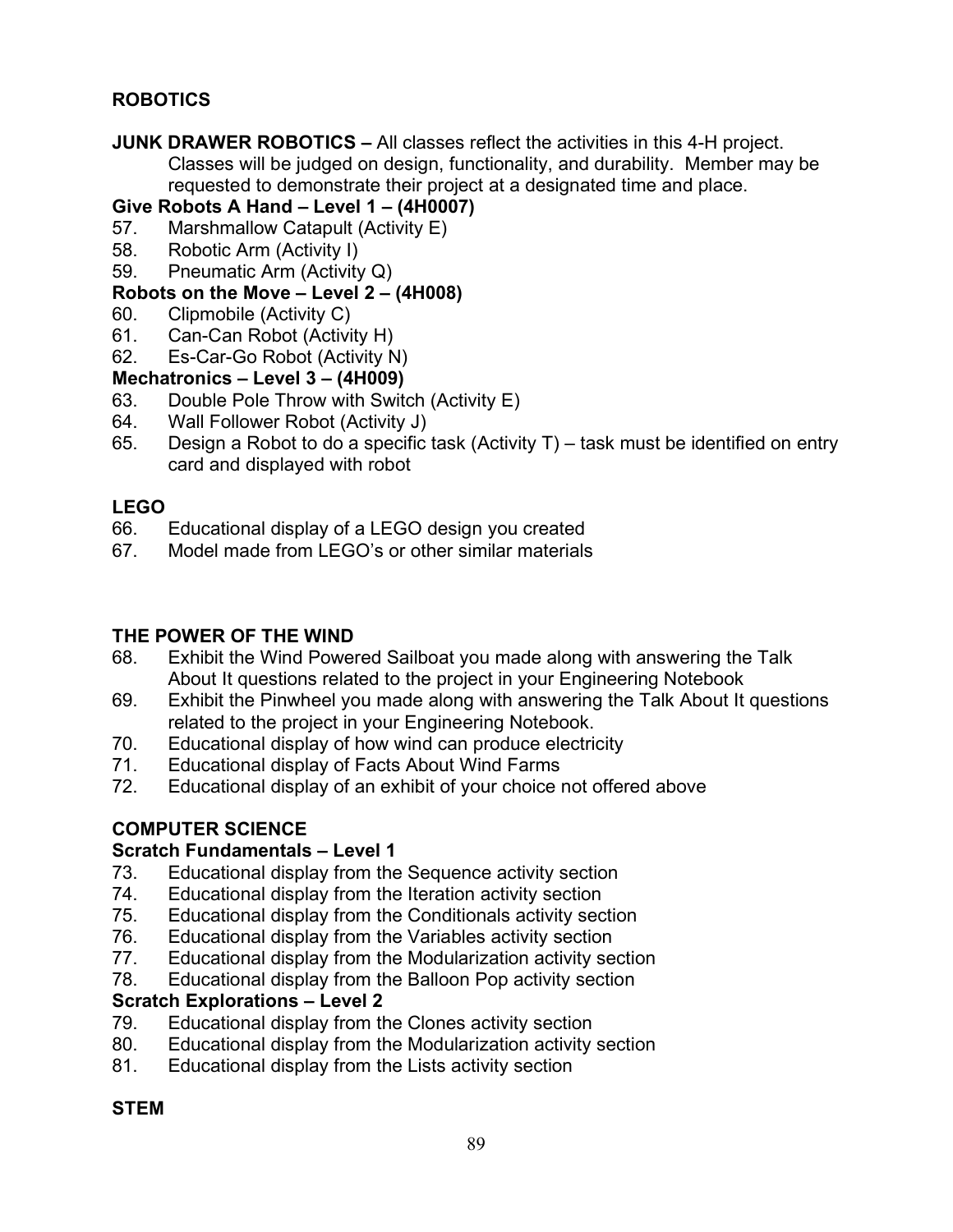#### **Aerodynamics & Model Airplanes**

- 82. Educational Display of Basic Aerodynamics
- 83. Glider built using the information provided
- 84. Educational Display from another section in the project book

#### **Electronics – member must carry the Electronics project to exhibit in this category**

**Ham Radio** - (get the project idea starter publication from the Extension Office)

- 85. Exhibit Amateur Radio Communication system (HAM Radio)
- 86. Educational Display of HAM Radio or other types of communication system

#### Best in Show **Ribbon or Rosette**

# SECTION 26 4-H ENTOMOLOGY **Premiums for the following classes are:**<br>1<sup>st</sup> - \$3.00 2<sup>nd</sup> - \$2.50 3<sup>rd</sup> - \$2.00 4<sup>th</sup> - \$1.50 5<sup>th</sup> - \$1.00  $2<sup>nd</sup>$  - \$2.50  $3<sup>rd</sup>$  - \$2.00  $4<sup>th</sup>$  - \$1.50

**Members must enter and exhibit in Entomology level 1, 2, or 3 Project Requirement educational display/poster depending on their age/level. Members may exhibit actual insect collections as supplemental entries in classes 13-17 as long as the Entomology educational display is exhibited as well (Class 1-12 age dependent).\*\*** 

# **Project Requirement**

#### **Teaming with Insects – Level 1 – (4H0021)**

- 1. Copy Cat Activity 2 Educational display of the Insect Model you made
- 2. Pit Stop Activity 7 Educational display of the data you collected along with the different insects you found.
- 3. Alien Insects Activity 9 Educational display of the Invasive Species listed, a photo of each and a fact for each
- 4. Chirp, Chirp Activity 14 Educational display of cricket behavior, sound record, and other observations

#### **Teaming with Insects – Level 2 – (4H0022)**

5. Tools of the Trade – Activity 1 – Educational display of 3 tools you made following the directions in the project book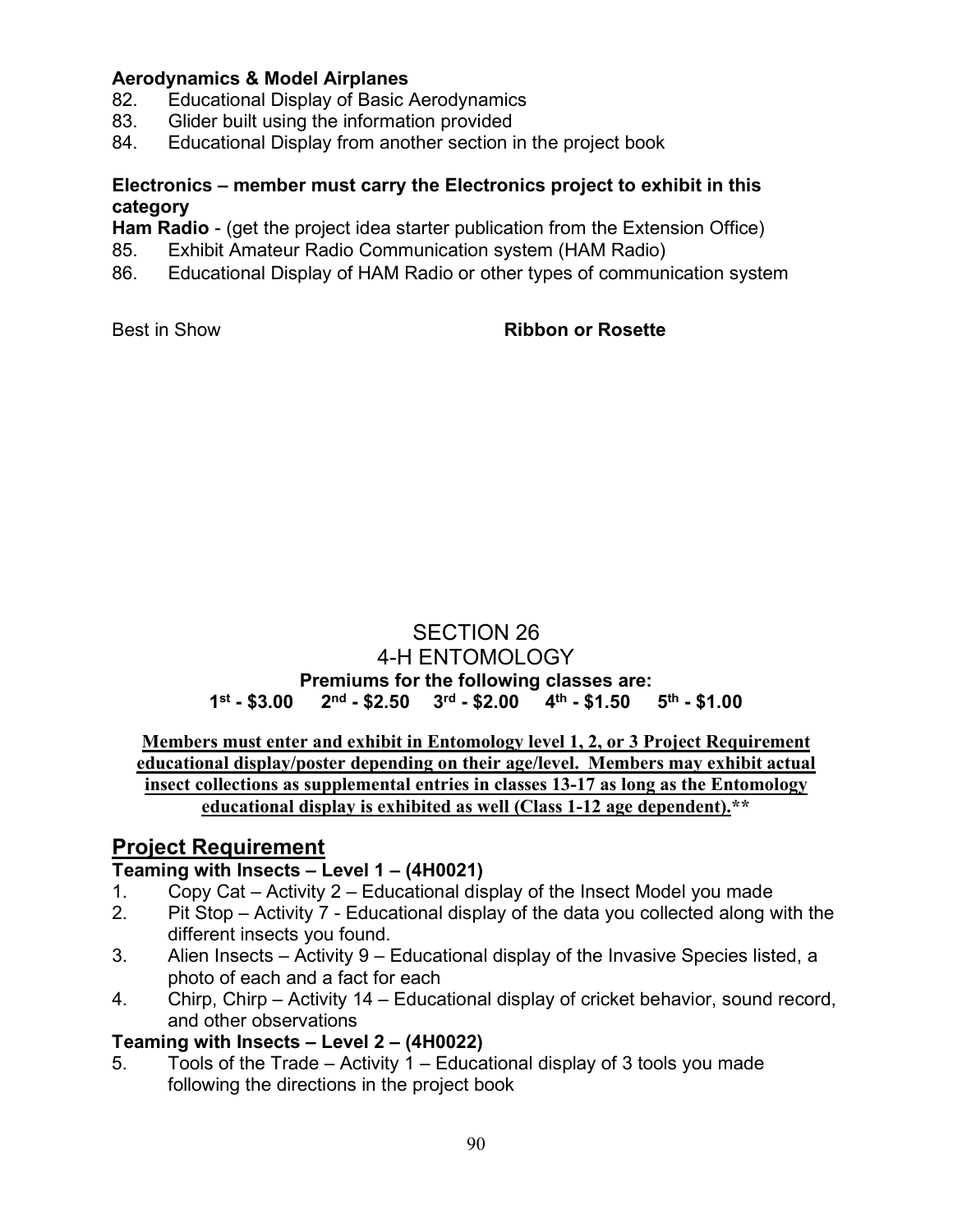- 6. Measuring Diversity Activity 2 Educational display of either your Berlese Funnell OR Indoor Insect trap along with the Insect Collection Data you collected.
- 7. Life's Stages Activity 10 Educational display including a photo of your mosquito tub and observation data.
- 8. Write, Right Activity 15 Display a journal of at least 5 activities you completed including the observations and data you collected throughout the Level 2 project book.

# **Teaming with Insects – Level 3 – (4H0023)**

- 9. Entomology Career Connections Activity 3 Educational display on the career opportunities available to insect enthusiasts.
- 10. This One or That One? Activity 6 Educational display of the Dichotomous Key you created.
- 11. Please Drop In Activity 7 Educational display with trap photos, hypotheses and data observations.
- 12. IPM Learning & Teaching Activity 12 Educational display of the 5 insect pest flyers you choose.

### **ALL ENTOMOLOGY – INSECT COLLECTIONS Premiums for the following classes are:**

# **1st - \$5.00 2nd - \$4.00 3rd - \$3.00 4th - \$2.00 5th - \$1.00**

# **Supplemental Exhibit**

- 13. **Year 1** Display a minimum of 25 different insects representing 5 insect orders, properly mounted and labeled
- 14. **Year 2** Display a minimum of 50 different insects representing 7 insect orders, properly mounted and labeled
- 15. **Year 3 –** Display a minimum of 70 different insects representing 9 insect orders, properly mounted and labeled
- 16. **Year 4** Display a minimum of 90 different insects representing 10 insect orders, properly mounted and labeled.
- 17. Special Collection (for 3&4 year members only): Unique collection of a specific insect group. The collection must be labeled to identify the unique insect type (ex: aquatic or nocturnal insects) – record should be displayed in a binder.

#### **Premiums for the following classes are:**<br>1<sup>st</sup> - \$3.00 2<sup>nd</sup> - \$2.50 3<sup>rd</sup> - \$2.00 4<sup>th</sup> - \$1.50  $2^{\text{nd}}$  - \$2.50 3<sup>rd</sup> - \$2.00 4<sup>th</sup> - \$1.50 5<sup>th</sup> - \$1.00

# **Pest Patrol - (D9922)**

- 18. **What's a Weed?** Educational display of a common weed and document its good and bad characteristics/uses
- 19. **Purple Plague!**  Educational display about the purple loosestrife
- 20. **Ticked Off!** Educational display about deer ticks
- 21. **Mosquito Patrol** Educational display about mosquitoes
- 22. **Mosquito Eating Machine -** Educational display about bats<br>23. **Pests have Enemies too! -** Educational display about the re
- Pests have Enemies too! Educational display about the relationship between ladybugs and aphids
- 24. **Monster Caterpillar** Educational display about the gypsy moth caterpillar

**Stop the Invasion**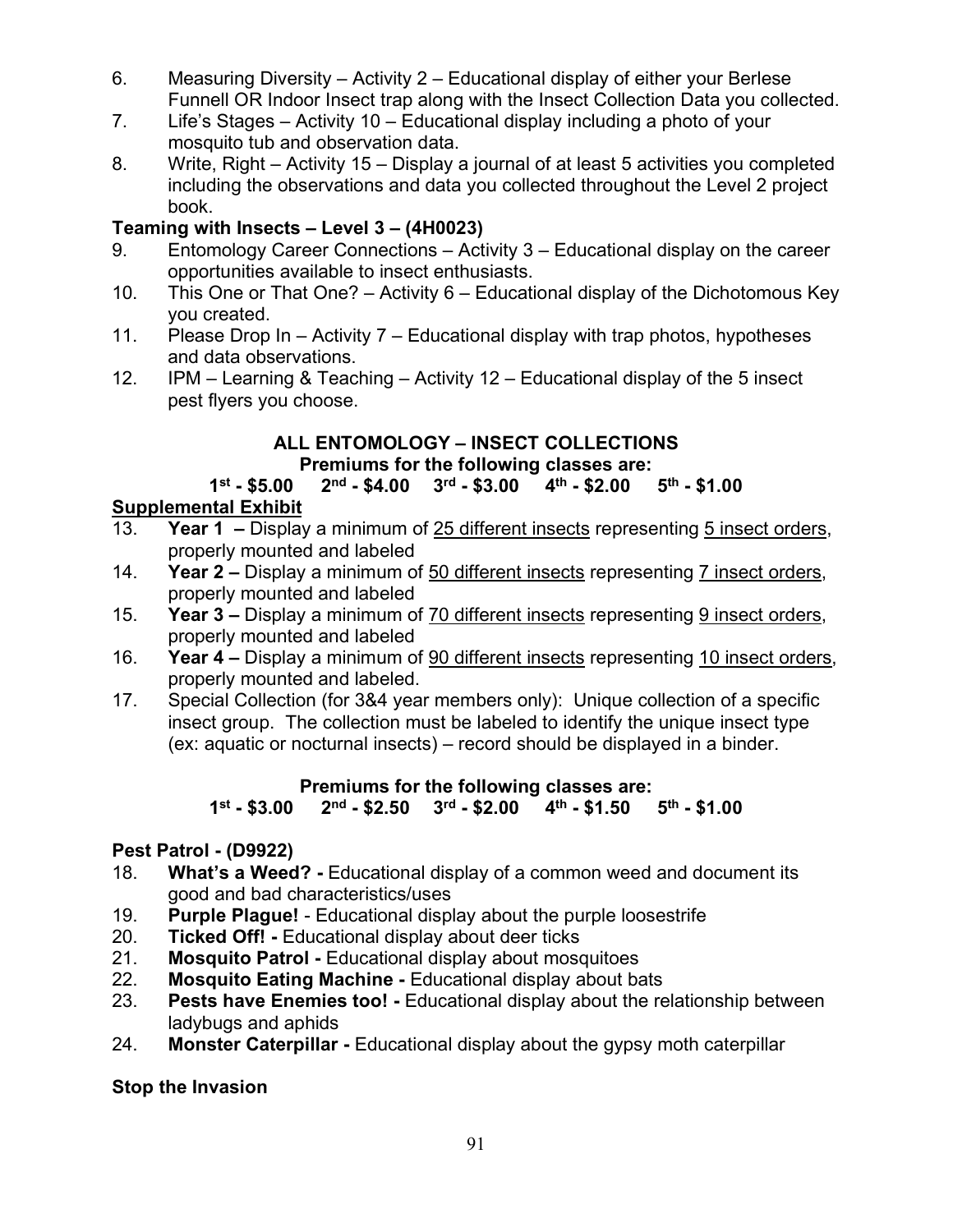- 25. Educational display of 3 local invasive species and how they can harm their surroundings
- 26. Educational display of the main ways invasive species spread
- 27. Educational display of a Spotted Lantern Fly

Best in Show **Ribbon or Rosette**

# SECTION 29 4-H JOBS AND CAREERS **Premiums for the following classes are: 1st - \$3.00 2nd - \$2.50 3rd - \$2.00 4th - \$1.50 5th - \$1.00**

1. **People, Work, and Me – (E0130A)** – Educational exhibit on some phase of the project

### **Get in the Act/Workforce Readiness – (E9901)**

- 2. Educational exhibit about one of the activities you did for this project
- 3. Educational display about the What the Future Path Will You Take activity

### **Exploring the Food Business (E9902)**

- 4. Create a map of a grocery store indicating the various sections of the store where items are located
- 5. An educational display demonstrating the steps it takes to get a specific food product from the farm or producer to the grocery shelf (i.e. bread, milk, banana, ketchup, etc.)
- 6. An educational display demonstrating the three different production methods indicating advantages, disadvantages, and the estimated cost of each
- 7. Design an ad for a new food item that you created in Activity 7 of your activity guide
- 8. Demonstrate 3 to 5 employment opportunities within the food industry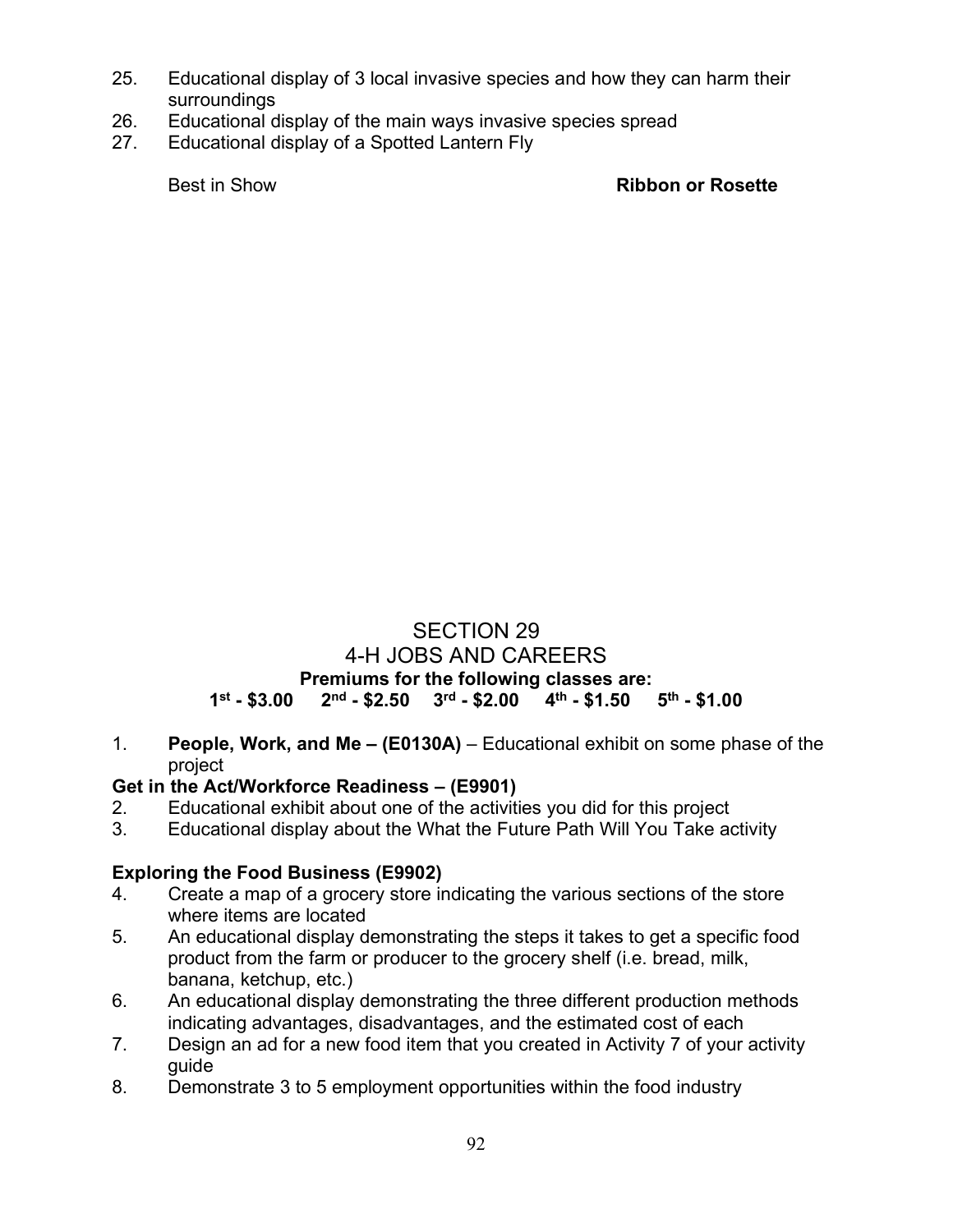### SECTION 30 4-H LEADERSHIP & CITIZENSHIP **Premiums for the following classes are: 1st - \$3.00 2nd - \$2.50 3rd - \$2.00 4th - \$1.50 5th - \$1.00**

### **Step Up to Leadership – (F0180A, F0185A, F0190A) - poster sizes do not apply**

- 1. Outline and photo essay depicting a club, county, or other public demonstration you gave
- 2. Outline and photo essay depicting a community service project you organized and carried out
- 3. Exhibit with photos of an interview you planned and conducted with a local, county, or state elected official
- 4. Exhibit with photos of a proposal you made at a town hall, county commissioner, or other public meeting
- 5. Exhibit with photos of any other leader activity you have organized and/or carried out

### **Citizenship**

### **Citizenship Adventure (F0251A)**

6. Educational exhibit about a community service project that you chaired/organized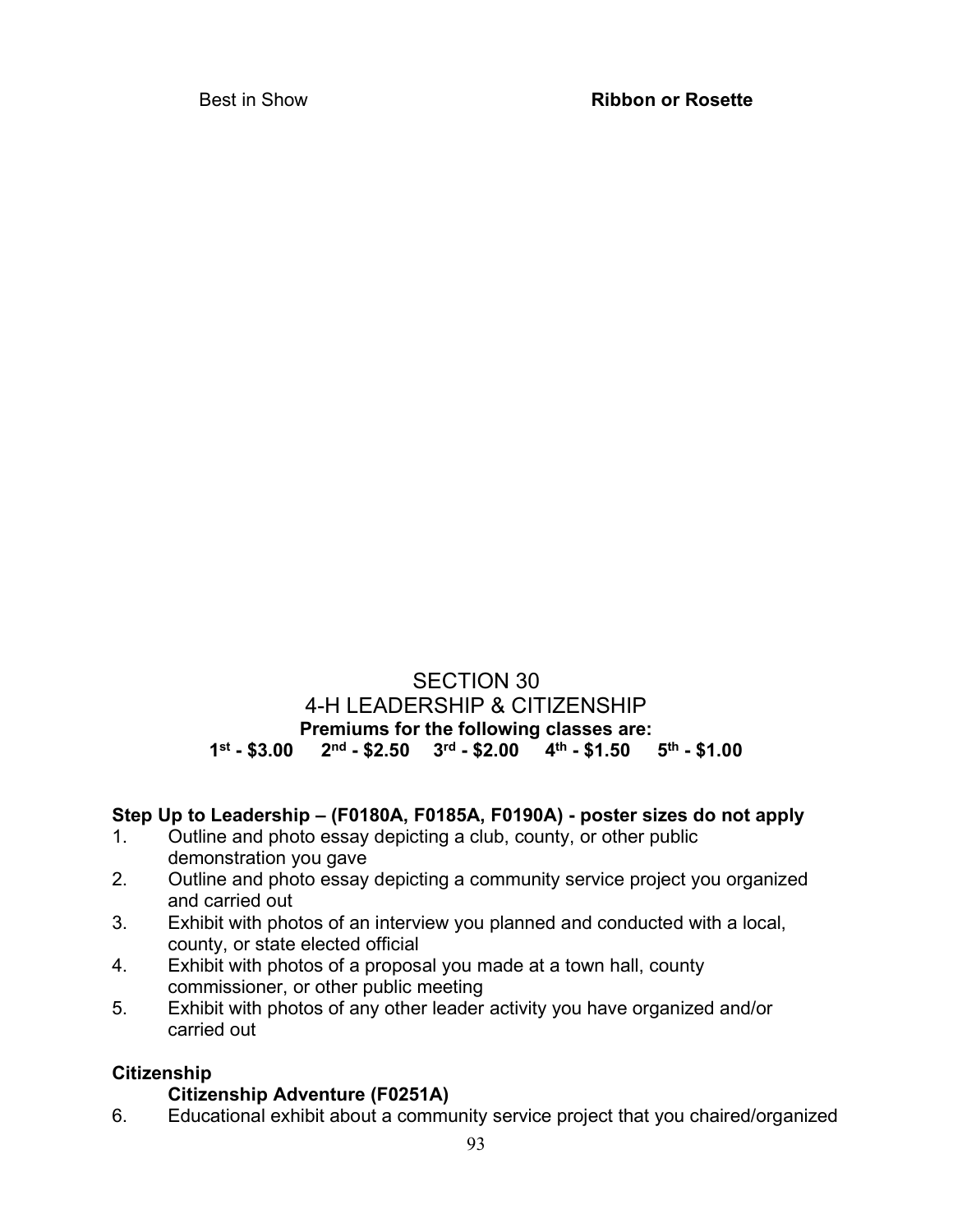7. Complete and display the Public Adventures Adventure Kit in a three ring notebook.

# **Leadership & Professional Development**

**Club Officer Leadership**

Elected 4-H Club Officers may exhibit in their appropriate Officer class. The exhibit should consist of an educational display; a) demonstrating at least 5 main responsibilities within the club, b) at least 1 photo of the member doing their job, c) at least 1 thing you learned from holding this office.

- 8. President
- 9. Vice-President
- 10. Secretary
- 11. Treasurer
- 12. News Reporter/Historian
- 13. Club Social/Recreational Leader
- 14. Pledge Leader
- 15. Other

#### **Entrepreneurship**

16. Educational Display from any section in the book showing the planning stages of your product/business/marketing/funding etc.

#### **Service Learning**

17. Educational Display from any section in the project book showing the planning stages and final Service Learning conducted.

Best in Show **Ribbon or Rosette** 

#### SECTION 31 4-H INDIVIDUAL AND FAMILY RESOURCES **Premiums for the following classes are:**<br>1<sup>st</sup> - \$3.00 2<sup>nd</sup> - \$2.50 3<sup>rd</sup> - \$2.00 4<sup>th</sup> - \$1.50 **1st - \$3.00 2nd - \$2.50 3rd - \$2.00 4th - \$1.50 5th - \$1.00**

# **FAMILY RELATIONS STRENGTHS**

- 1. **On my Own and OK (J0530A)** Exhibit all 24 of your completed Home Alone worksheets (in a notebook or folder)
- 2. **Family Time Together (J0701A)** Educational display of how your family strengthened its bond through this project.
- 3. **Treasures of 4-H (M9810A)** Exhibit a 4-H Clover Collage (no larger than 28"x28") as described on page 32 of the Youth Guide Workbook
- 4. **Generation Celebration (J0710A)** Complete project book and exhibit depicting any phase of the project (must be approved by Extension Office prior to entry)

### **CHILD CARE STRENGTHS**

### **Babysitting Beginnings**

5. Babysitting Time Planner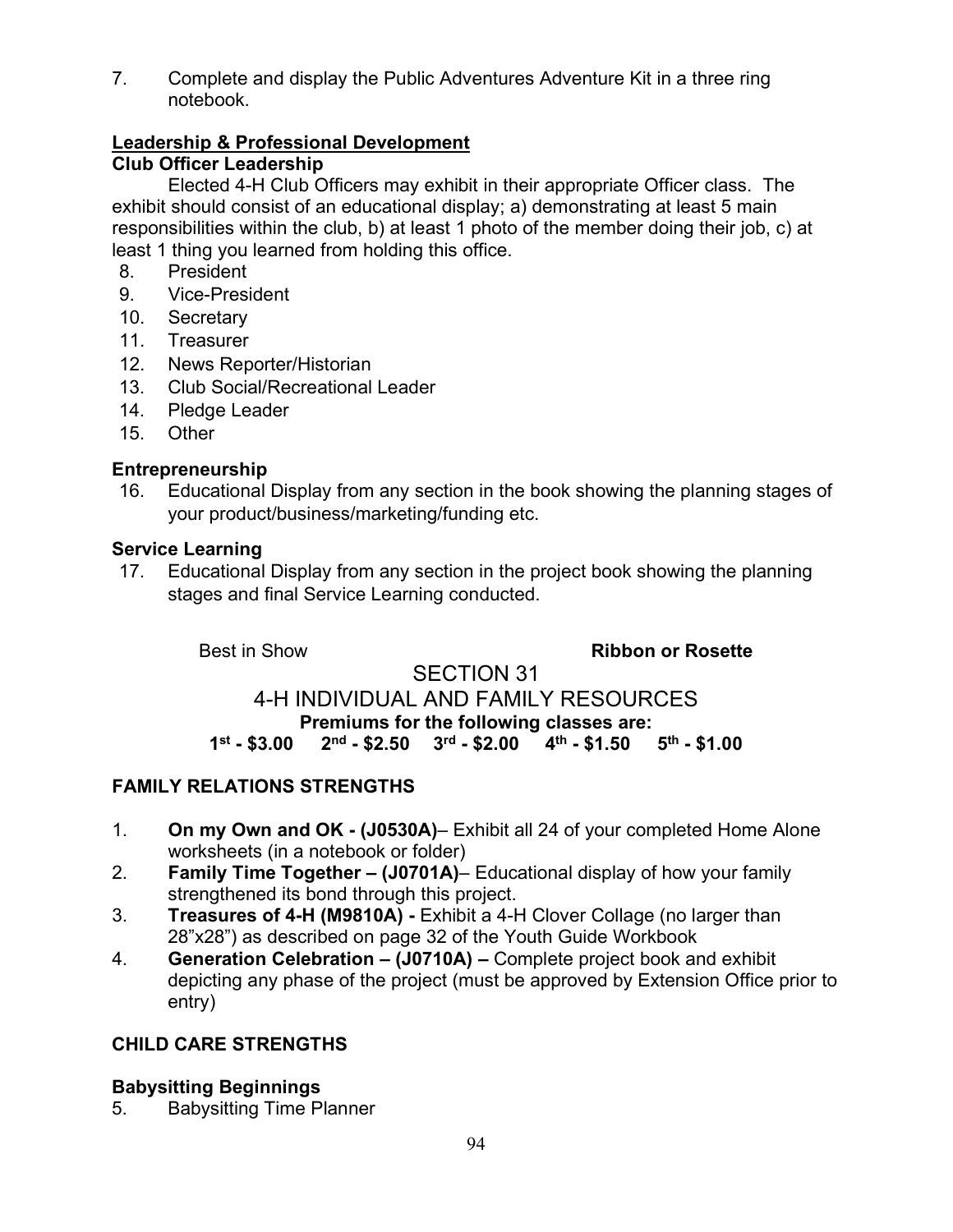- 6. Exhibit of Sitting Safely (what to do in an emergency)
- 7. Babysitters Kit
- 8. Other must be approved by Extension Office prior to entry

Best in Show **Ribbon or Rosette**

# SECTION 32 4-H LEISURE EDUCATION

#### **Premiums for the following classes are:**<br>1<sup>st</sup> - \$5.00 2<sup>nd</sup> - \$4.00 3<sup>rd</sup> - \$3.00 4<sup>th</sup> - \$2.00 **1st - \$5.00 2nd - \$4.00 3rd - \$3.00 4th - \$2.00 5th - \$1.00**

#### **CAKE DECORATING (4H0052) Junior Exhibitors – Ages 8-12**

- 1. **Level 1**  Exhibit a baked and decorated sheet cake or pan form cake (not larger than 8"x13") using at least 1 border, 1 flower, 1 leaf and your choice of another Level 1 design.
- 2. **Level 2**  Exhibit a baked and decorated cake (not larger than 8"x13") using at least 2 different borders (one must be a basket weave variation), 2 different flowers, writing, and 2 different colors. Include a short story about your project, what was difficult or easy, what the cake may be used for, and what it might cost to buy.
- 3. **Level 3**  Exhibit a baked and decorated two layer cake (not larger than 8"x13") using a basket weaver or garland design and one new border learned in this unit. Include a short story about your project, what you liked doing, what was easier for you, more difficult for you, and cost comparison to a bakery cake
- 4. **Level 4**  Exhibit a wedding cake of 6", 9", and 12" layers assembled, decorated with Royal icing, flowers, and borders, and a cake topper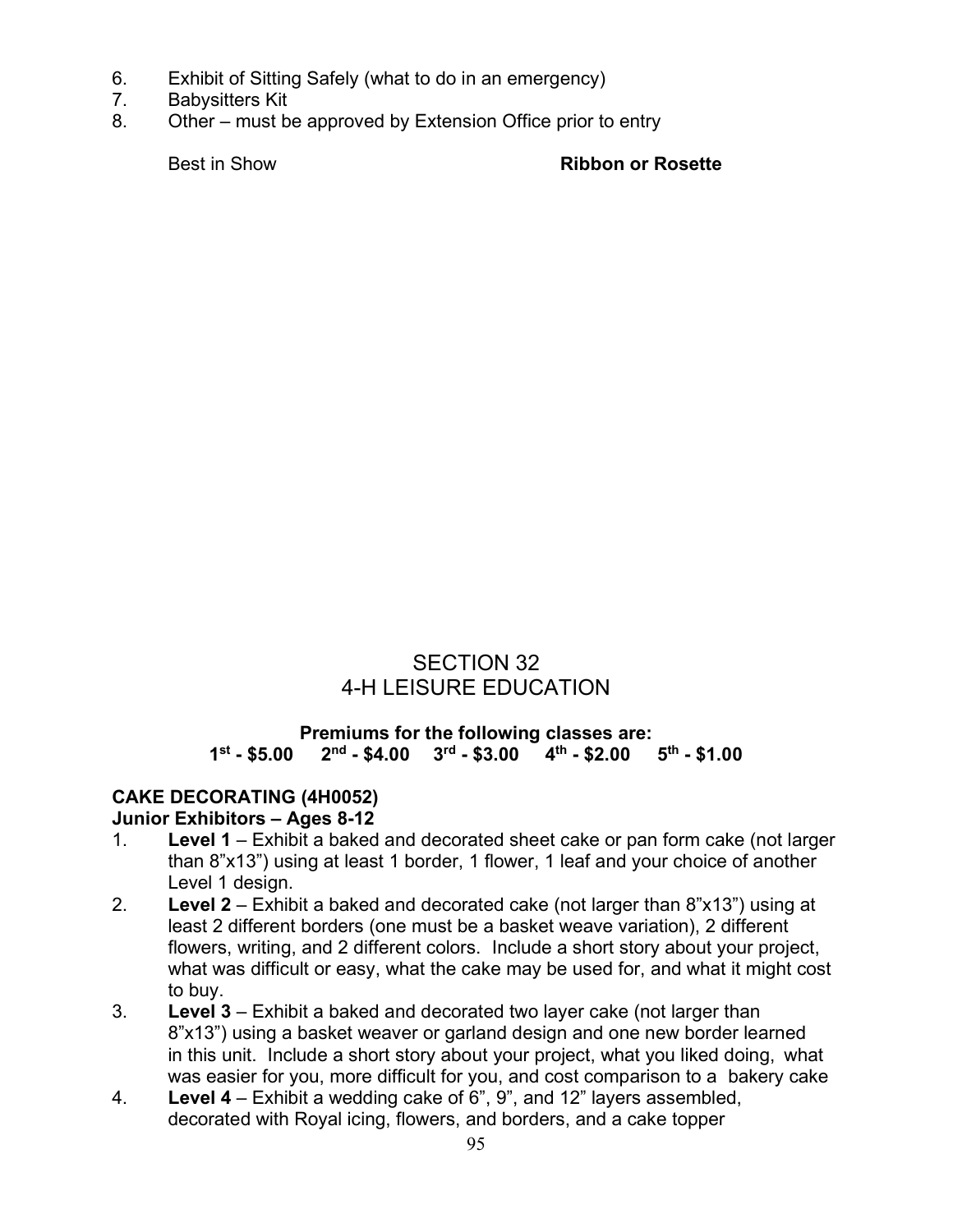Best in Show – Junior **Ribbon or Rosette**

#### **Senior Exhibitors – Ages 13-18**

- 5. **Level 1**  Exhibit a baked and decorated sheet cake or pan form cake (not larger than 8"x13") using at least 1 border, 1 flower, 1 leaf, and your choice of another Level 1 design
- 6. **Level 2**  Exhibit a baked and decorated cake (not larger than 8"x13") using at least 2 different borders (one must be a basket weave variation), 2 different flowers, writing, and 2 different colors. Include a short story about your project, what was difficult or easy, what the cake might be used for, and what it might cost to buy.
- 7. **Level 3**  Exhibit a baked and decorated two layer cake (not larger than 8"x13") using a basket weaver or garland design and one new border learned in this unit. Include a short story about your project, what you liked doing, what was easier for you, more difficult for you, and cost comparison to a bakery cake
- 8. **Level 4**  Exhibit a wedding cake of 6", 9", and 12" layers assembled, decorated with Royal icing, flowers, and borders, and a cake topper

Best in Show – Senior **Ribbon or Rosette** 

# **Premiums for the following classes (except where otherwise indicated) are:**

 $2<sup>nd</sup>$  - \$3.00  $3<sup>rd</sup>$  - \$2.50  $4<sup>th</sup>$  - \$2.00 **GRAHAM CRACKER COTTAGES (J9911) –** assembled and decorated by the member

#### **Junior – Ages 8-11**

- 9. Construct one decorated cracker cottage and include a photo of you during the process
- 10. Construct and display a decorator cone and include the steps used in making one. Include a photo of you during the process

### **Intermediate – Ages 12-14**

- 11. Construct and display two decorated cracker cottages and include the basic steps used in their construction
- 12. Educational display showing different sizes and styles of decorator nozzles and their uses

### **Advanced – Ages 15-18**

13. Construct and display three or more decorated cracker cottages

#### **CANDY MAKING (J9910) –** *Display your candy appropriately wrapped as a gift. Place some candy aside so that it can be tasted and judged. Include an index card of the recipe as part of the gift*

- 14. Potato Candy
- 15. Peanut Brittle
- 
- 16. Taffy<br>17. Can't Can't Fail Fudge
- 18. Rocky Road Fudge
- 19. Popcorn Balls

#### Best in Show **Ribbon or Rosette**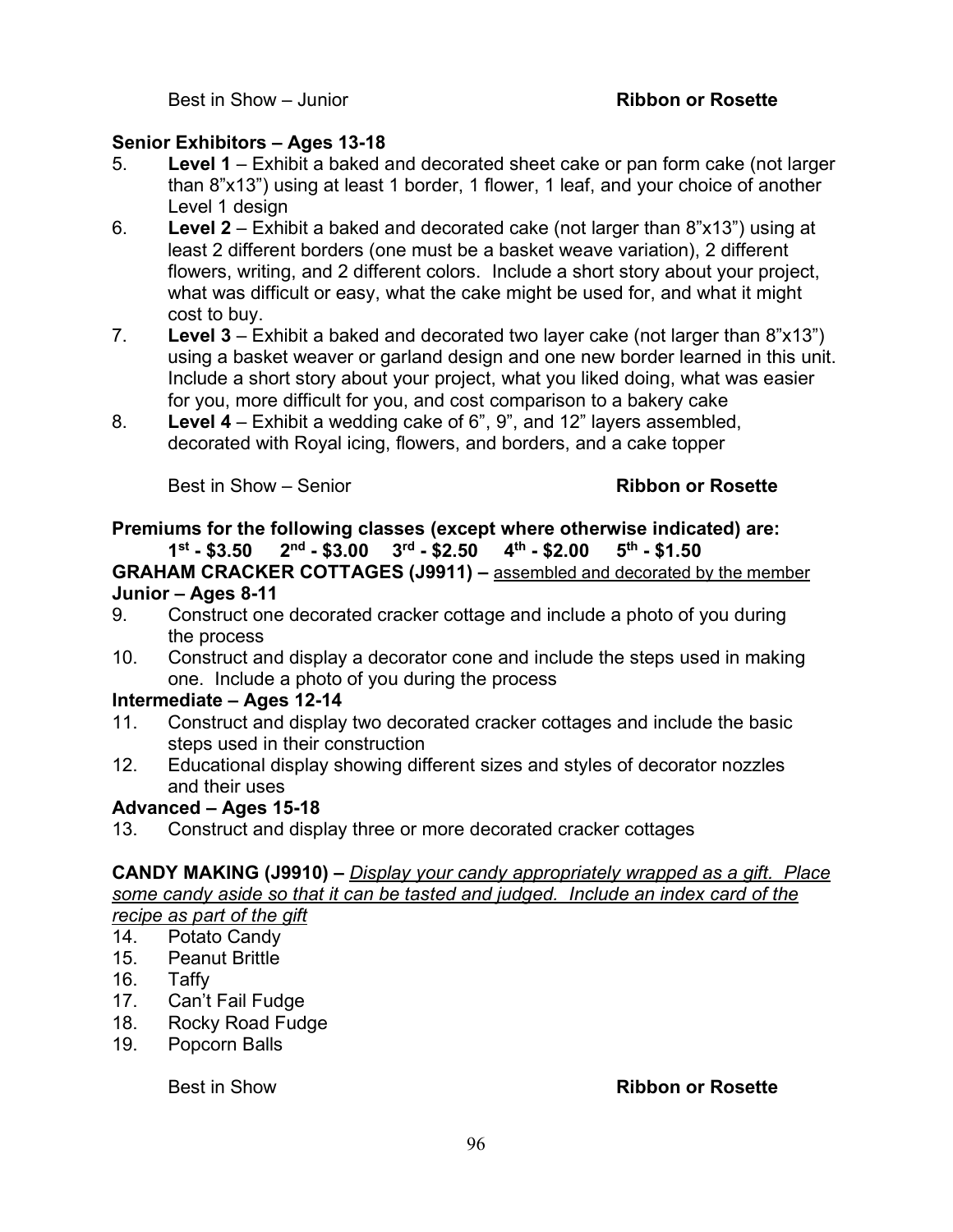# **SCRAPBOOKING (G9912)**

### **Beginner – Ages 8-11**

20. Display a 7"x7" or 12"x12" four page album using one page each for the following themes: a) the current year's 4-H theme b) family, friends, or pets c) 4-H projects, and the remaining page may be a theme of your choice.

### **Intermediate – Ages 12-14**

21. Display a 7"x7" or 12"x12" six page album using one page each of the following themes: a) the current year's 4-H theme b) family c) friends or pets d) 4-H projects. The remaining two pages may be themes of your choice

#### **Advanced – Ages 15-18**

22. Display a 12"x12" album using the two-page spread method and the following themes: a) the current year's 4-H theme b) family c) friends or pets d) 4-H projects e) your 4-H club f) three additional theme pages with the theme of your choice

### Best in Show **Ribbon or Rosette**

#### **Premiums for the following classes are:**<br>1<sup>st</sup> - \$3.00 2<sup>nd</sup> - \$2.50 3<sup>rd</sup> - \$2.00 4<sup>th</sup> - \$1.50 5<sup>th</sup> - \$1.00 **1st - \$3.00 2nd - \$2.50 3rd - \$2.00 4th - \$1.50 5th - \$1.00**

#### **SPORT FISHING**

# **Take the Bait - Level 1 - (D0830A)**

- It's a Clinch Educational display of four (4) different kinds of fishing hook knots including directions on how to tie them
- 24. **Tackling Tackle -** Assemble a tackle box equipped for fresh water fishing including at least ten (10) different items
- 25. **Kitchen Table Water Supply –** Educational display of the water cycle and how it can affect fish and other wildlife.
- 26. **Which Fish is It? -** Educational display identifying five (5) kinds of fish and the types of places you might find them.
- 27. **Sharp Teeth, Sharp Spines -** Educational diagram of a fish of your choice showing the location of at least 15 parts
- 28. Educational display including three (3) types of tackle and five (5) types of bait (artificial bait only – no live bait) - labeled
- 29. Educational display of 4 species of fish caught in Pennsylvania with a label and brief description(including fishes name, description, size, gear used, rigging type, bit, lures, time of year, type of water, and where you caught it). At least one of those pictures must include a photo of you with a fish you caught.

### **Reel in the Fun - Level 2 (D0840A)**

- 30. **A Different Spin -** Educational diagram of a spinning reel including at least nine (9) parts
- 31. **Making a Fly Wallet -** Educational display of a fly wallet you made out of materials of your choice
- 32. **Fishing by the Rules –** Educational display using the Pennsylvania Fishing Regulation Guidebook selecting four species of fish to complete and display the Fishing Information Table.
- 33. **The Woolly Bugger -** Educational display of a "wooly bugger" you made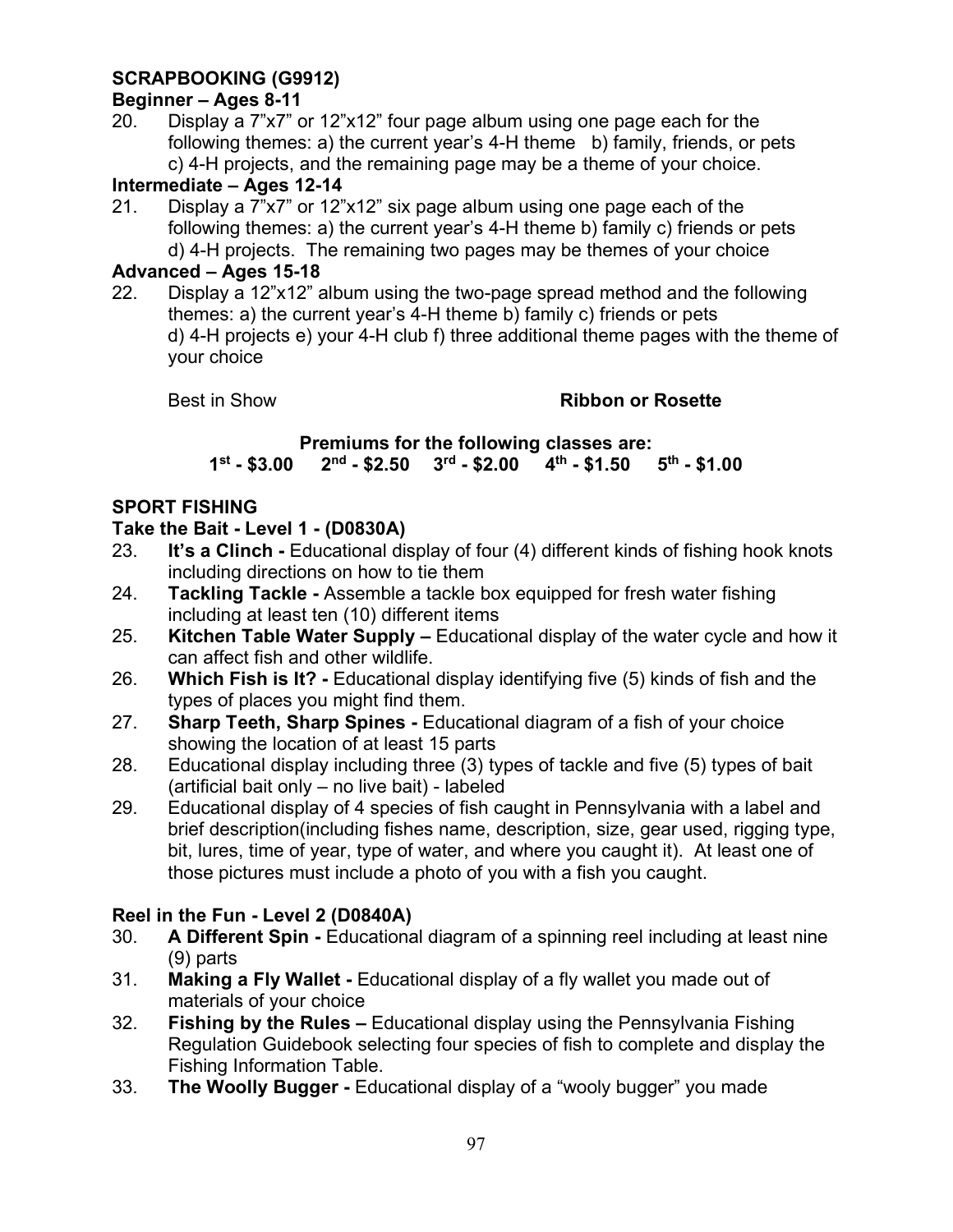- 34. **Trapped in a Bottle** Educational display of ten (10) aquatic organisms/insects you might find in the waters that you fish
- 35. Educational diagram and pictures of how to perform a bait cast, overhead cast, overhand cast, fly cast, or other type of cast.
- 36. Educational display of a lure you made or decorated and describe what makes it attractive to fish.

# **Cast into the Future - Level 3 (D0850A)**

37. Educational display of one of the activities from the project book.

# **ORIENTEERING (G0810A)**

- 38. Obtain and exhibit a Topographic map from the US Geological Survey Website, label and explain key points.
- 39. Educational display showing and explaining 4 different types of contour lines.
- 40. Educational display of an Orienteering Compass with description and labels
- 41. Educational display explaining the difference between your steps versus your pace.
- 42. Exhibit some phase of the project approved by your leader and an extension agent

# **RUBBING ELBOWS WITH YOUR ANCESTORS (G9904) –** *Attach a 4x8 index card*

*indicating why you chose to rub this particular stone.*

43. Exhibit – Mount rubbing on cardboard so it can stand alone

# **SHAKE YOUR FAMILY TREE (J9904) –** Poster sizes do not apply**.**

#### **Junior – Ages 8-11**

- 44. Educational display of a three generation Ancestor Chart including photos if possible
- 45. Assemble a notebook containing a three generation Ancestor Chart and the corresponding Family Information sheets

### **Intermediate – Ages 12-14**

- 46. Educational display of a four generation Ancestor Chart including photos if possible
- 47. Assemble a notebook containing a four generation Ancestor Chart and the corresponding Family Information sheets

# **Senior – Ages 15-18**

- 48. Educational display a five (or more) generation Ancestor Chart including photos if possible
- 49. Assemble a notebook containing a five (or more) generation Ancestor Chart and the corresponding Family Information sheets

# **COLLECTIBLES (I0200A)**

50. Educational display with no more than 6 photos including captions depicting and explaining your collection.

# **BOWLING (G9950)**

### **Junior – Ages 8-11**

- 52. Educational display about proper bowling etiquette and safety
- 53. Educational display referencing a minimum of eight bowling terms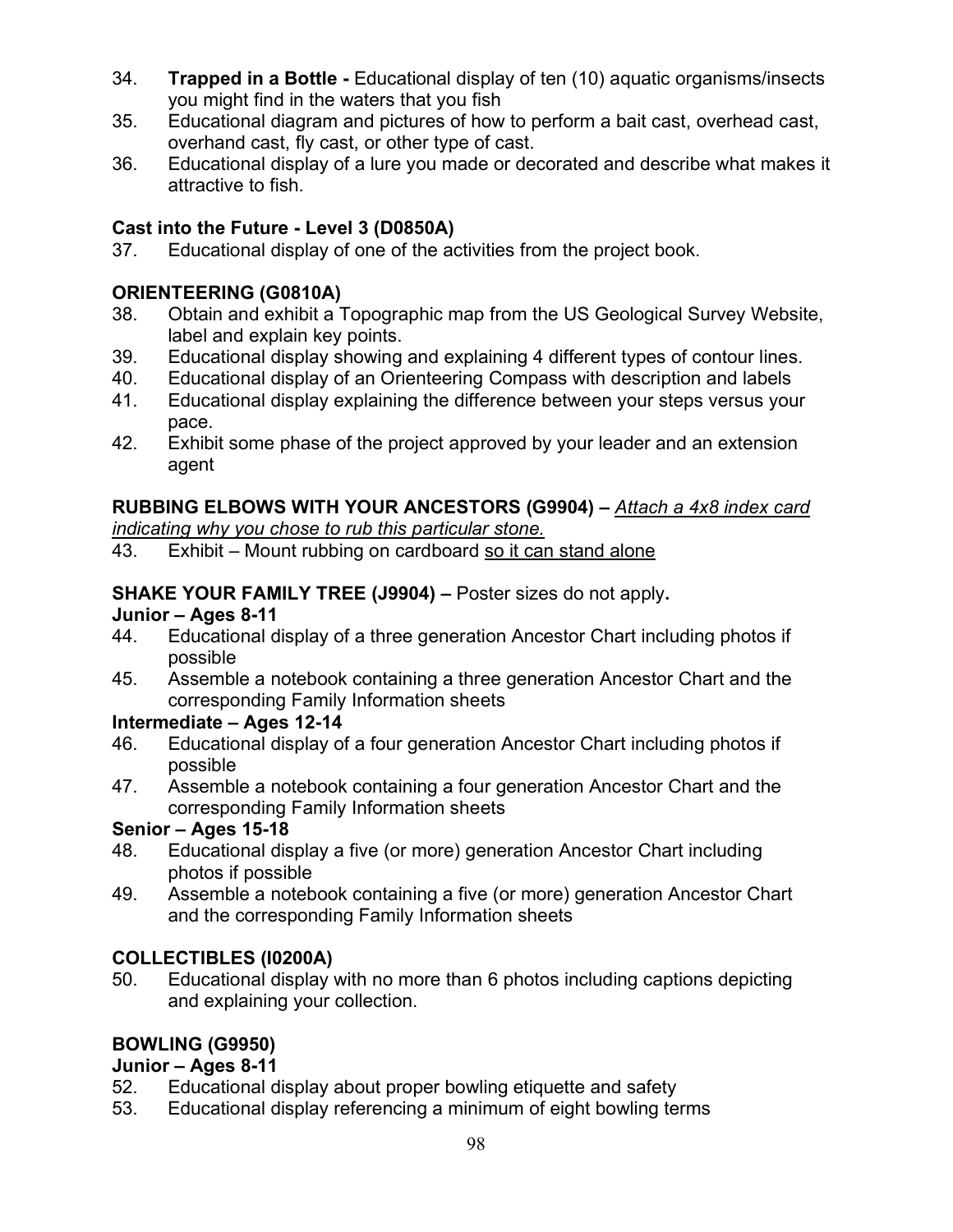54. Educational display showing how to properly choose and pick up a bowling ball

# **Intermediate – Ages 12-14**

- 55. Educational display labeling a bowling lane using proper pin set-up, foul line, distances, etc.
- 56. Educational display showing one of your score sheets and how they were calculated
- 57. Educational display showing three to five of your games, your "average" and how it was calculated
- 58. Educational display about a prominent bowler

# **Senior – Ages 15-18**

- 59. Educational display demonstrating one of the advanced techniques from the workbook
- 60. Educational display on how to pick up a single pin spare, a two pin spare, or a two pin split
- 61. Educational display of five to seven of your games, the details of how one of them was scored, your average of those games and how it was calculated

# **ROLLER/ICE SKATING (G9951)**

- 62. Educational display showing parts of the footwear
- 63. Educational display showing safety equipment for the discipline of your choice
- 64. Educational display describing a distinct maneuver
- 65. Educational display about a prominent skater

# **DANCE (K9920)**

- 66. Educational display about the history of a dance discipline of your choice
- 67. Educational display about the costume or attire typically worn for your choice of dance
- 68. Educational display describing a distinct step or series of steps typical for your choice of dance
- 69. Educational display about a prominent dancer

# **OUTDOOR ADVENTURES**

# **Hiking Trails - Level 1 - (D0800A)**

- 70. Educational display about the ten (10) hiking essentials one should have for a one day trip
- 71. Educational display about the "Leave No Trace" or "Respecting the Trails" principles
- 72. Educational display about the compass you built including a description of one of the geometric shapes you mapped with it

# **Camping Adventures - Level 2 - (D0810A)**

- 73. Educational display about tying and uses for six (6) knots
- 74. Educational display about planning a meal for an overnight camping trip including ingredients and the equipment needed to prepare the meal
- 75. Educational display about purifying water on the trail

# **Backpacking Expeditions - Level 3 - (D0820A)**

76. Educational display about how to properly fit a backpack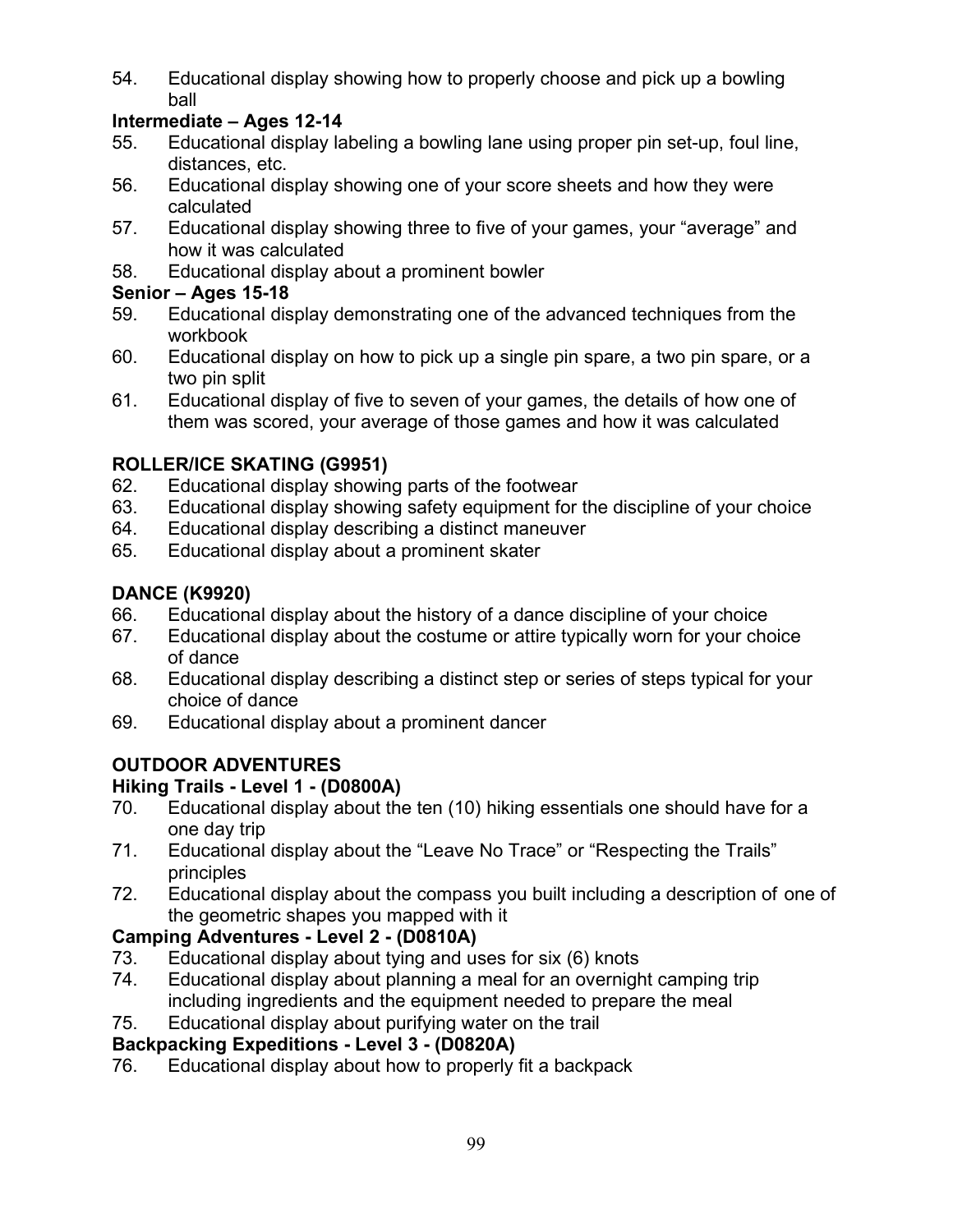- 77. Educational display of a map of your route to school or some other location in your community. Include landmarks, road names, and other topographical symbols
- 78. Educational display about a backpacking tent describing its features and their purpose(s)

# **BICYCLE ADVENTURES**

# **Level 1**

- 79. Educational Display from Chapter 1: First Gear
- 80. Educational Display from Chapter 2: Road Rules
- 81. Educational Display from Chapter 3: On Your Way
- 82. Educational Display of a Pit Stop Activity throughout the project book
- 83. Educational Display of a Pedaling Harder Activity through the project book

# **Level 2**

- 84. Educational Display from Chapter 1: Maintenance & Repair
- 85. Educational Display from Chapter 2: On-the-Road Skills
- 86. Educational Display of a Pit Stop Activity throughout the project book
- 87. Educational Display of a Pedaling Harder Activity through the project book

# **Level 3**

- 88. Educational Display from Chapter 1: Maintenance & Repair
- 89. Educational Display from Chapter 2: On-the-Road Skills
- 90. Educational Display from Chapter 3: Growth & Community Service
- 91. Educational Display of a Pit Stop Activity throughout the project book
- 92. Educational Display of a Pedaling Harder Activity through the project book

# **4-H SHOOTING SPORTS**

# **Premiums for the following classes are:**

# **1st - \$3.00 2nd - \$2.50 3rd - \$2.00 4th - \$1.50 5th - \$1.00**

# **\*NOTE\* Youth may only take these projects under the direction of a Certified 4-H Shooting Sports Instructor.**

To become a certified instructor contact the Extension Office.

# **Riflery**

# **Junior (8-12)**

- 93. Educational display showing 10 parts of a Rifle
- 94. Educational display of you shooting from two of the three positions with descriptions
- 95. Educational display of the Ten Commandments of Gun Safety
- 96. Educational display on the use and purpose of this sporting instrument
- 97. Educational display on Personal Protective Safety Equipment used
- 98. Exhibit 3 best targets in any position following the requirements on page 13 of the project book

# **Senior (13-18)**

- 99. Educational display showing 15 parts of a Rifle
- 100. Educational display of you shooting from all three positions with descriptions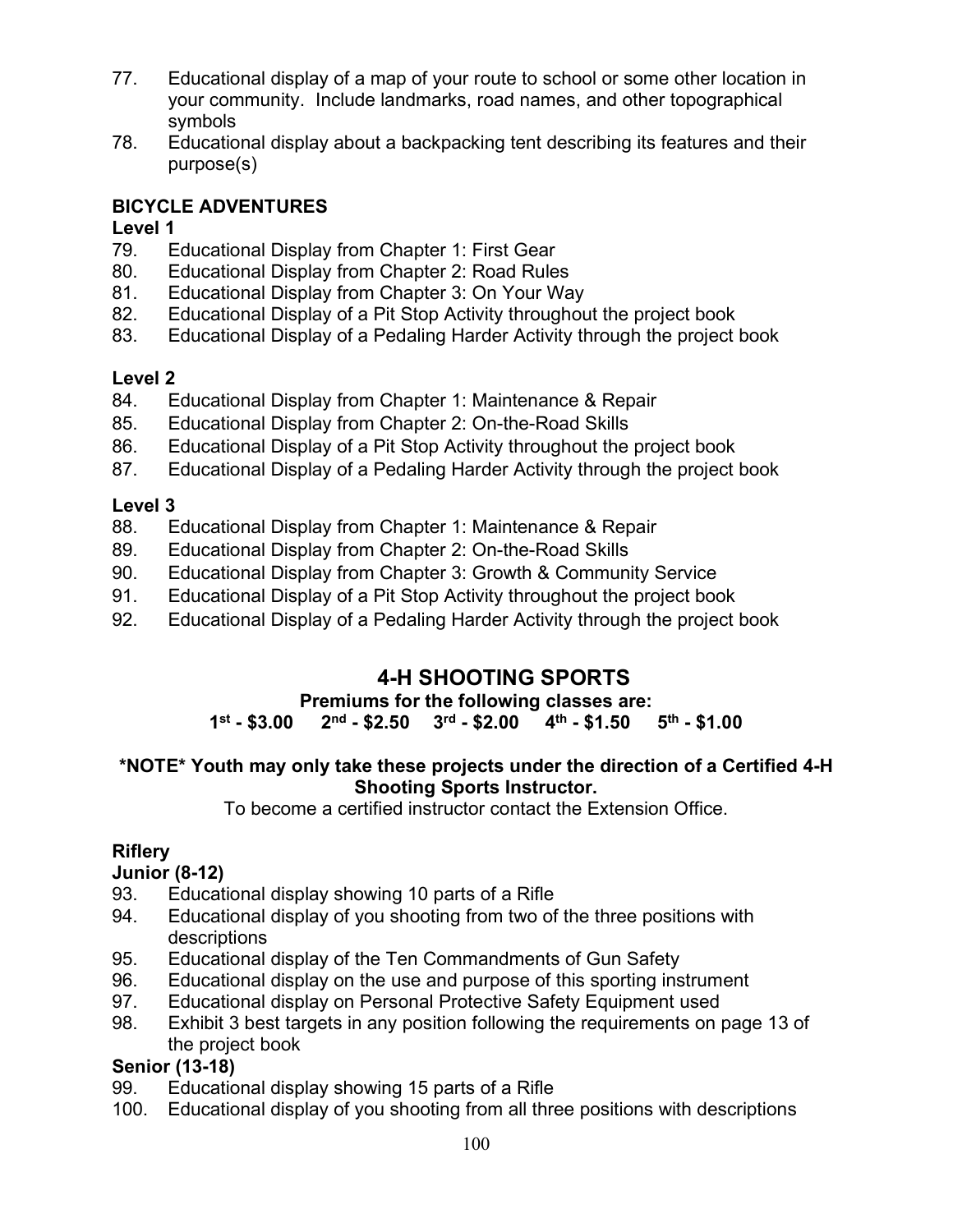- 101. Educational display of the Ten Commandments of Gun Safety
- 102. Educational display on the use and purpose of this sporting instrument
- 103. Educational display on Personal Protective Safety Equipment used
- 104. Exhibit 3 best targets in any position following the requirements on page 13 of the project book

#### Best in Show **Ribbon or Rosette**

# **SECTION 33 CLOVERBUDS**

- 1. 4-H Members must be ages 5-7 as of **January 1** of the current year.
- 2. Entries are not judged on an individual basis.
- 3. Participation ribbons are awarded for each exhibit.
- 4. Members may exhibit any project or activity created in the current year.
- 5. *Members must exhibit at least one of the Project Requirement classes 1-6. In addition to the display of the base/Project Requirement project, members may exhibit in as many of the optional/Supplemental exhibit classes as they would like.*
- 6. Only enrolled 4-H Horse Cloverbuds are eligible to exhibit class #6. Horsin Around project (choose an activity from your current year Activity Book to create and display in the Red Metal Building.)

# **Project Requirement Classes**

**Base Projects (classes 1-6) –** each Cloverbud must enter and exhibit in at least one of these classes

- 1. Exploring Farm Animals
- 2. Exploring Treasures of 4-H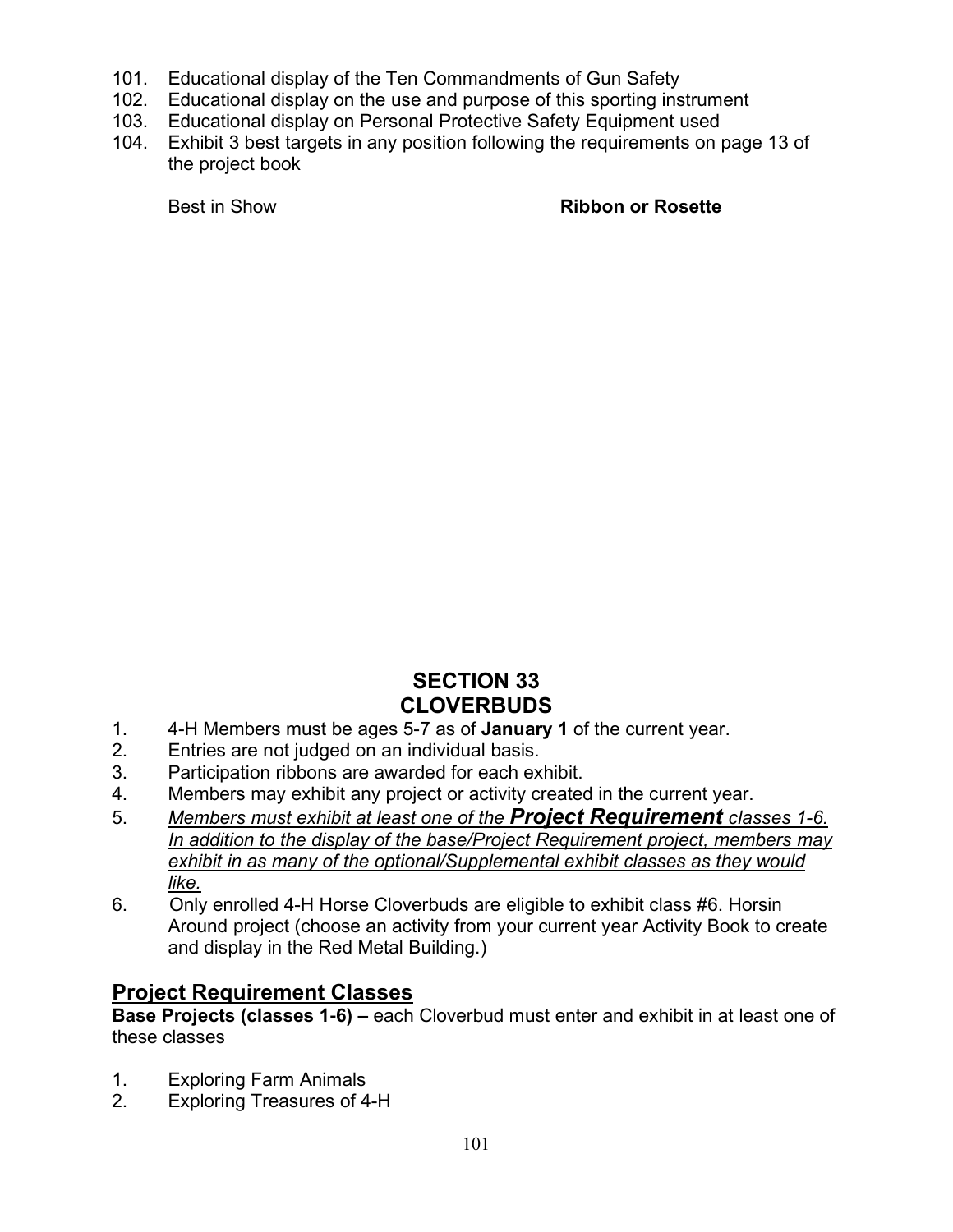- 3. 4-H Plant Fun
- 4. Woodworking Level 1
- 5. Aerospace Level 1
- 6. Creepy Crawlies Entomology<br>7. Horsin Around (only available to
- Horsin Around (only available to 4-H Horse Cloverbud members)

#### **Supplemental Exhibit/Optional Projects**

- Cloverbuds may choose as many projects (8-18) as they wish
- Cloverbud Project Curriculum for classes 8-18 can be found in the Cloverbud Resource Manual, see your Cloverbud Club Leader for activity instructions.
- 8. Science and Technology
- 9. Community Expressive Arts i.e. Photography<br>10. Healthy Living
- Healthy Living
- 11. Environmental/Earth Science<br>12. Personal Development
- Personal Development
- 13. Citizenship/Civic Education<br>14. Plants and Animals
- Plants and Animals
- 15. Good Vibrations
- 16. Bubble Mania
- 17. Bugs, Butterflies, Worms, and Spiders
- 18. Other